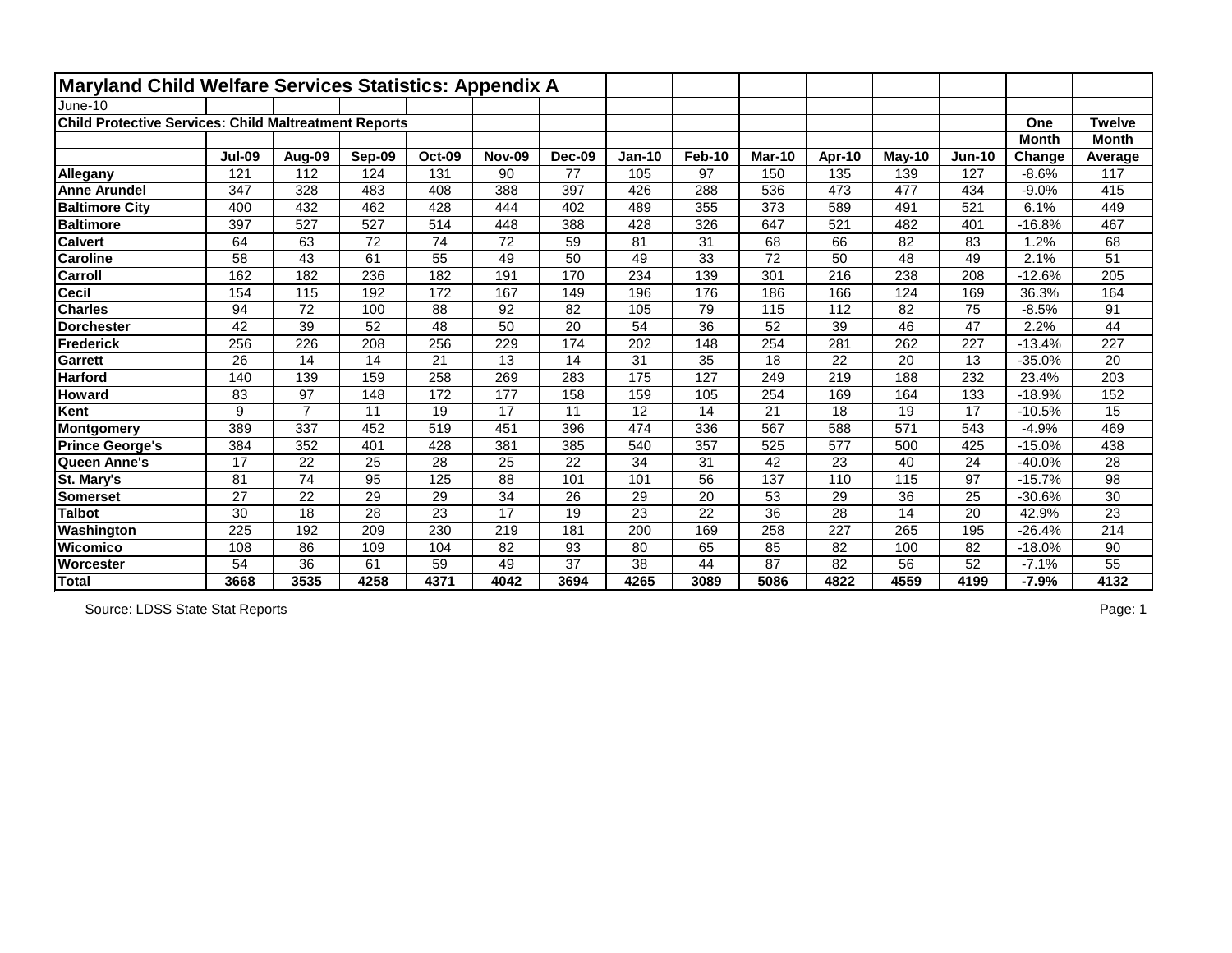| <b>Maryland Child Welfare Services Statistics: Appendix A</b> |               |        |        |                 |               |               |               |               |               |        |          |          |              |                 |
|---------------------------------------------------------------|---------------|--------|--------|-----------------|---------------|---------------|---------------|---------------|---------------|--------|----------|----------|--------------|-----------------|
| June-10                                                       |               |        |        |                 |               |               |               |               |               |        |          |          |              |                 |
| Child Protective Services: Investigations -- New              |               |        |        |                 |               |               |               |               |               |        |          |          | One          | <b>Twelve</b>   |
|                                                               |               |        |        |                 |               |               |               |               |               |        |          |          | <b>Month</b> | <b>Month</b>    |
|                                                               | <b>Jul-09</b> | Aug-09 | Sep-09 | <b>Oct-09</b>   | <b>Nov-09</b> | <b>Dec-09</b> | <b>Jan-10</b> | <b>Feb-10</b> | <b>Mar-10</b> | Apr-10 | $May-10$ | $Jun-10$ | Change       | Average         |
| Allegany                                                      | 44            | 43     | 49     | 45              | 26            | 32            | 36            | 38            | 84            | 64     | 50       | 74       | 48.0%        | 49              |
| <b>Anne Arundel</b>                                           | 170           | 167    | 238    | 185             | 204           | 176           | 198           | 117           | 248           | 221    | 225      | 223      | $-0.9%$      | 198             |
| <b>Baltimore City</b>                                         | 394           | 401    | 445    | 441             | 426           | 405           | 459           | 326           | 602           | 554    | 463      | 520      | 12.3%        | 453             |
| <b>Baltimore</b>                                              | 197           | 219    | 253    | 241             | 229           | 209           | 233           | 165           | 296           | 250    | 226      | 201      | $-11.1%$     | 227             |
| <b>Calvert</b>                                                | 39            | 31     | 49     | 52              | 31            | 28            | 49            | 35            | 49            | 47     | 43       | 41       | $-4.7%$      | 41              |
| <b>Caroline</b>                                               | 20            | 18     | 40     | 30              | 23            | 23            | 23            | 17            | 17            | 21     | 12       | 16       | 33.3%        | 22              |
| <b>Carroll</b>                                                | 49            | 57     | 61     | 47              | 58            | 53            | 70            | 28            | 94            | 72     | 74       | 62       | $-16.2%$     | 60              |
| <b>Cecil</b>                                                  | 57            | 44     | 69     | $\overline{71}$ | 70            | 63            | 89            | 46            | 64            | 80     | 61       | 77       | 26.2%        | 66              |
| <b>Charles</b>                                                | 48            | 27     | 61     | 50              | 47            | 45            | 53            | 41            | 66            | 54     | 52       | 50       | $-3.8%$      | 50              |
| <b>Dorchester</b>                                             | 17            | 17     | 27     | 23              | 18            | 9             | 24            | 14            | 36            | 18     | 32       | 28       | $-12.5%$     | $\overline{22}$ |
| Frederick                                                     | 110           | 125    | 96     | 133             | 86            | 82            | 78            | 64            | 132           | 133    | 94       | 85       | $-9.6%$      | 102             |
| <b>Garrett</b>                                                | 17            | 9      | 14     | 16              | 12            | 12            | 28            | 13            | 12            | 16     | 14       | 9        | $-35.7%$     | 14              |
| <b>Harford</b>                                                | 65            | 76     | 69     | 87              | 74            | 78            | 89            | 60            | 114           | 107    | 82       | 74       | $-9.8%$      | 81              |
| <b>Howard</b>                                                 | 54            | 66     | 88     | 98              | 95            | 89            | 73            | 62            | 137           | 68     | 89       | 77       | $-13.5%$     | 83              |
| Kent                                                          | 4             | 5      | 5      | 6               | 6             | 5             | 8             | 5             | 12            | 11     | 4        | 6        | 50.0%        | 6               |
| Montgomery                                                    | 175           | 153    | 206    | 257             | 200           | 163           | 237           | 176           | 261           | 273    | 250      | 228      | $-8.8%$      | 215             |
| <b>Prince George's</b>                                        | 224           | 272    | 339    | 298             | 292           | 275           | 305           | 247           | 386           | 374    | 361      | 342      | $-5.3%$      | 310             |
| Queen Anne's                                                  | 15            | 8      | 15     | 16              | 13            | 12            | 19            | 14            | 25            | 12     | 16       | 14       | $-12.5%$     | 15              |
| St. Mary's                                                    | 42            | 36     | 48     | 74              | 47            | 57            | 49            | 31            | 60            | 49     | 52       | 60       | 15.4%        | 50              |
| <b>Somerset</b>                                               | 24            | 17     | 24     | 23              | 28            | 23            | 22            | 15            | 44            | 24     | 28       | 21       | $-25.0%$     | 24              |
| <b>Talbot</b>                                                 | 17            | 12     | 20     | 10              | 9             | 10            | 13            | 12            | 24            | 19     | 11       | 12       | 9.1%         | 14              |
| Washington                                                    | 139           | 124    | 130    | 152             | 149           | 118           | 133           | 113           | 171           | 132    | 160      | 130      | $-18.8%$     | 138             |
| <b>Wicomico</b>                                               | 46            | 44     | 56     | 50              | 41            | 51            | 49            | 39            | 85            | 50     | 64       | 51       | $-20.3%$     | 52              |
| Worcester                                                     | 45            | 28     | 39     | 47              | 39            | 24            | 38            | 44            | 69            | 55     | 41       | 52       | 26.8%        | 43              |
| Total                                                         | 2012          | 1999   | 2441   | 2452            | 2223          | 2042          | 2375          | 1722          | 3088          | 2704   | 2504     | 2453     | $-2.0%$      | 2335            |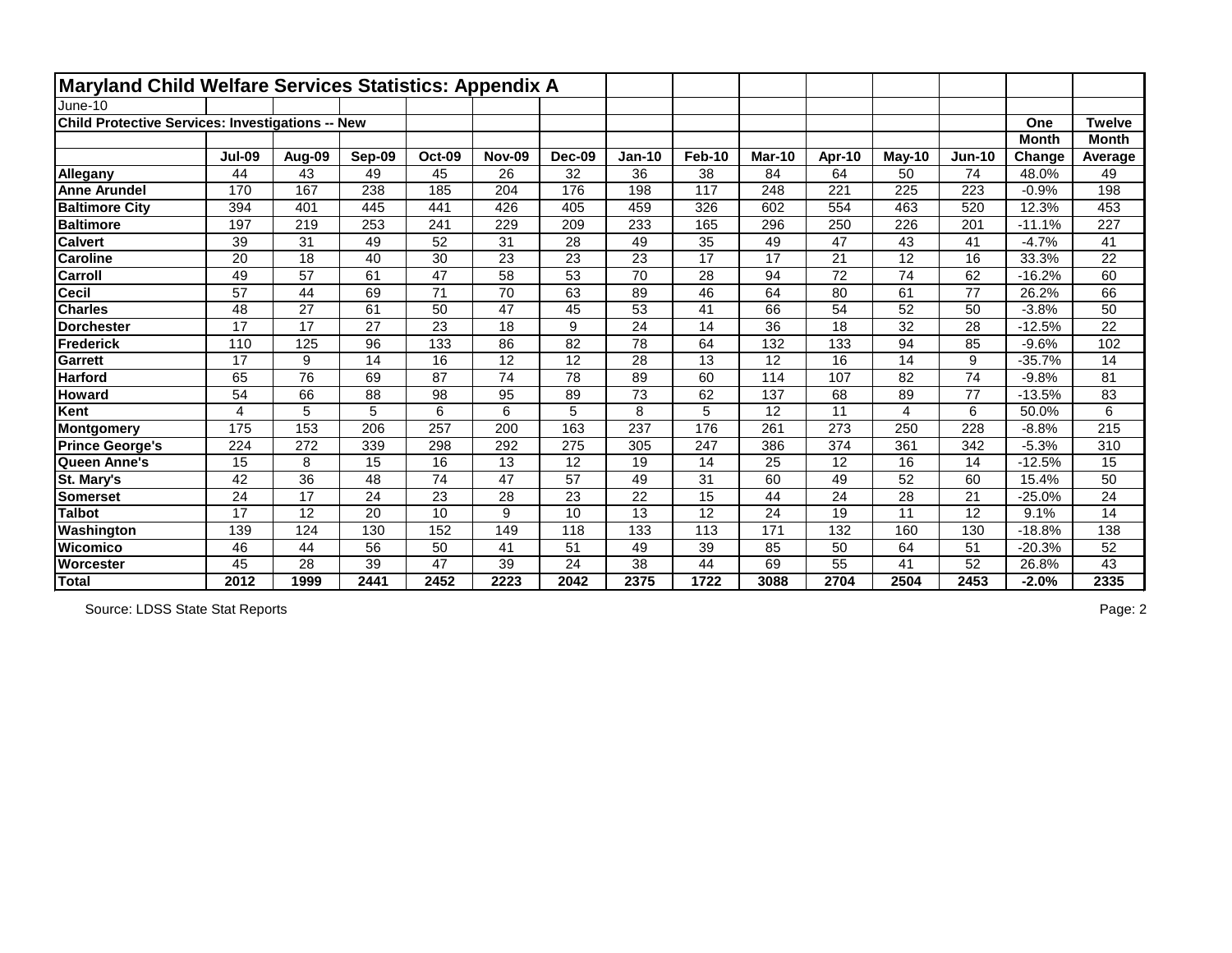| Maryland Child Welfare Services Statistics: Appendix A |               |                |                 |                 |                |                |                |               |               |                 |                 |                 |              |                 |
|--------------------------------------------------------|---------------|----------------|-----------------|-----------------|----------------|----------------|----------------|---------------|---------------|-----------------|-----------------|-----------------|--------------|-----------------|
| June-10                                                |               |                |                 |                 |                |                |                |               |               |                 |                 |                 |              |                 |
| Child Protective Services: Investigations -- Completed |               |                |                 |                 |                |                |                |               |               |                 |                 |                 | One          | <b>Twelve</b>   |
|                                                        |               |                |                 |                 |                |                |                |               |               |                 |                 |                 | <b>Month</b> | <b>Month</b>    |
|                                                        | <b>Jul-09</b> | Aug-09         | Sep-09          | <b>Oct-09</b>   | <b>Nov-09</b>  | Dec-09         | <b>Jan-10</b>  | <b>Feb-10</b> | <b>Mar-10</b> | Apr-10          | $May-10$        | $Jun-10$        | Change       | Average         |
| Allegany                                               | 41            | 41             | 43              | 48              | 35             | 36             | 33             | 26            | 74            | 67              | 46              | 91              | 97.8%        | 48              |
| <b>Anne Arundel</b>                                    | 217           | 209            | 134             | 178             | 159            | 192            | 204            | 152           | 227           | 210             | 197             | 226             | 14.7%        | 192             |
| <b>Baltimore City</b>                                  | 514           | 387            | 386             | 401             | 414            | 442            | 385            | 349           | 518           | 504             | 539             | 544             | 0.9%         | 449             |
| <b>Baltimore</b>                                       | 188           | 234            | 201             | 220             | 183            | 225            | 257            | 217           | 232           | 230             | 245             | 245             | 0.0%         | 223             |
| <b>Calvert</b>                                         | 35            | 22             | 30              | 37              | 48             | 28             | 37             | 28            | 53            | 53              | 32              | 53              | 65.6%        | 38              |
| <b>Caroline</b>                                        | 9             | 11             | 24              | $\overline{21}$ | 17             | 29             | 17             | 16            | 16            | 16              | 39              | 21              | $-46.2%$     | 20              |
| Carroll                                                | 58            | 55             | 42              | 56              | 52             | 53             | 58             | 42            | 69            | 52              | 66              | 80              | 21.2%        | 57              |
| <b>Cecil</b>                                           | 73            | 75             | 54              | 40              | 58             | 67             | 85             | 37            | 78            | 55              | 44              | 69              | 56.8%        | 61              |
| <b>Charles</b>                                         | 54            | 48             | $\overline{31}$ | 37              | 46             | 35             | 44             | 56            | 62            | $\overline{52}$ | 56              | $\overline{37}$ | $-33.9%$     | 47              |
| <b>Dorchester</b>                                      | 10            | 30             | 8               | 23              | 10             | 34             | 14             | 14            | 16            | 14              | 10              | 25              | 150.0%       | $\overline{17}$ |
| <b>Frederick</b>                                       | 189           | 103            | 96              | 81              | 128            | 118            | 107            | 85            | 75            | 89              | 92              | 116             | 26.1%        | 107             |
| <b>Garrett</b>                                         | 23            | 24             | 4               | 12              | 14             | 10             | 32             | 12            | 12            | $\overline{7}$  | 14              | 17              | 21.4%        | 15              |
| <b>Harford</b>                                         | 103           | 93             | 97              | 39              | 56             | 83             | 89             | 83            | 91            | 88              | 52              | 87              | 67.3%        | 80              |
| <b>Howard</b>                                          | 107           | 71             | 63              | 83              | 75             | 98             | 78             | 65            | 94            | 79              | 87              | 61              | $-29.9%$     | 80              |
| Kent                                                   | 5             | $\overline{7}$ | 4               | 5               | $\overline{2}$ | $\overline{7}$ | $\overline{7}$ | 3             | 8             | $\overline{7}$  | 12              | 10              | $-16.7%$     | 6               |
| Montgomery                                             | 356           | 336            | 206             | 185             | 184            | 223            | 188            | 159           | 244           | 194             | 235             | 268             | 14.0%        | 232             |
| <b>Prince George's</b>                                 | 333           | 358            | 196             | 283             | 199            | 232            | 364            | 304           | 318           | 246             | 248             | 278             | 12.1%        | 280             |
| Queen Anne's                                           | 22            | 16             | 14              | 8               | 15             | 15             | 13             | 12            | 22            | 17              | 14              | 16              | 14.3%        | 15              |
| St. Mary's                                             | 51            | 53             | 27              | 36              | 8              | 25             | 22             | 56            | 38            | 30              | 42              | 45              | 7.1%         | 36              |
| <b>Somerset</b>                                        | 24            | 31             | 11              | 18              | 19             | 23             | 19             | 27            | 16            | 21              | 11              | 29              | 163.6%       | 21              |
| <b>Talbot</b>                                          | 18            | 10             | $\overline{27}$ | 8               | 14             | 9              | 9              | 12            | 6             | 19              | $\overline{22}$ | 16              | $-27.3%$     | 14              |
| Washington                                             | 199           | 183            | 112             | 88              | 122            | 148            | 127            | 94            | 162           | 135             | 94              | 159             | 69.1%        | 135             |
| Wicomico                                               | 46            | 62             | 24              | 38              | 24             | 47             | 64             | 27            | 63            | 64              | 29              | 28              | $-3.4%$      | 43              |
| Worcester                                              | 39            | $\mathbf 0$    | 50              | 21              | 31             | 11             | 14             | 6             | 51            | 89              | 28              | 23              | $-17.9%$     | 30              |
| Total                                                  | 2714          | 2459           | 1884            | 1966            | 1913           | 2190           | 2267           | 1882          | 2545          | 2338            | 2254            | 2544            | 12.9%        | 2246            |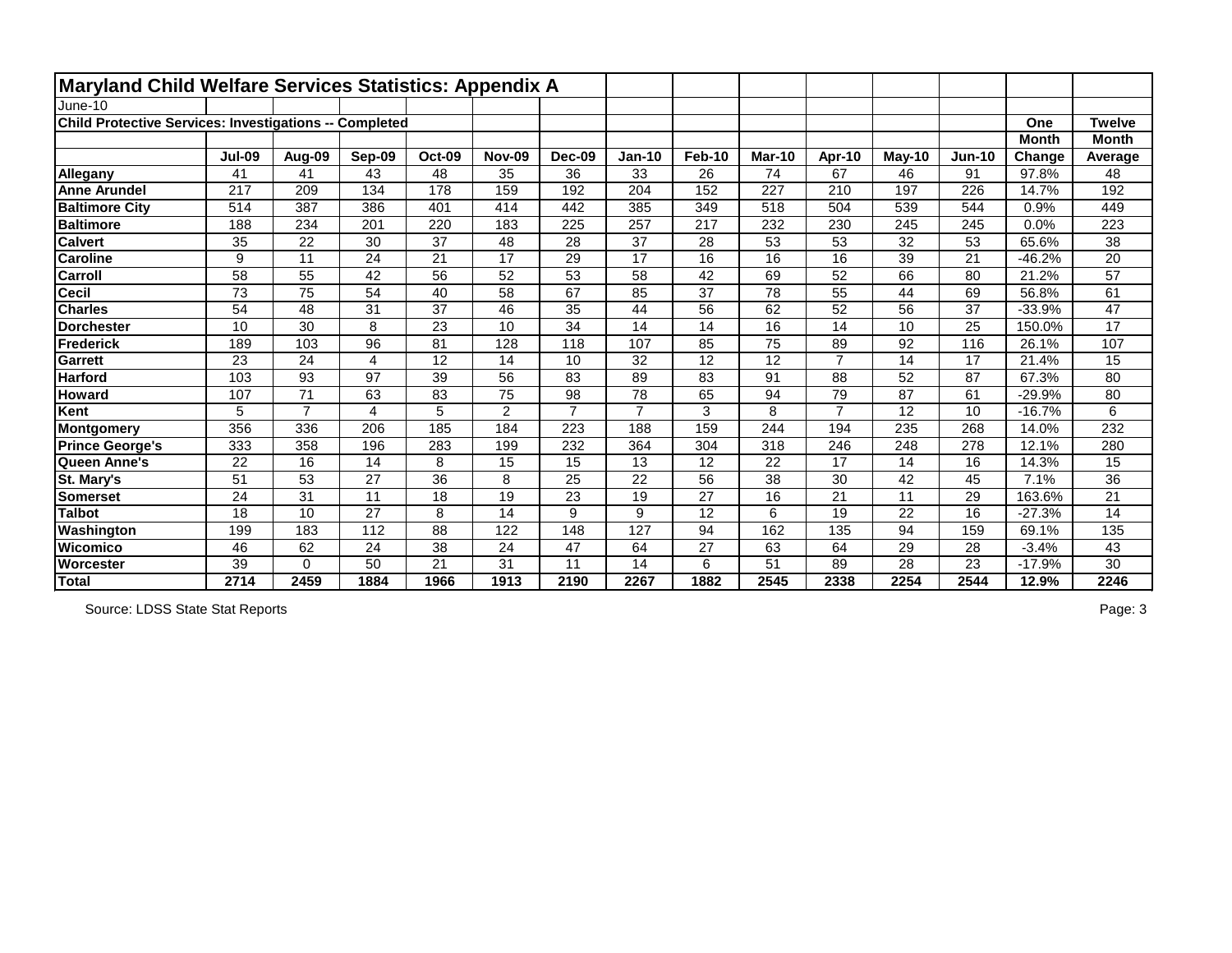| Maryland Child Welfare Services Statistics: Appendix A    |                 |                |        |               |               |        |               |               |                 |                 |          |          |              |                 |
|-----------------------------------------------------------|-----------------|----------------|--------|---------------|---------------|--------|---------------|---------------|-----------------|-----------------|----------|----------|--------------|-----------------|
| June-10                                                   |                 |                |        |               |               |        |               |               |                 |                 |          |          |              |                 |
| Child Protective Services: Investigations -- End of Month |                 |                |        |               |               |        |               |               |                 |                 |          |          | One          | <b>Twelve</b>   |
|                                                           |                 |                |        |               |               |        |               |               |                 |                 |          |          | <b>Month</b> | <b>Month</b>    |
|                                                           | <b>Jul-09</b>   | Aug-09         | Sep-09 | <b>Oct-09</b> | <b>Nov-09</b> | Dec-09 | <b>Jan-10</b> | <b>Feb-10</b> | <b>Mar-10</b>   | Apr-10          | $May-10$ | $Jun-10$ | Change       | Average         |
| Allegany                                                  | 26              | 28             | 34     | 31            | 22            | 18     | 21            | 33            | 43              | 40              | 44       | 27       | $-38.6%$     | 31              |
| <b>Anne Arundel</b>                                       | 294             | 252            | 356    | 363           | 408           | 392    | 386           | 351           | 372             | 383             | 411      | 408      | $-0.7%$      | 365             |
| <b>Baltimore City</b>                                     | 503             | 517            | 576    | 616           | 628           | 591    | 665           | 642           | 726             | 776             | 700      | 676      | $-3.4%$      | 635             |
| <b>Baltimore</b>                                          | 285             | 270            | 322    | 343           | 389           | 373    | 349           | 297           | 361             | 381             | 362      | 318      | $-12.2%$     | 338             |
| <b>Calvert</b>                                            | 37              | 46             | 65     | 80            | 63            | 48     | 60            | 67            | 63              | 57              | 68       | 56       | $-17.6%$     | 59              |
| <b>Caroline</b>                                           | 113             | 120            | 136    | 145           | 151           | 145    | 151           | 75            | 76              | $\overline{77}$ | 50       | 45       | $-10.0%$     | 107             |
| Carroll                                                   | 61              | 63             | 82     | 73            | 79            | 79     | 91            | 77            | 102             | 122             | 130      | 112      | $-13.8%$     | 89              |
| <b>Cecil</b>                                              | 141             | 110            | 125    | 156           | 168           | 164    | 168           | 177           | 163             | 188             | 205      | 213      | 3.9%         | 165             |
| <b>Charles</b>                                            | 83              | 62             | 92     | 105           | 106           | 116    | 125           | 110           | 114             | 116             | 112      | 125      | 11.6%        | 106             |
| <b>Dorchester</b>                                         | 120             | 107            | 126    | 126           | 134           | 109    | 119           | 40            | 60              | 64              | 87       | 90       | 3.4%         | 99              |
| Frederick                                                 | 296             | 318            | 318    | 370           | 328           | 292    | 263           | 120           | 177             | 221             | 223      | 192      | $-13.9%$     | 260             |
| <b>Garrett</b>                                            | 29              | 14             | 24     | 28            | 26            | 28     | 24            | 25            | 25              | 34              | 34       | 26       | $-23.5%$     | 26              |
| <b>Harford</b>                                            | 168             | 151            | 123    | 171           | 189           | 180    | 180           | 157           | 180             | 199             | 229      | 216      | $-5.7%$      | 179             |
| <b>Howard</b>                                             | 116             | 111            | 136    | 151           | 171           | 162    | 157           | 154           | 197             | 186             | 188      | 204      | 8.5%         | 161             |
| Kent                                                      | 9               | $\overline{7}$ | 8      | 9             | 13            | 11     | 12            | 14            | 18              | 22              | 14       | 10       | $-28.6%$     | 12              |
| Montgomery                                                | 580             | 286            | 286    | 358           | 374           | 314    | 363           | 380           | 397             | 476             | 491      | 451      | $-8.1%$      | 396             |
| <b>Prince George's</b>                                    | 672             | 586            | 729    | 744           | 837           | 880    | 821           | 764           | 832             | 960             | 1073     | 1137     | 6.0%         | 836             |
| Queen Anne's                                              | 29              | 21             | 22     | 30            | 28            | 25     | 31            | 33            | 36              | 31              | 33       | 31       | $-6.1%$      | 29              |
| St. Mary's                                                | 110             | 93             | 114    | 152           | 191           | 201    | 228           | 203           | 225             | 244             | 254      | 269      | 5.9%         | 190             |
| <b>Somerset</b>                                           | 62              | 48             | 61     | 66            | 75            | 75     | 78            | 66            | 94              | 97              | 114      | 106      | $-7.0%$      | 79              |
| <b>Talbot</b>                                             | $\overline{21}$ | 23             | 16     | 18            | 13            | 14     | 18            | 18            | $\overline{36}$ | $\overline{36}$ | 25       | 21       | $-16.0%$     | $\overline{22}$ |
| Washington                                                | 306             | 247            | 265    | 329           | 356           | 318    | 314           | 328           | 360             | 329             | 382      | 374      | $-2.1%$      | 326             |
| <b>Wicomico</b>                                           | 101             | 83             | 115    | 127           | 144           | 148    | 133           | 145           | 167             | 153             | 188      | 211      | 12.2%        | 143             |
| Worcester                                                 | 101             | 129            | 118    | 144           | 152           | 165    | 189           | 227           | 245             | 211             | 224      | 253      | 12.9%        | 180             |
| Total                                                     | 4263            | 3692           | 4249   | 4735          | 5045          | 4848   | 4946          | 4503          | 5069            | 5403            | 5641     | 5571     | $-1.2%$      | 4830            |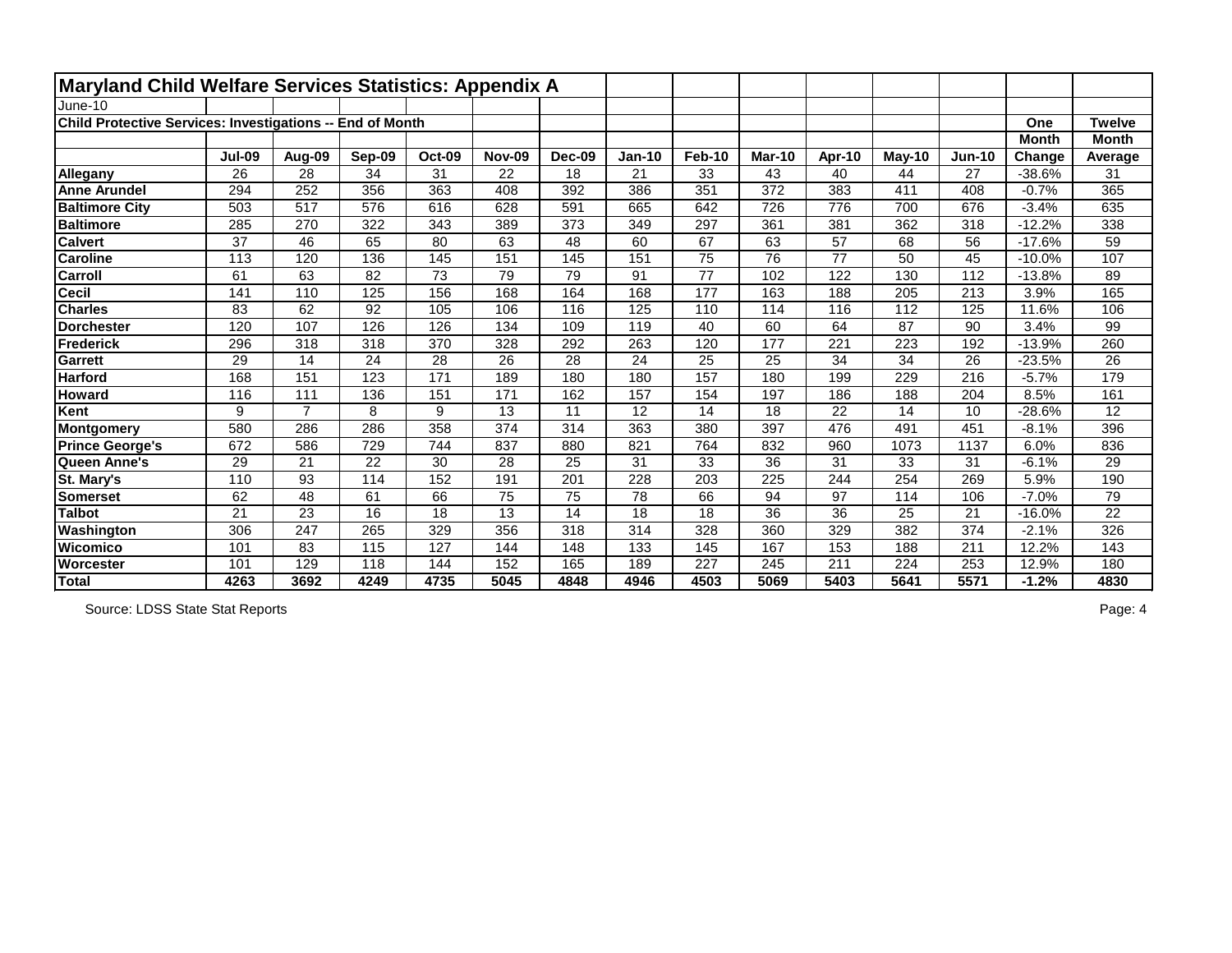| <b>Maryland Child Welfare Services Statistics: Appendix A</b>                                |                          |                         |                         |                         |                |                 |                 |                |                |                          |                |                |              |                 |
|----------------------------------------------------------------------------------------------|--------------------------|-------------------------|-------------------------|-------------------------|----------------|-----------------|-----------------|----------------|----------------|--------------------------|----------------|----------------|--------------|-----------------|
| June-10                                                                                      |                          |                         |                         |                         |                |                 |                 |                |                |                          |                |                |              |                 |
| Child Protective Services: Indicated Findings for Completed Investigations -- Physical Abuse |                          |                         |                         |                         |                |                 |                 |                |                |                          |                |                | One          | <b>Twelve</b>   |
|                                                                                              |                          |                         |                         |                         |                |                 |                 |                |                |                          |                |                | <b>Month</b> | <b>Month</b>    |
|                                                                                              | <b>Jul-09</b>            | Aug-09                  | Sep-09                  | <b>Oct-09</b>           | <b>Nov-09</b>  | Dec-09          | <b>Jan-10</b>   | <b>Feb-10</b>  | <b>Mar-10</b>  | Apr-10                   | May-10         | <b>Jun-10</b>  | Change       | Average         |
| Allegany                                                                                     | 4                        | 3                       | 3                       | 47                      | $\overline{2}$ | $\overline{2}$  |                 | $\mathbf 0$    | 4              |                          | $\overline{2}$ | 3              | 50.0%        | 6               |
| <b>Anne Arundel</b>                                                                          | 6                        | $\overline{12}$         | 4                       | 5                       | $\overline{2}$ | 8               | 4               | 4              | 6              | 6                        | 6              | 10             | 66.7%        | 6               |
| <b>Baltimore City</b>                                                                        | 33                       | 33                      | 22                      | 36                      | 29             | 36              | 37              | 19             | 49             | 30                       | 46             | 30             | $-34.8%$     | 33              |
| <b>Baltimore</b>                                                                             | 9                        | 9                       | $\overline{\mathbf{4}}$ | 9                       | 10             | $\overline{10}$ | $\overline{17}$ | 6              | 15             | $\overline{12}$          | 12             | 13             | 8.3%         | $\overline{11}$ |
| <b>Calvert</b>                                                                               | 0                        | 0                       | 0                       | $\overline{2}$          | 2              | 1               | $\overline{2}$  | 3              | $\overline{2}$ | 1                        | 0              | $\mathbf 1$    | <b>NA</b>    | 1               |
| <b>Caroline</b>                                                                              |                          | $\overline{\mathbf{A}}$ | 0                       |                         | 0              | $\mathbf 0$     | 0               | $\mathbf 0$    | 0              | $\mathbf 0$              | 0              | 0              | <b>NA</b>    | 0               |
| <b>Carroll</b>                                                                               | $\overline{\phantom{a}}$ | 3                       | $\overline{2}$          |                         |                | 0               |                 | $\mathbf 0$    | $\overline{2}$ | $\overline{\phantom{a}}$ | $\overline{2}$ | 5              | 150.0%       | $\overline{2}$  |
| <b>Cecil</b>                                                                                 | 4                        | $\overline{\mathbf{A}}$ | 0                       |                         |                | 3               | 3               | $\mathbf 0$    | 0              | 3                        | 4              | 9              | 800.0%       | $\overline{2}$  |
| <b>Charles</b>                                                                               | 3                        | $\overline{ }$          |                         | 3                       | 4              | $\overline{4}$  | 3               | $\overline{7}$ | 4              | 3                        | 5              | 3              | $-40.0%$     | 3               |
| <b>Dorchester</b>                                                                            | -1                       | 3                       |                         | $\pmb{0}$               |                | $\mathbf 0$     | 4               | $\overline{1}$ | 0              | $\mathbf 0$              | 0              | $\mathbf{1}$   | <b>NA</b>    | 1               |
| <b>Frederick</b>                                                                             | $\overline{ }$           | $\overline{2}$          | $\Omega$                | $\overline{\mathbf{4}}$ | 3              | 5               | 3               | $\overline{2}$ | $\overline{2}$ | $\overline{2}$           | $\overline{2}$ | 3              | 50.0%        | 3               |
| <b>Garrett</b>                                                                               |                          | $\overline{2}$          | $\Omega$                | $\mathbf 0$             | 0              | 0               | 0               | $\mathbf 0$    | $\Omega$       | $\overline{ }$           | 0              | $\mathbf{1}$   | <b>NA</b>    | 0               |
| <b>Harford</b>                                                                               | 4                        | 5                       | $\overline{2}$          | $\overline{A}$          | 3              |                 | 4               | $6\phantom{1}$ | 3              | 4                        | 1              | $\overline{2}$ | 100.0%       | 3               |
| <b>Howard</b>                                                                                | 3                        | $\overline{2}$          | $\overline{2}$          | 6                       | $\overline{2}$ | 1               |                 | $6\phantom{1}$ | 4              | 1                        | 1              | 4              | 300.0%       | 3               |
| Kent                                                                                         | $\Omega$                 | 0                       | 0                       | $\overline{ }$          | 0              | $\mathbf 0$     | $\mathbf 0$     | $\mathbf 0$    | 0              | $\mathbf 0$              | 0              | 0              | <b>NA</b>    | 0               |
| Montgomery                                                                                   | 3                        | 13                      | 44                      | $\overline{2}$          | 9              | 14              | 6               | $6\phantom{1}$ | 11             | 5                        | 10             | 13             | 30.0%        | 11              |
| <b>Prince George's</b>                                                                       | 21                       | 29                      | 9                       | 64                      | 15             | 15              | 29              | 13             | 23             | 12                       | 20             | 16             | $-20.0%$     | 22              |
| Queen Anne's                                                                                 | $\overline{2}$           | $\overline{\mathbf{1}}$ | $\overline{0}$          | $\mathbf 0$             | $\mathbf 0$    |                 |                 | $\overline{1}$ |                | $\mathbf 0$              |                |                | <b>NA</b>    | 1               |
| St. Mary's                                                                                   | -1                       | 4                       | 0                       | $\mathbf 0$             | $\overline{2}$ | 1               | 3               | $\mathbf 0$    | 0              | 3                        | 5              | $\mathbf{1}$   | $-80.0%$     | $\overline{2}$  |
| <b>Somerset</b>                                                                              | $\overline{0}$           | 0                       |                         |                         |                | $\overline{2}$  | $\overline{2}$  | $\overline{2}$ | 0              | $\overline{2}$           | 4              | 3              | 200.0%       | 1               |
| <b>Talbot</b>                                                                                | $\overline{0}$           | $\overline{2}$          | $\overline{0}$          | $\mathbf 0$             |                | $\mathbf 0$     | $\mathbf 0$     | $6\phantom{1}$ | $\Omega$       | $\overline{0}$           | 0              | 1              | <b>NA</b>    | 1               |
| Washington                                                                                   | 2                        | 8                       | 4                       | 3                       | 5              | $\overline{2}$  | 4               | 3              | 5              | $\mathbf 2$              | 3              | 9              | 200.0%       | 4               |
| Wicomico                                                                                     | $\overline{0}$           | $\overline{1}$          | 0                       | $\mathbf 0$             | 0              | $\overline{A}$  |                 | $\mathbf 0$    |                | $\overline{2}$           | 4              | $\overline{1}$ | 0.0%         | 1               |
| Worcester                                                                                    | 4                        | 0                       | 3                       |                         | 0              |                 |                 | 0              |                | 3                        | $\overline{2}$ | 0              | $-100.0%$    |                 |
| Total                                                                                        | 110                      | 135                     | 102                     | 188                     | 93             | 108             | 127             | 85             | 133            | 94                       | 120            | 129            | 7.5%         | 119             |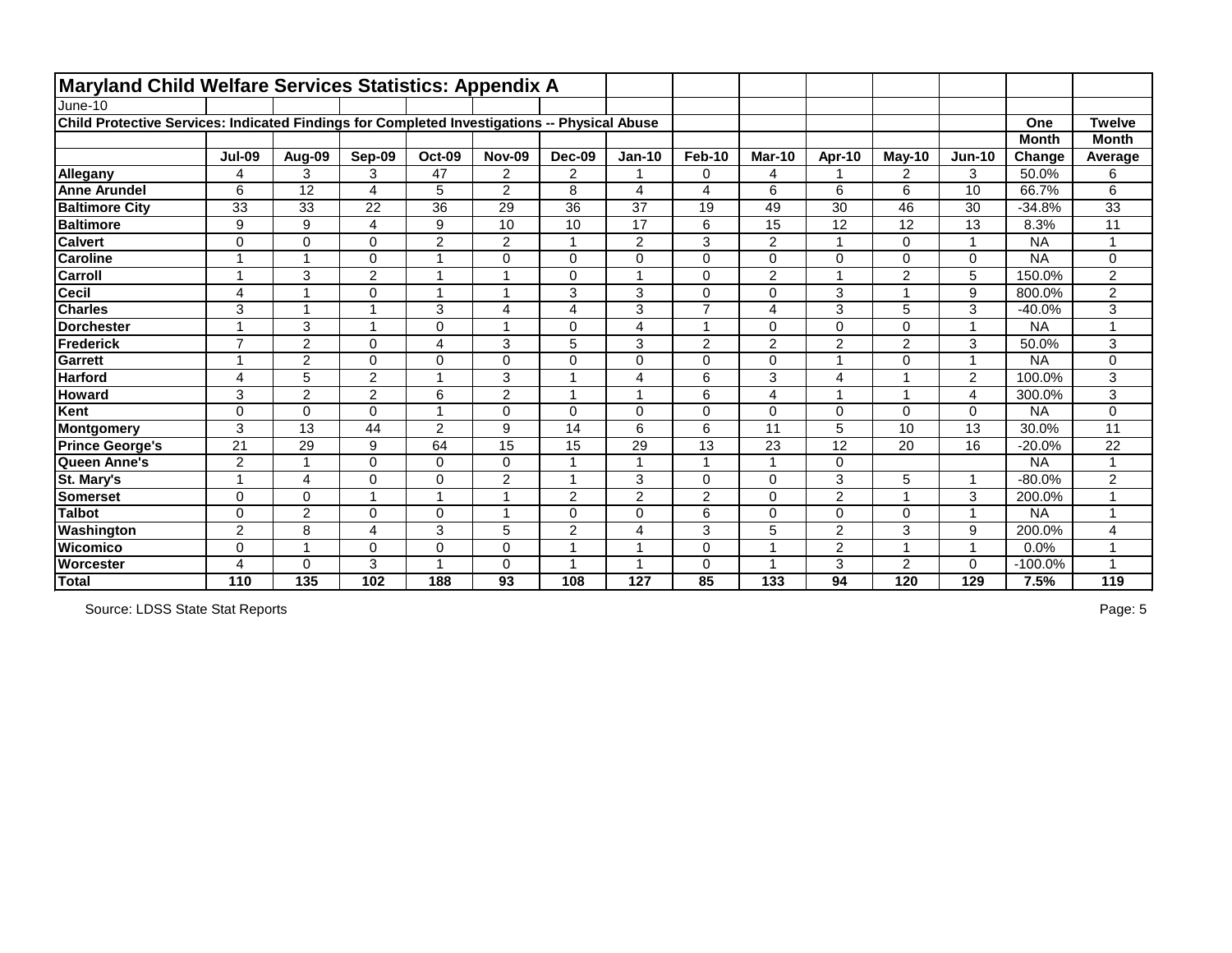| Maryland Child Welfare Services Statistics: Appendix A                                     |                |                         |                |                          |                |                |                |                |                         |                          |                  |                         |              |                      |
|--------------------------------------------------------------------------------------------|----------------|-------------------------|----------------|--------------------------|----------------|----------------|----------------|----------------|-------------------------|--------------------------|------------------|-------------------------|--------------|----------------------|
| June-10                                                                                    |                |                         |                |                          |                |                |                |                |                         |                          |                  |                         |              |                      |
| Child Protective Services: Indicated Findings for Completed Investigations -- Sexual Abuse |                |                         |                |                          |                |                |                |                |                         |                          |                  |                         | One          | <b>Twelve</b>        |
|                                                                                            |                |                         |                |                          |                |                |                |                |                         |                          |                  |                         | <b>Month</b> | <b>Month</b>         |
|                                                                                            | <b>Jul-09</b>  | Aug-09                  | Sep-09         | Oct-09                   | <b>Nov-09</b>  | Dec-09         | <b>Jan-10</b>  | Feb-10         | <b>Mar-10</b>           | Apr-10                   | $M$ ay-10        | $Jun-10$                | Change       | Average              |
| Allegany                                                                                   | 0              | 3                       | 2              | $\overline{2}$           | 4              | 1              | 5              | 3              | 3                       | $\overline{2}$           | 0                | $\overline{2}$          | <b>NA</b>    | $\overline{2}$       |
| <b>Anne Arundel</b>                                                                        | 4              | 5                       | 9              | 9                        | 3              | $\overline{2}$ | 6              | 6              | 10                      | 10                       | $\overline{7}$   | 6                       | $-14.3%$     | 6                    |
| <b>Baltimore City</b>                                                                      | 21             | 17                      | 19             | 21                       | 29             | 20             | 11             | 27             | 24                      | 42                       | 10               | 24                      | 140.0%       | 22                   |
| <b>Baltimore</b>                                                                           | 10             | 10                      | 13             | 5                        | 11             | 9              | 11             | 8              | 16                      | 9                        | $\boldsymbol{9}$ | 10                      | 11.1%        | 10                   |
| <b>Calvert</b>                                                                             | 0              | $\Omega$                |                | 3                        | 3              | $\overline{2}$ | $\mathbf 0$    | $\mathbf 0$    |                         | <b>A</b>                 | $\overline{2}$   | $\Omega$                | $-100.0%$    |                      |
| <b>Caroline</b>                                                                            | $\mathbf 0$    | $\mathbf 0$             |                | $\overline{1}$           | 1              | 1              | $\overline{A}$ | $\mathbf 0$    | 1                       | 0                        | 1                | $\mathbf 0$             | $-100.0%$    | $\blacktriangleleft$ |
| <b>Carroll</b>                                                                             | $\overline{2}$ | $\overline{\mathbf{4}}$ | 0              | $\overline{ }$           | $\overline{2}$ | $\overline{1}$ | $\mathbf 0$    | $\overline{2}$ | $\overline{7}$          |                          | 10               | 3                       | $-70.0%$     | 3                    |
| <b>Cecil</b>                                                                               | $\overline{7}$ | 10                      |                | $\pmb{0}$                | 1              | 3              | $\overline{A}$ | $\overline{4}$ | 1                       | 3                        | 0                | $\blacktriangleleft$    | <b>NA</b>    | 3                    |
| <b>Charles</b>                                                                             | $\Omega$       | 2                       | $\Omega$       | $\overline{\phantom{a}}$ | 1              | $\Omega$       | $\overline{ }$ | -1             | $\overline{2}$          | 3                        | $\overline{2}$   | $\Omega$                | $-100.0%$    | $\overline{ }$       |
| <b>Dorchester</b>                                                                          | $\mathbf 0$    | $\mathbf 0$             |                | $\overline{\mathbf{1}}$  | 0              | $\mathbf 1$    | $\overline{ }$ | $\overline{1}$ | $\mathbf{0}$            | 0                        | 0                | $\mathbf 0$             | <b>NA</b>    | 0                    |
| Frederick                                                                                  | 6              | $\overline{2}$          | $\overline{7}$ | $\overline{2}$           | 0              | $\mathbf 0$    | $\overline{7}$ | -1             | 1                       | $\overline{2}$           | 3                |                         | $-66.7%$     | 3                    |
| Garrett                                                                                    | $\mathbf 0$    | $\mathbf 0$             |                | $\mathbf 0$              | 0              | 1              | $\mathbf 0$    | $\overline{0}$ | $\mathbf 0$             | $\overline{0}$           | 1                | $\mathbf{0}$            | $-100.0%$    | $\mathbf 0$          |
| <b>Harford</b>                                                                             | 9              |                         | 9              | $\overline{1}$           | 4              | $\mathbf 1$    | $\overline{ }$ | 6              | 4                       | 5                        | $\mathbf{1}$     | 6                       | 500.0%       | 4                    |
| <b>Howard</b>                                                                              | 5              | $\mathbf 0$             | 3              | 4                        | 0              | $\overline{4}$ | 3              | 1              | $\overline{1}$          | $\overline{\phantom{a}}$ | 3                | $\overline{2}$          | $-33.3%$     | $\overline{2}$       |
| Kent                                                                                       | $\mathbf 0$    | $\mathbf 0$             | 0              | $\overline{ }$           | 1              | $\mathbf 0$    | $\pmb{0}$      | $\mathbf 0$    | $\mathbf 0$             | $\overline{\phantom{a}}$ | 0                | $\overline{2}$          | <b>NA</b>    | 0                    |
| Montgomery                                                                                 | 14             | 35                      | 9              | 13                       | 5              | 14             | 5              | 9              | $\overline{7}$          | 10                       | 8                | 10                      | 25.0%        | 12                   |
| <b>Prince George's</b>                                                                     | 23             | 20                      | 19             | 16                       | 5              | 11             | 26             | 32             | 10                      | 5                        | 13               | 23                      | 76.9%        | 17                   |
| Queen Anne's                                                                               | $\overline{2}$ |                         | 0              |                          | 1              | $\overline{2}$ | $\mathbf 0$    | $\mathbf 0$    |                         |                          |                  |                         | <b>NA</b>    | $\overline{1}$       |
| St. Mary's                                                                                 |                | $\overline{2}$          |                | $\mathbf 0$              | 0              | 1              | 0              | $\mathbf 0$    | $\mathbf 0$             | 3                        | $\mathbf{1}$     | $\overline{ }$          | 0.0%         | $\overline{A}$       |
| Somerset                                                                                   | $\Omega$       |                         |                | $\overline{ }$           | 0              | $\mathbf 0$    | $\overline{A}$ | $\mathbf 0$    | $\overline{ }$          | 3                        | 0                | $\overline{\mathbf{A}}$ | <b>NA</b>    | $\overline{A}$       |
| <b>Talbot</b>                                                                              | $\mathbf 0$    | $\Omega$                |                | $\mathbf 0$              | 0              | $\overline{0}$ | $\mathbf 0$    | $\overline{2}$ | $\overline{\mathbf{1}}$ |                          | 0                | $\mathbf{0}$            | <b>NA</b>    | 0                    |
| Washington                                                                                 | 4              | 10                      | 4              | -1                       | 4              | 5              | $\overline{c}$ | $\overline{4}$ | 5                       | и                        | 1                | 8                       | 700.0%       | 4                    |
| <b>Wicomico</b>                                                                            | 5              | $\overline{4}$          |                | $\overline{2}$           | 0              | $\overline{0}$ | $\overline{2}$ | $\mathbf 0$    | $\overline{4}$          | $\overline{2}$           | $\mathbf{1}$     | $\overline{2}$          | 100.0%       | $\overline{2}$       |
| Worcester                                                                                  | 3              |                         | 0              | $\mathbf 0$              | 5              | $\Omega$       | $\mathbf 0$    | $\mathbf 0$    | 3                       |                          | 1                |                         | 0.0%         | $\mathbf{1}$         |
| Total                                                                                      | 116            | 128                     | 103            | 85                       | 80             | 79             | 84             | 107            | 102                     | 106                      | 74               | 103                     | 39.2%        | 97                   |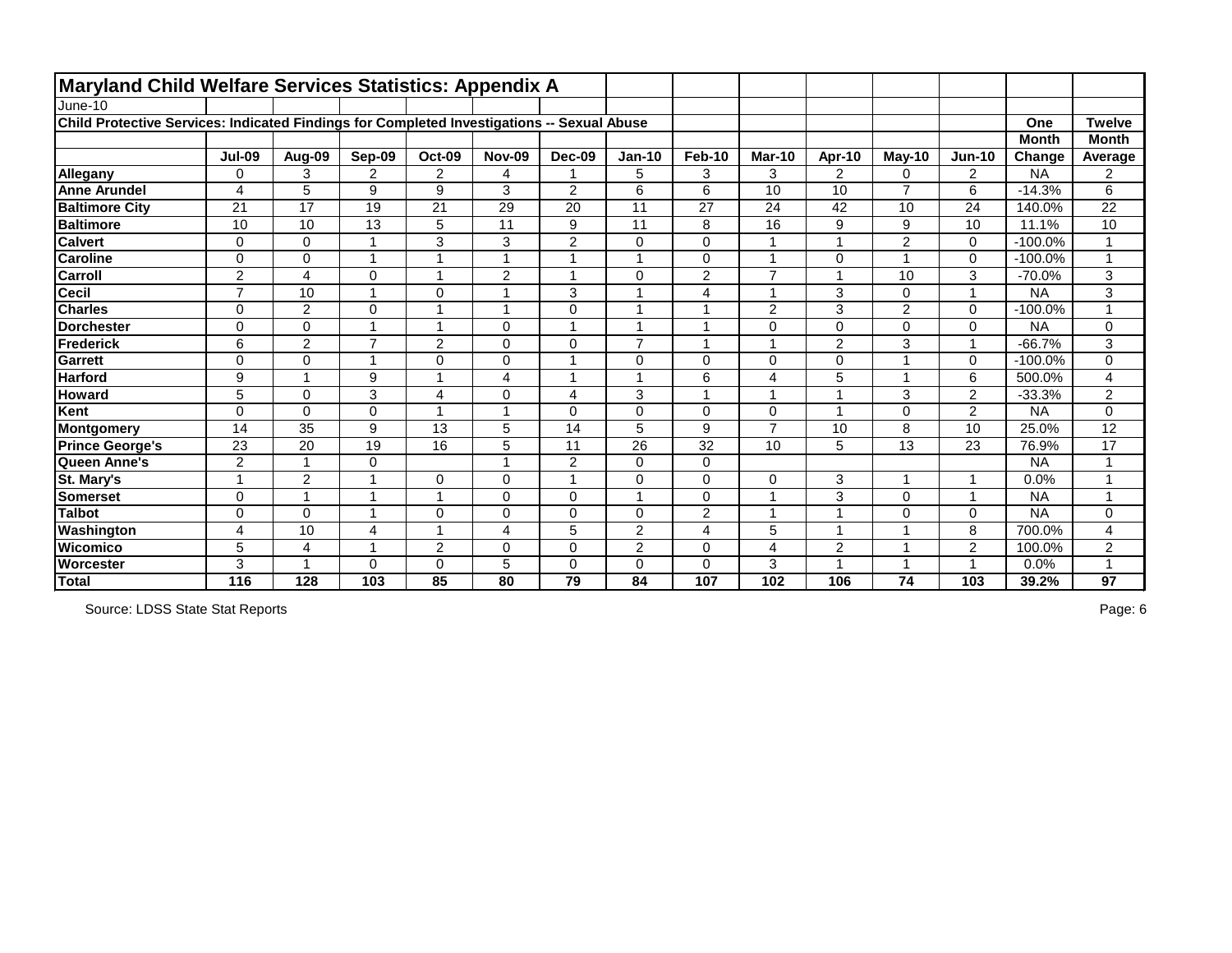| <b>Maryland Child Welfare Services Statistics: Appendix A</b>                         |                 |                 |                |                |                |                      |                 |                 |                |                 |                |                |              |                 |
|---------------------------------------------------------------------------------------|-----------------|-----------------|----------------|----------------|----------------|----------------------|-----------------|-----------------|----------------|-----------------|----------------|----------------|--------------|-----------------|
| June-10                                                                               |                 |                 |                |                |                |                      |                 |                 |                |                 |                |                |              |                 |
| Child Protective Services: Indicated Findings for Completed Investigations -- Neglect |                 |                 |                |                |                |                      |                 |                 |                |                 |                |                | One          | <b>Twelve</b>   |
|                                                                                       |                 |                 |                |                |                |                      |                 |                 |                |                 |                |                | <b>Month</b> | <b>Month</b>    |
|                                                                                       | <b>Jul-09</b>   | Aug-09          | Sep-09         | <b>Oct-09</b>  | <b>Nov-09</b>  | <b>Dec-09</b>        | <b>Jan-10</b>   | <b>Feb-10</b>   | <b>Mar-10</b>  | Apr-10          | $May-10$       | <b>Jun-10</b>  | Change       | Average         |
| Allegany                                                                              | 23              | 28              | 29             | 0              | 30             | 18                   | 9               | 8               | 43             | 46              | 19             | 66             | 247.4%       | 27              |
| <b>Anne Arundel</b>                                                                   | $\overline{17}$ | 16              | 8              | 9              | 9              | 11                   | 10              | 10              | 20             | $\overline{11}$ | 10             | 23             | 130.0%       | $\overline{13}$ |
| <b>Baltimore City</b>                                                                 | 104             | 93              | 116            | 71             | 95             | 109                  | 76              | 67              | 90             | 114             | 94             | 144            | 53.2%        | 98              |
| <b>Baltimore</b>                                                                      | 26              | $\overline{34}$ | 41             | 28             | 20             | 36                   | $\overline{37}$ | $\overline{26}$ | 29             | 30              | 30             | 33             | 10.0%        | $\overline{31}$ |
| <b>Calvert</b>                                                                        | 5               | $\overline{2}$  | 4              | $\overline{2}$ | 8              | 4                    | 3               | $\mathbf{1}$    | 6              | 6               | $\overline{2}$ | 10             | 400.0%       | 4               |
| <b>Caroline</b>                                                                       | $\overline{0}$  | 3               | $\overline{0}$ | $\overline{2}$ | 0              | 3                    | $\overline{0}$  | $\mathbf 0$     | 5              | $\mathbf 0$     | 3              | $\overline{2}$ | $-33.3%$     | 2               |
| <b>Carroll</b>                                                                        | 6               | $\overline{4}$  | 3              | 4              | 3              | $\overline{4}$       | 13              | 3               | $\overline{7}$ | 11              | 15             | 8              | $-46.7%$     | $\overline{7}$  |
| <b>Cecil</b>                                                                          | 42              | 35              | 14             | 16             | 4              | $\overline{4}$       | 36              | $\overline{7}$  | 14             | 14              | 13             | 8              | $-38.5%$     | 17              |
| <b>Charles</b>                                                                        | $\overline{2}$  | 3               | 4              | 8              | 3              |                      | 3               | $\overline{7}$  | 5              | 3               | 5              | 5              | 0.0%         | 4               |
| <b>Dorchester</b>                                                                     | 6               | 12              | $\overline{2}$ | 4              | $\overline{2}$ | 6                    |                 | $\pmb{0}$       |                | $\overline{1}$  | 3              | $\overline{2}$ | $-33.3%$     | 3               |
| Frederick                                                                             | 19              | 6               | 18             | 6              | 12             | 13                   | 6               | $\overline{4}$  | 3              | 6               | 6              | 6              | 0.0%         | 9               |
| <b>Garrett</b>                                                                        | $\overline{2}$  | $\overline{2}$  | 3              | $\overline{1}$ | $\overline{2}$ | $\blacktriangleleft$ |                 | 2               | $\overline{2}$ | $\Omega$        |                | 3              | 200.0%       | $\overline{2}$  |
| <b>Harford</b>                                                                        | $\overline{4}$  | 6               | 13             | 3              | 6              | 13                   | 19              | 10              | 25             | 8               | 9              | 14             | 55.6%        | $\overline{11}$ |
| <b>Howard</b>                                                                         | 10              | $\overline{7}$  | 6              | 8              |                | 9                    | 6               | 5               | 8              | $\overline{2}$  | 5              | 4              | $-20.0%$     | 6               |
| Kent                                                                                  | $\Omega$        | $\mathbf 0$     | $\overline{0}$ | 0              | 0              | $\mathbf 0$          |                 | 1               |                | $\mathbf 0$     |                | $\overline{1}$ | 0.0%         | 0               |
| Montgomery                                                                            | 30              | 41              | $\Omega$       | 18             | 26             | 22                   | 28              | 32              | 70             | 28              | 67             | 80             | 19.4%        | 37              |
| <b>Prince George's</b>                                                                | 24              | 33              | 14             | 32             | 17             | 15                   | 29              | 24              | 28             | 13              | 13             | 25             | 92.3%        | 22              |
| Queen Anne's                                                                          | $\overline{2}$  | $\overline{2}$  | $\overline{2}$ | 0              | 0              | $\mathbf 0$          | 0               | $\mathbf{1}$    | $\mathbf 0$    | 3               | 5              | 4              | $-20.0%$     | $\overline{2}$  |
| St. Mary's                                                                            | 0               | 9               | $\overline{2}$ | 16             | $\overline{2}$ | 4                    | 5               | 3               |                | $\overline{2}$  | 32             | 9              | $-71.9%$     | $\overline{7}$  |
| <b>Somerset</b>                                                                       | 4               | 3               | 3              | 5              |                |                      |                 | $\overline{7}$  |                | 3               | 3              | $\overline{7}$ | 133.3%       | 3               |
| <b>Talbot</b>                                                                         |                 | $\overline{2}$  | $\overline{2}$ | 3              |                | $\Omega$             | $\overline{2}$  | $\mathbf 0$     | $\Omega$       | $\overline{1}$  | 8              | 5              | $-37.5%$     | $\overline{2}$  |
| Washington                                                                            | 34              | 36              | 20             | 11             | 24             | 30                   | 16              | 8               | 32             | 27              | 20             | 28             | 40.0%        | 24              |
| Wicomico                                                                              | $\overline{2}$  | 11              | 3              | $\overline{4}$ | $\overline{2}$ | $\overline{4}$       | 8               | $\overline{0}$  | 6              | 2               | 3              | 5              | 66.7%        | 4               |
| Worcester                                                                             | $\overline{2}$  | 5               | 9              | 5              |                |                      | $\overline{2}$  | $\mathbf 0$     | 11             | 11              | 4              | 0              | $-100.0%$    | 5               |
| Total                                                                                 | 365             | 393             | 316            | 256            | 272            | 309                  | 312             | 226             | 408            | 342             | 371            | 492            | 32.6%        | 339             |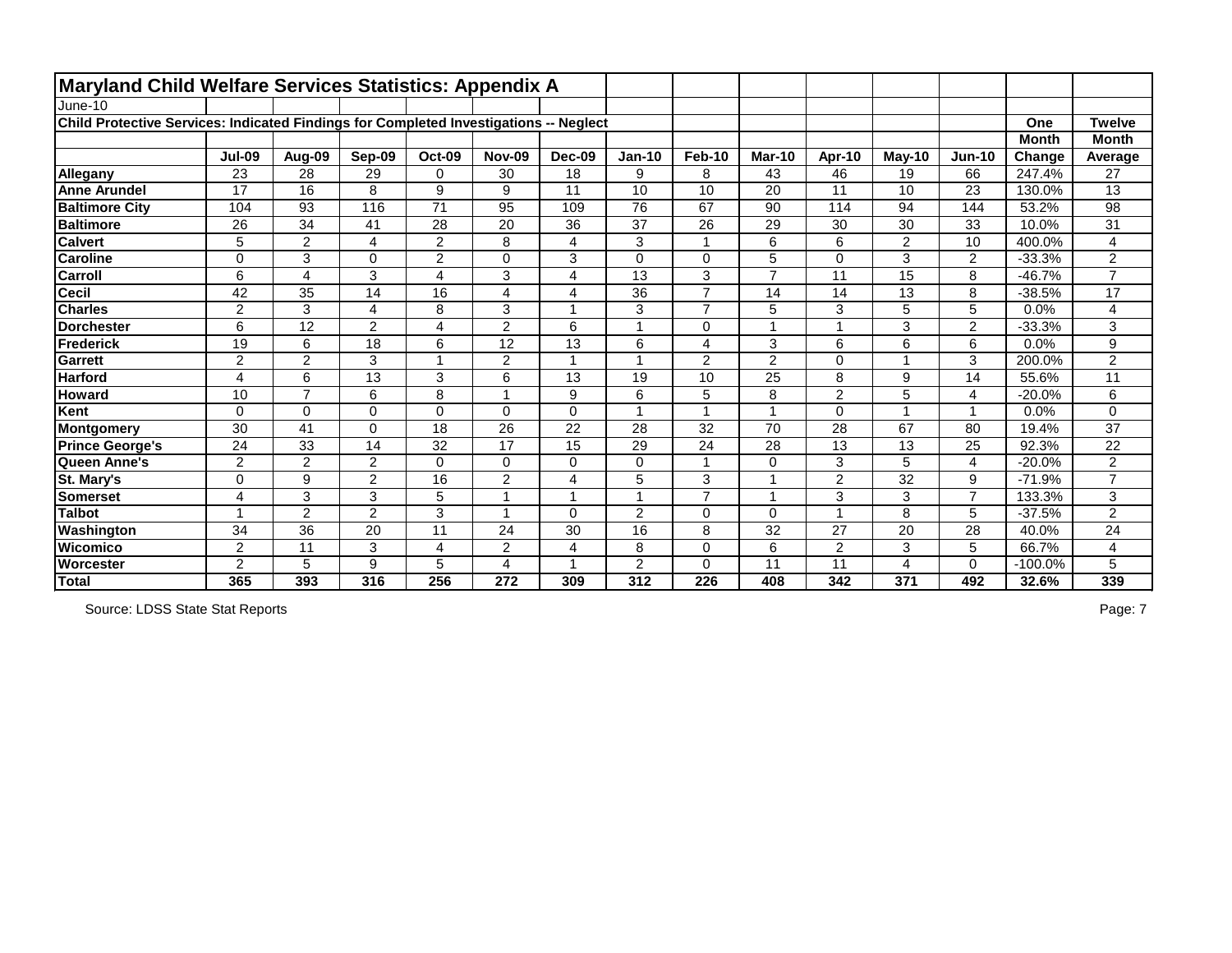| <b>Maryland Child Welfare Services Statistics: Appendix A</b>                                                   |                |                |                |                |               |                |                |                |               |                |               |                |              |               |
|-----------------------------------------------------------------------------------------------------------------|----------------|----------------|----------------|----------------|---------------|----------------|----------------|----------------|---------------|----------------|---------------|----------------|--------------|---------------|
| June-10                                                                                                         |                |                |                |                |               |                |                |                |               |                |               |                |              |               |
| Child Protective Services: Indicated Findings for Completed Investigations -- Mental Injury (Abuse and Neglect) |                |                |                |                |               |                |                |                |               |                |               |                | One          | <b>Twelve</b> |
|                                                                                                                 |                |                |                |                |               |                |                |                |               |                |               |                | <b>Month</b> | <b>Month</b>  |
|                                                                                                                 | <b>Jul-09</b>  | Aug-09         | Sep-09         | <b>Oct-09</b>  | <b>Nov-09</b> | <b>Dec-09</b>  | <b>Jan-10</b>  | <b>Feb-10</b>  | <b>Mar-10</b> | Apr-10         | <b>May-10</b> | <b>Jun-10</b>  | Change       | Average       |
| Allegany                                                                                                        | $\Omega$       | 0              | 0              | 44             | 0             | $\mathbf 0$    | $\overline{0}$ | $\mathbf 0$    | 0             | $\mathbf 0$    | 0             | 0              | <b>NA</b>    | 4             |
| <b>Anne Arundel</b>                                                                                             | $\Omega$       | $\Omega$       | $\Omega$       | $\mathbf 0$    | $\Omega$      | $\Omega$       | $\Omega$       | $\mathbf 0$    | $\Omega$      | $\overline{0}$ | 0             | 0              | <b>NA</b>    | 0             |
| <b>Baltimore City</b>                                                                                           | 0              | 0              | 0              | $\mathbf 0$    | 0             | $\Omega$       | $\Omega$       | $\mathbf 0$    | 0             | $\Omega$       | 0             | $\Omega$       | <b>NA</b>    | 0             |
| <b>Baltimore</b>                                                                                                | $\mathbf 0$    | 0              | 0              | $\pmb{0}$      | $\mathbf 0$   | $\mathbf 0$    | $\mathbf 0$    | $\mathbf 0$    | 0             | $\mathbf 0$    | 0             | $\mathbf 0$    | <b>NA</b>    | 0             |
| <b>Calvert</b>                                                                                                  | 0              | 0              | 0              | 0              | $\mathbf 0$   | 0              | 0              | $\mathbf 0$    | 0             | $\mathbf 0$    | 0             | 0              | <b>NA</b>    | 0             |
| <b>Caroline</b>                                                                                                 | $\overline{0}$ | 0              | 0              | $\pmb{0}$      | 0             | 0              | 0              | $\mathbf 0$    | 0             | $\mathbf 0$    | 0             | 0              | <b>NA</b>    | 0             |
| <b>Carroll</b>                                                                                                  | $\Omega$       | 0              | 0              | 0              | 0             | 0              | $\mathbf 0$    | $\mathbf 0$    | 0             | $\mathbf 0$    | 0             | 0              | <b>NA</b>    | 0             |
| <b>Cecil</b>                                                                                                    | $\mathbf 0$    | 0              | 0              | $\pmb{0}$      | $\mathbf 0$   | $\overline{0}$ | $\mathbf 0$    | $\mathbf 0$    | 0             | $\overline{0}$ | 0             | $\mathbf 0$    | <b>NA</b>    | 0             |
| <b>Charles</b>                                                                                                  | $\mathbf 0$    | 0              | 0              | $\overline{0}$ | $\mathbf 0$   | $\mathbf 0$    | $\mathbf 0$    | $\mathbf 0$    | 0             | $\overline{0}$ | 0             | 0              | <b>NA</b>    | 0             |
| <b>Dorchester</b>                                                                                               | $\Omega$       | 0              | 0              | $\pmb{0}$      | 0             | $\mathbf 0$    | $\mathbf 0$    | $\mathbf 0$    | 0             | $\mathbf 0$    | 0             | 0              | <b>NA</b>    | 0             |
| Frederick                                                                                                       |                | $\Omega$       | $\Omega$       | $\mathbf 0$    | $\Omega$      | $\mathbf 0$    | $\Omega$       | $\mathbf 0$    | 0             | $\overline{0}$ | 0             | 0              | <b>NA</b>    | 0             |
| <b>Garrett</b>                                                                                                  | $\Omega$       | $\Omega$       | $\Omega$       | $\mathbf 0$    | 0             | $\Omega$       | $\mathbf 0$    | $\mathbf 0$    | $\Omega$      | $\overline{0}$ | 0             | 0              | <b>NA</b>    | 0             |
| <b>Harford</b>                                                                                                  | $\overline{0}$ | $\overline{0}$ | 0              | $\mathbf 0$    | $\mathbf 0$   | $\mathbf 0$    | $\mathbf 0$    | $\mathbf 0$    | 0             | $\overline{0}$ | 0             | 0              | <b>NA</b>    | 0             |
| <b>Howard</b>                                                                                                   | $\mathbf 0$    | 0              | 0              | $\mathbf 0$    | $\mathbf 0$   | $\mathbf 0$    | $\mathbf 0$    | $\mathbf 0$    | 0             | $\mathbf 0$    | 0             | 0              | <b>NA</b>    | 0             |
| Kent                                                                                                            | $\overline{0}$ | 0              | 0              | $\pmb{0}$      | 0             | $\mathbf 0$    | $\mathbf 0$    | $\mathbf 0$    | 0             | $\mathbf 0$    | 1             | 0              | $-100.0%$    | 0             |
| Montgomery                                                                                                      | $\overline{0}$ | 0              | 35             | $\mathbf 0$    | 0             | $\overline{0}$ | $\overline{0}$ | $\mathbf 0$    | 0             | $\overline{0}$ | 0             | 0              | <b>NA</b>    | 3             |
| <b>Prince George's</b>                                                                                          | 0              | 0              | 3              | $\mathsf 0$    | 0             | $\mathbf 0$    | 0              | $\mathbf 0$    | 0             | $\mathbf 0$    | 0             | 0              | <b>NA</b>    | 0             |
| Queen Anne's                                                                                                    | $\overline{0}$ | $\overline{0}$ | $\overline{0}$ | $\mathbf 0$    | 0             | $\mathbf 0$    | $\overline{0}$ | $\mathbf 0$    | 0             | $\overline{ }$ | 0             | 0              | <b>NA</b>    | 0             |
| St. Mary's                                                                                                      | $\overline{0}$ | 0              | 0              | $\mathbf 0$    | 0             | $\mathbf 0$    | $\mathbf 0$    | $\mathbf 0$    | 0             | $\mathbf 0$    | 0             | 0              | <b>NA</b>    | 0             |
| <b>Somerset</b>                                                                                                 | $\Omega$       | 0              | 0              | 0              | $\mathbf 0$   | $\mathbf 0$    | $\mathbf 0$    | $\mathbf 0$    | 0             | $\Omega$       | 0             | 0              | <b>NA</b>    | 0             |
| <b>Talbot</b>                                                                                                   | $\overline{0}$ | 0              | $\overline{0}$ | $\mathbf 0$    | $\mathbf{0}$  | $\mathbf 0$    | $\mathbf 0$    | $\overline{4}$ | $\Omega$      | $\overline{0}$ | 0             | $\overline{0}$ | <b>NA</b>    | 0             |
| Washington                                                                                                      | 0              | $\Omega$       | $\Omega$       | $\mathsf 0$    | $\Omega$      | $\Omega$       | $\Omega$       | $\mathbf 0$    | 0             | $\Omega$       | 0             | 0              | <b>NA</b>    | 0             |
| Wicomico                                                                                                        | $\overline{0}$ | $\overline{0}$ | $\overline{0}$ | $\mathbf 0$    | 0             | $\mathbf 0$    | $\mathbf 0$    | $\mathbf 0$    | 0             | $\overline{0}$ | 0             | $\overline{0}$ | <b>NA</b>    | 0             |
| Worcester                                                                                                       | 0              | 0              |                | $\mathbf 0$    | 0             | 0              | 0              | 0              | 0             | 0              | 0             | 4              | <b>NA</b>    | 0             |
| Total                                                                                                           | 1              | $\bf{0}$       | 39             | 44             | 0             | $\mathbf 0$    | $\bf{0}$       | 4              | 0             | 1              | 4             | 4              | 300.0%       | 8             |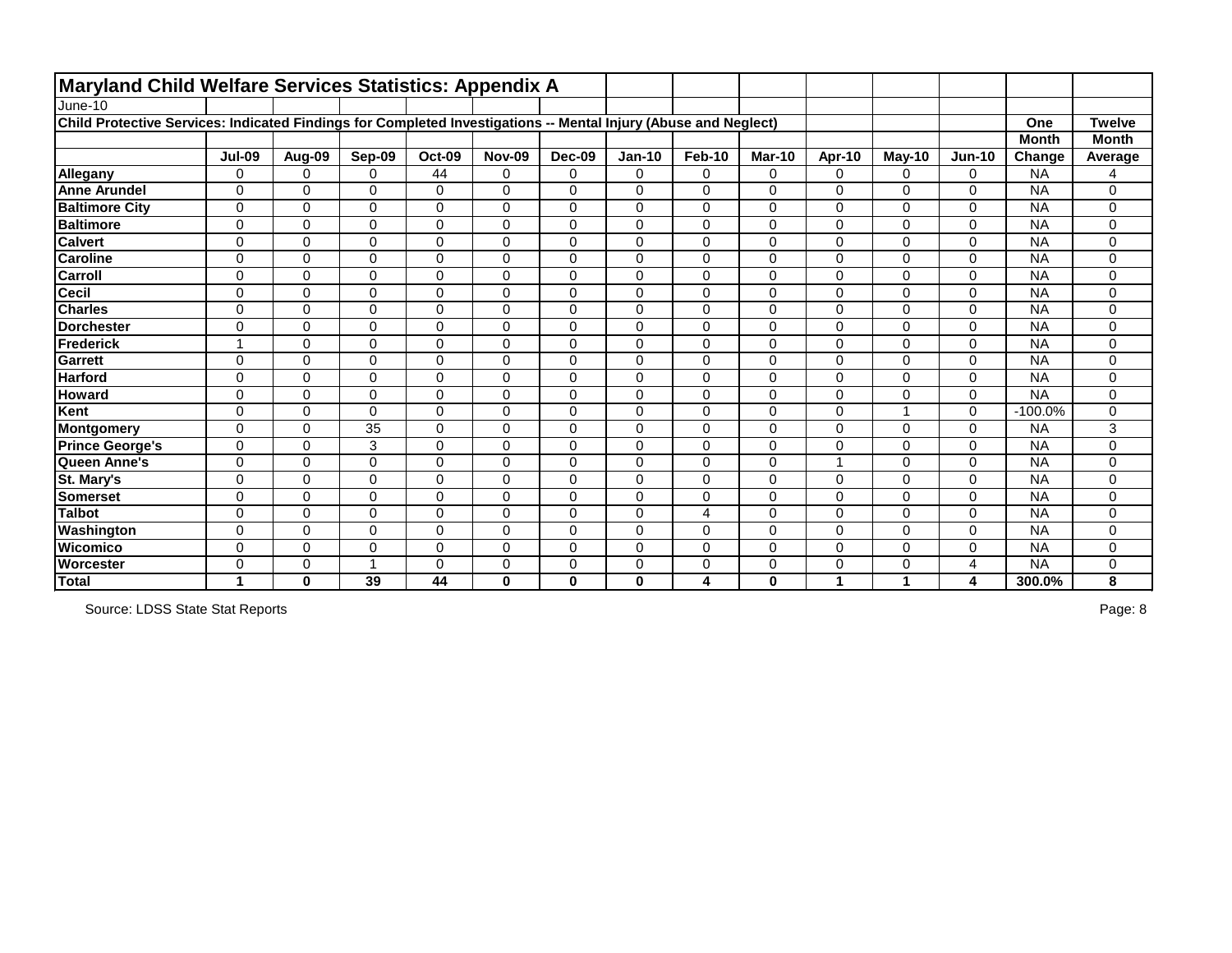| <b>Maryland Child Welfare Services Statistics: Appendix A</b>                       |                 |                      |                 |                         |                 |                 |                       |                  |                |                |                |                |              |                         |
|-------------------------------------------------------------------------------------|-----------------|----------------------|-----------------|-------------------------|-----------------|-----------------|-----------------------|------------------|----------------|----------------|----------------|----------------|--------------|-------------------------|
| June-10                                                                             |                 |                      |                 |                         |                 |                 |                       |                  |                |                |                |                |              |                         |
| Child Protective Services: Unsubstantiated Findings for Completed Investigations -- |                 |                      |                 |                         |                 |                 | <b>Physical Abuse</b> |                  |                |                |                |                | One          | <b>Twelve</b>           |
|                                                                                     |                 |                      |                 |                         |                 |                 |                       |                  |                |                |                |                | <b>Month</b> | <b>Month</b>            |
|                                                                                     | <b>Jul-09</b>   | Aug-09               | Sep-09          | <b>Oct-09</b>           | <b>Nov-09</b>   | <b>Dec-09</b>   | <b>Jan-10</b>         | <b>Feb-10</b>    | <b>Mar-10</b>  | Apr-10         | <b>May-10</b>  | <b>Jun-10</b>  | Change       | Average                 |
| Allegany                                                                            | 3               | $\overline{2}$       |                 | $\overline{2}$          | $\mathbf 0$     | $\mathbf{0}$    | 3                     | $\overline{2}$   | 4              | $\overline{2}$ | 3              | 3              | 0.0%         | $\overline{2}$          |
| <b>Anne Arundel</b>                                                                 | $\overline{12}$ | 8                    | 4               | 9                       | 3               | 11              | 5                     | 6                | 8              | 6              | $\overline{7}$ | 8              | 14.3%        | $\overline{7}$          |
| <b>Baltimore City</b>                                                               | 50              | 24                   | 30              | 34                      | 37              | 29              | 26                    | 48               | 61             | 44             | 85             | 40             | $-52.9%$     | 42                      |
| <b>Baltimore</b>                                                                    | 16              | $\overline{19}$      | $\overline{17}$ | $\overline{23}$         | $\overline{21}$ | $\overline{27}$ | $\overline{27}$       | $\overline{26}$  | 28             | 29             | 30             | 34             | 13.3%        | $\overline{25}$         |
| <b>Calvert</b>                                                                      | -1              | 1                    | 0               | $\mathsf 0$             |                 | $\mathbf 1$     |                       | 1                | 1              | 3              |                | 1              | 0.0%         |                         |
| <b>Caroline</b>                                                                     | $\overline{2}$  | $\overline{2}$       | 3               | $\mathbf 0$             | $\mathbf 0$     | $\overline{2}$  | 0                     | $\overline{1}$   | 4              | 0              |                | 1              | 0.0%         |                         |
| <b>Carroll</b>                                                                      | $\Omega$        |                      | $\Omega$        |                         |                 | $\mathbf 0$     | 0                     | $\mathbf 0$      |                | 0              |                | 4              | <b>NA</b>    | 0                       |
| <b>Cecil</b>                                                                        | 3               | $\overline{ }$       |                 | $\overline{A}$          |                 | $\overline{5}$  |                       | $\sqrt{5}$       | $\overline{4}$ | 3              | 3              | 4              | 33.3%        | 3                       |
| <b>Charles</b>                                                                      | 3               | $\overline{ }$       | $\overline{2}$  | $\overline{2}$          | 4               | $\overline{4}$  | 3                     | 3                | $\overline{7}$ | 8              | 8              | 3              | $-62.5%$     | 4                       |
| <b>Dorchester</b>                                                                   | $\mathbf 0$     | $\overline{2}$       | $\Omega$        | 0                       | $\mathbf 0$     | $\overline{2}$  | 0                     | $\overline{1}$   |                | 1              | 0              | $\mathbf 0$    | <b>NA</b>    | ۸                       |
| <b>Frederick</b>                                                                    | $\overline{ }$  | 5                    |                 | $\overline{7}$          | 3               | 8               | 3                     | 3                | $\overline{2}$ | 6              | $\overline{2}$ | 4              | 100.0%       | 4                       |
| <b>Garrett</b>                                                                      | $\Omega$        | $\blacktriangleleft$ | $\Omega$        | 0                       | $\mathbf 0$     | $\Omega$        | 0                     | $\overline{2}$   | $\Omega$       | 1              | 0              | 0              | <b>NA</b>    | 0                       |
| <b>Harford</b>                                                                      | 8               | 15                   | 9               | $\overline{\mathbf{4}}$ | 4               | 10              | 14                    | $\boldsymbol{9}$ | 6              | 9              | 8              | 5              | $-37.5%$     | 8                       |
| <b>Howard</b>                                                                       | 4               | $\overline{2}$       | -1              | $\overline{2}$          | $\mathbf 0$     | 5               | 3                     | 6                | 3              | 4              | 3              | 6              | 100.0%       | 3                       |
| Kent                                                                                | $\Omega$        | $\mathbf 0$          | 0               | $\mathsf 0$             | $\mathbf 0$     | $\mathbf 0$     | 0                     | $\pmb{0}$        | $\mathbf 0$    | $\mathbf 0$    | 0              | $\mathbf 0$    | <b>NA</b>    | 0                       |
| Montgomery                                                                          | 29              | 16                   | 10              | 5                       | 11              | 20              | 10                    | $\overline{7}$   | 16             | 20             | 18             | 12             | $-33.3%$     | 15                      |
| <b>Prince George's</b>                                                              | 39              | 51                   | 16              | 35                      | 18              | 26              | 43                    | 45               | 34             | 36             | 21             | 50             | 138.1%       | 35                      |
| Queen Anne's                                                                        |                 | $\mathbf 0$          | 0               | $\mathbf 0$             | $\mathbf 0$     | $\overline{0}$  |                       | $\mathbf 0$      | $\overline{4}$ | $\overline{2}$ | $\overline{2}$ | $\overline{2}$ | 0.0%         |                         |
| St. Mary's                                                                          | $\Omega$        | 0                    |                 | 0                       | $\mathbf 0$     | $\mathbf 0$     |                       | 5                | $\mathbf 0$    | $\overline{2}$ |                | 3              | 200.0%       | $\overline{\mathbf{A}}$ |
| <b>Somerset</b>                                                                     |                 | 4                    | $\Omega$        |                         | $\mathbf 0$     | $\overline{2}$  |                       | 5                | 5              |                |                | 3              | 200.0%       | $\overline{2}$          |
| <b>Talbot</b>                                                                       | $\overline{ }$  | 0                    |                 | 0                       |                 | $\overline{ }$  | $\Omega$              | $\mathbf 0$      | $\mathbf{0}$   | 1              |                | 1              | 0.0%         | $\overline{ }$          |
| Washington                                                                          | 8               | 5                    | $\overline{c}$  | 4                       | $\overline{ }$  | 8               | 4                     | $\overline{c}$   | 8              | 9              | 3              | 12             | 300.0%       | 6                       |
| Wicomico                                                                            | $\overline{0}$  | $\overline{4}$       | $\Omega$        | $\overline{0}$          | $\mathbf 0$     | $\overline{2}$  | 0                     | $\mathbf 0$      | 3              | 0              | $\overline{2}$ | 1              | $-50.0%$     | $\overline{A}$          |
| Worcester                                                                           | $\overline{ }$  | $\overline{7}$       | 5               | $\overline{2}$          | $\overline{2}$  | $\mathbf 0$     | 3                     | $\overline{ }$   | 3              | 8              | 2              | 0              | $-100.0%$    | 3                       |
| Total                                                                               | 195             | 171                  | 104             | 132                     | 114             | 163             | 149                   | 178              | 203            | 195            | 202            | 194            | $-4.0%$      | 167                     |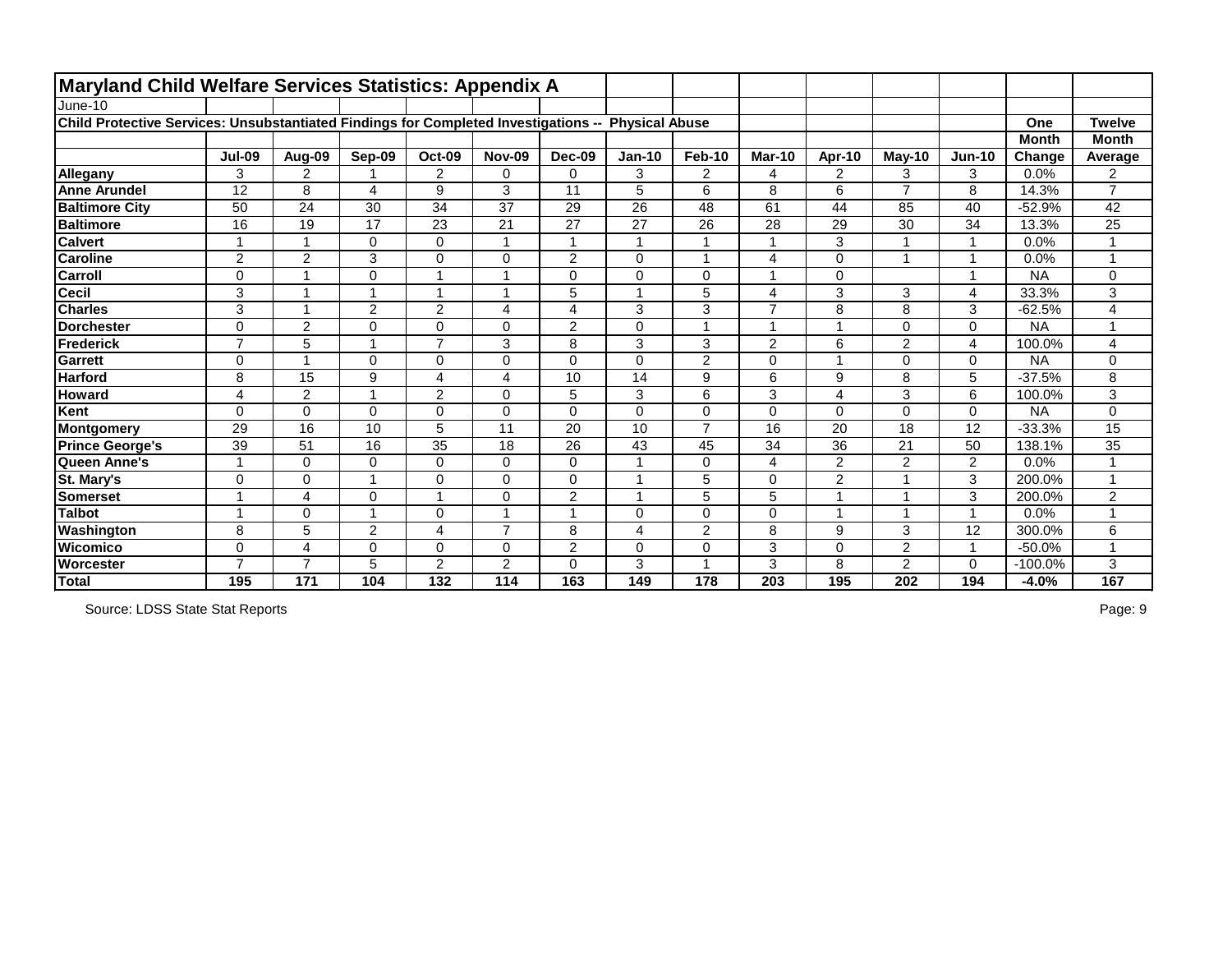|                                                                                                  | <b>Maryland Child Welfare Services Statistics: Appendix A</b> |                 |                |                         |                |                         |                         |                         |                         |                |                |                |              |                      |
|--------------------------------------------------------------------------------------------------|---------------------------------------------------------------|-----------------|----------------|-------------------------|----------------|-------------------------|-------------------------|-------------------------|-------------------------|----------------|----------------|----------------|--------------|----------------------|
| June-10                                                                                          |                                                               |                 |                |                         |                |                         |                         |                         |                         |                |                |                |              |                      |
| Child Protective Services: Unsubstantiated Findings for Completed Investigations -- Sexual Abuse |                                                               |                 |                |                         |                |                         |                         |                         |                         |                |                |                | One          | <b>Twelve</b>        |
|                                                                                                  |                                                               |                 |                |                         |                |                         |                         |                         |                         |                |                |                | <b>Month</b> | <b>Month</b>         |
|                                                                                                  | <b>Jul-09</b>                                                 | Aug-09          | <b>Sep-09</b>  | <b>Oct-09</b>           | <b>Nov-09</b>  | <b>Dec-09</b>           | <b>Jan-10</b>           | <b>Feb-10</b>           | <b>Mar-10</b>           | Apr-10         | $May-10$       | $Jun-10$       | Change       | Average              |
| Allegany                                                                                         | $\overline{2}$                                                | $\Omega$        | $\overline{2}$ | 0                       | 0              | $\mathbf 0$             | $\pmb{0}$               | $\mathbf 0$             | $\mathbf 0$             | 0              | 0              | $\overline{2}$ | <b>NA</b>    |                      |
| <b>Anne Arundel</b>                                                                              | 4                                                             |                 | 3              | 3                       | $\Omega$       | $\overline{1}$          | 3                       | $\overline{2}$          | 3                       | 8              | 4              |                | $-75.0%$     | 3                    |
| <b>Baltimore City</b>                                                                            | 8                                                             | $\mathbf{0}$    |                | 3                       | 12             | $\overline{7}$          | 8                       | 8                       | 10                      | 10             | 6              | 12             | 100.0%       | $\overline{7}$       |
| <b>Baltimore</b>                                                                                 | 22                                                            | $6\phantom{1}6$ | 9              | 6                       | 4              | 1                       | $\overline{7}$          | $6\phantom{1}$          | $\overline{2}$          | 3              | 5              | 6              | 20.0%        | $\,6$                |
| <b>Calvert</b>                                                                                   | $\mathbf 0$                                                   | $\mathbf 0$     | 0              | $\mathbf 0$             | 0              | $\blacktriangleleft$    | $\mathbf{1}$            | $\mathbf 0$             | 0                       | 1              | $\overline{2}$ | $\overline{2}$ | 0.0%         | $\mathbf{1}$         |
| <b>Caroline</b>                                                                                  | 0                                                             | $\mathbf 0$     |                | $\mathbf 0$             | 0              | 1                       | $\overline{\mathbf{4}}$ | $\mathbf 0$             | 1                       | 0              | $\overline{0}$ |                | <b>NA</b>    | $\mathbf{1}$         |
| <b>Carroll</b>                                                                                   | 3                                                             |                 | 2              | 1                       | 0              | $\Omega$                | $\mathbf 0$             | $\overline{2}$          | $\overline{2}$          | $\overline{2}$ |                | 2              | <b>NA</b>    | $\blacktriangleleft$ |
| <b>Cecil</b>                                                                                     | $\overline{0}$                                                | 5               |                | 1                       | $\overline{A}$ | $\overline{0}$          | 5                       | $\overline{2}$          | $\overline{2}$          | 4              | 1              | 3              | 200.0%       | $\overline{2}$       |
| <b>Charles</b>                                                                                   | 5                                                             | $\mathbf 0$     | 0              | $\overline{\mathbf{A}}$ | 0              | $\overline{\mathbf{1}}$ | $\overline{2}$          | $\overline{\mathbf{A}}$ | $\overline{\mathbf{A}}$ | $\overline{2}$ | 2              |                | $-50.0%$     | $\mathbf 1$          |
| <b>Dorchester</b>                                                                                | $\mathbf 0$                                                   |                 | 0              | 1                       | 1              | $\overline{0}$          | $\overline{2}$          | $\overline{0}$          | $\overline{0}$          | 0              | $\mathbf 0$    | $\overline{2}$ | <b>NA</b>    | $\mathbf{1}$         |
| Frederick                                                                                        | 4                                                             | $\overline{2}$  | 2              | 3                       | 4              | $\Omega$                | $\mathbf{1}$            | $\mathbf 0$             |                         | $\overline{2}$ | 1              | $\overline{2}$ | 100.0%       | $\overline{2}$       |
| Garrett                                                                                          | $\mathbf 0$                                                   | $\Omega$        | 0              | 1                       | 0              | $\Omega$                | $\overline{1}$          | $\overline{1}$          | A                       | 0              | 1              |                | 0.0%         | $\mathbf{1}$         |
| <b>Harford</b>                                                                                   | 3                                                             | 2               | 5              | $\mathbf 0$             | 4              | 3                       | $\overline{2}$          | $\overline{7}$          | 1                       | 11             | $\mathbf 0$    | 10             | <b>NA</b>    | $\overline{4}$       |
| <b>Howard</b>                                                                                    | 4                                                             | 2               | $\overline{2}$ | $\overline{2}$          | 1              | 1                       | $\overline{\mathbf{4}}$ | $\overline{2}$          | $\overline{2}$          | 0              | 3              | 0              | $-100.0%$    | $\overline{2}$       |
| Kent                                                                                             | $\mathbf 0$                                                   | $\mathbf 0$     | 0              | 0                       | 0              | 1                       | $\pmb{0}$               | $\mathbf 0$             | 1                       | 0              | $\overline{2}$ | 0              | $-100.0%$    | $\pmb{0}$            |
| Montgomery                                                                                       | $\mathbf 0$                                                   | $\overline{4}$  | $\overline{7}$ | 3                       | $\overline{0}$ | 1                       | $\mathbf 0$             | $\mathbf 0$             | 3                       | 0              | 3              | 4              | 33.3%        | $\overline{2}$       |
| <b>Prince George's</b>                                                                           | 15                                                            | 18              | 6              | $\overline{7}$          | 20             | $\overline{7}$          | 11                      | 16                      | 13                      | $\overline{2}$ | $\overline{7}$ | 12             | 71.4%        | 11                   |
| Queen Anne's                                                                                     | 3                                                             |                 | 0              | $\mathbf 0$             | $\overline{0}$ | $\overline{0}$          | $\mathbf 0$             | $\mathbf 0$             | $\overline{ }$          | 0              |                |                | <b>NA</b>    | $\mathbf{1}$         |
| St. Mary's                                                                                       | $\overline{2}$                                                | 2               |                | $\mathbf 0$             | 0              | $\mathbf 0$             | $\mathbf 0$             | $\mathbf 0$             | 1                       | 4              | 0              |                | <b>NA</b>    | $\mathbf{1}$         |
| <b>Somerset</b>                                                                                  | $\overline{2}$                                                | $\mathbf 0$     |                | $\mathbf 0$             | 0              | $\mathbf 0$             | $\pmb{0}$               | $\overline{\mathbf{A}}$ | $\mathbf 0$             | 0              | 1              |                | 0.0%         | $\mathbf 1$          |
| <b>Talbot</b>                                                                                    | 0                                                             | $\mathbf 0$     | 0              | $\mathbf 0$             | 0              | $\mathbf 0$             | $\pmb{0}$               | $\overline{0}$          | 0                       | 0              | $\mathbf 0$    | $\Omega$       | <b>NA</b>    | $\pmb{0}$            |
| Washington                                                                                       | $\overline{ }$                                                |                 |                | $\overline{\mathbf{c}}$ | $\Omega$       | $\Omega$                | 3                       |                         | 2                       | 0              | 3              | $\overline{7}$ | 133.3%       | $\overline{2}$       |
| <b>Wicomico</b>                                                                                  |                                                               | $\mathbf 0$     | 0              | 1                       | 1              | 1                       | $\overline{4}$          | $\mathbf 0$             | $\overline{2}$          | $\overline{2}$ | $\overline{2}$ | 0              | $-100.0%$    | $\mathbf{1}$         |
| Worcester                                                                                        | 0                                                             | $\mathbf 0$     | 0              | 1                       | 4              | $\blacktriangleleft$    | $\mathbf 0$             | $\mathbf 0$             | $\mathbf 0$             | 4              | $\mathbf 0$    |                | <b>NA</b>    | $\mathbf{1}$         |
| Total                                                                                            | 79                                                            | 46              | 44             | 36                      | 52             | 27                      | 58                      | 49                      | 49                      | 49             | 43             | 72             | 67.4%        | 50                   |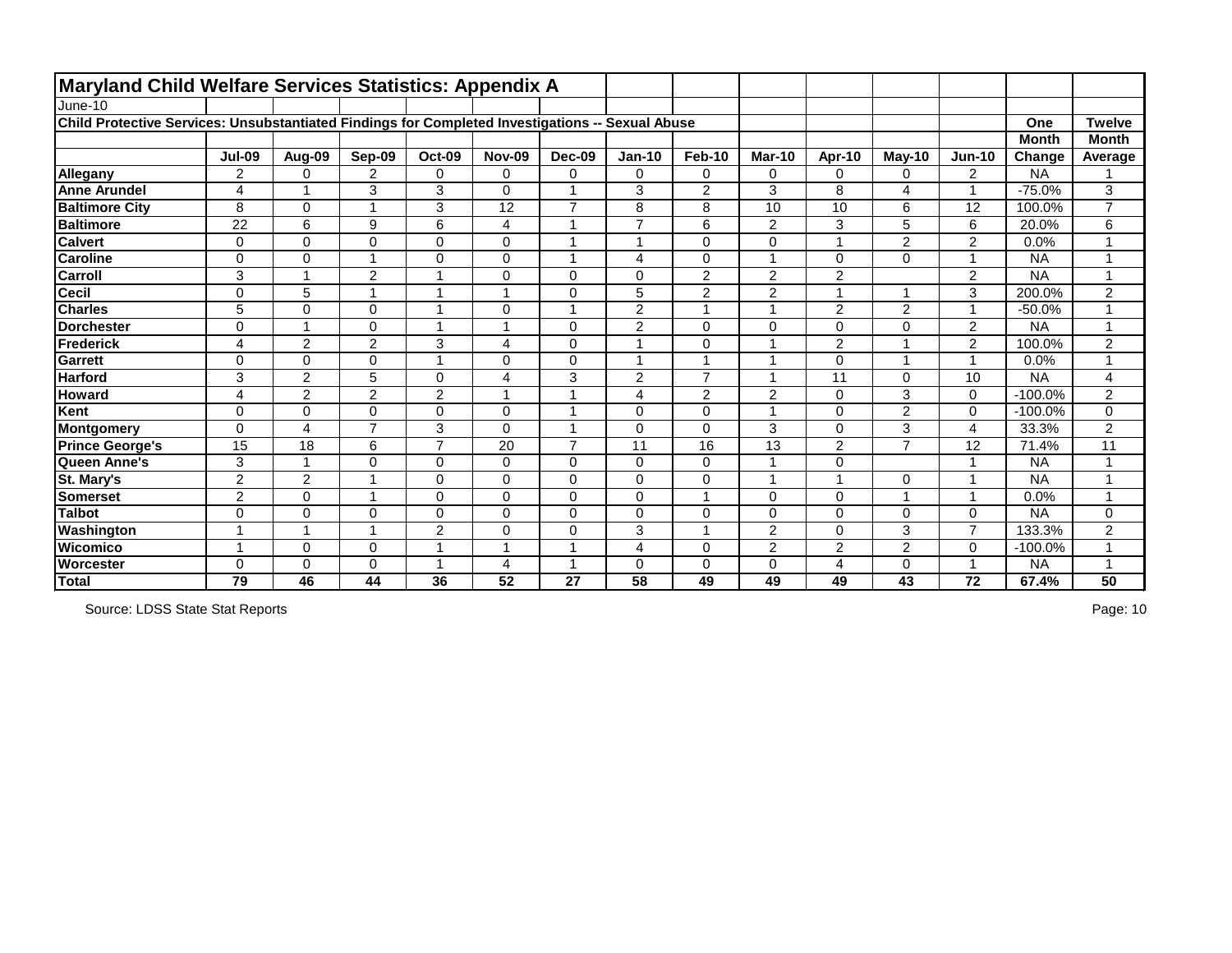| <b>Maryland Child Welfare Services Statistics: Appendix A</b>                               |                          |                |                         |                         |                |                      |                |                |                |                |                |                |              |                |
|---------------------------------------------------------------------------------------------|--------------------------|----------------|-------------------------|-------------------------|----------------|----------------------|----------------|----------------|----------------|----------------|----------------|----------------|--------------|----------------|
| June-10                                                                                     |                          |                |                         |                         |                |                      |                |                |                |                |                |                |              |                |
| Child Protective Services: Unsubstantiated Findings for Completed Investigations -- Neglect |                          |                |                         |                         |                |                      |                |                |                |                |                |                | One          | <b>Twelve</b>  |
|                                                                                             |                          |                |                         |                         |                |                      |                |                |                |                |                |                | <b>Month</b> | <b>Month</b>   |
|                                                                                             | <b>Jul-09</b>            | Aug-09         | Sep-09                  | <b>Oct-09</b>           | <b>Nov-09</b>  | <b>Dec-09</b>        | <b>Jan-10</b>  | <b>Feb-10</b>  | <b>Mar-10</b>  | Apr-10         | $May-10$       | <b>Jun-10</b>  | Change       | Average        |
| Allegany                                                                                    | 12                       | 12             | 9                       | 13                      | $\overline{2}$ | 9                    |                | $\overline{7}$ | 10             | 17             | 19             | 22             | 15.8%        | 11             |
| <b>Anne Arundel</b>                                                                         | 10                       | 12             | 5                       | 13                      | 8              | 13                   | 8              | 10             | 10             | 4              | 10             | 11             | 10.0%        | 10             |
| <b>Baltimore City</b>                                                                       | 128                      | 99             | 112                     | 129                     | 151            | 102                  | 77             | 58             | 99             | 85             | 94             | 134            | 42.6%        | 106            |
| <b>Baltimore</b>                                                                            | 5                        | 25             | 12                      | 24                      | 21             | 21                   | 25             | 20             | 17             | 29             | 30             | 32             | 6.7%         | 22             |
| <b>Calvert</b>                                                                              | $\Omega$                 | 1              |                         | -1                      |                | $\overline{ }$       |                | $\overline{2}$ | $\overline{2}$ | $\overline{2}$ | $\overline{2}$ | -1             | $-50.0%$     | 1              |
| <b>Caroline</b>                                                                             | $\overline{ }$           | $\overline{0}$ | $\overline{2}$          | $\mathbf 0$             | $\overline{2}$ | $\overline{4}$       |                | 3              | 8              | $\mathbf 0$    | 3              | $\overline{2}$ | $-33.3%$     | $\overline{2}$ |
| Carroll                                                                                     | $\Omega$                 | 1              |                         | 0                       | 0              | $\mathbf 0$          | 0              | $\pmb{0}$      | $\mathbf 0$    | 0              | 15             | $\overline{2}$ | $-86.7%$     | $\overline{2}$ |
| <b>Cecil</b>                                                                                | 29                       | 79             | 25                      | 39                      | 8              | 13                   | 67             | 41             | 27             | 34             | 13             | 13             | 0.0%         | 32             |
| <b>Charles</b>                                                                              | 0                        | $\overline{2}$ | 3                       | $\overline{2}$          |                | $\overline{4}$       | $\overline{7}$ | -1             | 6              | 3              | 5              | $\overline{2}$ | $-60.0%$     | 3              |
| <b>Dorchester</b>                                                                           |                          | $\overline{2}$ |                         | $\overline{2}$          |                | 5                    | $\overline{2}$ | $\overline{1}$ | 4              | $\overline{2}$ | 3              | $\overline{7}$ | 133.3%       | 3              |
| Frederick                                                                                   | 15                       | 3              | 5                       | $9\,$                   | 11             | 11                   | $\overline{7}$ | $9\,$          | 11             | 6              | 6              | 12             | 100.0%       | 9              |
| Garrett                                                                                     | $\overline{\phantom{a}}$ | $\mathbf 0$    | $\Omega$                | 0                       |                | $\blacktriangleleft$ | 0              | $\mathbf 0$    | $\Omega$       | $\mathbf 0$    |                | $\mathbf 0$    | $-100.0%$    | 0              |
| <b>Harford</b>                                                                              | 13                       | 10             | 13                      | 3                       | $\overline{z}$ | 11                   | 24             | 20             | 23             | 14             | 9              | 13             | 44.4%        | 13             |
| <b>Howard</b>                                                                               | 5                        | $\overline{2}$ | $\overline{ }$          | $\overline{1}$          | 0              | $\blacktriangleleft$ | $\overline{2}$ | $\overline{2}$ |                | 6              | 5              | 3              | $-40.0%$     | 2              |
| Kent                                                                                        |                          | $\overline{0}$ | $\Omega$                | 0                       | $\mathbf 0$    | $\overline{0}$       | $\overline{0}$ | $\mathbf 0$    | $\mathbf 0$    | $\mathbf 0$    |                | $\overline{1}$ | 0.0%         | 0              |
| Montgomery                                                                                  | 36                       | 35             | 36                      | 21                      | 14             | 73                   | 17             | 27             | 48             | 37             | 67             | 44             | $-34.3%$     | 38             |
| <b>Prince George's</b>                                                                      | 35                       | 42             | 19                      | 42                      | 21             | 32                   | 31             | 27             | 23             | 36             | 13             | 29             | 123.1%       | 29             |
| Queen Anne's                                                                                | 3                        | $\overline{2}$ | 0                       | $\overline{\mathbf{1}}$ |                |                      | 3              | $\overline{1}$ | 4              | 6              | 5              |                | $-100.0%$    | $\overline{2}$ |
| St. Mary's                                                                                  | $\overline{\phantom{a}}$ | 1              | $\overline{\mathbf{A}}$ | $\overline{1}$          | $\Omega$       | 4                    | 0              | $\mathbf{1}$   |                | $\mathbf 0$    | 32             | $\overline{2}$ | $-93.8%$     | 4              |
| <b>Somerset</b>                                                                             | 3                        | $\overline{2}$ | $\overline{2}$          | $\overline{2}$          |                | 3                    | $\overline{2}$ | 3              | 4              | $\overline{2}$ | 3              | 4              | 33.3%        | 3              |
| <b>Talbot</b>                                                                               | $\overline{2}$           | $\Omega$       | 8                       | 0                       | $\overline{2}$ | $\Omega$             | $\Omega$       | $\mathbf 0$    | $\Omega$       | 6              | 8              | $\Omega$       | $-100.0%$    | $\overline{2}$ |
| Washington                                                                                  | 28                       | 17             | 17                      | 4                       | 6              | 15                   | 16             | 8              | 10             | 9              | 20             | 25             | 25.0%        | 15             |
| <b>Wicomico</b>                                                                             | 4                        | $\overline{2}$ | $\overline{4}$          | $\overline{ }$          | $\overline{2}$ | 3                    | $\overline{2}$ | $\overline{7}$ | 3              | $\overline{2}$ | 3              | $\mathbf{0}$   | $-100.0%$    | 3              |
| <b>Worcester</b>                                                                            | 5                        | 0              | 16                      | $\overline{7}$          | 5              | 6                    | 4              | $\overline{2}$ | 10             | 13             | 4              | 0              | $-100.0%$    | 6              |
| Total                                                                                       | 338                      | 349            | 293                     | 315                     | 266            | 333                  | 297            | 250            | 321            | 313            | 371            | 359            | $-3.2%$      | 317            |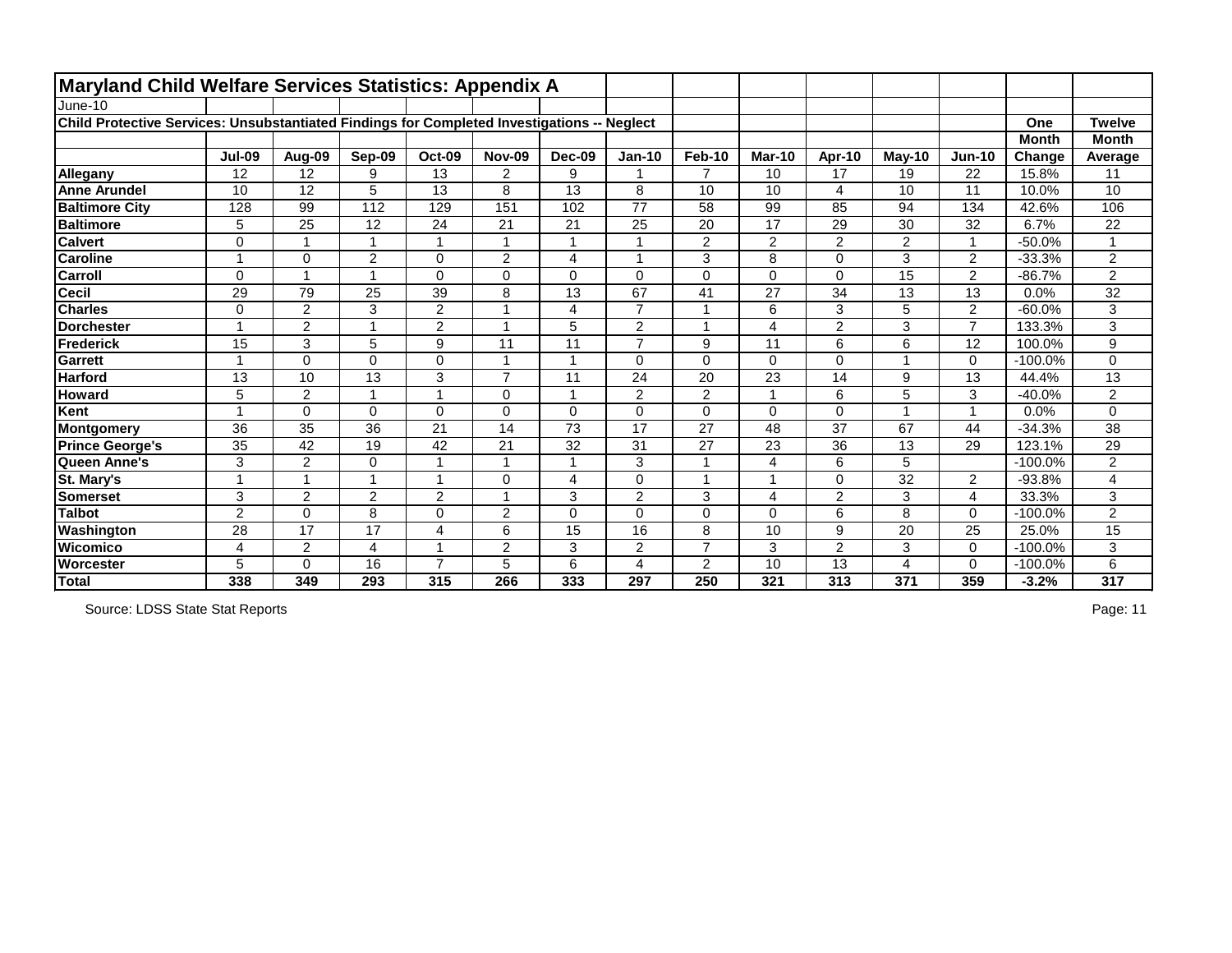| <b>Maryland Child Welfare Services Statistics: Appendix A</b>                                                         |                          |                |                |               |                |                |                         |                         |               |                          |          |                |              |                |
|-----------------------------------------------------------------------------------------------------------------------|--------------------------|----------------|----------------|---------------|----------------|----------------|-------------------------|-------------------------|---------------|--------------------------|----------|----------------|--------------|----------------|
| June-10                                                                                                               |                          |                |                |               |                |                |                         |                         |               |                          |          |                |              |                |
| Child Protective Services: Unsubstantiated Findings for Completed Investigations -- Mental Injury (Abuse and Neglect) |                          |                |                |               |                |                |                         |                         |               |                          |          |                | One          | <b>Twelve</b>  |
|                                                                                                                       |                          |                |                |               |                |                |                         |                         |               |                          |          |                | <b>Month</b> | <b>Month</b>   |
|                                                                                                                       | <b>Jul-09</b>            | Aug-09         | Sep-09         | <b>Oct-09</b> | <b>Nov-09</b>  | <b>Dec-09</b>  | <b>Jan-10</b>           | <b>Feb-10</b>           | <b>Mar-10</b> | <b>Apr-10</b>            | $May-10$ | $Jun-10$       | Change       | Average        |
| Allegany                                                                                                              | $\Omega$                 | 0              | $\Omega$       | $\mathbf 0$   | 0              | $\mathbf 0$    | 0                       | $\mathbf 0$             | 0             | $\Omega$                 | 0        | 0              | <b>NA</b>    | 0              |
| <b>Anne Arundel</b>                                                                                                   |                          | $\Omega$       | $\Omega$       | $\mathbf 0$   | $\Omega$       | $\mathbf 0$    |                         | -1                      | 4             | $\Omega$                 | 0        | 0              | <b>NA</b>    | 1              |
| <b>Baltimore City</b>                                                                                                 | $\Omega$                 | 0              | 0              | $\mathbf 0$   | 0              | 0              | $\overline{0}$          | $\mathbf 0$             | 0             | $\overline{0}$           | 0        | 0              | <b>NA</b>    | 0              |
| <b>Baltimore</b>                                                                                                      | $\mathbf 0$              | 0              | 0              | $\pmb{0}$     | $\mathbf 0$    | $\mathbf 0$    | $\mathbf 0$             | $\mathbf 0$             | 0             | $\mathbf 0$              | 0        | 0              | <b>NA</b>    | 0              |
| <b>Calvert</b>                                                                                                        | $\mathbf 0$              | 0              | $\overline{0}$ | $\pmb{0}$     | $\overline{0}$ | $\mathbf 0$    | $\mathbf 0$             | $\mathbf 0$             | 0             | $\mathbf 0$              | 0        | $\mathbf 0$    | <b>NA</b>    | 0              |
| <b>Caroline</b>                                                                                                       | $\Omega$                 | 0              | 0              | $\pmb{0}$     | 0              | $\mathbf 0$    | $\mathbf 0$             | $\mathbf 0$             | 0             | $\mathbf 0$              | 0        | 0              | <b>NA</b>    | 0              |
| <b>Carroll</b>                                                                                                        | $\Omega$                 | 0              | 0              | $\mathbf 0$   | $\mathbf 0$    | $\mathbf 0$    | $\mathbf 0$             | $\mathbf 0$             | 0             | $\overline{0}$           | 0        | 0              | <b>NA</b>    | 0              |
| <b>Cecil</b>                                                                                                          | $\mathbf 0$              | $\mathbf 0$    |                | $\pmb{0}$     | $\mathbf 0$    | $\mathbf 0$    | $\mathbf 0$             | $\mathsf 0$             | 0             | $\mathbf 0$              | 0        | 0              | <b>NA</b>    | 0              |
| <b>Charles</b>                                                                                                        | $\mathbf 0$              | 0              | $\Omega$       | 0             | $\mathbf 0$    | $\mathbf 0$    | $\mathbf 0$             | $\mathbf 0$             | 0             | $\overline{0}$           | 0        | 0              | <b>NA</b>    | 0              |
| <b>IDorchester</b>                                                                                                    | $\Omega$                 | $\Omega$       | $\Omega$       | 0             | $\Omega$       | $\Omega$       | $\Omega$                | $\mathbf 0$             | 0             | $\Omega$                 | 0        | 1              | <b>NA</b>    | 0              |
| Frederick                                                                                                             | $\overline{0}$           | 0              |                | $\mathbf 0$   | $\mathbf 0$    | $\mathbf 0$    | $\mathbf 0$             | $\mathbf 0$             | 0             | $\overline{0}$           | 0        | 0              | <b>NA</b>    | 0              |
| <b>Garrett</b>                                                                                                        | $\mathbf 0$              | 0              | 0              | $\mathbf 0$   | $\overline{0}$ | $\overline{0}$ | $\overline{0}$          | $\mathbf 0$             | 0             | $\overline{0}$           | 0        | $\mathbf 0$    | <b>NA</b>    | 0              |
| <b>Harford</b>                                                                                                        | $\mathbf 0$              | $\overline{1}$ | 0              | $\mathsf 0$   | $\Omega$       | $\mathbf 0$    | $\mathbf 0$             | $\mathbf 0$             | 0             | $\mathbf 0$              | 0        | 0              | <b>NA</b>    | 0              |
| <b>Howard</b>                                                                                                         | $\overline{0}$           | $\mathbf 0$    | 0              | $\mathbf 0$   | 0              | $\mathbf 0$    | $\overline{0}$          | $\mathbf 0$             | 0             | $\overline{0}$           | 0        | 0              | <b>NA</b>    | 0              |
| Kent                                                                                                                  | $\Omega$                 | $\Omega$       | 0              | $\mathbf 0$   | $\Omega$       | $\Omega$       | $\Omega$                | $\mathbf 0$             | 0             | $\overline{0}$           | 0        | 0              | <b>NA</b>    | 0              |
| Montgomery                                                                                                            | $\overline{\phantom{a}}$ | $\overline{0}$ |                | $\mathbf 0$   | 0              | $\mathbf 0$    |                         | $\mathbf 0$             | 0             | $\overline{ }$           | 1        | $\mathbf 0$    | $-100.0%$    | 0              |
| <b>Prince George's</b>                                                                                                | $\overline{0}$           | 0              | 0              | 24            | 0              | $\mathbf 0$    | $\mathbf 0$             | $\mathbf 0$             |               | $\mathbf 0$              | 0        | 0              | <b>NA</b>    | $\overline{2}$ |
| Queen Anne's                                                                                                          | $\Omega$                 | $\Omega$       | 0              | $\mathsf 0$   | $\mathbf 0$    | $\mathbf 0$    | $\mathbf 0$             | $\mathbf 0$             | 0             | $\mathbf 0$              | 0        | 0              | <b>NA</b>    | 0              |
| St. Mary's                                                                                                            | -1                       | 0              | 0              | $\mathbf 0$   | $\mathbf 0$    | $\mathbf 0$    | $\mathbf 0$             | $\mathbf 0$             | 0             | $\overline{0}$           | 0        | $\overline{0}$ | <b>NA</b>    | 0              |
| <b>Somerset</b>                                                                                                       | 0                        | $\Omega$       | 0              | $\mathbf 0$   | $\mathbf 0$    | $\Omega$       | $\mathbf 0$             | $\mathbf 0$             | 0             | 0                        | 0        | 0              | <b>NA</b>    | 0              |
| <b>Talbot</b>                                                                                                         | $\overline{0}$           | 0              | $\overline{0}$ | $\pmb{0}$     | $\mathbf 0$    | $\mathbf 0$    | $\mathbf 0$             | $\mathbf 0$             | 0             | $\overline{0}$           | 0        | 0              | <b>NA</b>    | 0              |
| Washington                                                                                                            | 0                        | $\Omega$       | $\Omega$       |               | $\Omega$       |                | $\Omega$                | $\mathbf 0$             | 0             | $\Omega$                 | 0        | 0              | <b>NA</b>    | 0              |
| <b>Wicomico</b>                                                                                                       | $\overline{0}$           | $\mathbf 0$    | 0              | $\mathbf 0$   | 0              | $\mathbf 0$    | $\mathbf 0$             | $\mathbf 0$             | 0             | $\overline{0}$           | 0        | $\overline{0}$ | <b>NA</b>    | 0              |
| Worcester                                                                                                             | 0                        | 9              | 0              | $\mathbf 0$   | 0              | 0              | 0                       | $\mathbf 0$             | 0             | $\overline{\phantom{a}}$ | 3        | 0              | $-100.0%$    | 1              |
| Total                                                                                                                 | 3                        | 10             | $\overline{3}$ | 25            | 0              | 1              | $\overline{\mathbf{2}}$ | $\overline{\mathbf{A}}$ | 5             | $\mathbf{2}$             | 4        | $\mathbf 1$    | $-75.0%$     | 5              |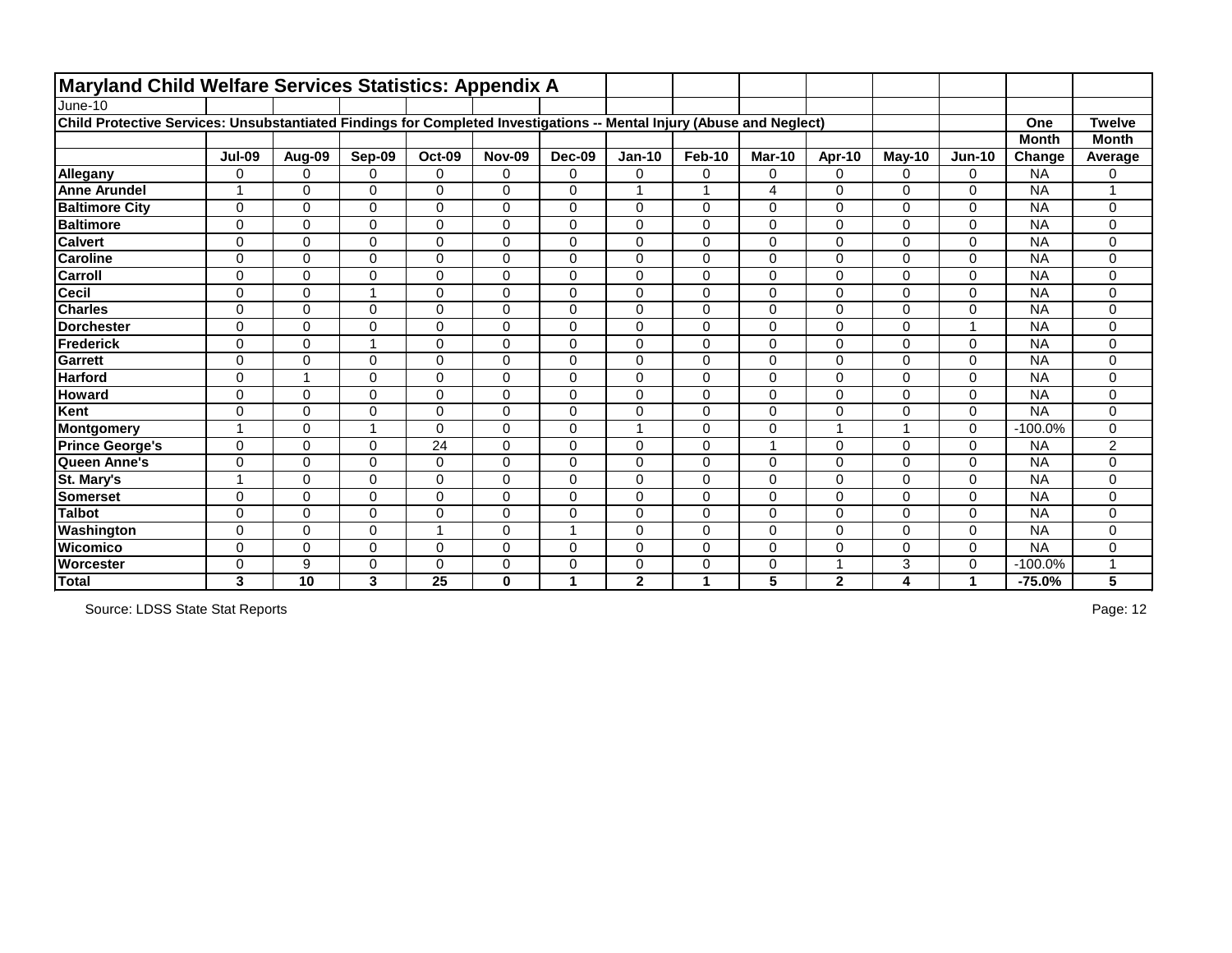| Maryland Child Welfare Services Statistics: Appendix A |               |        |        |               |               |                 |                 |               |               |                 |        |               |              |                 |
|--------------------------------------------------------|---------------|--------|--------|---------------|---------------|-----------------|-----------------|---------------|---------------|-----------------|--------|---------------|--------------|-----------------|
| June-10                                                |               |        |        |               |               |                 |                 |               |               |                 |        |               |              |                 |
| In-Home Services: Beginning of Month                   |               |        |        |               |               |                 |                 |               |               |                 |        |               | One          | <b>Twelve</b>   |
|                                                        |               |        |        |               |               |                 |                 |               |               |                 |        |               | <b>Month</b> | <b>Month</b>    |
|                                                        | <b>Jul-09</b> | Aug-09 | Sep-09 | <b>Oct-09</b> | <b>Nov-09</b> | <b>Dec-09</b>   | <b>Jan-10</b>   | <b>Feb-10</b> | <b>Mar-10</b> | Apr-10          | May-10 | <b>Jun-10</b> | Change       | Average         |
| Allegany                                               | 80            | 80     | 83     | 90            | 89            | 74              | 71              | 64            | 63            | 77              | 70     | 70            | 0.0%         | 76              |
| <b>Anne Arundel</b>                                    | 188           | 175    | 185    | 191           | 210           | 209             | 216             | 209           | 227           | 221             | 205    | 217           | 5.9%         | 204             |
| <b>Baltimore City</b>                                  | 1244          | 989    | 993    | 1089          | 952           | 985             | 965             | 926           | 861           | 814             | 829    | 897           | 8.2%         | 962             |
| <b>Baltimore</b>                                       | 337           | 337    | 351    | 363           | 375           | 380             | 387             | 398           | 382           | 387             | 387    | 387           | 0.0%         | 373             |
| <b>Calvert</b>                                         | 40            | 41     | 34     | 36            | 29            | 37              | 41              | 39            | 44            | 60              | 59     | 75            | 27.1%        | 45              |
| <b>Caroline</b>                                        | 54            | 49     | 50     | 46            | 52            | 48              | 40              | 39            | 35            | 39              | 41     | 40            | $-2.4%$      | 44              |
| <b>Carroll</b>                                         | 45            | 45     | 42     | 45            | 43            | 51              | 45              | 51            | 57            | 69              | 57     | 57            | 0.0%         | 51              |
| <b>Cecil</b>                                           | 79            | 77     | 83     | 86            | 79            | $\overline{77}$ | 82              | 86            | 87            | 80              | 79     | 83            | 5.1%         | 82              |
| <b>Charles</b>                                         | 105           | 101    | 98     | 94            | 89            | 82              | 85              | 81            | 81            | 96              | 103    | 94            | $-8.7%$      | 92              |
| <b>Dorchester</b>                                      | 54            | 49     | 50     | 46            | 52            | 44              | 54              | 52            | 47            | 48              | 47     | 47            | 0.0%         | 49              |
| Frederick                                              | 66            | 67     | 68     | 75            | 75            | 89              | 85              | 93            | 87            | 88              | 75     | 68            | $-9.3%$      | 78              |
| Garrett                                                | 49            | 45     | 45     | 53            | 54            | 48              | 42              | 49            | 49            | 48              | 38     | 45            | 18.4%        | 47              |
| <b>Harford</b>                                         | 67            | 75     | 72     | 72            | 59            | $\overline{72}$ | 72              | 73            | 83            | 89              | 96     | 96            | 0.0%         | 77              |
| <b>Howard</b>                                          | 86            | 84     | 80     | 78            | 77            | 77              | 72              | 80            | 75            | 84              | 91     | 100           | 9.9%         | 82              |
| Kent                                                   | 12            | 13     | 9      | 15            | 14            | 15              | 13              | 13            | 12            | 12              | 13     | 13            | 0.0%         | 13              |
| <b>Montgomery</b>                                      | 154           | 163    | 156    | 178           | 167           | 163             | 172             | 166           | 160           | 166             | 173    | 171           | $-1.2%$      | 166             |
| <b>Prince George's</b>                                 | 373           | 277    | 270    | 266           | 263           | 268             | 262             | 262           | 269           | 316             | 290    | 282           | $-2.8%$      | 283             |
| Queen Anne's                                           | 28            | 23     | 28     | 33            | 29            | 20              | 21              | 22            | 16            | 21              | 28     | 32            | 14.3%        | 25              |
| St. Mary's                                             | 86            | 93     | 91     | 103           | 99            | 87              | 92              | 84            | 78            | 80              | 85     | 81            | $-4.7%$      | 88              |
| Somerset                                               | 41            | 37     | 30     | 34            | 37            | 31              | 32              | 37            | 37            | 37              | 39     | 43            | 10.3%        | 36              |
| <b>Talbot</b>                                          | 41            | 42     | 42     | 44            | 42            | $\overline{42}$ | $\overline{38}$ | 36            | 35            | 29              | 33     | 33            | 0.0%         | $\overline{38}$ |
| Washington                                             | 146           | 164    | 191    | 163           | 138           | 121             | 127             | 127           | 133           | 133             | 138    | 124           | $-10.1%$     | 142             |
| <b>Wicomico</b>                                        | 86            | 87     | 87     | 91            | 95            | 109             | 106             | 101           | 92            | $\overline{97}$ | 91     | 91            | 0.0%         | 94              |
| Worcester                                              | 76            | 78     | 71     | 68            | 61            | 66              | 54              | 57            | 63            | 60              | 65     | 70            | 7.7%         | 66              |
| Total                                                  | 3537          | 3191   | 3209   | 3359          | 3180          | 3195            | 3174            | 3145          | 3073          | 3151            | 3132   | 3216          | 2.7%         | 3214            |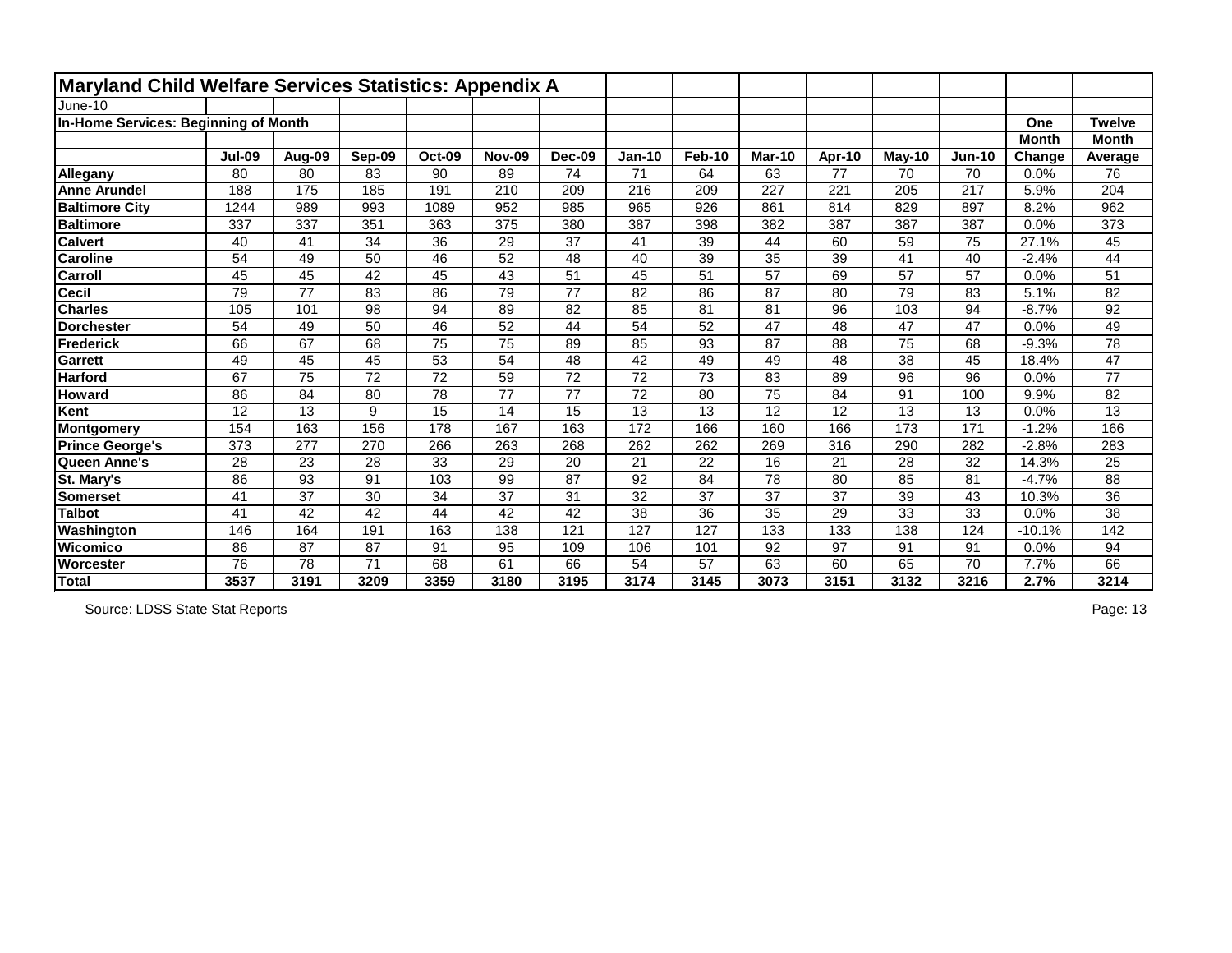| Maryland Child Welfare Services Statistics: Appendix A |                |                 |                |                 |                |                 |                |                |                |                 |          |                         |              |                |
|--------------------------------------------------------|----------------|-----------------|----------------|-----------------|----------------|-----------------|----------------|----------------|----------------|-----------------|----------|-------------------------|--------------|----------------|
| June-10                                                |                |                 |                |                 |                |                 |                |                |                |                 |          |                         |              |                |
| In-Home Services: New Cases                            |                |                 |                |                 |                |                 |                |                |                |                 |          |                         | One          | <b>Twelve</b>  |
|                                                        |                |                 |                |                 |                |                 |                |                |                |                 |          |                         | <b>Month</b> | <b>Month</b>   |
|                                                        | <b>Jul-09</b>  | Aug-09          | Sep-09         | <b>Oct-09</b>   | <b>Nov-09</b>  | <b>Dec-09</b>   | <b>Jan-10</b>  | Feb-10         | <b>Mar-10</b>  | Apr-10          | $May-10$ | <b>Jun-10</b>           | Change       | Average        |
| Allegany                                               | 0              | 24              | 21             | 20              | 11             | 17              | 14             | 14             | 26             | 14              | 0        | 26                      | <b>NA</b>    | 16             |
| <b>Anne Arundel</b>                                    | 39             | 53              | 41             | 54              | 38             | 52              | 31             | 40             | 41             | 36              | 48       | 48                      | 0.0%         | 43             |
| <b>Baltimore City</b>                                  | 291            | 331             | 363            | 435             | 300            | 265             | 216            | 153            | 225            | 245             | 292      | 315                     | 7.9%         | 286            |
| <b>Baltimore</b>                                       | 37             | 53              | 52             | 64              | 45             | 44              | 49             | 28             | 69             | $\overline{56}$ | 56       | 62                      | 10.7%        | 51             |
| <b>Calvert</b>                                         | 19             | 9               | 20             | 5               | 19             | 17              | 14             | 23             | 26             | 18              | 21       | 13                      | $-38.1%$     | 17             |
| <b>Caroline</b>                                        | $\overline{7}$ | 11              | 5              | $\overline{13}$ | $\overline{7}$ | 6               | 6              | 3              | 12             | 13              | 13       | 13                      | 0.0%         | 9              |
| <b>Carroll</b>                                         | 5              | $6\phantom{1}6$ | $\overline{7}$ | 3               | 10             | 8               | 14             | 14             | 17             | 11              | 10       | 14                      | 40.0%        | 10             |
| Cecil                                                  | 12             | 10              | 8              | 11              | 6              | 15              | 13             | $\overline{7}$ | 11             | 11              | 12       | $\overline{7}$          | $-41.7%$     | 10             |
| <b>Charles</b>                                         | 16             | 9               | 11             | 4               | 6              | 9               | 10             | 13             | 25             | 15              | 9        | 6                       | $-33.3%$     | 11             |
| Dorchester                                             | 6              | 10              | 6              | 10              | 8              | $\overline{12}$ | $\overline{7}$ | 6              | 8              | 5               | 6        | 9                       | 50.0%        | 8              |
| Frederick                                              | 9              | 8               | 17             | 10              | 33             | 10              | 23             | 11             | 24             | 14              | 16       | 23                      | 43.8%        | 17             |
| Garrett                                                | 9              | $\overline{7}$  | 9              | $\overline{4}$  | 8              | 3               | $\overline{7}$ | 1              | $\overline{4}$ | $6\phantom{1}6$ | 8        | 8                       | 0.0%         | 6              |
| <b>Harford</b>                                         | 26             | 25              | 29             | 17              | 28             | 29              | 27             | 22             | 33             | 30              | 25       | 34                      | 36.0%        | 27             |
| <b>Howard</b>                                          | 13             | 8               | 8              | 10              | 10             | $\overline{2}$  | 15             | 13             | 17             | 19              | 16       | 9                       | $-43.8%$     | 12             |
| Kent                                                   | 5              | $\overline{2}$  | $\overline{7}$ | 3               | $\overline{2}$ | $\overline{2}$  |                | $\overline{2}$ | $\overline{2}$ |                 | 3        | $\overline{\mathbf{A}}$ | $-66.7%$     | 3              |
| <b>Montgomery</b>                                      | 19             | 12              | 32             | 20              | 18             | 28              | 17             | 18             | 31             | 21              | 18       | 30                      | 66.7%        | 22             |
| <b>Prince George's</b>                                 | 41             | 36              | 35             | 40              | 25             | 25              | 26             | 46             | 91             | 43              | 28       | 46                      | 64.3%        | 40             |
| Queen Anne's                                           | 8              | 12              | 14             | 8               | 3              | 8               | 8              | 5              | 11             | 17              | 11       | 4                       | $-63.6%$     | 9              |
| St. Mary's                                             | 22             | 15              | 29             | 14              | 12             | 14              | 23             | 8              | 14             | 14              | 16       | 15                      | $-6.3%$      | 16             |
| Somerset                                               | $\overline{2}$ | 5               | 4              | 3               | 4              | $\overline{2}$  | 9              | $\overline{2}$ | 3              | 5               | 5        | 8                       | 60.0%        | $\overline{4}$ |
| <b>Talbot</b>                                          | 8              | 6               | 5              | 3               | 8              | 8               | 11             | 5              | $\overline{7}$ | 9               | 11       | 6                       | $-45.5%$     | $\overline{7}$ |
| Washington                                             | 54             | 56              | 37             | 28              | 37             | 33              | 32             | 27             | 45             | 42              | 43       | 25                      | $-41.9%$     | 38             |
| <b>Wicomico</b>                                        | 22             | 24              | 21             | 34              | 24             | 12              | 8              | 12             | 28             | 18              | 17       | 18                      | 5.9%         | 20             |
| <b>Worcester</b>                                       |                | $6\phantom{1}6$ |                | 6               | 8              | 3               | 5              | $\overline{7}$ | $\overline{4}$ | 12              | 6        | $\overline{7}$          | 16.7%        | 6              |
| Total                                                  | 674            | 738             | 782            | 819             | 670            | 624             | 586            | 480            | 774            | 675             | 690      | 747                     | 8.3%         | 688            |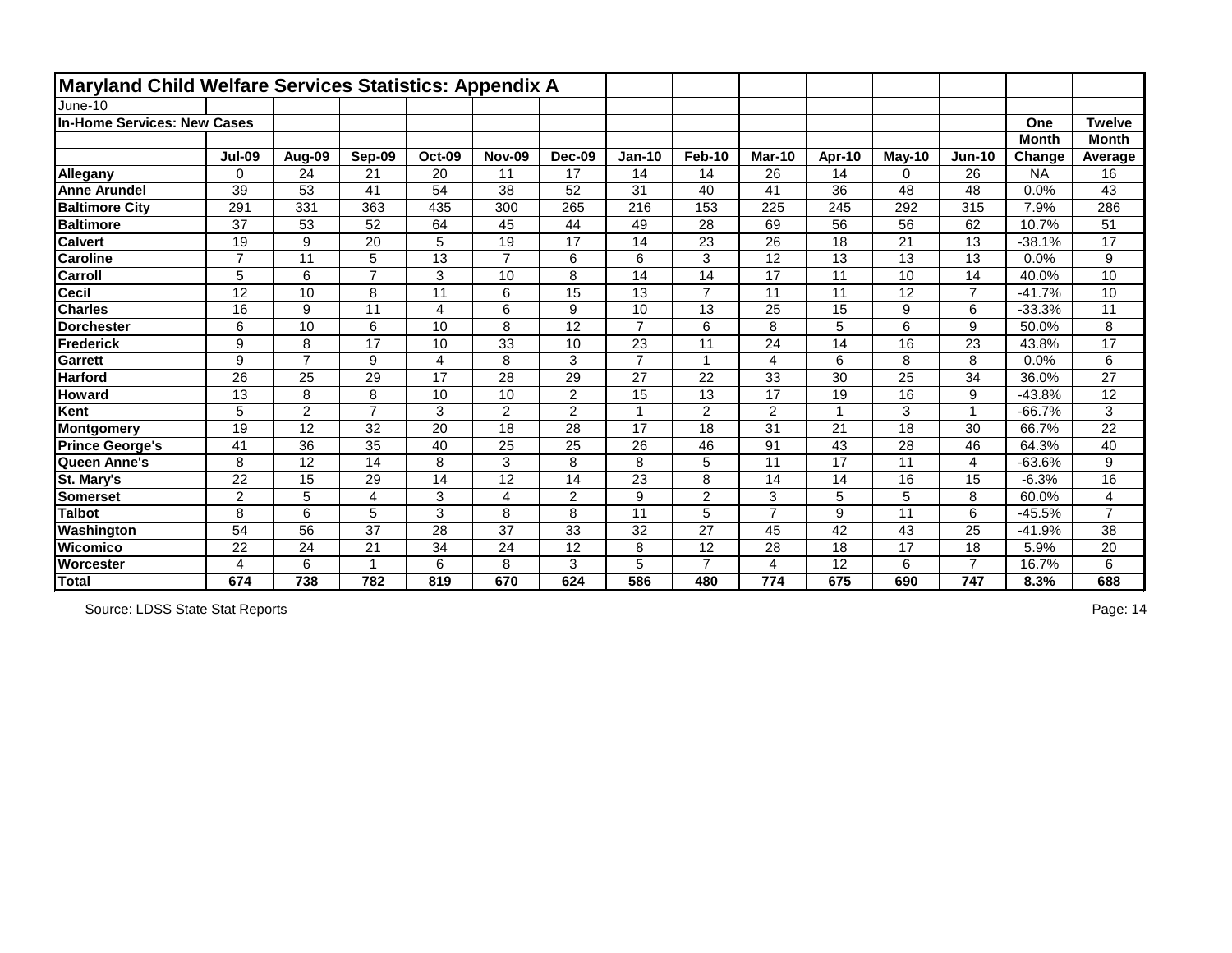| Maryland Child Welfare Services Statistics: Appendix A |                |                |                 |                |                |                |                |                |                 |                |                |                |              |                |
|--------------------------------------------------------|----------------|----------------|-----------------|----------------|----------------|----------------|----------------|----------------|-----------------|----------------|----------------|----------------|--------------|----------------|
| June-10                                                |                |                |                 |                |                |                |                |                |                 |                |                |                |              |                |
| In-Home Services: Closed Cases                         |                |                |                 |                |                |                |                |                |                 |                |                |                | One          | <b>Twelve</b>  |
|                                                        |                |                |                 |                |                |                |                |                |                 |                |                |                | <b>Month</b> | <b>Month</b>   |
|                                                        | <b>Jul-09</b>  | Aug-09         | Sep-09          | <b>Oct-09</b>  | <b>Nov-09</b>  | <b>Dec-09</b>  | <b>Jan-10</b>  | <b>Feb-10</b>  | <b>Mar-10</b>   | Apr-10         | $May-10$       | $Jun-10$       | Change       | Average        |
| Allegany                                               | 0              | 21             | 14              | 21             | 26             | 20             | 21             | 15             | 12              | 21             | 0              | 19             | <b>NA</b>    | 16             |
| <b>Anne Arundel</b>                                    | 52             | 43             | 35              | 35             | 39             | 45             | 38             | 22             | 47              | 52             | 36             | 60             | 66.7%        | 42             |
| <b>Baltimore City</b>                                  | 546            | 327            | 267             | 572            | 267            | 285            | 255            | 218            | 272             | 230            | 224            | 250            | 11.6%        | 309            |
| <b>Baltimore</b>                                       | 37             | 39             | 40              | 52             | 40             | 37             | 38             | 44             | 64              | 56             | 56             | 55             | $-1.8%$      | 47             |
| <b>Calvert</b>                                         | 18             | 16             | 18              | 12             | 11             | 13             | 16             | 18             | 10              | 19             | 5              | 20             | 300.0%       | 15             |
| <b>Caroline</b>                                        | 12             | 10             | 9               | $\overline{7}$ | 11             | 14             | $\overline{7}$ | $\overline{7}$ | 8               | 11             | 14             | 8              | $-42.9%$     | 10             |
| <b>Carroll</b>                                         | 5              | 9              | 4               | 5              | $\overline{2}$ | 14             | 8              | 11             | 5               | 23             | 10             | 16             | 60.0%        | 9              |
| <b>Cecil</b>                                           | 14             | 4              | 5               | 18             | 8              | 10             | 9              | 6              | 18              | 12             | 8              | 13             | 62.5%        | 10             |
| <b>Charles</b>                                         | 20             | 12             | 15              | 9              | 13             | 6              | 14             | 13             | 10              | 8              | 18             | 11             | $-38.9%$     | 12             |
| Dorchester                                             | 11             | 9              | 10              | $\overline{4}$ | 16             | $\overline{2}$ | 9              | 11             | $\overline{7}$  | 6              | 6              | $\overline{7}$ | 16.7%        | 8              |
| Frederick                                              | 8              | $\overline{7}$ | 10              | 10             | 19             | 14             | 15             | 17             | 23              | 27             | 23             | 19             | $-17.4%$     | 16             |
| Garrett                                                | 13             | $\overline{7}$ |                 | 3              | 14             | 9              | $\overline{0}$ | $\mathbf{1}$   | 5               | 16             |                | 8              | 700.0%       | $\overline{7}$ |
| <b>Harford</b>                                         | 18             | 28             | 29              | 30             | 16             | 27             | 27             | 13             | 30              | 23             | 25             | 30             | 20.0%        | 25             |
| <b>Howard</b>                                          | 15             | 12             | 10              | 11             | 10             | $\overline{7}$ | $\overline{7}$ | 18             | 8               | 12             | $\overline{7}$ | 19             | 171.4%       | 11             |
| Kent                                                   | 4              | 6              |                 | 4              |                | $\overline{4}$ |                | 3              | $\overline{2}$  | $\mathbf 0$    | 3              | $\overline{2}$ | $-33.3%$     | 3              |
| <b>Montgomery</b>                                      | 10             | 19             | 10              | 31             | 22             | 19             | 23             | 24             | 25              | 14             | 20             | 22             | 10.0%        | 20             |
| <b>Prince George's</b>                                 | 137            | 43             | 39              | 43             | 20             | 31             | 26             | 39             | 44              | 69             | 36             | 31             | $-13.9%$     | 47             |
| Queen Anne's                                           | 13             | $\overline{7}$ | 9               | 12             | 12             | $\overline{7}$ | $\overline{ }$ | 11             | 6               | 10             | $\overline{7}$ | 16             | 128.6%       | 10             |
| St. Mary's                                             | 15             | 17             | 17              | 18             | 24             | 9              | 31             | 14             | 12              | 9              | 20             | 18             | $-10.0%$     | 17             |
| Somerset                                               | 6              | 12             | $\Omega$        | 0              | 10             |                | 4              | $\overline{2}$ | 3               | 3              |                | 14             | 1300.0%      | 5              |
| <b>Talbot</b>                                          | $\overline{7}$ | 6              | 3               | 5              | 8              | 12             | 13             | $6\phantom{a}$ | $\overline{13}$ | 5              | 11             | $\overline{4}$ | $-63.6%$     | 8              |
| Washington                                             | 36             | 29             | 65              | 53             | 54             | 27             | 32             | 21             | 45              | 37             | 57             | 25             | $-56.1%$     | 40             |
| <b>Wicomico</b>                                        | 21             | 24             | $\overline{17}$ | 30             | 10             | 15             | 13             | 21             | 23              | 24             | 17             | 16             | $-5.9%$      | 19             |
| Worcester                                              | $\overline{2}$ | 13             | 4               | 13             | 3              | 15             | 2              |                | $\overline{7}$  | $\overline{7}$ |                | 14             | 1300.0%      | $\overline{7}$ |
| Total                                                  | 1020           | 720            | 632             | 998            | 656            | 643            | 616            | 556            | 699             | 694            | 606            | 697            | 15.0%        | 711            |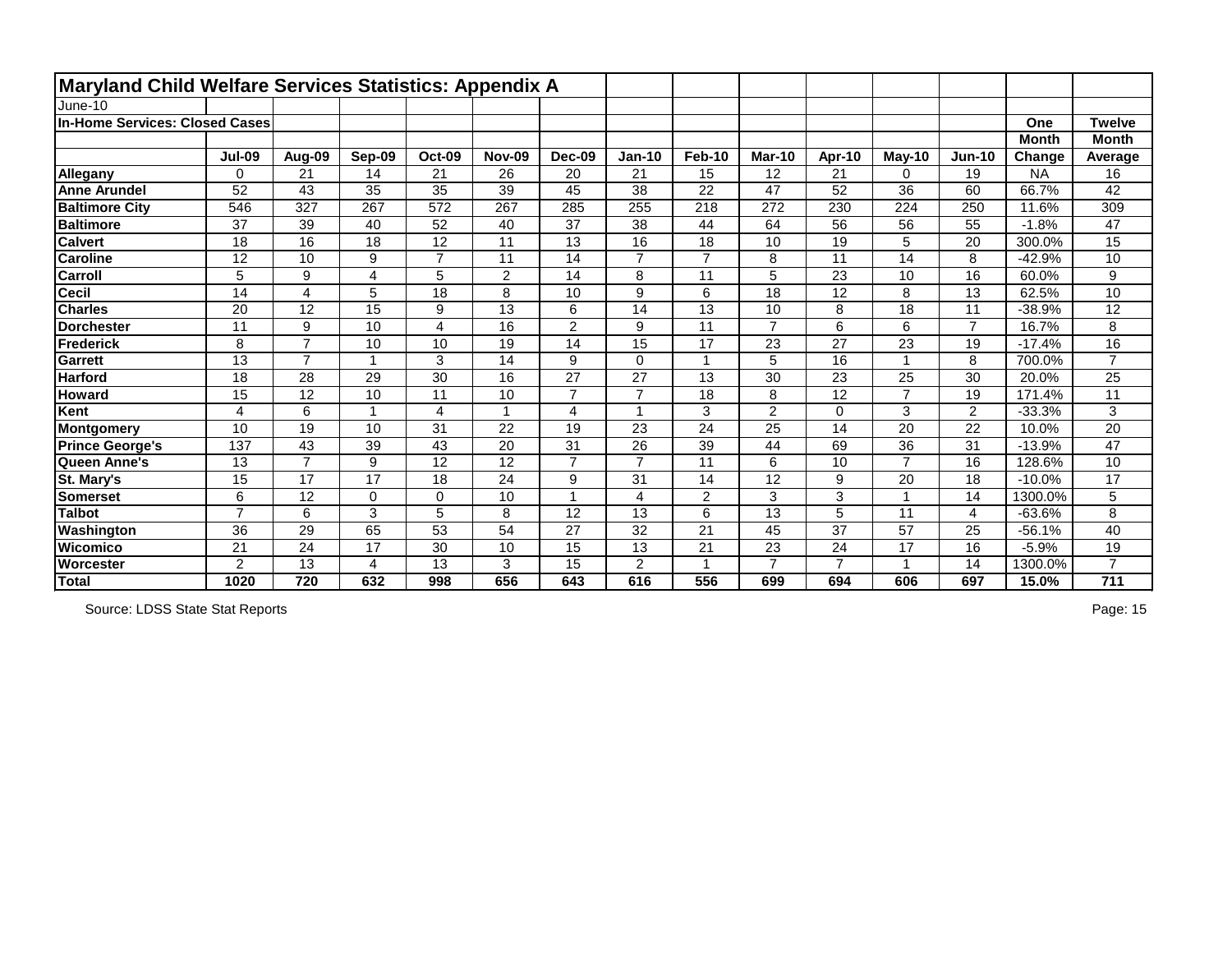| Maryland Child Welfare Services Statistics: Appendix A |               |        |                 |               |               |                 |                 |               |               |                 |          |          |              |                  |
|--------------------------------------------------------|---------------|--------|-----------------|---------------|---------------|-----------------|-----------------|---------------|---------------|-----------------|----------|----------|--------------|------------------|
| June-10                                                |               |        |                 |               |               |                 |                 |               |               |                 |          |          |              |                  |
| In-Home Services: End of Month                         |               |        |                 |               |               |                 |                 |               |               |                 |          |          | One          | <b>Twelve</b>    |
|                                                        |               |        |                 |               |               |                 |                 |               |               |                 |          |          | <b>Month</b> | <b>Month</b>     |
|                                                        | <b>Jul-09</b> | Aug-09 | Sep-09          | <b>Oct-09</b> | <b>Nov-09</b> | <b>Dec-09</b>   | <b>Jan-10</b>   | <b>Feb-10</b> | <b>Mar-10</b> | Apr-10          | $May-10$ | $Jun-10$ | Change       | Average          |
| Allegany                                               | 80            | 83     | 90              | 89            | 74            | 71              | 64              | 63            | 77            | 70              | 70       | 77       | 10.0%        | 76               |
| <b>Anne Arundel</b>                                    | 175           | 185    | 191             | 210           | 209           | 216             | 209             | 227           | 221           | 205             | 217      | 205      | $-5.5%$      | 206              |
| <b>Baltimore City</b>                                  | 989           | 993    | 1089            | 952           | 985           | 965             | 926             | 861           | 814           | 829             | 897      | 962      | 7.2%         | 939              |
| <b>Baltimore</b>                                       | 337           | 351    | 363             | 375           | 380           | 387             | 398             | 382           | 387           | 387             | 387      | 394      | 1.8%         | $\overline{377}$ |
| <b>Calvert</b>                                         | 41            | 34     | 36              | 29            | 37            | 41              | 39              | 44            | 60            | 59              | 75       | 68       | $-9.3%$      | 47               |
| <b>Caroline</b>                                        | 49            | 50     | 46              | 52            | 48            | 40              | 39              | 35            | 39            | 41              | 40       | 45       | 12.5%        | 44               |
| <b>Carroll</b>                                         | 45            | 42     | 45              | 43            | 51            | 45              | 51              | 54            | 69            | 57              | 57       | 55       | $-3.5%$      | 51               |
| <b>Cecil</b>                                           | 77            | 83     | 86              | 79            | 77            | 82              | 86              | 87            | 80            | 79              | 83       | 77       | $-7.2%$      | 81               |
| <b>Charles</b>                                         | 101           | 98     | 94              | 89            | 82            | 85              | 81              | 81            | 96            | 103             | 94       | 89       | $-5.3%$      | 91               |
| <b>Dorchester</b>                                      | 49            | 50     | 46              | 52            | 44            | 54              | 52              | 47            | 48            | 47              | 47       | 49       | 4.3%         | 49               |
| Frederick                                              | 67            | 68     | 75              | 75            | 89            | 85              | 93              | 87            | 88            | 75              | 68       | 72       | 5.9%         | 79               |
| Garrett                                                | 45            | 45     | 53              | 54            | 48            | 42              | 49              | 49            | 48            | 38              | 45       | 45       | 0.0%         | 47               |
| <b>Harford</b>                                         | 75            | 72     | $\overline{72}$ | 59            | 71            | $\overline{74}$ | 72              | 82            | 86            | 96              | 96       | 100      | 4.2%         | 80               |
| <b>Howard</b>                                          | 84            | 80     | 78              | 77            | 77            | 72              | 80              | 75            | 84            | 91              | 100      | 90       | $-10.0%$     | 82               |
| Kent                                                   | 13            | 9      | 15              | 14            | 15            | 13              | 13              | 12            | 12            | 13              | 13       | 12       | $-7.7%$      | 13               |
| Montgomery                                             | 163           | 156    | 178             | 167           | 163           | 172             | 166             | 160           | 166           | 173             | 171      | 179      | 4.7%         | 168              |
| <b>Prince George's</b>                                 | 277           | 270    | 266             | 263           | 268           | 262             | 262             | 269           | 316           | 290             | 282      | 297      | 5.3%         | 277              |
| Queen Anne's                                           | 23            | 28     | 33              | 29            | 20            | 21              | 22              | 16            | 21            | 28              | 32       | 20       | $-37.5%$     | 24               |
| St. Mary's                                             | 93            | 91     | 103             | 99            | 87            | 92              | 84              | 78            | 80            | 85              | 81       | 78       | $-3.7%$      | 88               |
| Somerset                                               | 37            | 30     | 34              | 37            | 31            | 32              | 37              | 37            | 37            | 39              | 43       | 37       | $-14.0%$     | 36               |
| <b>Talbot</b>                                          | 42            | 42     | 44              | 42            | 42            | 38              | $\overline{36}$ | 35            | 29            | $\overline{33}$ | 33       | 35       | 6.1%         | $\overline{38}$  |
| Washington                                             | 164           | 191    | 163             | 138           | 121           | 127             | 127             | 133           | 133           | 138             | 124      | 124      | 0.0%         | 140              |
| <b>Wicomico</b>                                        | 87            | 87     | 91              | 95            | 109           | 106             | 101             | 92            | 97            | 91              | 91       | 93       | 2.2%         | 95               |
| Worcester                                              | 78            | 71     | 68              | 61            | 66            | 54              | 57              | 63            | 60            | 65              | 70       | 63       | $-10.0%$     | 65               |
| Total                                                  | 3191          | 3209   | 3359            | 3180          | 3194          | 3176            | 3144            | 3069          | 3148          | 3132            | 3216     | 3266     | 1.6%         | 3190             |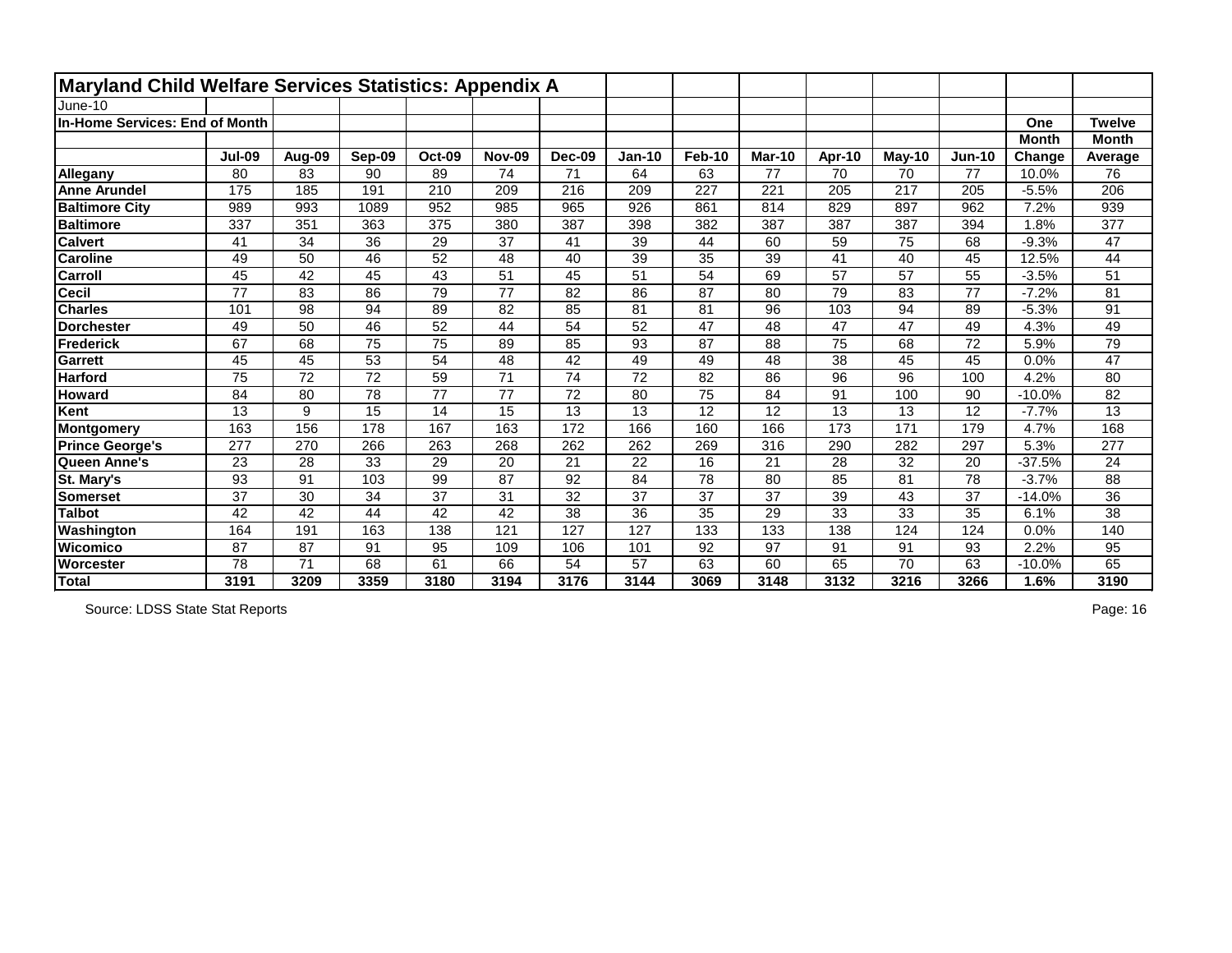| <b>Maryland Child Welfare Services Statistics: Appendix A</b> |               |        |                 |               |               |               |                 |                 |                 |                 |                 |          |              |                 |
|---------------------------------------------------------------|---------------|--------|-----------------|---------------|---------------|---------------|-----------------|-----------------|-----------------|-----------------|-----------------|----------|--------------|-----------------|
| June-10                                                       |               |        |                 |               |               |               |                 |                 |                 |                 |                 |          |              |                 |
| <b>OOH Placement: Beginning of Month</b>                      |               |        |                 |               |               |               |                 |                 |                 |                 |                 |          | One          | <b>Twelve</b>   |
|                                                               |               |        |                 |               |               |               |                 |                 |                 |                 |                 |          | <b>Month</b> | <b>Month</b>    |
|                                                               | <b>Jul-09</b> | Aug-09 | Sep-09          | <b>Oct-09</b> | <b>Nov-09</b> | <b>Dec-09</b> | <b>Jan-10</b>   | <b>Feb-10</b>   | <b>Mar-10</b>   | Apr-10          | May-10          | $Jun-10$ | Change       | Average         |
| Allegany                                                      | 113           | 113    | 115             | 111           | 116           | 111           | 99              | 99              | 98              | 100             | 100             | 100      | 0.0%         | 106             |
| <b>Anne Arundel</b>                                           | 183           | 180    | 180             | 171           | 170           | 160           | 158             | 159             | 164             | 161             | 154             | 154      | 0.0%         | 166             |
| <b>Baltimore City</b>                                         | 5132          | 5135   | 5105            | 5056          | 5011          | 4999          | 4946            | 4935            | 4863            | 4841            | 4809            | 4742     | $-1.4%$      | 4965            |
| <b>Baltimore</b>                                              | 597           | 608    | 610             | 626           | 606           | 595           | 594             | 583             | 600             | 602             | 591             | 567      | $-4.1%$      | 598             |
| <b>Calvert</b>                                                | 47            | 47     | 46              | 49            | 53            | 61            | 60              | 61              | 63              | 70              | 70              | 76       | 8.6%         | 59              |
| <b>Caroline</b>                                               | 39            | 40     | 37              | 39            | 39            | 39            | 39              | 39              | 38              | 36              | 38              | 37       | $-2.6%$      | 38              |
| <b>Carroll</b>                                                | 39            | 36     | 35              | 35            | 32            | 34            | 37              | 36              | 41              | 44              | 43              | 44       | 2.3%         | 38              |
| <b>Cecil</b>                                                  | 123           | 126    | 126             | 121           | 125           | 124           | 125             | 127             | 120             | 126             | 132             | 124      | $-6.1%$      | 125             |
| <b>Charles</b>                                                | 112           | 104    | 105             | 105           | 108           | 107           | 113             | 113             | 112             | 111             | 104             | 108      | 3.8%         | 109             |
| <b>Dorchester</b>                                             | 29            | 31     | 32              | 30            | 28            | 29            | 29              | 28              | 27              | 26              | 28              | 28       | 0.0%         | 29              |
| Frederick                                                     | 173           | 177    | 179             | 180           | 179           | 178           | 175             | 168             | 171             | 171             | 173             | 171      | $-1.2%$      | 175             |
| Garrett                                                       | 50            | 52     | 50              | 47            | 43            | 47            | 55              | 53              | 52              | 56              | 52              | 51       | $-1.9%$      | 51              |
| <b>Harford</b>                                                | 301           | 300    | 290             | 294           | 289           | 290           | 284             | 281             | 272             | 272             | 268             | 274      | 2.2%         | 285             |
| <b>Howard</b>                                                 | 76            | 73     | 70              | 69            | 70            | 69            | 64              | 62              | 59              | 61              | 61              | 64       | 4.9%         | 67              |
| Kent                                                          | 16            | 16     | 16              | 16            | 16            | 16            | 18              | 18              | 18              | 15              | 15              | 13       | $-13.3%$     | 16              |
| <b>Montgomery</b>                                             | 580           | 577    | 571             | 559           | 558           | 545           | 546             | 549             | 551             | 551             | 552             | 544      | $-1.4%$      | 557             |
| <b>Prince George's</b>                                        | 607           | 612    | 622             | 618           | 614           | 602           | 599             | 601             | 575             | 568             | 573             | 574      | 0.2%         | 597             |
| Queen Anne's                                                  | 22            | 22     | 23              | 20            | 22            | 22            | 22              | 21              | 22              | 22              | 22              | 22       | 0.0%         | 22              |
| St. Mary's                                                    | 105           | 100    | 104             | 102           | 100           | 95            | 98              | 101             | 110             | 121             | 125             | 124      | $-0.8%$      | 107             |
| Somerset                                                      | 48            | 49     | 44              | 46            | 46            | 46            | 45              | 51              | 50              | 50              | 53              | 53       | 0.0%         | 48              |
| <b>Talbot</b>                                                 | 29            | 29     | $\overline{28}$ | 28            | 30            | 29            | $\overline{30}$ | $\overline{26}$ | 28              | $\overline{28}$ | $\overline{28}$ | 29       | 3.6%         | $\overline{29}$ |
| Washington                                                    | 199           | 195    | 202             | 208           | 201           | 193           | 191             | 196             | 193             | 188             | 192             | 194      | 1.0%         | 196             |
| <b>Wicomico</b>                                               | 88            | 92     | 89              | 85            | 81            | 82            | $\overline{74}$ | $\overline{73}$ | $\overline{74}$ | $\overline{74}$ | 73              | 75       | 2.7%         | 80              |
| Worcester                                                     | 47            | 47     | 46              | 43            | 43            | 40            | 35              | 35              | 36              | 41              | 42              | 41       | $-2.4%$      | 41              |
| Total                                                         | 8755          | 8761   | 8725            | 8658          | 8580          | 8513          | 8436            | 8415            | 8337            | 8335            | 8298            | 8209     | $-1.1%$      | 8502            |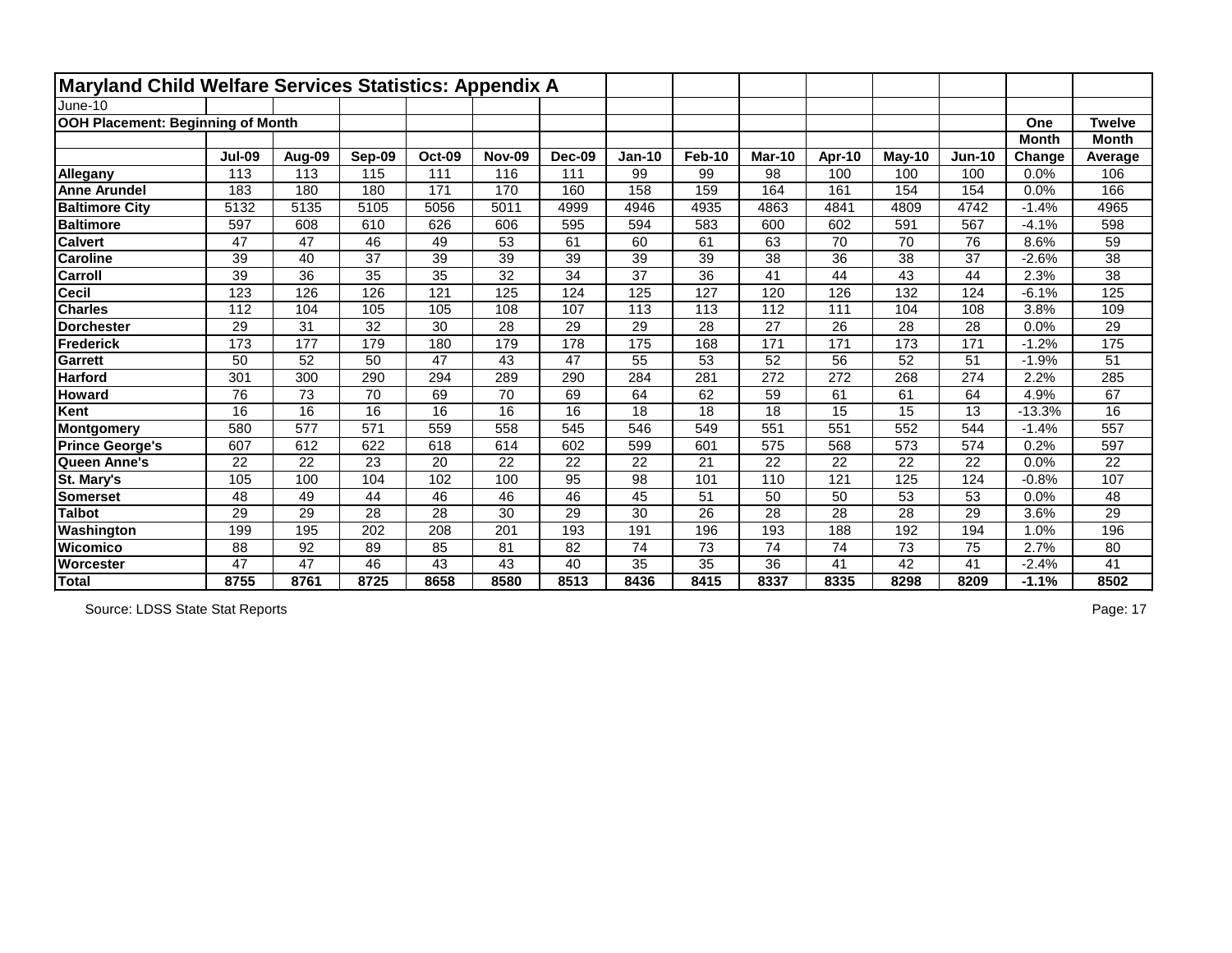| Maryland Child Welfare Services Statistics: Appendix A |                |                |                |                |                |                |                |                 |                         |                |                |                         |              |                      |
|--------------------------------------------------------|----------------|----------------|----------------|----------------|----------------|----------------|----------------|-----------------|-------------------------|----------------|----------------|-------------------------|--------------|----------------------|
| June-10                                                |                |                |                |                |                |                |                |                 |                         |                |                |                         |              |                      |
| <b>OOH Placement: New Placements</b>                   |                |                |                |                |                |                |                |                 |                         |                |                |                         | One          | <b>Twelve</b>        |
|                                                        |                |                |                |                |                |                |                |                 |                         |                |                |                         | <b>Month</b> | <b>Month</b>         |
|                                                        | <b>Jul-09</b>  | Aug-09         | Sep-09         | <b>Oct-09</b>  | <b>Nov-09</b>  | <b>Dec-09</b>  | <b>Jan-10</b>  | Feb-10          | <b>Mar-10</b>           | Apr-10         | $Mav-10$       | $Jun-10$                | Change       | Average              |
| Allegany                                               | 9              | 16             | 4              | 8              |                | 3              | $\overline{2}$ | 3               | 3                       | 4              | 11             | 3                       | $-72.7%$     | 6                    |
| <b>Anne Arundel</b>                                    | 5              | 11             | $\Omega$       | 6              | 3              | 3              | $\overline{4}$ | 8               | 6                       | 3              | $\overline{7}$ | 10                      | 42.9%        | 6                    |
| <b>Baltimore City</b>                                  | 153            | 156            | 144            | 124            | 128            | 130            | 150            | 95              | 174                     | 171            | 155            | 133                     | $-14.2%$     | 143                  |
| <b>Baltimore</b>                                       | 20             | 32             | 33             | 23             | 25             | 17             | 21             | $\overline{26}$ | 14                      | 16             | 14             | 10                      | $-28.6%$     | 21                   |
| <b>Calvert</b>                                         | 0              |                | 3              | 6              | 10             | $\mathbf 1$    | 3              | $\overline{2}$  | $\overline{7}$          | 0              | 6              | 3                       | $-50.0%$     | 4                    |
| <b>Caroline</b>                                        | $\overline{2}$ | $\mathbf 0$    | $\overline{7}$ | $\mathbf 0$    | 0              | $\overline{0}$ | $\overline{0}$ | $\mathbf 0$     | $\overline{2}$          | 4              | 0              | 3                       | <b>NA</b>    | $\overline{2}$       |
| <b>Carroll</b>                                         |                |                | $\overline{2}$ | $\mathsf 0$    | $\overline{2}$ | 4              | $\mathbf 0$    | 5               | 5                       | $\overline{2}$ | 1              | -1                      | 0.0%         | $\overline{2}$       |
| <b>Cecil</b>                                           | 8              | 5              | 4              | $\overline{7}$ | $\overline{7}$ | 3              | 5              | $\overline{4}$  | 8                       | 12             | 3              | 4                       | 33.3%        | 6                    |
| <b>Charles</b>                                         | $\Omega$       | 6              | 4              | 4              | 0              | 12             | $\overline{ }$ | -1              | 3                       | $\overline{2}$ | 5              | -1                      | $-80.0%$     | 3                    |
| <b>Dorchester</b>                                      | $\overline{2}$ | $\overline{1}$ | $\Omega$       | $\mathbf 0$    | 1              | $\mathbf 0$    | $\overline{ }$ | $\overline{0}$  | $\overline{\mathbf{1}}$ | $\overline{2}$ | $\mathbf{1}$   | $\Omega$                | $-100.0%$    | $\blacktriangleleft$ |
| Frederick                                              | $\overline{z}$ | 12             | 5              | $\mathbf 0$    | 1              | 4              | 8              | 11              | $\overline{1}$          | 8              | 3              | $\overline{2}$          | $-33.3%$     | 5                    |
| Garrett                                                | $\overline{2}$ | $\overline{A}$ | 0              | $\mathbf 0$    | 5              | 10             | $\overline{A}$ | $\overline{2}$  | 6                       | 3              | 3              | 1                       | $-66.7%$     | 3                    |
| <b>Harford</b>                                         | 6              | 6              | 11             | 9              | 12             | 5              | 9              | $\overline{4}$  | 11                      | 14             | 12             | 13                      | 8.3%         | 9                    |
| <b>Howard</b>                                          | $\mathbf 0$    | $\overline{A}$ | 1              | $\overline{2}$ | $\overline{2}$ | $\mathbf 0$    | $\overline{A}$ | $\overline{2}$  | 2                       | $\overline{2}$ | 4              | 6                       | 50.0%        | $\overline{2}$       |
| Kent                                                   | $\mathbf 0$    | $\mathbf 0$    | 0              | $\mathbf 0$    | $\overline{2}$ | $\overline{2}$ | $\mathbf 0$    | $\mathbf 0$     | $\mathbf 0$             | <b>A</b>       | 0              | $\Omega$                | <b>NA</b>    | 0                    |
| Montgomery                                             | 15             | 6              | 3              | 14             | 15             | 16             | 10             | 13              | 23                      | 22             | 6              | 19                      | 216.7%       | 14                   |
| <b>Prince George's</b>                                 | 12             | 24             | 13             | 17             | 9              | 13             | 11             | 10              | 11                      | 21             | 17             | 16                      | $-5.9%$      | 15                   |
| Queen Anne's                                           | $\mathbf 0$    |                | 0              | $\overline{2}$ | 1              | $\mathbf 0$    | $\mathbf 0$    | $\overline{2}$  | 1                       |                | 0              | $\mathbf 0$             | <b>NA</b>    | $\overline{A}$       |
| St. Mary's                                             | $\overline{4}$ | $\overline{4}$ |                | $\mathbf 0$    | 1              | 3              | 3              | 9               | 13                      | 6              | 0              | $\overline{\mathbf{A}}$ | <b>NA</b>    | 4                    |
| Somerset                                               | $\overline{2}$ | $\mathbf 0$    | 2              | $\overline{2}$ | 3              | $\mathbf 0$    | 6              | $\mathbf 0$     | 2                       | 3              | $\mathbf{1}$   | $\Omega$                | $-100.0%$    | $\overline{2}$       |
| <b>Talbot</b>                                          | $\mathbf 0$    | $\Omega$       | 0              | $\overline{2}$ | 1              | 1              | $\mathbf 0$    | $\overline{2}$  | $\Omega$                |                | $\overline{2}$ | $\overline{2}$          | 0.0%         | $\overline{1}$       |
| Washington                                             | 16             | 11             | 16             | $\overline{7}$ | 8              | 6              | 13             | 10              | $\overline{7}$          | 14             | 13             | 18                      | 38.5%        | 12                   |
| <b>Wicomico</b>                                        | 5              | $\mathbf 0$    | 4              | $\mathbf 0$    | $\overline{2}$ | $\overline{0}$ | $\mathbf 0$    | $\overline{2}$  | 1                       | 0              | $\overline{2}$ | 1                       | $-50.0%$     | $\blacktriangleleft$ |
| Worcester                                              |                | $\mathbf 0$    | 0              | $\mathbf 0$    | 0              | $\overline{2}$ | $\mathbf 0$    | 3               | 5                       | $\overline{2}$ | 0              |                         | <b>NA</b>    | $\overline{A}$       |
| Total                                                  | 270            | 295            | 254            | 233            | 239            | 235            | 249            | 214             | 306                     | 313            | 266            | 248                     | $-6.8%$      | 260                  |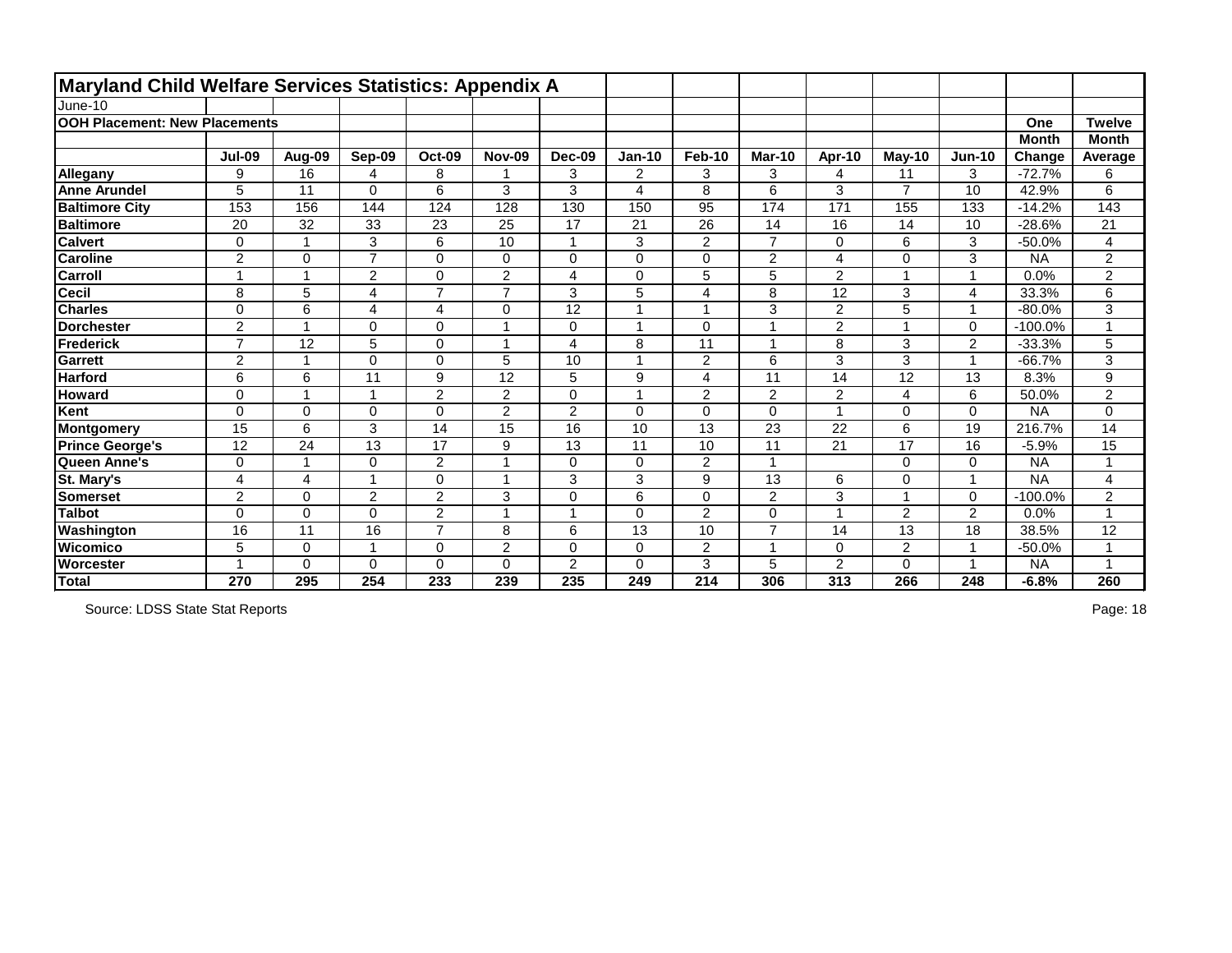| <b>Maryland Child Welfare Services Statistics: Appendix A</b> |                          |                 |                |                         |                 |                |                |                 |                |                 |                |                  |              |                 |
|---------------------------------------------------------------|--------------------------|-----------------|----------------|-------------------------|-----------------|----------------|----------------|-----------------|----------------|-----------------|----------------|------------------|--------------|-----------------|
| June-10                                                       |                          |                 |                |                         |                 |                |                |                 |                |                 |                |                  |              |                 |
| OOH Placement: Children Exiting                               |                          |                 |                |                         |                 |                |                |                 |                |                 |                |                  | One          | <b>Twelve</b>   |
|                                                               |                          |                 |                |                         |                 |                |                |                 |                |                 |                |                  | <b>Month</b> | <b>Month</b>    |
|                                                               | <b>Jul-09</b>            | Aug-09          | Sep-09         | <b>Oct-09</b>           | <b>Nov-09</b>   | Dec-09         | <b>Jan-10</b>  | <b>Feb-10</b>   | <b>Mar-10</b>  | Apr-10          | $May-10$       | <b>Jun-10</b>    | Change       | Average         |
| Allegany                                                      | 9                        | 14              | 8              | 3                       | 6               | 15             | $\overline{2}$ | 4               |                | $\overline{4}$  | 11             | 1                | $-90.9%$     | $\overline{7}$  |
| <b>Anne Arundel</b>                                           | 8                        | 11              | 9              | $\overline{7}$          | $\overline{13}$ | 5              | 3              | 3               | 9              | 10              | $\overline{7}$ | 4                | $-42.9%$     | $\overline{7}$  |
| <b>Baltimore City</b>                                         | 150                      | 186             | 193            | 169                     | 140             | 183            | 161            | 167             | 196            | 203             | 222            | 309              | 39.2%        | 190             |
| <b>Baltimore</b>                                              | 9                        | 30              | 17             | 43                      | $\overline{36}$ | 18             | 32             | 9               | 12             | $\overline{27}$ | 38             | 17               | $-55.3%$     | $\overline{24}$ |
| <b>Calvert</b>                                                | 0                        | $\overline{2}$  | 0              | $\overline{2}$          | $\overline{2}$  | $\overline{2}$ | $\overline{2}$ | $\pmb{0}$       | 0              | $\mathbf 0$     | 0              | $\overline{7}$   | <b>NA</b>    | 1               |
| <b>Caroline</b>                                               |                          | 3               | 5              | 0                       | 0               | 4              | 0              | 1               | 4              | $\overline{2}$  |                | $\mathbf 0$      | $-100.0%$    | $\overline{2}$  |
| <b>Carroll</b>                                                | 4                        | $\overline{2}$  | $\overline{2}$ | 3                       | 0               |                |                | $\mathbf 0$     | $\overline{2}$ | 3               | 0              | $\overline{2}$   | <b>NA</b>    | $\overline{2}$  |
| Cecil                                                         | 5                        | 5               | 9              | 3                       | 8               | $\overline{2}$ | 3              | $\overline{11}$ | $\overline{2}$ | $6\phantom{a}$  | 11             | $\boldsymbol{9}$ | $-18.2%$     | 6               |
| <b>Charles</b>                                                | 8                        | 5               | 4              | $\overline{ }$          |                 | 6              |                | $\overline{2}$  | $\overline{4}$ | 9               |                | $\overline{2}$   | 100.0%       | 4               |
| <b>Dorchester</b>                                             | 0                        | $\mathbf 0$     | $\overline{2}$ | $\overline{2}$          | 0               | $\overline{0}$ | $\overline{2}$ | $\mathbf{1}$    | $\overline{2}$ | $\mathbf 0$     |                | $\overline{1}$   | 0.0%         | 1               |
| <b>Frederick</b>                                              | 3                        | 10              | $\overline{4}$ |                         | $\overline{2}$  | $\overline{7}$ | 15             | 8               |                | 5               | 5              | $\overline{7}$   | 40.0%        | 6               |
| <b>Garrett</b>                                                | 0                        | 3               | 3              | $\overline{4}$          |                 | $\overline{2}$ | 3              | $\mathbf{3}$    | $\overline{2}$ | $\overline{7}$  | 4              | $\overline{2}$   | $-50.0%$     | 3               |
| <b>Harford</b>                                                | $\overline{7}$           | $\overline{16}$ | $\overline{7}$ | 14                      | 11              | 11             | 12             | $\overline{13}$ | 11             | 18              | 6              | 8                | 33.3%        | 11              |
| <b>Howard</b>                                                 | 3                        | 4               | $\overline{2}$ | 1                       | 3               | 5              | 3              | 5               | $\mathbf 0$    | $\overline{2}$  | 4              | $\overline{2}$   | 100.0%       | 3               |
| Kent                                                          | $\Omega$                 | $\mathbf 0$     | $\overline{0}$ | $\pmb{0}$               | $\overline{2}$  | $\overline{0}$ | 0              | $\pmb{0}$       | 3              | $\overline{1}$  | $\overline{2}$ | $\mathbf 0$      | $-100.0%$    | 1               |
| Montgomery                                                    | 18                       | 12              | 15             | 15                      | 28              | 15             | $\overline{7}$ | 11              | 23             | 21              | 14             | 23               | 64.3%        | 17              |
| <b>Prince George's</b>                                        | $\overline{7}$           | 14              | 17             | 21                      | 21              | 16             | 9              | 36              | 18             | 16              | 16             | 22               | 37.5%        | 18              |
| Queen Anne's                                                  | $\mathbf 0$              | $\mathbf 0$     | 3              | $\mathbf 0$             |                 | $\overline{0}$ |                | $\overline{1}$  |                | $\mathbf 0$     | 0              | $\overline{ }$   | <b>NA</b>    | 1               |
| St. Mary's                                                    | 9                        | $\mathbf 0$     | 3              | $\overline{2}$          | 6               | $\mathbf 0$    | 0              | $\mathbf 0$     | $\overline{2}$ | $\overline{2}$  |                | 5                | 400.0%       | 3               |
| <b>Somerset</b>                                               |                          | 5               | $\Omega$       | $\overline{2}$          | 3               |                | 0              | -1              | $\overline{2}$ | $\mathbf 0$     |                |                  | 0.0%         |                 |
| <b>Talbot</b>                                                 | 0                        | 1               | $\Omega$       | 0                       | $\overline{2}$  | $\overline{0}$ | 4              | $\mathbf 0$     | $\Omega$       | $\overline{1}$  |                | 3                | 200.0%       | 1               |
| Washington                                                    | 20                       | 4               | 10             | 14                      | 16              | 8              | 8              | 13              | 12             | 10              | 11             | 13               | 18.2%        | 12              |
| <b>Wicomico</b>                                               | $\overline{\phantom{a}}$ | 3               | 5              | $\overline{\mathbf{4}}$ |                 | 8              |                | $\overline{1}$  |                | $\overline{1}$  | 0              | $\overline{2}$   | <b>NA</b>    | $\overline{2}$  |
| <b>Worcester</b>                                              |                          |                 | 3              | $\mathbf 0$             | 3               | $\overline{7}$ | 0              | $\overline{2}$  | 0              | -1              |                | 3                | 200.0%       | $\overline{2}$  |
| Total                                                         | 264                      | 331             | 321            | 311                     | 306             | 316            | 270            | 292             | 308            | 349             | 355            | 444              | 25.1%        | 322             |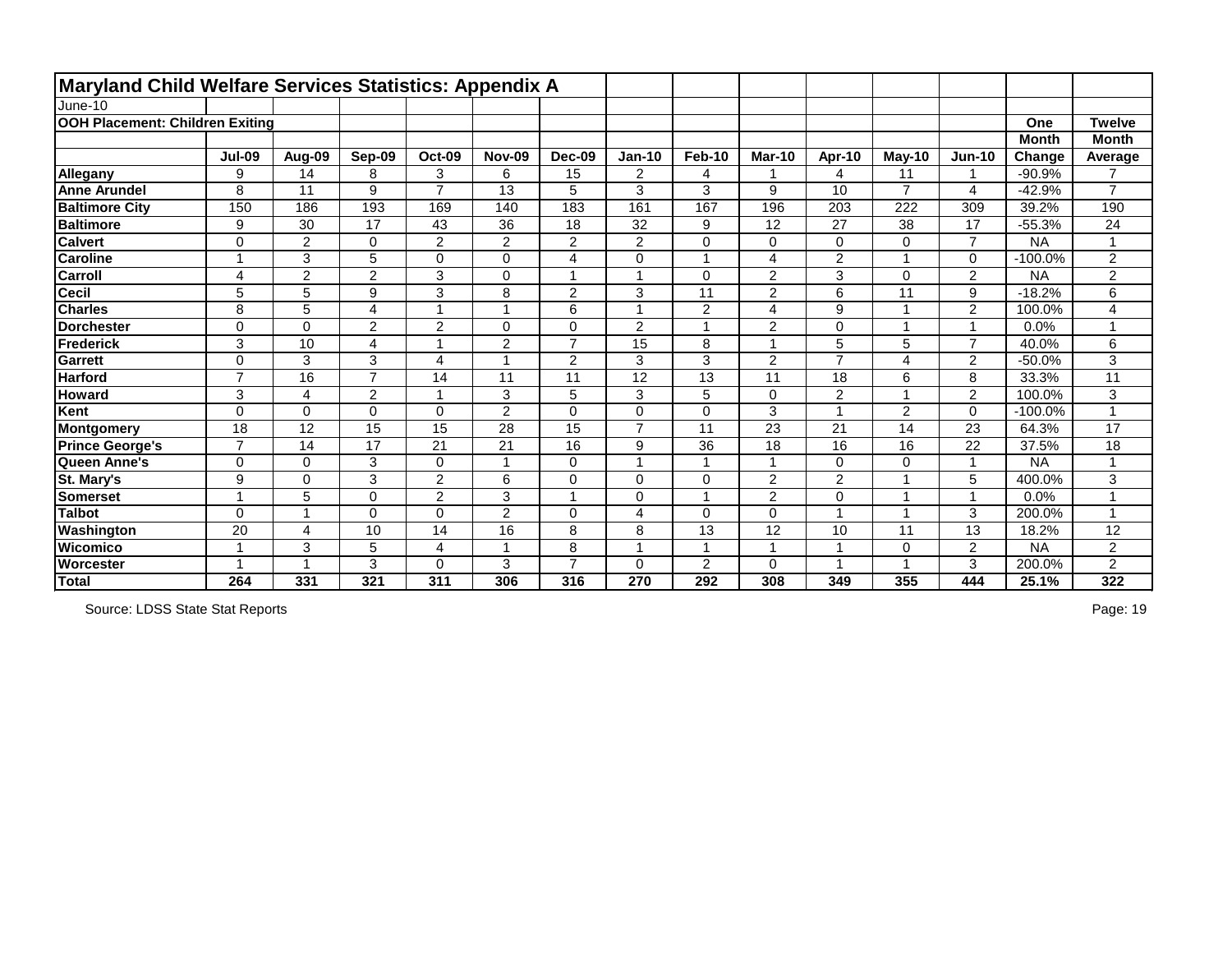| Maryland Child Welfare Services Statistics: Appendix A |               |                 |                 |               |               |                   |                 |                 |                 |                 |                 |          |              |                 |
|--------------------------------------------------------|---------------|-----------------|-----------------|---------------|---------------|-------------------|-----------------|-----------------|-----------------|-----------------|-----------------|----------|--------------|-----------------|
| June-10                                                |               |                 |                 |               |               |                   |                 |                 |                 |                 |                 |          |              |                 |
| <b>OOH Placements: End of Month</b>                    |               |                 |                 |               |               |                   |                 |                 |                 |                 |                 |          | One          | <b>Twelve</b>   |
|                                                        |               |                 |                 |               |               |                   |                 |                 |                 |                 |                 |          | <b>Month</b> | <b>Month</b>    |
|                                                        | <b>Jul-09</b> | Aug-09          | Sep-09          | <b>Oct-09</b> | <b>Nov-09</b> | Dec-09            | <b>Jan-10</b>   | <b>Feb-10</b>   | <b>Mar-10</b>   | Apr-10          | $May-10$        | $Jun-10$ | Change       | Average         |
| Allegany                                               | 113           | 115             | 111             | 116           | 111           | 99                | 99              | 98              | 100             | 100             | 100             | 102      | 2.0%         | 105             |
| <b>Anne Arundel</b>                                    | 180           | 180             | 171             | 170           | 160           | 158               | 159             | 164             | 161             | 154             | 154             | 160      | 3.9%         | 164             |
| <b>Baltimore City</b>                                  | 5135          | 5105            | 5056            | 5011          | 4999          | 4946              | 4935            | 4863            | 4841            | 4809            | 4742            | 4566     | $-3.7%$      | 4917            |
| <b>Baltimore</b>                                       | 608           | 610             | 626             | 606           | 595           | 594               | 583             | 600             | 602             | 591             | 567             | 560      | $-1.2%$      | 595             |
| <b>Calvert</b>                                         | 47            | 46              | 49              | 53            | 61            | 60                | 61              | 63              | 70              | 70              | 76              | 72       | $-5.3%$      | 61              |
| <b>Caroline</b>                                        | 40            | $\overline{37}$ | 39              | 39            | 39            | 39                | 39              | $\overline{38}$ | 36              | 38              | 37              | 40       | 8.1%         | 38              |
| Carroll                                                | 36            | 35              | 35              | 32            | 34            | 37                | 36              | 41              | 44              | 43              | 44              | 43       | $-2.3%$      | 38              |
| <b>Cecil</b>                                           | 126           | 126             | 121             | 125           | 124           | 125               | 127             | 120             | 126             | 132             | 124             | 119      | $-4.0%$      | 125             |
| <b>Charles</b>                                         | 104           | 105             | 105             | 108           | 107           | 113               | 113             | 112             | 111             | 104             | 108             | 107      | $-0.9%$      | 108             |
| <b>Dorchester</b>                                      | 31            | 32              | 30              | 28            | 29            | 29                | 28              | $\overline{27}$ | 26              | 28              | 28              | 27       | $-3.6%$      | 29              |
| <b>Frederick</b>                                       | 177           | 179             | 180             | 179           | 178           | $\frac{175}{175}$ | 168             | 171             | 171             | 174             | 171             | 166      | $-2.9%$      | 174             |
| <b>Garrett</b>                                         | 52            | 50              | 47              | 43            | 47            | 55                | 53              | 52              | 56              | 52              | 51              | 50       | $-2.0%$      | 51              |
| <b>Harford</b>                                         | 300           | 290             | 294             | 289           | 290           | 284               | 281             | 272             | 272             | 268             | 274             | 279      | 1.8%         | 283             |
| <b>Howard</b>                                          | 73            | 70              | 69              | 70            | 69            | 64                | 62              | 59              | 61              | 61              | 64              | 68       | 6.3%         | 66              |
| Kent                                                   | 16            | 16              | 16              | 16            | 16            | 18                | 18              | 18              | 15              | $\overline{15}$ | 13              | 13       | 0.0%         | 16              |
| Montgomery                                             | 577           | 571             | 559             | 558           | 545           | 546               | 549             | 551             | 551             | 552             | 544             | 540      | $-0.7%$      | 554             |
| <b>Prince George's</b>                                 | 612           | 622             | 618             | 614           | 602           | 599               | 601             | 575             | 568             | 573             | 574             | 568      | $-1.0%$      | 594             |
| Queen Anne's                                           | 22            | 23              | 20              | 22            | 22            | 22                | 21              | 22              | 22              | 22              | 22              | 21       | $-4.5%$      | 22              |
| St. Mary's                                             | 100           | 104             | 102             | 100           | 95            | 98                | 101             | 110             | 121             | 125             | 124             | 120      | $-3.2%$      | 108             |
| <b>Somerset</b>                                        | 49            | 44              | 46              | 46            | 46            | 45                | 51              | 50              | 50              | 53              | 53              | 52       | $-1.9%$      | 49              |
| <b>Talbot</b>                                          | 29            | 28              | $\overline{28}$ | 30            | 29            | 30                | $\overline{26}$ | $\overline{28}$ | $\overline{28}$ | $\overline{28}$ | $\overline{29}$ | 28       | $-3.4%$      | $\overline{28}$ |
| Washington                                             | 195           | 202             | 208             | 201           | 193           | 191               | 196             | 193             | 188             | 192             | 194             | 199      | 2.6%         | 196             |
| Wicomico                                               | 92            | 89              | 85              | 81            | 82            | 74                | 73              | 74              | 74              | 73              | 75              | 74       | $-1.3%$      | 79              |
| Worcester                                              | 47            | 46              | 43              | 43            | 40            | 35                | 35              | 36              | 41              | 42              | 41              | 39       | $-4.9%$      | 41              |
| Total                                                  | 8761          | 8725            | 8658            | 8580          | 8513          | 8436              | 8415            | 8337            | 8335            | 8299            | 8209            | 8013     | $-2.4%$      | 8440            |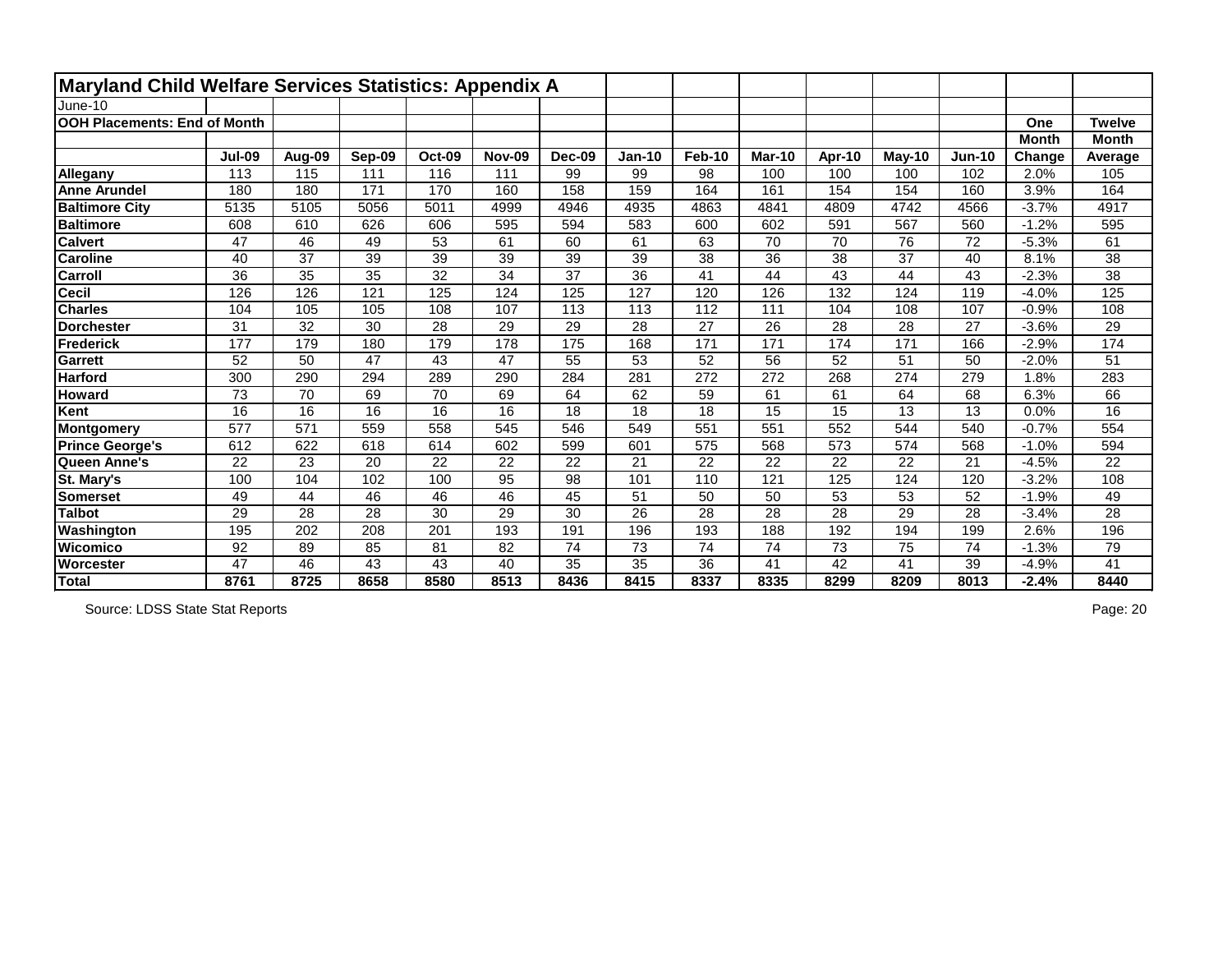| <b>Maryland Child Welfare Services Statistics: Appendix A</b> |                 |        |                 |               |               |                 |               |               |               |                 |          |               |              |                 |
|---------------------------------------------------------------|-----------------|--------|-----------------|---------------|---------------|-----------------|---------------|---------------|---------------|-----------------|----------|---------------|--------------|-----------------|
| June-10                                                       |                 |        |                 |               |               |                 |               |               |               |                 |          |               |              |                 |
| OOH Placement-End of Month: Children in Family Homes          |                 |        |                 |               |               |                 |               |               |               |                 |          |               | One          | <b>Twelve</b>   |
|                                                               |                 |        |                 |               |               |                 |               |               |               |                 |          |               | <b>Month</b> | <b>Month</b>    |
|                                                               | <b>Jul-09</b>   | Aug-09 | Sep-09          | <b>Oct-09</b> | <b>Nov-09</b> | Dec-09          | <b>Jan-10</b> | <b>Feb-10</b> | <b>Mar-10</b> | Apr-10          | $May-10$ | <b>Jun-10</b> | Change       | Average         |
| Allegany                                                      | 96              | 99     | 96              | 102           | 99            | 84              | 84            | 86            | 88            | 87              | 88       | 91            | 3.4%         | 92              |
| <b>Anne Arundel</b>                                           | 98              | 96     | 89              | 93            | 83            | 83              | 88            | 92            | 87            | 88              | 90       | 100           | 11.1%        | 91              |
| <b>Baltimore City</b>                                         | 4054            | 4025   | 3979            | 3960          | 3934          | 3913            | 3899          | 3838          | 3840          | 3802            | 3724     | 3628          | $-2.6%$      | 3883            |
| <b>Baltimore</b>                                              | 347             | 369    | 380             | 366           | 355           | 358             | 356           | 356           | 357           | 350             | 343      | 330           | $-3.8%$      | 356             |
| <b>Calvert</b>                                                | 34              | 34     | 38              | 42            | 51            | 50              | 51            | 53            | 59            | 59              | 65       | 62            | $-4.6%$      | 50              |
| <b>Caroline</b>                                               | 27              | 25     | 28              | 27            | 27            | 28              | 28            | 22            | 24            | 28              | 28       | 31            | 10.7%        | 27              |
| Carroll                                                       | 20              | 19     | 21              | 18            | 19            | 19              | 19            | 20            | 22            | 24              | 26       | 24            | $-7.7%$      | 21              |
| <b>Cecil</b>                                                  | 90              | 92     | $\overline{91}$ | 91            | 90            | 89              | 89            | 87            | 88            | 95              | 94       | 83            | $-11.7%$     | 90              |
| <b>Charles</b>                                                | 76              | 73     | 78              | 79            | 79            | 85              | 83            | 82            | 82            | $\overline{72}$ | 79       | 79            | 0.0%         | 79              |
| <b>Dorchester</b>                                             | 16              | 16     | 16              | 17            | 16            | 16              | 14            | 14            | 12            | 11              | 12       | 12            | 0.0%         | 14              |
| Frederick                                                     | 125             | 120    | 119             | 119           | 117           | 117             | 112           | 116           | 112           | 111             | 111      | 101           | $-9.0%$      | 115             |
| <b>Garrett</b>                                                | 44              | 39     | 36              | 30            | 34            | 41              | 38            | 31            | 37            | 33              | 32       | 31            | $-3.1%$      | 36              |
| <b>Harford</b>                                                | 186             | 177    | 180             | 180           | 183           | 174             | 185           | 185           | 179           | 178             | 185      | 186           | 0.5%         | 182             |
| <b>Howard</b>                                                 | 36              | 35     | 33              | 35            | 33            | 35              | 34            | 29            | 30            | 29              | 29       | 32            | 10.3%        | 33              |
| Kent                                                          | 11              | 13     | 13              | 12            | 13            | 14              | 12            | 11            | 10            | 10              | 9        | 9             | 0.0%         | 11              |
| Montgomery                                                    | 375             | 363    | 366             | 361           | 347           | 347             | 343           | 340           | 338           | 342             | 336      | 338           | 0.6%         | 350             |
| <b>Prince George's</b>                                        | 372             | 375    | 374             | 371           | 375           | 359             | 367           | 355           | 357           | 369             | 356      | 359           | 0.8%         | 366             |
| Queen Anne's                                                  | 15              | 14     | 13              | 15            | 14            | 14              | 15            | 15            | 16            | 16              | 18       | 17            | $-5.6%$      | 15              |
| St. Mary's                                                    | 72              | 76     | 77              | 78            | 71            | 74              | 77            | 84            | 93            | 97              | 97       | 94            | $-3.1%$      | 83              |
| <b>Somerset</b>                                               | 34              | 33     | 36              | 36            | 35            | 35              | 40            | 40            | 38            | 40              | 42       | 41            | $-2.4%$      | 38              |
| <b>Talbot</b>                                                 | $\overline{22}$ | 18     | $\overline{18}$ | 19            | 20            | $\overline{20}$ | 16            | 20            | 20            | $\overline{19}$ | 20       | 20            | 0.0%         | $\overline{19}$ |
| Washington                                                    | 134             | 140    | 146             | 139           | 132           | 131             | 131           | 133           | 128           | 134             | 135      | 145           | 7.4%         | 136             |
| <b>Wicomico</b>                                               | 46              | 45     | 43              | 42            | 44            | 40              | 44            | 45            | 52            | 51              | 51       | 50            | $-2.0%$      | 46              |
| Worcester                                                     | 40              | 39     | 38              | 37            | 34            | 31              | 29            | 31            | 36            | 37              | 33       | 31            | $-6.1%$      | 35              |
| Total                                                         | 6370            | 6335   | 6308            | 6269          | 6205          | 6157            | 6154          | 6085          | 6105          | 6082            | 6003     | 5894          | $-1.8%$      | 6164            |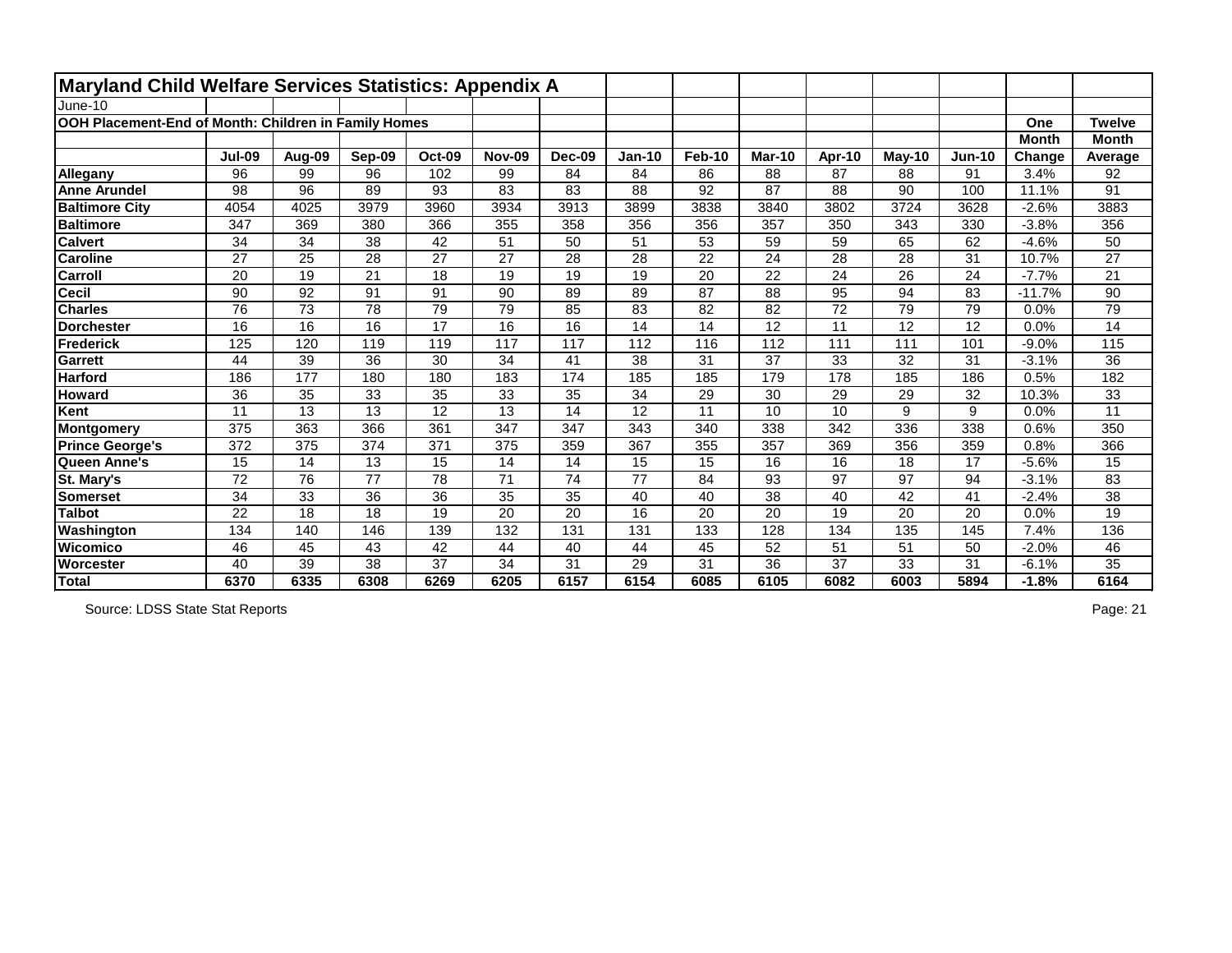| <b>Maryland Child Welfare Services Statistics: Appendix A</b> |                |                      |                |                 |                |                |               |                |                      |                         |                          |                         |              |                |
|---------------------------------------------------------------|----------------|----------------------|----------------|-----------------|----------------|----------------|---------------|----------------|----------------------|-------------------------|--------------------------|-------------------------|--------------|----------------|
| June-10                                                       |                |                      |                |                 |                |                |               |                |                      |                         |                          |                         |              |                |
| OOH Placement-End of Month: Children in Family Homes          |                |                      |                |                 |                |                |               |                |                      |                         |                          |                         | One          | Twelve         |
| <b>Formal Kinship Care</b>                                    |                |                      |                |                 |                |                |               |                |                      |                         |                          |                         | <b>Month</b> | <b>Month</b>   |
|                                                               | <b>Jul-09</b>  | Aug-09               | <b>Sep-09</b>  | <b>Oct-09</b>   | <b>Nov-09</b>  | <b>Dec-09</b>  | <b>Jan-10</b> | <b>Feb-10</b>  | <b>Mar-10</b>        | Apr-10                  | $May-10$                 | <b>Jun-10</b>           | Change       | Average        |
| <b>Allegany</b>                                               | 25             | 29                   | 32             | 33              | 24             | 24             | 26            | 24             | 24                   | 24                      | 23                       | 23                      | 0.0%         | 26             |
| <b>Anne Arundel</b>                                           | 13             | 18                   | 16             | $\overline{17}$ | 15             | 16             | 18            | 16             | 14                   | 13                      | 15                       | 20                      | 33.3%        | 16             |
| <b>Baltimore City</b>                                         | 1402           | 1391                 | 1388           | 1371            | 1366           | 1345           | 1364          | 1319           | 1323                 | 1296                    | 1283                     | 1256                    | $-2.1%$      | 1342           |
| <b>Baltimore</b>                                              | 41             | 45                   | 52             | 62              | 57             | 53             | 55            | 63             | 57                   | 47                      | 44                       | 43                      | $-2.3%$      | 52             |
| <b>Calvert</b>                                                | $\overline{2}$ | $\overline{2}$       | $\overline{2}$ | 5               | 14             | 15             | 15            | 17             | 16                   | 16                      | 22                       | 14                      | $-36.4%$     | 12             |
| <b>Caroline</b>                                               | 6              | 6                    | 6              | 6               | 6              | 6              | 6             |                | 1                    |                         | 1                        | 1                       | 0.0%         | 4              |
| <b>Carroll</b>                                                | 3              | $\overline{2}$       |                |                 |                |                | $\mathbf{1}$  |                | $\overline{ }$       |                         | $\overline{\mathbf{A}}$  | 4                       | 300.0%       | $\overline{2}$ |
| <b>Cecil</b>                                                  | $\overline{7}$ | 8                    | 6              | 5               | $\overline{7}$ | 6              | 6             | 3              | $6\phantom{1}$       | $\overline{2}$          | $\overline{2}$           | 8                       | 300.0%       | 6              |
| <b>Charles</b>                                                | 17             | 17                   | 15             | 16              | 14             | 17             | 16            | 16             | 15                   | 12                      | 15                       | 14                      | $-6.7%$      | 15             |
| <b>Dorchester</b>                                             |                | $\blacktriangleleft$ |                | $\overline{1}$  | 0              | $\mathbf 0$    | $\mathbf 0$   | $\mathbf 0$    | $\blacktriangleleft$ | $\overline{\mathbf{A}}$ | $\overline{1}$           | $\overline{\mathbf{1}}$ | 0.0%         | $\mathbf{1}$   |
| Frederick                                                     | 33             | 35                   | 34             | 33              | 30             | 33             | 30            | 33             | 33                   | 33                      | 34                       | 31                      | $-8.8%$      | 33             |
| <b>Garrett</b>                                                | 4              | 3                    | $\Omega$       | $\mathbf 0$     | 0              | $\Omega$       | 0             | $\mathbf 0$    | $\mathbf{0}$         |                         | 3                        | 3                       | 0.0%         | $\mathbf{1}$   |
| <b>Harford</b>                                                | 49             | 44                   | 46             | 41              | 53             | 48             | 56            | 55             | $\overline{42}$      | 36                      | $\overline{35}$          | 41                      | 17.1%        | 46             |
| <b>Howard</b>                                                 | 5              | 5                    | 5              | 5               | 5              | 5              | 5             | 0              | $\mathbf 0$          | $\mathbf 0$             | $\mathbf 0$              | $\overline{2}$          | <b>NA</b>    | 3              |
| Kent                                                          | $\overline{0}$ | $\overline{0}$       | $\overline{0}$ | $\mathbf 0$     | 0              | $\overline{0}$ | 0             | $\mathbf 0$    | $\overline{0}$       | $\overline{0}$          | $\mathbf 0$              | 0                       | <b>NA</b>    | 0              |
| Montgomery                                                    | 108            | 99                   | 96             | 92              | 91             | 93             | 79            | 76             | 80                   | 81                      | 86                       | 83                      | $-3.5%$      | 89             |
| <b>Prince George's</b>                                        | 56             | 59                   | 57             | 55              | 67             | 61             | 59            | 56             | 57                   | 55                      | 49                       | 51                      | 4.1%         | 57             |
| Queen Anne's                                                  | 0              | $\mathbf 0$          | $\Omega$       | 0               | 0              |                | 0             |                |                      |                         |                          |                         | <b>NA</b>    | 0              |
| St. Mary's                                                    | 12             | 12                   | 12             | 13              | 11             | 11             | 16            | 17             | 22                   | 22                      | 22                       | 21                      | $-4.5%$      | 16             |
| <b>Somerset</b>                                               | $\mathbf 0$    | $\mathbf 0$          | $\mathbf 0$    | $\pmb{0}$       | 0              | 0              | $\mathbf 0$   | $\mathbf 0$    | $\overline{1}$       | -1                      | $\overline{2}$           | $\overline{2}$          | 0.0%         | 1              |
| <b>Talbot</b>                                                 | $\mathbf 0$    | $\overline{0}$       | $\Omega$       | $\mathbf 0$     | $\Omega$       | $\overline{0}$ | 0             | $\overline{0}$ | $\Omega$             | $\overline{0}$          |                          | 0                       | <b>NA</b>    | 0              |
| Washington                                                    | 20             | 22                   | 22             | 19              | 17             | 16             | 16            | 11             | 12                   | 13                      | 12                       | 14                      | 16.7%        | 16             |
| <b>Wicomico</b>                                               |                | $\overline{0}$       | $\mathbf 0$    | $\mathbf 0$     | 0              | $\overline{0}$ | $\mathbf{1}$  | $\overline{1}$ | $\mathbf 0$          | $\mathbf 0$             | 0                        | 0                       | <b>NA</b>    | 0              |
| Worcester                                                     | $\Omega$       | 0                    | $\mathbf 0$    | 0               | 0              | $\overline{0}$ | 0             |                | 4                    |                         | $\overline{\phantom{a}}$ |                         | 0.0%         | 0              |
| Total                                                         | 1805           | 1798                 | 1791           | 1775            | 1778           | 1750           | 1769          | 1710           | 1706                 | 1655                    | 1651                     | 1633                    | $-1.1%$      | 1735           |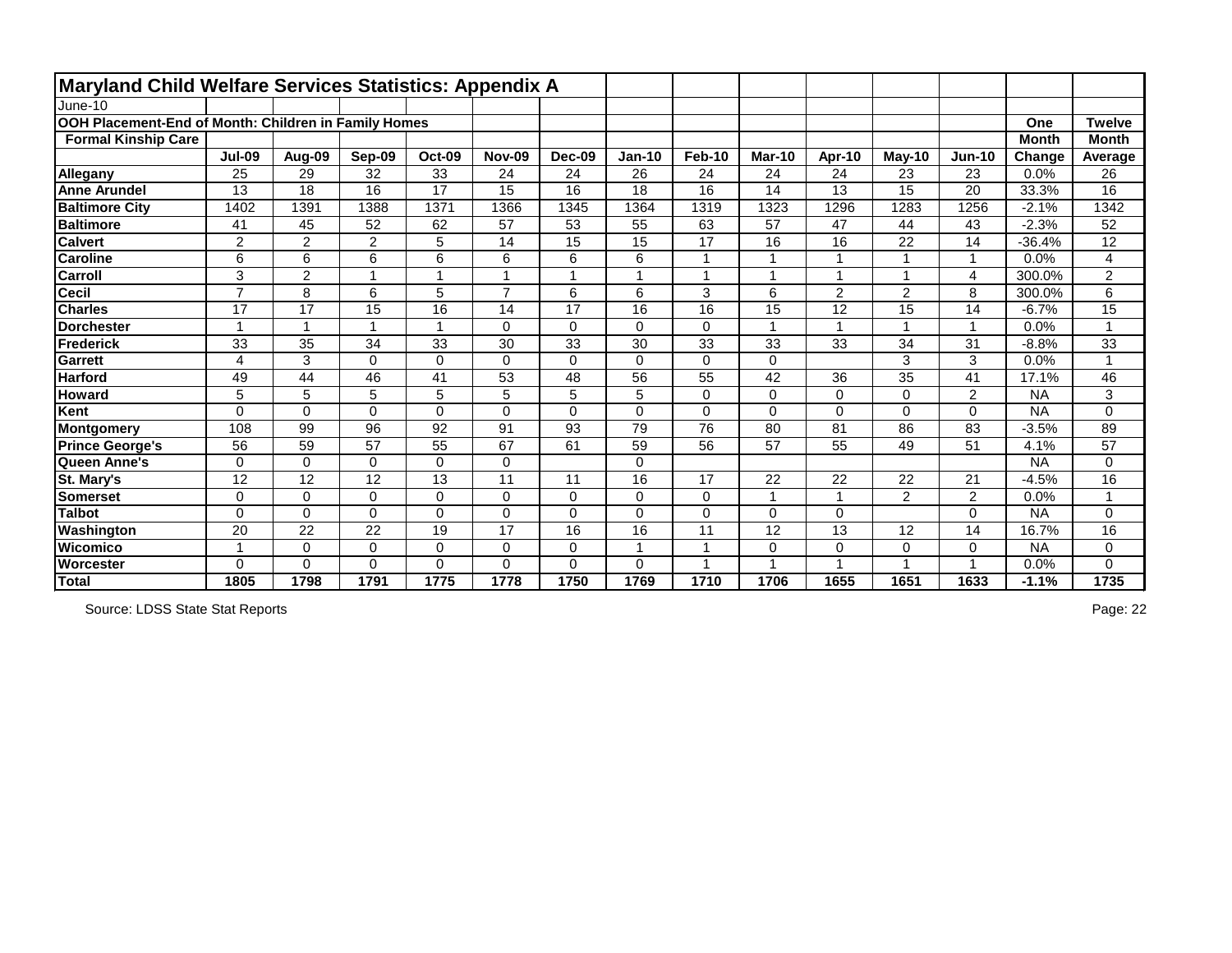| <b>Maryland Child Welfare Services Statistics: Appendix A</b> |                          |                      |                |                |                |                |                |                         |                |                         |                |                |              |                |
|---------------------------------------------------------------|--------------------------|----------------------|----------------|----------------|----------------|----------------|----------------|-------------------------|----------------|-------------------------|----------------|----------------|--------------|----------------|
| June-10                                                       |                          |                      |                |                |                |                |                |                         |                |                         |                |                |              |                |
| OOH Placement-End of Month: Children in Family Homes          |                          |                      |                |                |                |                |                |                         |                |                         |                |                | One          | <b>Twelve</b>  |
| <b>Restricted (Relative) Foster Care</b>                      |                          |                      |                |                |                |                |                |                         |                |                         |                |                | <b>Month</b> | <b>Month</b>   |
|                                                               | <b>Jul-09</b>            | Aug-09               | Sep-09         | <b>Oct-09</b>  | <b>Nov-09</b>  | <b>Dec-09</b>  | <b>Jan-10</b>  | <b>Feb-10</b>           | <b>Mar-10</b>  | Apr-10                  | $May-10$       | <b>Jun-10</b>  | Change       | Average        |
| <b>Allegany</b>                                               | 3                        | 3                    | 3              | 6              | 6              | 6              | 5              | 5                       | 5              | 5                       | 5              | $\overline{2}$ | $-60.0%$     | 5              |
| <b>Anne Arundel</b>                                           | $\overline{7}$           | $\overline{7}$       | 9              | 9              | 8              | 8              | $\overline{7}$ | 6                       | 6              | 6                       | $\overline{7}$ | $\overline{7}$ | 0.0%         | $\overline{7}$ |
| <b>Baltimore City</b>                                         | 710                      | 696                  | 673            | 659            | 655            | 651            | 629            | 617                     | 601            | 594                     | 572            | 545            | $-4.7%$      | 634            |
| <b>Baltimore</b>                                              | 35                       | 41                   | 46             | 36             | 33             | 37             | 36             | 35                      | 36             | 42                      | 38             | 36             | $-5.3%$      | 38             |
| <b>Calvert</b>                                                | 3                        | 3                    | 4              | 4              | 3              | 3              | $\overline{2}$ | 3                       | 4              | 3                       | 3              | $\overline{7}$ | 133.3%       | 4              |
| <b>Caroline</b>                                               | 3                        | 3                    | 3              | 3              | 3              | $\overline{0}$ | $\overline{0}$ | 3                       | $\overline{0}$ | $\mathbf 0$             | 0              | $\mathbf 0$    | <b>NA</b>    | $\overline{2}$ |
| <b>Carroll</b>                                                |                          | $\overline{2}$       | $\overline{2}$ | $\overline{2}$ |                |                |                | $\overline{\mathbf{A}}$ |                | $\overline{2}$          | 2              | $\overline{2}$ | 0.0%         | 2              |
| <b>Cecil</b>                                                  | 6                        | 6                    | 6              | 5              | 3              | 3              | 3              | 2                       | $\overline{2}$ | $\overline{2}$          | $\overline{2}$ | 3              | 50.0%        | 4              |
| <b>Charles</b>                                                | 4                        | $\overline{4}$       | 4              | $\overline{4}$ | 3              | 3              | $\overline{2}$ | $\overline{2}$          | 3              | $\overline{2}$          | $\overline{2}$ | $\overline{2}$ | 0.0%         | 3              |
| <b>Dorchester</b>                                             | 0                        | $\mathbf 0$          | 0              | $\overline{0}$ | $\mathbf 0$    | $\overline{0}$ | 0              | $\mathbf 0$             | $\Omega$       | $\mathbf 0$             | 0              | $\mathbf 0$    | <b>NA</b>    | 0              |
| Frederick                                                     | 3                        | 3                    | 3              | 3              | 3              | 3              | 3              | 3                       | 3              | $\overline{\mathbf{4}}$ | 4              | $\overline{2}$ | $-50.0%$     | 3              |
| <b>Garrett</b>                                                | $\overline{\phantom{a}}$ | $\blacktriangleleft$ | 3              | 1              | 6              | 8              | 6              | 3                       | 3              | $\overline{1}$          | 0              | 0              | <b>NA</b>    | 3              |
| <b>Harford</b>                                                | 14                       | 14                   | 17             | 17             | 12             | 12             | 12             | 9                       | 8              | 10                      | 10             | 8              | $-20.0%$     | 12             |
| <b>Howard</b>                                                 | $\overline{2}$           | 4                    | $\overline{2}$ | $\overline{1}$ |                | $\overline{2}$ | $\overline{A}$ | 3                       | 3              | $\overline{2}$          | $\overline{2}$ | $\overline{2}$ | 0.0%         | 2              |
| Kent                                                          | $\Omega$                 | $\overline{0}$       | $\Omega$       | 0              | 0              | $\overline{0}$ | $\overline{0}$ | $\mathbf 0$             | $\mathbf 0$    | $\mathbf 0$             |                | $\overline{0}$ | <b>NA</b>    | 0              |
| Montgomery                                                    | 44                       | 44                   | 48             | 46             | 46             | 34             | 41             | 35                      | 33             | 34                      | 37             | 43             | 16.2%        | 40             |
| <b>Prince George's</b>                                        | 36                       | 36                   | 35             | 35             | 28             | 28             | 27             | 30                      | 25             | 28                      | 24             | 25             | 4.2%         | 30             |
| Queen Anne's                                                  | $\mathbf 0$              | $\overline{0}$       | $\overline{0}$ | $\mathbf 0$    | 0              | $\mathbf 0$    | 0              | $\mathbf 0$             | $\mathbf 0$    | $\mathbf 0$             |                |                | <b>NA</b>    | 0              |
| St. Mary's                                                    | $\Omega$                 | $\mathbf 0$          | $\Omega$       | 0              | 0              | $\overline{2}$ | 0              | $\mathbf 0$             | $\mathbf 0$    | $\mathbf 0$             | 0              | $\mathbf 0$    | <b>NA</b>    | 0              |
| <b>Somerset</b>                                               | 3                        | $\overline{1}$       | $\Omega$       | $\overline{2}$ | $\overline{2}$ | $\overline{2}$ | $\overline{2}$ | $\overline{2}$          | $\overline{2}$ | $\overline{2}$          | 3              | 3              | 0.0%         | 2              |
| <b>Talbot</b>                                                 | 0                        | $\Omega$             | $\Omega$       | 0              | $\Omega$       | $\overline{0}$ | $\overline{0}$ | $\mathbf 0$             | $\Omega$       | $\mathbf 0$             |                | $\mathbf 0$    | <b>NA</b>    | 0              |
| Washington                                                    | 9                        | 10                   | 12             | 11             | $\overline{ }$ | $\overline{7}$ | $\overline{ }$ | $\overline{7}$          | $\overline{ }$ | $\overline{7}$          | 7              | $\overline{7}$ | 0.0%         | 8              |
| <b>Wicomico</b>                                               | 3                        | 3                    | 3              | 3              | 3              | 3              | 5              | 5                       | $\overline{2}$ | $\overline{2}$          | $\overline{2}$ | $\overline{2}$ | 0.0%         | 3              |
| Worcester                                                     | $\Omega$                 | 0                    | $\Omega$       | $\mathbf 0$    | $\Omega$       | $\overline{0}$ | 0              | $\mathbf 0$             | 0              | $\mathbf 0$             | 0              | 0              | <b>NA</b>    | 0              |
| Total                                                         | 887                      | 881                  | 873            | 847            | 823            | 813            | 789            | 771                     | 744            | 746                     | 720            | 696            | $-3.3%$      | 799            |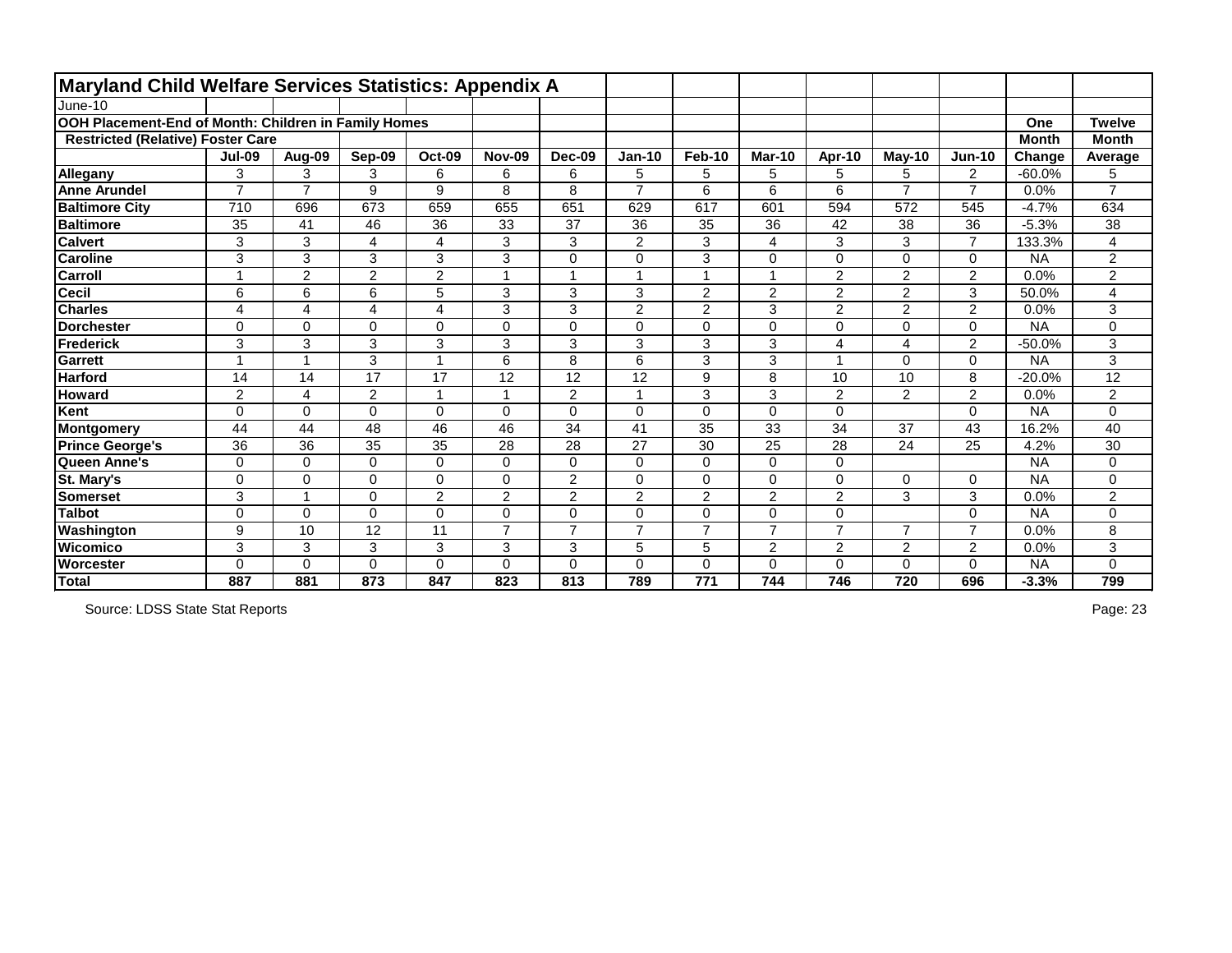| <b>Maryland Child Welfare Services Statistics: Appendix A</b>                          |               |                 |                 |               |                 |                 |               |                         |               |                 |                 |                |              |                 |
|----------------------------------------------------------------------------------------|---------------|-----------------|-----------------|---------------|-----------------|-----------------|---------------|-------------------------|---------------|-----------------|-----------------|----------------|--------------|-----------------|
| June-10                                                                                |               |                 |                 |               |                 |                 |               |                         |               |                 |                 |                |              |                 |
| OOH Placement-End of Month: Children in Family Homes                                   |               |                 |                 |               |                 |                 |               |                         |               |                 |                 |                | One          | <b>Twelve</b>   |
| Regular Foster Care--Includes Emergency FC, Regular FC, Intermediate FC, Refugee Child |               |                 |                 |               |                 |                 |               |                         |               |                 |                 |                | <b>Month</b> | <b>Month</b>    |
|                                                                                        | <b>Jul-09</b> | Aug-09          | Sep-09          | <b>Oct-09</b> | <b>Nov-09</b>   | Dec-09          | <b>Jan-10</b> | <b>Feb-10</b>           | <b>Mar-10</b> | Apr-10          | $May-10$        | <b>Jun-10</b>  | Change       | Average         |
| <b>Allegany</b>                                                                        | 59            | 51              | 48              | 53            | 54              | 42              | 42            | 45                      | 47            | 44              | 46              | 45             | $-2.2%$      | 48              |
| <b>Anne Arundel</b>                                                                    | 48            | 46              | 40              | 45            | 40              | $\overline{37}$ | 38            | 43                      | 40            | 36              | 37              | 41             | 10.8%        | 41              |
| <b>Baltimore City</b>                                                                  | 585           | 573             | 590             | 590           | 581             | 591             | 573           | 575                     | 594           | 589             | 567             | 553            | $-2.5%$      | 580             |
| <b>Baltimore</b>                                                                       | 95            | 101             | 103             | 103           | 99              | 99              | 96            | 94                      | 86            | $\overline{91}$ | 90              | 75             | $-16.7%$     | 94              |
| <b>Calvert</b>                                                                         | 10            | 10              | 13              | 14            | 15              | 15              | 21            | 17                      | 24            | 22              | 20              | 22             | 10.0%        | 17              |
| <b>Caroline</b>                                                                        | 9             | 10              | 13              | 13            | 13              | 13              | 13            | 13                      | 12            | 12              | 12              | 15             | 25.0%        | 12              |
| <b>Carroll</b>                                                                         | 10            | 10              | 13              | 11            | 12              | 11              | 11            | 11                      | 13            | 14              | 16              | 11             | $-31.3%$     | 12              |
| <b>Cecil</b>                                                                           | 43            | 49              | 51              | 44            | 45              | 42              | 41            | 44                      | 46            | $\overline{57}$ | 58              | 44             | $-24.1%$     | $\overline{47}$ |
| <b>Charles</b>                                                                         | 31            | 31              | 39              | 39            | 43              | 45              | 45            | 42                      | 43            | 38              | 41              | 40             | $-2.4%$      | 40              |
| <b>Dorchester</b>                                                                      | 6             | 6               | 5               | 5             | 5               | 5               | 5             | $\overline{4}$          | 3             | $\overline{2}$  |                 | $\overline{2}$ | 100.0%       | 4               |
| <b>Frederick</b>                                                                       | 54            | 47              | 46              | 47            | 46              | 46              | 46            | 47                      | 46            | 42              | 44              | 39             | $-11.4%$     | 46              |
| <b>Garrett</b>                                                                         | 31            | 29              | 29              | 25            | 24              | 27              | 26            | 24                      | 29            | 28              | 23              | 22             | $-4.3%$      | 26              |
| <b>Harford</b>                                                                         | 78            | $\overline{74}$ | $\overline{74}$ | 72            | 69              | 65              | 67            | 68                      | 74            | 78              | 84              | 82             | $-2.4%$      | $\overline{74}$ |
| <b>Howard</b>                                                                          | 11            | 9               | 9               | 12            | 12              | 13              | 14            | 11                      | 9             | 11              | 10              | 10             | 0.0%         | 11              |
| Kent                                                                                   | 6             | $\overline{7}$  | 8               | 5             | 5               | 6               | 5             | $\overline{\mathbf{4}}$ | 5             | $\overline{4}$  | 3               | 3              | 0.0%         | 5               |
| Montgomery                                                                             | 132           | 124             | 127             | 126           | 123             | 136             | 139           | 147                     | 142           | 141             | 133             | 133            | 0.0%         | 134             |
| <b>Prince George's</b>                                                                 | 93            | 95              | 101             | 99            | 87              | 77              | 82            | 74                      | 68            | 75              | 78              | 84             | 7.7%         | 84              |
| Queen Anne's                                                                           | 9             | 8               | 8               | 10            | 9               | 9               | 9             | 10                      | 11            | 11              | 11              | 10             | $-9.1%$      | 10              |
| St. Mary's                                                                             | 26            | 29              | 28              | 27            | 26              | 26              | 26            | 30                      | 36            | 39              | 38              | 37             | $-2.6%$      | 31              |
| <b>Somerset</b>                                                                        | 6             | 6               | 7               | 6             | 6               | 5               | 11            | 11                      | 10            | 13              | 11              | 11             | 0.0%         | 9               |
| <b>Talbot</b>                                                                          | 6             | 3               | 3               | 3             | $\overline{4}$  | $\overline{4}$  | 4             | 8                       | 8             | 6               | 8               | 8              | 0.0%         | 5               |
| Washington                                                                             | 74            | 70              | 79              | 78            | 77              | 76              | 77            | 77                      | 70            | 77              | 79              | 89             | 12.7%        | 77              |
| <b>Wicomico</b>                                                                        | 13            | 14              | 11              | 10            | $\overline{12}$ | 14              | 13            | 16                      | 20            | $\overline{19}$ | $\overline{19}$ | 19             | 0.0%         | $\overline{15}$ |
| Worcester                                                                              | 12            | 10              | 10              | 9             | 7               | 8               | 6             | 8                       | 10            | 10              | 11              | 9              | $-18.2%$     | 9               |
| Total                                                                                  | 1447          | 1412            | 1455            | 1446          | 1414            | 1412            | 1410          | 1423                    | 1446          | 1459            | 1440            | 1404           | $-2.5%$      | 1431            |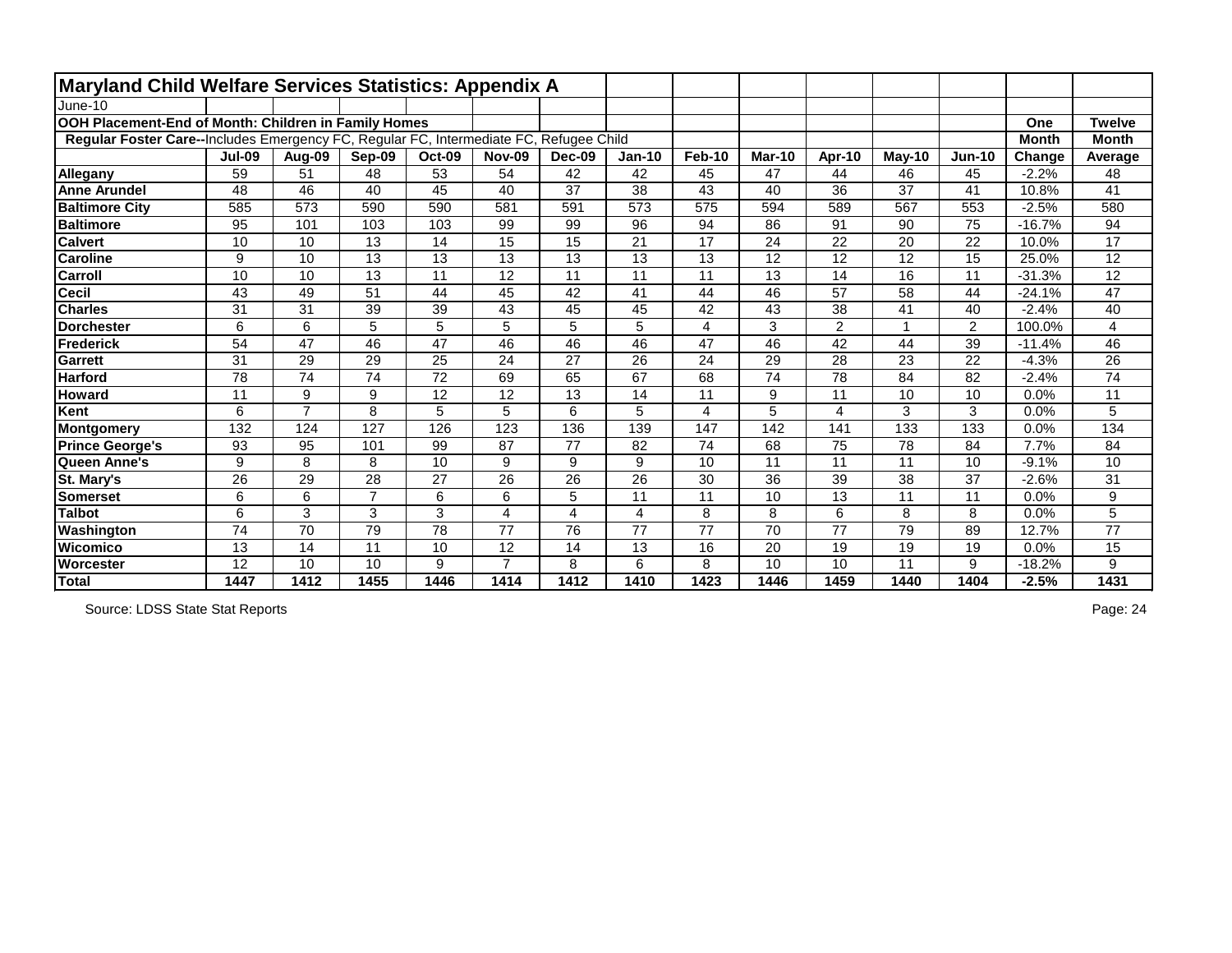| <b>Maryland Child Welfare Services Statistics: Appendix A</b> |                |                 |                |                 |                |                 |                 |                         |                 |                 |                |                |              |                 |
|---------------------------------------------------------------|----------------|-----------------|----------------|-----------------|----------------|-----------------|-----------------|-------------------------|-----------------|-----------------|----------------|----------------|--------------|-----------------|
| June-10                                                       |                |                 |                |                 |                |                 |                 |                         |                 |                 |                |                |              |                 |
| OOH Placement-End of Month: Children in Family Homes          |                |                 |                |                 |                |                 |                 |                         |                 |                 |                |                | One          | <b>Twelve</b>   |
| <b>Treatment Foster Care--Private</b>                         |                |                 |                |                 |                |                 |                 |                         |                 |                 |                |                | <b>Month</b> | <b>Month</b>    |
|                                                               | <b>Jul-09</b>  | Aug-09          | Sep-09         | <b>Oct-09</b>   | <b>Nov-09</b>  | Dec-09          | <b>Jan-10</b>   | <b>Feb-10</b>           | <b>Mar-10</b>   | Apr-10          | $May-10$       | $Jun-10$       | Change       | Average         |
| <b>Allegany</b>                                               | $\Omega$       | 5               | 6              | 0               | 4              | 3               | $\overline{2}$  | 4                       | 4               | 4               | 4              | 5              | 25.0%        | 3               |
| <b>Anne Arundel</b>                                           | 23             | $\overline{21}$ | 20             | $\overline{18}$ | 17             | 19              | 21              | 23                      | 24              | 30              | 28             | 29             | 3.6%         | $\overline{23}$ |
| <b>Baltimore City</b>                                         | 1357           | 1365            | 1328           | 1340            | 1332           | 1326            | 1333            | 1327                    | 1322            | 1323            | 1302           | 1274           | $-2.2%$      | 1327            |
| <b>Baltimore</b>                                              | 170            | 172             | 169            | 155             | 156            | 159             | 159             | 154                     | 169             | 161             | 161            | 166            | 3.1%         | 163             |
| <b>Calvert</b>                                                | 11             | 11              | 10             | 10              | 11             | 11              | 11              | 12                      | 11              | 12              | 14             | 13             | $-7.1%$      | 11              |
| <b>Caroline</b>                                               | 9              | 6               | 6              | 5               | 5              | 5               | 5               | 5                       | 9               | 13              | 13             | 13             | 0.0%         | 8               |
| Carroll                                                       | $\overline{2}$ | $\overline{2}$  | $\overline{2}$ |                 |                |                 |                 |                         |                 |                 |                |                | 0.0%         |                 |
| <b>Cecil</b>                                                  | 9              | 9               | 9              | 9               | $\overline{7}$ | 9               | 8               | 8                       | 8               | 13              | 14             | 14             | 0.0%         | 10              |
| <b>Charles</b>                                                | 13             | 12              | 12             | 12              | 11             | 12              | 12              | 13                      | 13              | 13              | 15             | 17             | 13.3%        | 13              |
| <b>Dorchester</b>                                             | $\overline{7}$ | $\overline{7}$  | $\overline{7}$ | 8               | 8              | 8               | 8               | 8                       | $\overline{7}$  | $\overline{7}$  | 9              | 8              | $-11.1%$     | 8               |
| Frederick                                                     | 26             | 25              | 24             | 24              | 25             | 25              | 25              | $\overline{25}$         | 23              | 24              | 24             | 25             | 4.2%         | 25              |
| <b>Garrett</b>                                                | $\mathbf 0$    | $\Omega$        | $\Omega$       | 0               | $\Omega$       | $\Omega$        | $\Omega$        | $\mathbf 0$             | $\Omega$        |                 |                | $\overline{1}$ | 0.0%         | 0               |
| <b>Harford</b>                                                | 41             | $\overline{42}$ | 43             | $\overline{47}$ | 46             | 48              | 46              | 48                      | 48              | 49              | 52             | 50             | $-3.8%$      | $\overline{47}$ |
| <b>Howard</b>                                                 | 15             | 14              | 15             | 15              | 15             | 15              | 14              | 14                      | 15              | 15              | 15             | 17             | 13.3%        | 15              |
| Kent                                                          | 5              | 6               | 5              | 5               | 5              | 5               | 4               | $\overline{\mathbf{4}}$ | 4               | 5               | 5              | 5              | 0.0%         | 5               |
| Montgomery                                                    | 69             | 74              | 71             | 69              | 69             | 66              | 66              | 64                      | 65              | 68              | 65             | 63             | $-3.1%$      | 67              |
| <b>Prince George's</b>                                        | 179            | 178             | 174            | 175             | 184            | 187             | 195             | 190                     | 202             | 204             | 198            | 195            | $-1.5%$      | 188             |
| Queen Anne's                                                  | 6              | 6               | 5              | 5               | 5              | 6               | 6               |                         | 5               | 5               | $\overline{7}$ | 6              | $-14.3%$     | 6               |
| St. Mary's                                                    | 30             | 31              | 33             | 34              | 31             | 32              | 32              | 34                      | 33              | 34              | 35             | 33             | $-5.7%$      | 33              |
| <b>Somerset</b>                                               | 25             | 26              | 27             | 26              | 24             | 26              | 25              | 25                      | 23              | 22              | 23             | 22             | $-4.3%$      | 25              |
| <b>Talbot</b>                                                 | 10             | 9               | 9              | 10              | 10             | 10              | 10              | 12                      | 12              | $\overline{13}$ | 12             | $\mathbf{0}$   | $-100.0%$    | $\overline{10}$ |
| Washington                                                    | 17             | 21              | 19             | 20              | 20             | 21              | 21              | 22                      | 22              | 20              | 21             | 19             | $-9.5%$      | 20              |
| <b>Wicomico</b>                                               | 29             | 28              | 29             | 29              | 29             | $\overline{23}$ | $\overline{25}$ | $\overline{23}$         | $\overline{30}$ | 30              | 30             | 29             | $-3.3%$      | $\overline{28}$ |
| Worcester                                                     | 16             | 18              | 18             | 17              | 16             | 19              | 21              | 21                      | 23              | 23              | 20             | 20             | 0.0%         | 19              |
| Total                                                         | 2069           | 2088            | 2041           | 2034            | 2031           | 2036            | 2050            | 2037                    | 2073            | 2089            | 2069           | 2025           | $-2.1%$      | 2054            |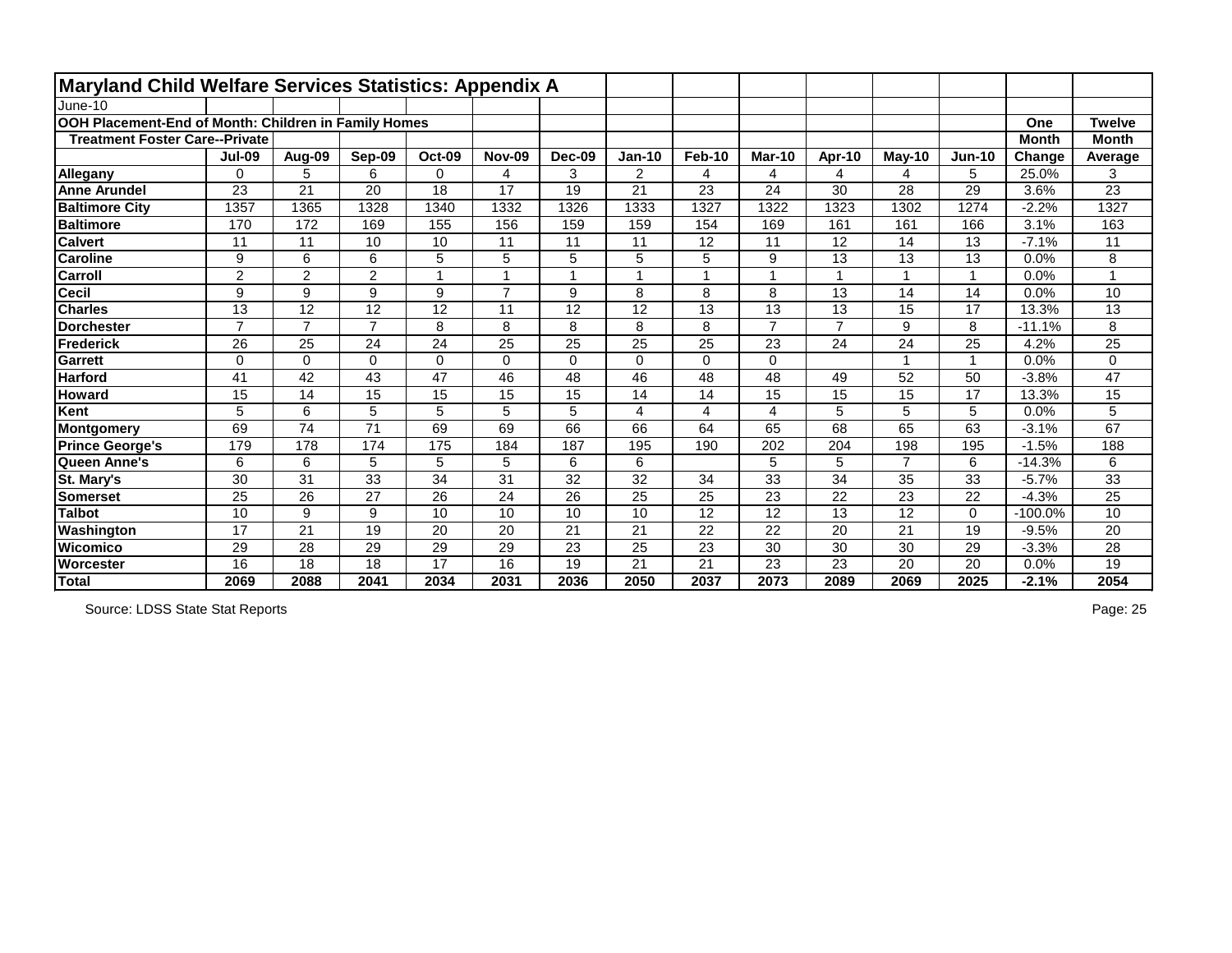| Maryland Child Welfare Services Statistics: Appendix A |                         |                         |                |                         |               |                |                |                |                |                |                |                |              |                |
|--------------------------------------------------------|-------------------------|-------------------------|----------------|-------------------------|---------------|----------------|----------------|----------------|----------------|----------------|----------------|----------------|--------------|----------------|
| June-10                                                |                         |                         |                |                         |               |                |                |                |                |                |                |                |              |                |
| OOH Placement-End of Month: Children in Family Homes   |                         |                         |                |                         |               |                |                |                |                |                |                |                | One          | <b>Twelve</b>  |
| <b>Treatment Foster Care--Public</b>                   |                         |                         |                |                         |               |                |                |                |                |                |                |                | <b>Month</b> | <b>Month</b>   |
|                                                        | <b>Jul-09</b>           | Aug-09                  | Sep-09         | <b>Oct-09</b>           | <b>Nov-09</b> | Dec-09         | <b>Jan-10</b>  | Feb-10         | <b>Mar-10</b>  | Apr-10         | $May-10$       | $Jun-10$       | Change       | Average        |
| <b>Allegany</b>                                        | 5                       | $\Omega$                | $\Omega$       | 3                       | 0             | $\mathbf 0$    | 0              | $\mathbf 0$    | $\mathbf 0$    | $\Omega$       | 0              | $\mathbf 0$    | <b>NA</b>    |                |
| <b>Anne Arundel</b>                                    | 3                       | 3                       | 3              | 3                       | 3             | 3              | 3              | 3              | $\overline{2}$ | $\overline{2}$ | $\overline{2}$ | $\overline{2}$ | 0.0%         | 3              |
| <b>Baltimore City</b>                                  | $\Omega$                | $\Omega$                | $\mathbf 0$    | 0                       | 0             | $\overline{0}$ | 0              | $\mathbf 0$    | $\mathbf 0$    | 0              | 0              | $\Omega$       | <b>NA</b>    | 0              |
| <b>Baltimore</b>                                       | 6                       | 10                      | 10             | 10                      | 10            | 10             | 10             | 10             | 9              | 9              | 10             | 10             | 0.0%         | 10             |
| <b>Calvert</b>                                         | $\overline{\mathbf{A}}$ | $\mathbf 1$             | 0              | $\mathbf 0$             | 0             | $\mathbf 0$    | $\overline{2}$ | $\overline{1}$ | -1             | 3              | 3              | $\overline{2}$ | $-33.3%$     | $\mathbf{1}$   |
| <b>Caroline</b>                                        | 0                       | $\mathbf 0$             | $\mathbf 0$    | $\mathbf 0$             | 0             |                | 0              | $\mathbf 0$    | $\mathbf 0$    | 0              | 0              | $\mathbf{0}$   | <b>NA</b>    | 0              |
| <b>Carroll</b>                                         | 0                       | $\Omega$                | $\Omega$       | $\mathbf 0$             | 0             | $\mathbf{0}$   | 0              | $\mathbf 0$    | $\mathbf{0}$   | $\Omega$       | 0              | $\Omega$       | <b>NA</b>    | 0              |
| Cecil                                                  | $\overline{7}$          | $6\phantom{1}$          | 6              | $\overline{7}$          | 10            | 10             | 9              | 10             | $\overline{7}$ | 8              | $\overline{7}$ | $\overline{7}$ | 0.0%         | 8              |
| <b>Charles</b>                                         | -4                      | $\overline{\mathbf{A}}$ |                | $\overline{\mathbf{1}}$ | 1             | 1              | $\overline{A}$ | $\overline{2}$ | $\overline{2}$ | $\overline{2}$ | $\overline{2}$ | $\overline{2}$ | 0.0%         | $\overline{1}$ |
| Dorchester                                             | $\mathbf 0$             | $\overline{0}$          | $\overline{0}$ | $\mathbf 0$             | 0             | $\overline{0}$ | 0              | $\mathbf 0$    | $\mathbf 0$    | $\overline{0}$ | 0              | $\mathbf 0$    | <b>NA</b>    | 0              |
| Frederick                                              | $\Omega$                | $\mathbf 0$             | $\Omega$       | $\mathbf 0$             | 0             | $\mathbf 0$    | 0              | $\mathbf 0$    | $\mathbf 0$    | 0              | 0              | $\mathbf 0$    | <b>NA</b>    | 0              |
| Garrett                                                | $\overline{7}$          | 5                       | 4              | $\overline{\mathbf{4}}$ | 4             | 6              | 6              | $\overline{4}$ | $\overline{4}$ | 4              | 5              | 5              | 0.0%         | 5              |
| <b>Harford</b>                                         | $\Omega$                | $\mathbf 0$             | $\Omega$       | $\mathbf 0$             | 0             | $\mathbf 0$    | 0              | $\mathbf 0$    | $\mathbf 0$    | $\mathbf 0$    |                |                | <b>NA</b>    | 0              |
| <b>Howard</b>                                          | 0                       | $\mathbf 0$             | $\mathbf 0$    | $\mathbf 0$             | 0             | $\mathbf 0$    | 0              | $\mathbf 0$    | $\mathbf 0$    | 0              | 0              | $\Omega$       | <b>NA</b>    | 0              |
| Kent                                                   | 0                       | $\mathbf 0$             | $\mathbf 0$    | $\mathbf 0$             | 0             | $\mathbf 0$    | 0              | $\mathbf 0$    | $\mathbf 0$    | $\mathbf 0$    |                | $\Omega$       | <b>NA</b>    | 0              |
| Montgomery                                             | 21                      | 20                      | 20             | 20                      | 18            | 18             | 18             | 17             | 17             | 17             | 15             | 16             | 6.7%         | 18             |
| <b>Prince George's</b>                                 | 0                       | $\mathbf 0$             | 0              | $\pmb{0}$               | 0             | $\overline{0}$ | 0              | $\pmb{0}$      | 0              | $\Omega$       | 0              | $\Omega$       | <b>NA</b>    | 0              |
| Queen Anne's                                           | 0                       | $\overline{0}$          | $\mathbf 0$    | $\mathbf 0$             | 0             |                |                | 5              | $\mathbf 0$    |                |                |                | <b>NA</b>    | $\overline{A}$ |
| St. Mary's                                             | 0                       | $\mathbf 0$             | $\mathbf 0$    | $\mathbf 0$             | 0             | $\mathbf 0$    | 0              | $\mathbf 0$    | $\mathbf 0$    | 0              | 0              | 1              | <b>NA</b>    | 0              |
| Somerset                                               | $\Omega$                | $\Omega$                |                | $\overline{\mathbf{1}}$ | 1             | 1              | $\overline{A}$ | $\overline{2}$ | 2              | $\overline{2}$ | $\overline{2}$ | $\overline{2}$ | 0.0%         | $\overline{A}$ |
| <b>Talbot</b>                                          | 0                       | $\mathbf 0$             | $\Omega$       | $\mathbf 0$             | 0             | $\mathbf 0$    | 0              | $\mathbf 0$    | $\Omega$       | 0              |                | 10             | <b>NA</b>    | $\overline{1}$ |
| Washington                                             | $\Omega$                | $\mathbf 0$             | $\Omega$       | $\mathbf 0$             | 0             | $\Omega$       | 0              | $\mathbf 0$    | $\mathbf{0}$   | $\Omega$       |                |                | <b>NA</b>    | 0              |
| <b>Wicomico</b>                                        | 0                       | $\overline{0}$          | $\mathbf 0$    | $\mathbf 0$             | 0             | $\mathbf 0$    | $\overline{0}$ | $\overline{0}$ | $\mathbf 0$    | 0              | 0              | $\mathbf 0$    | <b>NA</b>    | 0              |
| <b>Worcester</b>                                       | $\Omega$                | $\mathbf 0$             | $\mathbf 0$    | $\mathbf 0$             | 0             | $\mathbf 0$    | 0              | $\mathbf 0$    | $\overline{A}$ |                | $\mathbf 1$    |                | 0.0%         | 0              |
| Total                                                  | 51                      | 46                      | 45             | 49                      | 47            | 49             | 50             | 54             | 45             | 48             | 47             | 58             | 23.4%        | 49             |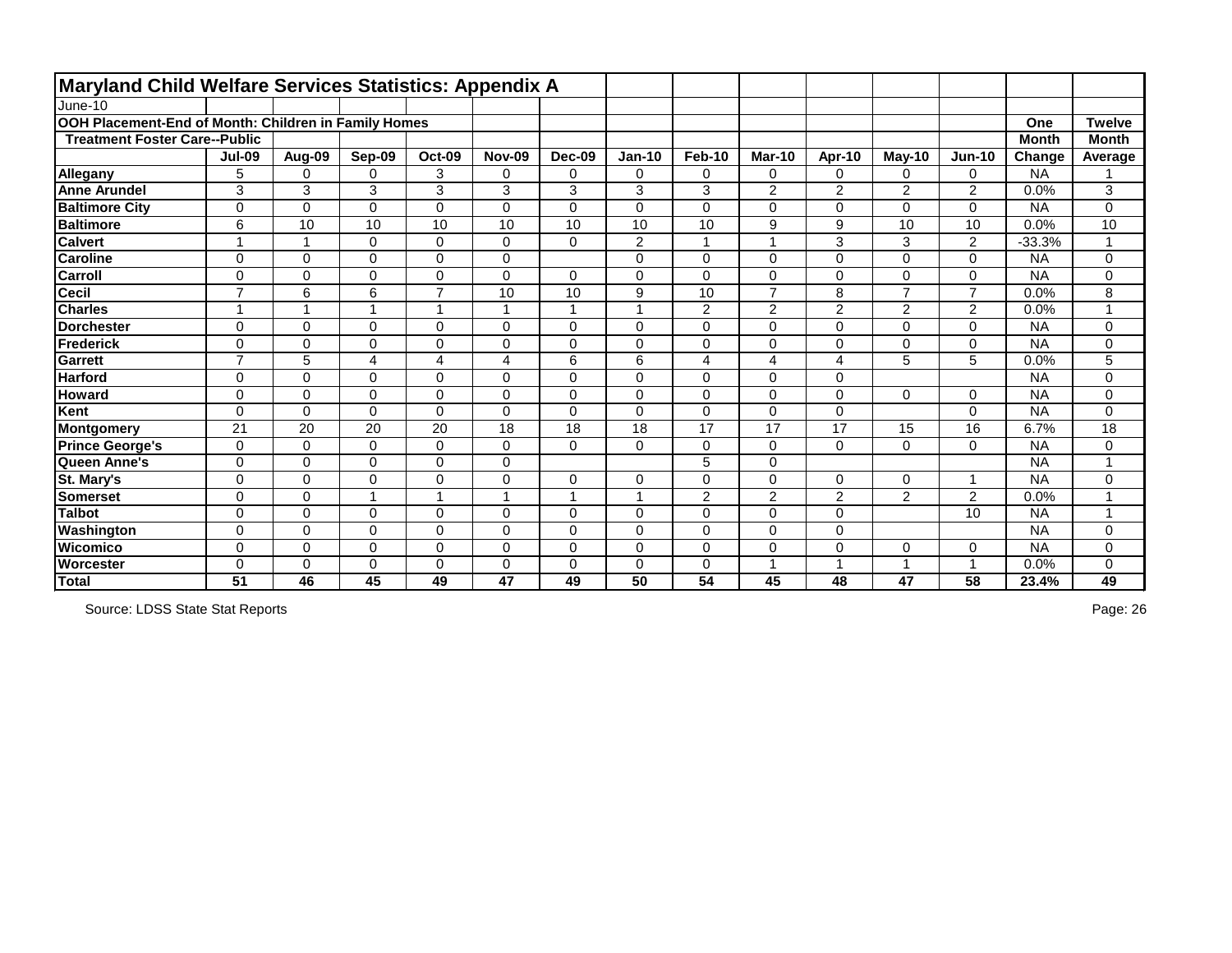| <b>Maryland Child Welfare Services Statistics: Appendix A</b> |                          |                |                |                |                |                |                |                         |                |                         |                |                |              |                |
|---------------------------------------------------------------|--------------------------|----------------|----------------|----------------|----------------|----------------|----------------|-------------------------|----------------|-------------------------|----------------|----------------|--------------|----------------|
| June-10                                                       |                          |                |                |                |                |                |                |                         |                |                         |                |                |              |                |
| OOH Placement-End of Month: Children in Family Homes          |                          |                |                |                |                |                |                |                         |                |                         |                |                | One          | <b>Twelve</b>  |
| <b>Adoptive/Pre-Finalized Adoptive Homes</b>                  |                          |                |                |                |                |                |                |                         |                |                         |                |                | <b>Month</b> | <b>Month</b>   |
|                                                               | <b>Jul-09</b>            | Aug-09         | Sep-09         | <b>Oct-09</b>  | <b>Nov-09</b>  | Dec-09         | $Jan-10$       | <b>Feb-10</b>           | <b>Mar-10</b>  | Apr-10                  | May-10         | <b>Jun-10</b>  | Change       | Average        |
| Allegany                                                      | 4                        | 11             | $\overline{7}$ | $\overline{7}$ | 11             | 9              | 9              | 8                       | 8              | 10                      | 10             | 16             | 60.0%        | 9              |
| <b>Anne Arundel</b>                                           | 4                        | 1              | $\overline{ }$ | 1              | 0              | $\mathbf 0$    | 4              | 1                       |                | $\overline{1}$          |                | $\overline{1}$ | 0.0%         |                |
| <b>Baltimore City</b>                                         | $\Omega$                 | $\mathbf 0$    | $\Omega$       | 0              | 0              | $\mathbf 0$    | 0              | $\mathbf 0$             | $\Omega$       | $\mathbf 0$             | 0              | $\mathbf 0$    | <b>NA</b>    | 0              |
| <b>Baltimore</b>                                              | $\Omega$                 | $\mathbf 0$    | $\Omega$       | $\pmb{0}$      | 0              | $\mathbf 0$    | $\Omega$       | $\pmb{0}$               | $\mathbf 0$    | $\mathbf 0$             |                |                | <b>NA</b>    | 0              |
| <b>Calvert</b>                                                | $\overline{7}$           | $\overline{7}$ | 9              | 9              | 8              | 6              | $\overline{0}$ | 3                       | 3              | 3                       | 3              | 4              | 33.3%        | 5              |
| <b>Caroline</b>                                               | 0                        | $\overline{0}$ | $\Omega$       | $\mathbf 0$    | 0              | $\overline{0}$ | 0              | $\mathbf 0$             | $\overline{2}$ | $\overline{2}$          | $\overline{2}$ | $\overline{2}$ | 0.0%         |                |
| <b>Carroll</b>                                                | 4                        | 3              | 3              | 3              | 4              | 5              | 5              | $\,6$                   | 6              | 6                       | 6              | 6              | 0.0%         | 5              |
| <b>Cecil</b>                                                  | 18                       | 14             | 13             | 21             | 18             | 19             | 22             | 20                      | 19             | 13                      | 11             | $\overline{7}$ | $-36.4%$     | 16             |
| <b>Charles</b>                                                | 10                       | 8              | $\overline{7}$ | $\overline{7}$ | $\overline{ }$ | $\overline{7}$ | $\overline{7}$ | $\overline{7}$          | 6              | 5                       | 4              | 4              | 0.0%         | $\overline{7}$ |
| <b>Dorchester</b>                                             | $\overline{2}$           | $\overline{2}$ | 3              | 3              | 3              | 3              |                | 2                       |                | 1                       |                | 1              | 0.0%         | $\overline{2}$ |
| Frederick                                                     | 11                       | 10             | 12             | 12             | 13             | 10             | 8              | 8                       | $\overline{7}$ | 8                       | 5              | 4              | $-20.0%$     | 9              |
| <b>Garrett</b>                                                | 1                        | $\overline{1}$ | $\Omega$       | $\mathbf 0$    | 0              | $\mathbf 0$    |                | $\mathbf 0$             |                | $\mathbf 0$             | 0              | 0              | <b>NA</b>    | 0              |
| <b>Harford</b>                                                | 4                        | 3              | $\Omega$       | 3              | 3              | $\overline{A}$ | 4              | $\overline{5}$          | $\overline{7}$ | 5                       | 4              | 5              | 25.0%        | 4              |
| <b>Howard</b>                                                 | 3                        | 3              | $\overline{2}$ | $\overline{2}$ | 0              | $\mathbf 0$    | $\mathbf 0$    | $\mathbf{1}$            | 3              | 1                       | $\overline{2}$ | $\overline{1}$ | $-50.0%$     | 2              |
| Kent                                                          | 0                        | $\overline{0}$ | $\overline{0}$ | $\overline{2}$ | 3              | 3              | 3              | $\mathbf{3}$            |                | $\overline{1}$          |                | $\overline{ }$ | 0.0%         | $\overline{2}$ |
| Montgomery                                                    | $\overline{\phantom{a}}$ | $\overline{2}$ | 4              | 8              | $\Omega$       | $\overline{0}$ | 0              | $\overline{1}$          |                | $\overline{\mathbf{A}}$ | 0              | $\Omega$       | <b>NA</b>    | $\overline{2}$ |
| <b>Prince George's</b>                                        | 8                        | $\overline{7}$ | $\overline{7}$ | $\overline{7}$ | 9              | 6              | 5              | 5                       | 5              | $\overline{7}$          | $\overline{7}$ | 4              | $-42.9%$     | 6              |
| Queen Anne's                                                  | $\mathbf 0$              | $\mathbf 0$    | $\overline{0}$ | $\mathbf 0$    | $\mathbf 0$    | $\mathbf 0$    | 0              |                         | $\mathbf 0$    | $\mathbf 0$             |                |                | <b>NA</b>    | 0              |
| St. Mary's                                                    | 4                        | 4              | 4              | $\overline{4}$ | 3              | 3              | 3              | 3                       | 2              | 2                       | $\overline{2}$ | $\overline{2}$ | 0.0%         | 3              |
| <b>Somerset</b>                                               | 0                        | $\mathbf 0$    |                | $\overline{A}$ | $\overline{2}$ |                |                |                         | $\Omega$       | $\mathbf 0$             |                | $\overline{ }$ | 0.0%         | 1              |
| <b>Talbot</b>                                                 | 6                        | 6              | 6              | 6              | 6              | 6              | $\overline{2}$ | $\mathbf 0$             | $\Omega$       | $\mathbf{0}$            |                | $\overline{2}$ | <b>NA</b>    | 4              |
| Washington                                                    | 14                       | 17             | 14             | 11             | 11             | 11             | 10             | 16                      | 17             | 17                      | 16             | 16             | 0.0%         | 14             |
| <b>Wicomico</b>                                               | 0                        | $\overline{0}$ | $\Omega$       | $\mathbf 0$    | $\mathbf 0$    | $\overline{0}$ |                | $\mathbf 0$             | $\mathbf 0$    | $\mathbf 0$             | 0              | $\mathbf{0}$   | <b>NA</b>    | 0              |
| <b>Worcester</b>                                              | 12                       | 11             | 10             | 11             | 11             | 4              | $\overline{2}$ | $\overline{\mathbf{A}}$ |                | $\overline{2}$          | 0              | 0              | <b>NA</b>    | 5              |
| Total                                                         | 113                      | 110            | 103            | 118            | 112            | 94             | 83             | 90                      | 91             | 85                      | 76             | 78             | 2.6%         | 96             |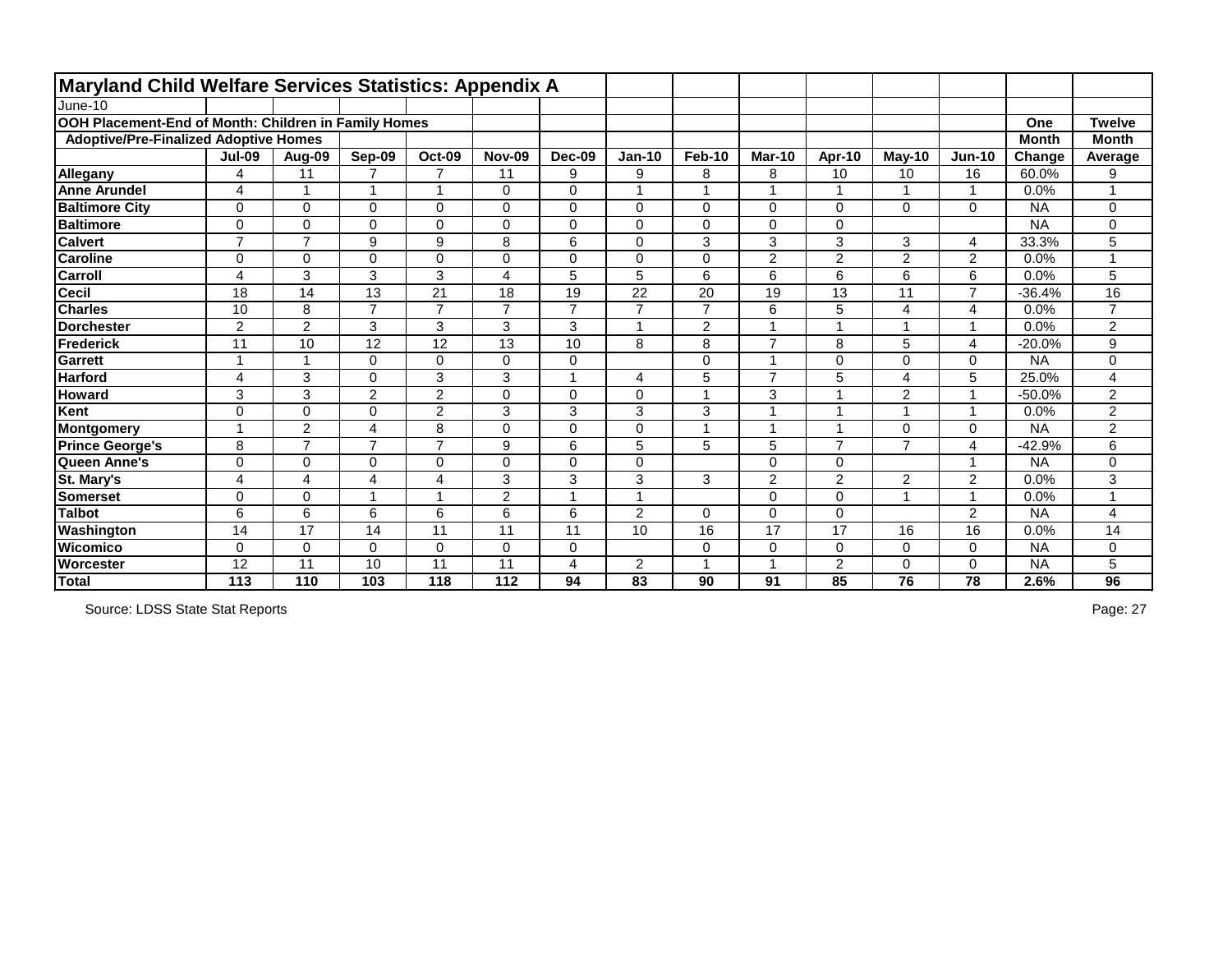| <b>Maryland Child Welfare Services Statistics: Appendix A</b> |                |                 |                 |                |               |                      |                |                |                |                |                |                |              |                |
|---------------------------------------------------------------|----------------|-----------------|-----------------|----------------|---------------|----------------------|----------------|----------------|----------------|----------------|----------------|----------------|--------------|----------------|
| June-10                                                       |                |                 |                 |                |               |                      |                |                |                |                |                |                |              |                |
| OOH Placement-End of Month: Children in Group Homes           |                |                 |                 |                |               |                      |                |                |                |                |                |                | One          | <b>Twelve</b>  |
|                                                               |                |                 |                 |                |               |                      |                |                |                |                |                |                | <b>Month</b> | <b>Month</b>   |
|                                                               | <b>Jul-09</b>  | Aug-09          | Sep-09          | <b>Oct-09</b>  | <b>Nov-09</b> | Dec-09               | <b>Jan-10</b>  | <b>Feb-10</b>  | <b>Mar-10</b>  | Apr-10         | $May-10$       | $Jun-10$       | Change       | Average        |
| Allegany                                                      | 11             | $\overline{7}$  | 9               | 9              | 8             | 8                    | $\overline{7}$ | $\overline{7}$ | 8              | 8              | $\overline{7}$ | 4              | $-42.9%$     | 8              |
| <b>Anne Arundel</b>                                           | 37             | 38              | 39              | 38             | 36            | 37                   | 35             | 34             | 34             | 29             | 32             | 29             | $-9.4%$      | 35             |
| <b>Baltimore City</b>                                         | 484            | 470             | 451             | 432            | 420           | 405                  | 396            | 397            | 381            | 384            | 388            | 365            | $-5.9%$      | 414            |
| <b>Baltimore</b>                                              | 125            | 120             | 129             | 128            | 129           | 130                  | 124            | 129            | 118            | 114            | 113            | 106            | $-6.2%$      | 122            |
| <b>Calvert</b>                                                | 4              | 4               | 3               | 3              | 3             | 3                    | $\overline{7}$ | 6              | $\overline{7}$ | 6              | 5              | 8              | 60.0%        | 5              |
| <b>Caroline</b>                                               | 3              | $\overline{2}$  | $\overline{2}$  | $\overline{2}$ | 3             | 3                    | 3              | 3              | $\overline{2}$ | 3              | 3              | $\overline{2}$ | $-33.3%$     | 3              |
| Carroll                                                       | 11             | 11              | 9               | 9              | 10            | 12                   | 11             | 11             | 12             | 10             | 10             | 10             | 0.0%         | 11             |
| <b>Cecil</b>                                                  | 9              | 12              | 13              | 14             | 15            | 14                   | 16             | 17             | 18             | 15             | 13             | 14             | 7.7%         | 14             |
| <b>Charles</b>                                                | 11             | 11              | 13              | 13             | 14            | 13                   | 13             | 13             | 12             | 16             | 17             | 16             | $-5.9%$      | 14             |
| <b>Dorchester</b>                                             | 3              | 3               | 3               | 3              | 3             | 3                    | 4              | $\overline{4}$ | 4              | $\overline{4}$ | 4              | 4              | 0.0%         | 4              |
| Frederick                                                     | 37             | $\overline{37}$ | 38              | 34             | 36            | 35                   | 36             | 35             | 35             | 32             | 28             | 28             | 0.0%         | 34             |
| <b>Garrett</b>                                                | 4              | 4               | 5               | 5              | 4             | 5                    | 6              | $6\phantom{1}$ | 6              | $\overline{7}$ | $\overline{7}$ | $\overline{7}$ | 0.0%         | 6              |
| <b>Harford</b>                                                | 53             | 54              | 54              | 51             | 51            | 50                   | 46             | 46             | 47             | 47             | 49             | 52             | 6.1%         | 50             |
| <b>Howard</b>                                                 | 14             | 13              | 12              | 13             | 13            | 13                   | 13             | 12             | 14             | 14             | 12             | 17             | 41.7%        | 13             |
| Kent                                                          | $\Omega$       | $\mathbf 0$     | $\Omega$        | 0              | 0             | $\overline{0}$       | $\overline{0}$ | $\mathbf 0$    | $\Omega$       | $\mathbf 0$    | 0              | $\mathbf 0$    | <b>NA</b>    | 0              |
| Montgomery                                                    | 85             | 78              | 79              | 91             | 91            | 96                   | 94             | 94             | 97             | 96             | 98             | 95             | $-3.1%$      | 91             |
| <b>Prince George's</b>                                        | 108            | 108             | 110             | 105            | 93            | 100                  | 95             | 96             | 95             | 91             | 97             | 92             | $-5.2%$      | 99             |
| Queen Anne's                                                  | 5              | 3               |                 | 1              |               |                      |                | 1              |                | 3              |                | 3              | 200.0%       | $\overline{2}$ |
| St. Mary's                                                    | 17             | 17              | 16              | 13             | 13            | 13                   | 13             | 12             | 14             | 13             | 13             | 12             | $-7.7%$      | 14             |
| <b>Somerset</b>                                               | 6              | 5               | 5               | $\overline{7}$ | 7             | $\overline{7}$       | $\overline{7}$ | $\,6$          | 8              | 8              | 6              | 5              | $-16.7%$     | 6              |
| <b>Talbot</b>                                                 | $\overline{2}$ | $\overline{2}$  | $\overline{2}$  | $\overline{2}$ |               | $\blacktriangleleft$ |                | $\mathbf{1}$   |                | $\overline{2}$ | $\overline{2}$ | $\overline{2}$ | 0.0%         | $\overline{2}$ |
| Washington                                                    | 30             | 29              | 32              | 36             | 37            | 34                   | 36             | 33             | 32             | 31             | 35             | 32             | $-8.6%$      | 33             |
| <b>Wicomico</b>                                               | 15             | 15              | $\overline{12}$ | 11             | 12            | 11                   | 9              | 9              | 8              | $\overline{7}$ | 8              | 9              | 12.5%        | 11             |
| Worcester                                                     | 3              | $\overline{2}$  | $\overline{2}$  | $\overline{2}$ |               | $\Omega$             | 0              | $\mathbf 0$    | 0              | $\mathbf{0}$   | 0              | 0              | <b>NA</b>    |                |
| Total                                                         | 1077           | 1045            | 1039            | 1022           | 1001          | 994                  | 973            | 972            | 954            | 940            | 948            | 912            | $-3.8%$      | 990            |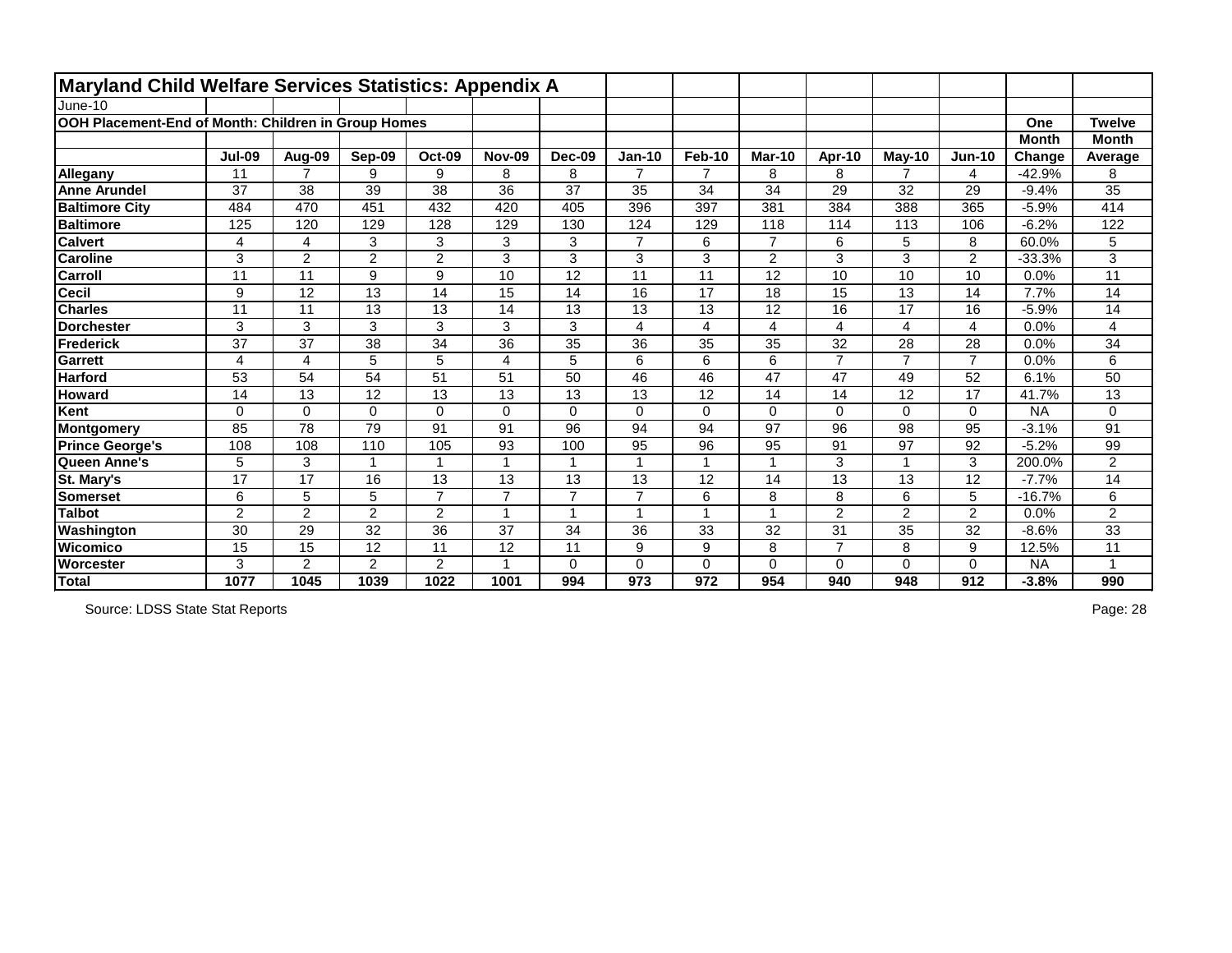| <b>Maryland Child Welfare Services Statistics: Appendix A</b>         |                          |                 |                |                |                |                         |                |                         |                |                         |                |                |              |                |
|-----------------------------------------------------------------------|--------------------------|-----------------|----------------|----------------|----------------|-------------------------|----------------|-------------------------|----------------|-------------------------|----------------|----------------|--------------|----------------|
| June-10                                                               |                          |                 |                |                |                |                         |                |                         |                |                         |                |                |              |                |
| OOH Placement-End of Month: Children in Residential Treatment Centers |                          |                 |                |                |                |                         |                |                         |                |                         |                |                | One          | <b>Twelve</b>  |
|                                                                       |                          |                 |                |                |                |                         |                |                         |                |                         |                |                | <b>Month</b> | <b>Month</b>   |
|                                                                       | <b>Jul-09</b>            | Aug-09          | Sep-09         | Oct-09         | <b>Nov-09</b>  | Dec-09                  | $Jan-10$       | <b>Feb-10</b>           | Mar-10         | Apr-10                  | $May-10$       | $Jun-10$       | Change       | Average        |
| Allegany                                                              | 3                        | 4               | $\overline{2}$ | $\overline{2}$ | $\overline{2}$ | 2                       | $\overline{2}$ |                         | $\Omega$       | $\Omega$                | $\overline{2}$ | 2              | 0.0%         | $\overline{2}$ |
| <b>Anne Arundel</b>                                                   | 16                       | 15              | 15             | 13             | 13             | 13                      | 15             | 15                      | 14             | 13                      | 12             | 12             | 0.0%         | 14             |
| <b>Baltimore City</b>                                                 | 96                       | 87              | 80             | 80             | 81             | 83                      | 83             | 77                      | 80             | 77                      | 78             | 71             | $-9.0%$      | 81             |
| <b>Baltimore</b>                                                      | 36                       | 35              | 38             | 39             | 37             | 33                      | 31             | 32                      | 36             | 39                      | 37             | 37             | 0.0%         | 36             |
| <b>Calvert</b>                                                        | 8                        | 8               | 8              | 8              | $\overline{7}$ | $\overline{7}$          | 3              | $\overline{\mathbf{4}}$ | 3              | 3                       | 3              | $\mathbf 0$    | $-100.0%$    | 5              |
| <b>Caroline</b>                                                       | 5                        | 5               | 5              | 5              | 4              | $\overline{\mathbf{4}}$ | 4              | $\overline{4}$          | 3              | 3                       | $\overline{2}$ | $\overline{2}$ | 0.0%         | 4              |
| <b>Carroll</b>                                                        | 4                        | 4               | 3              | 4              | 4              | 5                       | 5              | 8                       | $\overline{ }$ | 4                       | 2              | $\overline{2}$ | 0.0%         | 4              |
| Cecil                                                                 | 4                        | 4               | $\overline{4}$ | 3              | 3              | $\overline{4}$          | 4              | $\overline{4}$          | $\overline{5}$ | $\overline{4}$          | 6              | $\overline{5}$ | $-16.7%$     | 4              |
| <b>Charles</b>                                                        | 6                        | $\overline{7}$  | $\overline{7}$ | $\overline{7}$ | 6              | 6                       | 5              | 5                       | 4              | 5                       | $\overline{2}$ | $\overline{1}$ | $-50.0%$     | 5              |
| <b>Dorchester</b>                                                     | 6                        | $\overline{7}$  | $\overline{7}$ | $\overline{7}$ | $\overline{7}$ | $\overline{7}$          | $\overline{7}$ | $6\phantom{1}$          | 6              | 8                       | $\overline{7}$ | 6              | $-14.3%$     | $\overline{7}$ |
| Frederick                                                             | 9                        | 10              | 12             | 13             | 14             | 13                      | 12             | 12                      | 12             | 13                      | 13             | 12             | $-7.7%$      | 12             |
| Garrett                                                               | 4                        | 6               | 5              | 5              | 6              | 6                       | 6              | 6                       | 6              | 6                       | 6              | 6              | 0.0%         | 6              |
| <b>Harford</b>                                                        | 11                       | $\overline{12}$ | 12             | 11             | 10             | 11                      | 12             | 11                      | 9              | $\overline{11}$         | 6              | $6\phantom{1}$ | 0.0%         | 10             |
| <b>Howard</b>                                                         | 6                        | 6               | 5              | 6              | 6              | 6                       | 5              | $\,6$                   | $\overline{7}$ | $\overline{7}$          | 8              | $\overline{7}$ | $-12.5%$     | 6              |
| Kent                                                                  | $\overline{2}$           | $\mathbf 0$     | $\Omega$       | 0              |                | $\overline{2}$          | $\overline{2}$ | $\overline{2}$          | $\overline{2}$ | $\overline{2}$          | $\overline{2}$ | $\overline{2}$ | 0.0%         |                |
| Montgomery                                                            | 23                       | 22              | 22             | 21             | 22             | 20                      | 21             | 21                      | 18             | 22                      | 23             | 20             | $-13.0%$     | 21             |
| <b>Prince George's</b>                                                | 22                       | 28              | 31             | 29             | 29             | 29                      | 28             | 29                      | 24             | 26                      | 24             | 23             | $-4.2%$      | 27             |
| Queen Anne's                                                          | $\overline{\phantom{a}}$ | 1               | $\overline{2}$ | $\overline{2}$ | $\overline{2}$ | $\overline{2}$          | $\overline{2}$ | $\overline{2}$          | 2              |                         |                | 0              | $-100.0%$    | $\overline{2}$ |
| St. Mary's                                                            | 6                        | 6               | 6              | 6              | 5              | 5                       | 5              | 5                       | 5              | $\overline{7}$          | $\overline{7}$ | 8              | 14.3%        | 6              |
| <b>Somerset</b>                                                       | 3                        | 3               | 3              | 3              | 4              | 3                       | 3              | $\mathbf{3}$            | 3              | $\overline{\mathbf{4}}$ | 4              | $6\phantom{1}$ | 50.0%        | 4              |
| <b>Talbot</b>                                                         | 3                        | 4               | 4              | 5              | 5              | 5                       | 5              | $\overline{4}$          | $\overline{2}$ | $\overline{2}$          | $\overline{2}$ | 3              | 50.0%        | 4              |
| Washington                                                            | 8                        | $6\phantom{1}$  | $\overline{7}$ | $\overline{7}$ | 8              | 10                      | 10             | $\, 8$                  | $\overline{7}$ | $\overline{7}$          | 6              | 4              | $-33.3%$     | $\overline{7}$ |
| Wicomico                                                              | 12                       | 12              | 13             | 11             | 9              | 9                       | 9              | 9                       | $\overline{7}$ | 5                       | $\overline{7}$ | 6              | $-14.3%$     | 9              |
| <b>Worcester</b>                                                      |                          | $\mathbf 1$     |                | $\overline{1}$ | $\overline{2}$ | $\overline{\mathbf{A}}$ | $\overline{2}$ | $\overline{2}$          |                | $\overline{2}$          | 2              | 3              | 50.0%        | 2              |
| Total                                                                 | 295                      | 293             | 292            | 288            | 287            | 286                     | 281            | 276                     | 263            | 271                     | 262            | 244            | $-6.9%$      | 278            |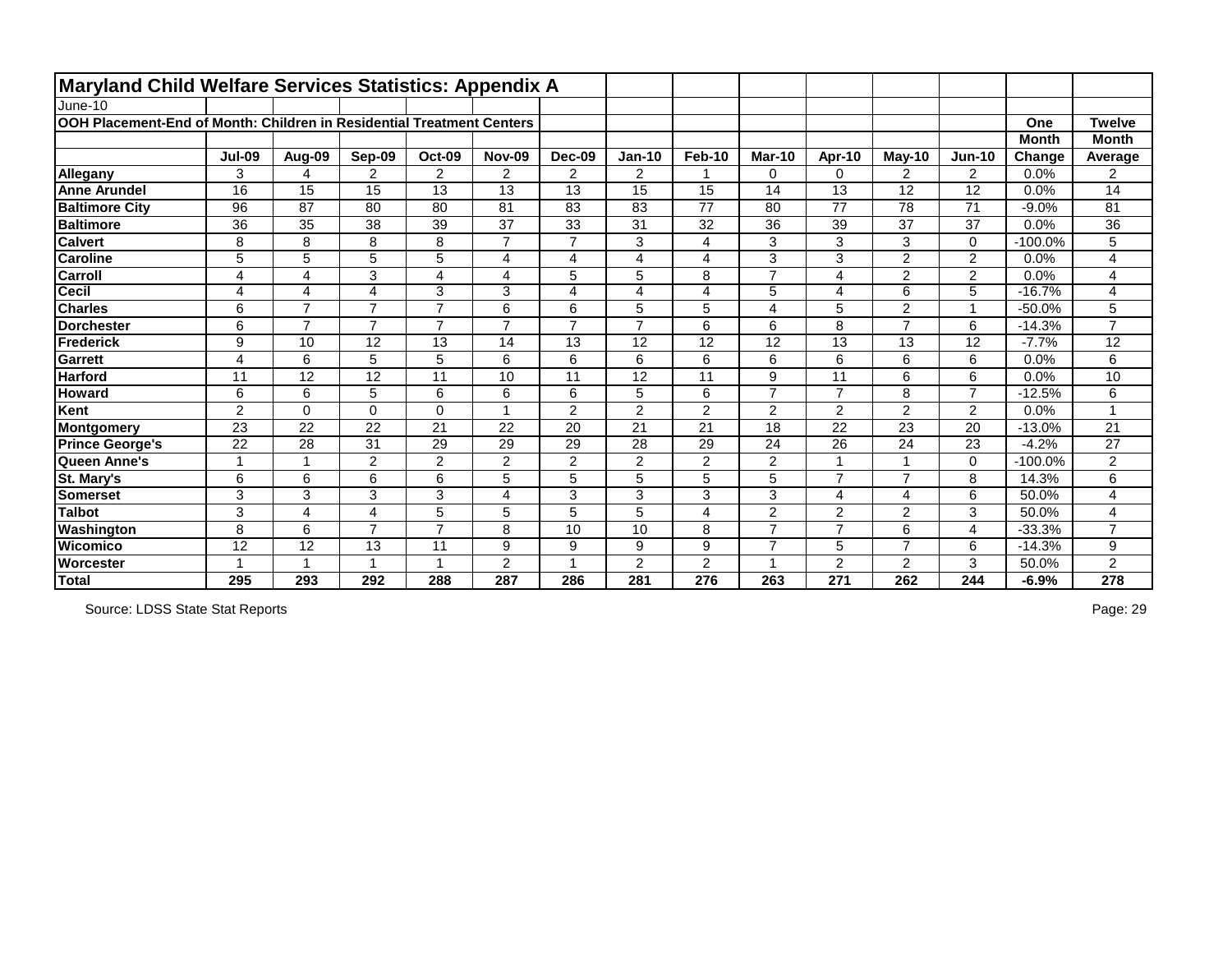| Maryland Child Welfare Services Statistics: Appendix A     |                |                |                |                          |                |                |                         |                |                |                          |                |                |              |                |
|------------------------------------------------------------|----------------|----------------|----------------|--------------------------|----------------|----------------|-------------------------|----------------|----------------|--------------------------|----------------|----------------|--------------|----------------|
| June-10                                                    |                |                |                |                          |                |                |                         |                |                |                          |                |                |              |                |
| OOH Placement-End of Month: Children in Independent Living |                |                |                |                          |                |                |                         |                |                |                          |                |                | One          | <b>Twelve</b>  |
|                                                            |                |                |                |                          |                |                |                         |                |                |                          |                |                | <b>Month</b> | <b>Month</b>   |
|                                                            | <b>Jul-09</b>  | Aug-09         | Sep-09         | Oct-09                   | <b>Nov-09</b>  | <b>Dec-09</b>  | <b>Jan-10</b>           | Feb-10         | <b>Mar-10</b>  | Apr-10                   | $M$ ay-10      | $Jun-10$       | Change       | Average        |
| Allegany                                                   | 0              | $\Omega$       | 0              | $\mathbf 0$              | 0              | $\Omega$       | $\mathbf 0$             | $\mathbf 0$    | $\mathbf 0$    | $\Omega$                 | 0              | $\Omega$       | <b>NA</b>    | 0              |
| <b>Anne Arundel</b>                                        | 11             | 12             | 11             | 10                       | 11             | 11             | 11                      | 9              | 10             | 10                       | 9              | $\overline{7}$ | $-22.2%$     | 10             |
| <b>Baltimore City</b>                                      | 128            | 124            | 124            | 129                      | 136            | 137            | 142                     | 132            | 136            | 131                      | 132            | 138            | 4.5%         | 132            |
| <b>Baltimore</b>                                           | 28             | 28             | 27             | 24                       | 25             | 26             | 27                      | 24             | 24             | 24                       | 21             | 24             | 14.3%        | 25             |
| <b>Calvert</b>                                             | $\mathbf 0$    | $\mathbf 0$    | 0              | $\mathbf 0$              | 0              | $\mathbf 0$    | $\mathbf 0$             | $\mathbf 0$    | $\mathbf 1$    | $\overline{\phantom{a}}$ | 1              | 1              | 0.0%         | 0              |
| <b>Caroline</b>                                            | $\mathbf 0$    |                | 0              | $\boldsymbol{0}$         | 0              |                | 0                       | $\mathbf 0$    | $\mathbf 0$    | 0                        | 0              | $\Omega$       | <b>NA</b>    | 0              |
| <b>Carroll</b>                                             |                |                |                | $\overline{\phantom{a}}$ | 1              | 1              |                         | -1             |                |                          | 1              |                | 0.0%         |                |
| <b>Cecil</b>                                               | $\overline{2}$ | $\overline{2}$ | $\overline{2}$ | $\overline{2}$           | $\overline{2}$ | $\overline{2}$ | $\overline{2}$          | $\overline{2}$ | $\overline{2}$ | $\overline{2}$           | $\mathbf{1}$   | -1             | 0.0%         | $\overline{2}$ |
| <b>Charles</b>                                             | $\overline{2}$ | 3              | 3              | 3                        | 3              | 3              | $\overline{\mathbf{4}}$ | 3              | 3              | 3                        | $\mathbf{3}$   | 3              | 0.0%         | 3              |
| <b>Dorchester</b>                                          | $\mathbf 0$    | $\mathbf 0$    | 0              | $\mathbf 0$              | 0              | $\overline{0}$ | $\mathbf 0$             | $\mathbf 0$    | $\mathbf 0$    | $\overline{0}$           | 1              | 1              | 0.0%         | $\mathbf 0$    |
| Frederick                                                  |                | $\overline{2}$ | $\overline{2}$ | $\overline{2}$           | $\overline{2}$ | $\overline{2}$ | $\overline{2}$          | $\overline{2}$ | 3              | 4                        | 4              | 3              | $-25.0%$     | $\overline{2}$ |
| Garrett                                                    | $\mathbf 0$    | $\mathbf 0$    | 0              | $\mathbf 0$              | 0              | $\mathbf 0$    | $\pmb{0}$               | $\mathbf 0$    | $\mathbf 0$    | 0                        | 0              | $\Omega$       | <b>NA</b>    | 0              |
| <b>Harford</b>                                             | 5              | 5              | 5              | 5                        | 4              | 4              | $\overline{\mathbf{4}}$ | 3              | 4              | 3                        | 3              | $\overline{c}$ | $-33.3%$     | 4              |
| <b>Howard</b>                                              | 9              | 9              | 8              | $\overline{7}$           | 8              | $\overline{7}$ | 6                       | 6              | 6              | 6                        | 8              | $\overline{7}$ | $-12.5%$     | $\overline{7}$ |
| Kent                                                       | 0              | $\mathbf 0$    | 0              | $\boldsymbol{0}$         | 0              | $\mathbf 0$    |                         | $\mathbf 0$    | $\mathbf{0}$   | 0                        | 0              | $\Omega$       | <b>NA</b>    | 0              |
| Montgomery                                                 | 31             | 31             | 31             | 31                       | 29             | 29             | 23                      | 22             | 20             | 17                       | 19             | 16             | $-15.8%$     | 25             |
| <b>Prince George's</b>                                     | 46             | 44             | 43             | 41                       | 40             | 40             | 41                      | 44             | 41             | 41                       | 44             | 47             | 6.8%         | 43             |
| Queen Anne's                                               | 0              | 0              | 0              | 0                        | 0              | 0              | 0                       | $\mathbf 0$    | 0              |                          | 1              | $\Omega$       | $-100.0%$    | 0              |
| <b>St. Mary's</b>                                          | $\overline{2}$ | $\overline{2}$ | $\overline{2}$ | $\overline{2}$           | $\overline{2}$ | $\overline{2}$ | $\overline{2}$          | $\overline{2}$ | $\overline{2}$ | $\overline{2}$           | $\overline{2}$ | $\overline{2}$ | 0.0%         | $\overline{2}$ |
| <b>Somerset</b>                                            | $\overline{0}$ | $\overline{0}$ | $\overline{0}$ | $\mathbf 0$              | $\overline{0}$ | $\overline{0}$ | $\mathbf 0$             | $\mathbf 0$    | $\mathbf 0$    | $\overline{0}$           | $\mathbf 0$    | $\mathbf 0$    | <b>NA</b>    | $\mathbf 0$    |
| <b>Talbot</b>                                              | $\mathbf 0$    | $\mathbf 0$    | 0              | $\mathbf 0$              | 0              | $\mathbf 0$    | $\mathbf 0$             | $\mathbf 0$    | $\mathbf 0$    | 0                        | 0              | $\Omega$       | <b>NA</b>    | 0              |
| Washington                                                 |                | $\overline{0}$ | 0              | $\mathbf 0$              | 0              | $\overline{0}$ | $\pmb{0}$               | $\mathbf 0$    |                |                          | 1              |                | 0.0%         | 0              |
| <b>Wicomico</b>                                            | 3              | $\mathbf{3}$   | 4              | 5                        | 4              | 5              | $\overline{\mathbf{4}}$ | $\overline{4}$ | 1              | $\overline{2}$           | $\overline{2}$ | 3              | 50.0%        | 3              |
| Worcester                                                  | $\Omega$       | $\mathbf 0$    | 0              | $\mathbf 0$              | 0              | $\mathbf 0$    | $\mathbf 0$             | $\overline{0}$ | $\mathbf 0$    | $\Omega$                 | 0              | $\Omega$       | <b>NA</b>    | 0              |
| Total                                                      | 270            | 267            | 263            | 262                      | 267            | 269            | 270                     | 254            | 255            | 248                      | 253            | 257            | 1.6%         | 261            |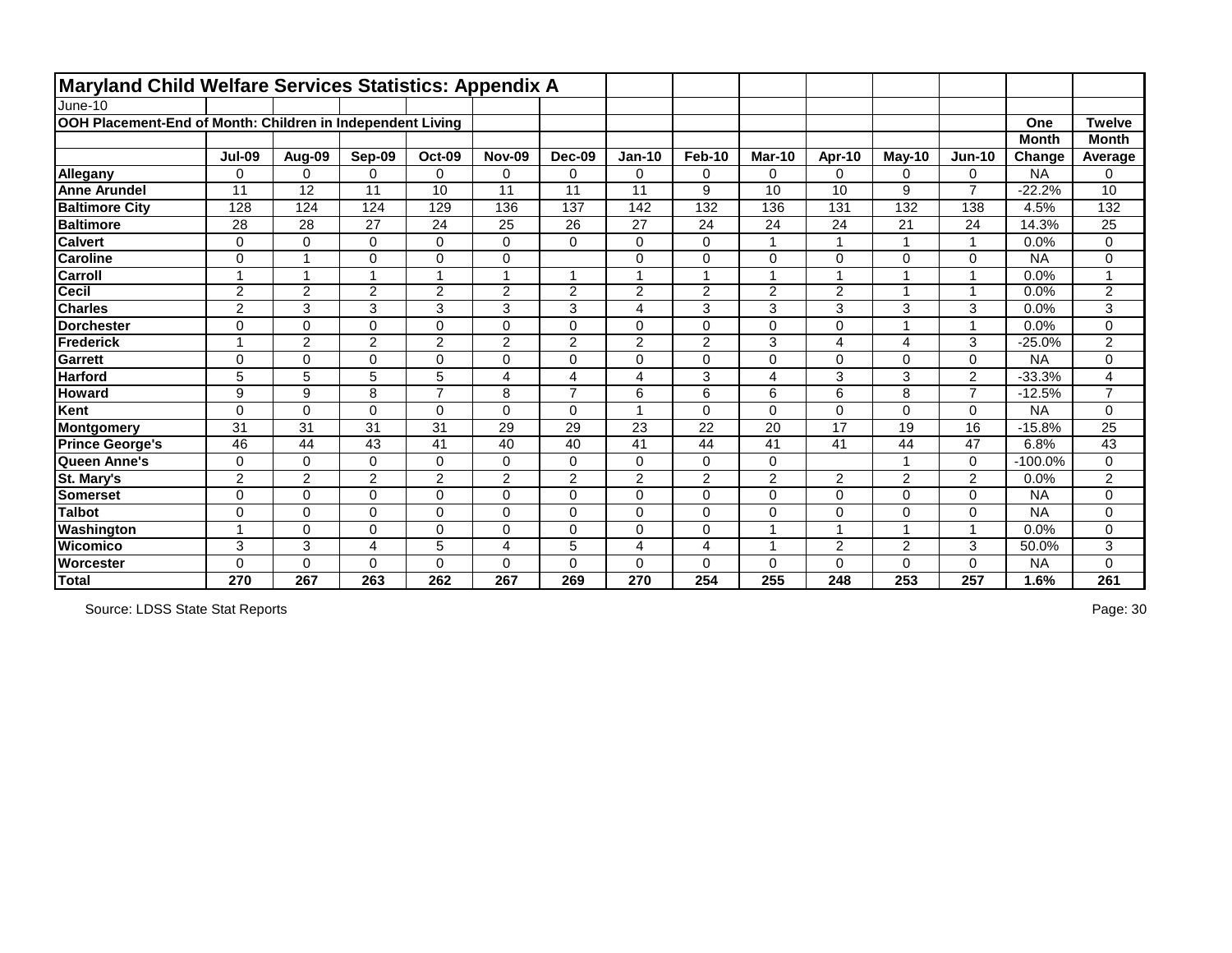| <b>Maryland Child Welfare Services Statistics: Appendix A</b>                                                                   |                          |                         |                |                         |                |                         |                |                         |                |                         |                |                         |              |                |
|---------------------------------------------------------------------------------------------------------------------------------|--------------------------|-------------------------|----------------|-------------------------|----------------|-------------------------|----------------|-------------------------|----------------|-------------------------|----------------|-------------------------|--------------|----------------|
| June-10                                                                                                                         |                          |                         |                |                         |                |                         |                |                         |                |                         |                |                         |              |                |
| OOH Placement-End of Month: Children in Other placements (excluding Trial Home Visit)                                           |                          |                         |                |                         |                |                         |                |                         |                |                         |                |                         | One          | <b>Twelve</b>  |
| Note: Includes College, Correctional Institution/Secure Detention Facility, Halfway House, Homeless Shelter, Own home/apartment |                          |                         |                |                         |                |                         |                |                         |                |                         |                |                         | <b>Month</b> | <b>Month</b>   |
|                                                                                                                                 | <b>Jul-09</b>            | Aug-09                  | Sep-09         | <b>Oct-09</b>           | <b>Nov-09</b>  | Dec-09                  | <b>Jan-10</b>  | Feb-10                  | <b>Mar-10</b>  | Apr-10                  | $May-10$       | <b>Jun-10</b>           | Change       | Average        |
| Allegany                                                                                                                        | 3                        | $\overline{2}$          | $\overline{2}$ |                         |                | 2                       | 3              | 4                       | 3              | 4                       | 3              | 3                       | 0.0%         | 3              |
| <b>Anne Arundel</b>                                                                                                             | 13                       | 10                      | 9              | 9                       | 11             | 10                      | 8              | 12                      | 13             | 11                      | 8              | 9                       | 12.5%        | 10             |
| <b>Baltimore City</b>                                                                                                           | 250                      | 260                     | 273            | 261                     | 263            | 261                     | 255            | 289                     | 312            | 311                     | 306            | 317                     | 3.6%         | 280            |
| <b>Baltimore</b>                                                                                                                | 30                       | 28                      | 27             | 28                      | 26             | 24                      | 24             | 30                      | 30             | 30                      | 28             | 32                      | 14.3%        | 28             |
| <b>Calvert</b>                                                                                                                  | $\overline{\phantom{a}}$ | $\Omega$                | 0              | $\mathsf 0$             | $\mathbf 0$    | $\mathbf 0$             | 0              | $\mathbf 0$             | 0              | 1                       | 2              | 1                       | $-50.0%$     | 0              |
| <b>Caroline</b>                                                                                                                 | $\overline{2}$           | $\overline{\mathbf{1}}$ |                |                         | $\mathbf 0$    | $\overline{0}$          | 0              | $\mathbf 0$             | $\mathbf{0}$   | $\overline{0}$          | 0              | $\mathbf 0$             | <b>NA</b>    | 0              |
| <b>Carroll</b>                                                                                                                  | $\Omega$                 | 0                       |                | 0                       | $\Omega$       | $\Omega$                | 0              | $\mathbf 0$             |                | $\overline{\mathbf{A}}$ | 2              | $\overline{2}$          | 0.0%         |                |
| <b>Cecil</b>                                                                                                                    | $\overline{5}$           | $\overline{5}$          | 5              | $\overline{6}$          | $\overline{5}$ | $\overline{4}$          | 4              | $\overline{3}$          | $\overline{2}$ | 3                       | 3              | 4                       | 33.3%        | 4              |
| <b>Charles</b>                                                                                                                  | 3                        | 5                       | $\overline{2}$ | $\mathbf 2$             | $\overline{2}$ | $\overline{2}$          | $\overline{2}$ | $\overline{2}$          | 3              |                         |                | $\overline{2}$          | 100.0%       | 2              |
| <b>Dorchester</b>                                                                                                               | $\overline{2}$           | $\blacktriangleleft$    |                |                         | 3              | 3                       | 3              | 3                       | $\overline{2}$ | $\overline{2}$          |                | $\overline{2}$          | 100.0%       | $\overline{2}$ |
| <b>IFrederick</b>                                                                                                               | $\overline{2}$           | $\overline{2}$          | $\overline{2}$ | 3                       | $\overline{2}$ | $\overline{\mathbf{4}}$ | $\overline{2}$ | $\overline{2}$          | 3              | 6                       | $\overline{7}$ | 4                       | $-42.9%$     | $\overline{3}$ |
| <b>Garrett</b>                                                                                                                  | $\Omega$                 | 1                       |                | $\overline{\mathbf{A}}$ |                | $\blacktriangleleft$    |                | 4                       | 4              | 5                       | 5              | 5                       | 0.0%         | $\overline{2}$ |
| <b>Harford</b>                                                                                                                  | 13                       | 13                      | 15             | 11                      | 14             | 14                      | 17             | 8                       | 12             | 10                      | 11             | 9                       | $-18.2%$     | 12             |
| <b>Howard</b>                                                                                                                   | $\overline{\phantom{a}}$ | $\mathbf{1}$            | 4              | 3                       | 4              | $\overline{2}$          | 3              | $\overline{\mathbf{4}}$ | 3              | 4                       | 5              | 4                       | $-20.0%$     | 3              |
| Kent                                                                                                                            | $\overline{0}$           | $\mathbf 0$             | 0              |                         |                | 1                       | 0              | $\overline{2}$          | 0              | $\mathbf 0$             | 0              | $\mathbf 0$             | <b>NA</b>    | 0              |
| Montgomery                                                                                                                      | 25                       | 24                      | 22             | 21                      | 22             | 19                      | 21             | 25                      | 26             | 26                      | 30             | 31                      | 3.3%         | 24             |
| <b>Prince George's</b>                                                                                                          | 19                       | 20                      | 19             | 24                      | 30             | 31                      | 34             | 30                      | 32             | 30                      | 37             | 33                      | $-10.8%$     | 28             |
| Queen Anne's                                                                                                                    | $\mathbf 0$              | 0                       | 0              | 0                       | $\mathbf 0$    | $\mathbf 0$             | 0              |                         |                | 0                       | 0              | $\mathbf 0$             | <b>NA</b>    | 0              |
| St. Mary's                                                                                                                      | -1                       | 1                       |                | $\overline{ }$          | 3              | 2                       | 4              | $\overline{4}$          | 3              | 3                       | $\overline{2}$ | 2                       | 0.0%         | $\overline{2}$ |
| <b>Somerset</b>                                                                                                                 | $\Omega$                 | $\Omega$                | $\Omega$       | 0                       | $\Omega$       | $\mathbf 0$             |                |                         |                |                         |                | $\mathbf 0$             | $-100.0%$    | 0              |
| <b>Talbot</b>                                                                                                                   | $\overline{0}$           | $\overline{0}$          | $\Omega$       | $\overline{0}$          | $\mathbf 0$    | $\overline{ }$          |                | $\mathbf 0$             | $\Omega$       | 0                       | 0              | 0                       | <b>NA</b>    | 0              |
| Washington                                                                                                                      | 4                        | 4                       | $\overline{2}$ | $\overline{4}$          | 5              | 5                       | 4              | 3                       | $\overline{4}$ | 4                       | 3              | $\overline{\mathbf{4}}$ | 33.3%        | 4              |
| Wicomico                                                                                                                        | 6                        | 6                       | $\overline{7}$ | $\overline{7}$          | $\overline{z}$ | 5                       | 6              | 6                       | 5              | $\overline{7}$          | 6              | 5                       | $-16.7%$     | 6              |
| <b>Worcester</b>                                                                                                                |                          | $\overline{2}$          | $\overline{2}$ | 3                       | 3              | 3                       | 4              | 3                       | 4              | 3                       | 6              | 5                       | $-16.7%$     | 3              |
| Total                                                                                                                           | 381                      | 386                     | 396            | 388                     | 403            | 394                     | 397            | 436                     | 464            | 463                     | 467            | 474                     | 1.5%         | 421            |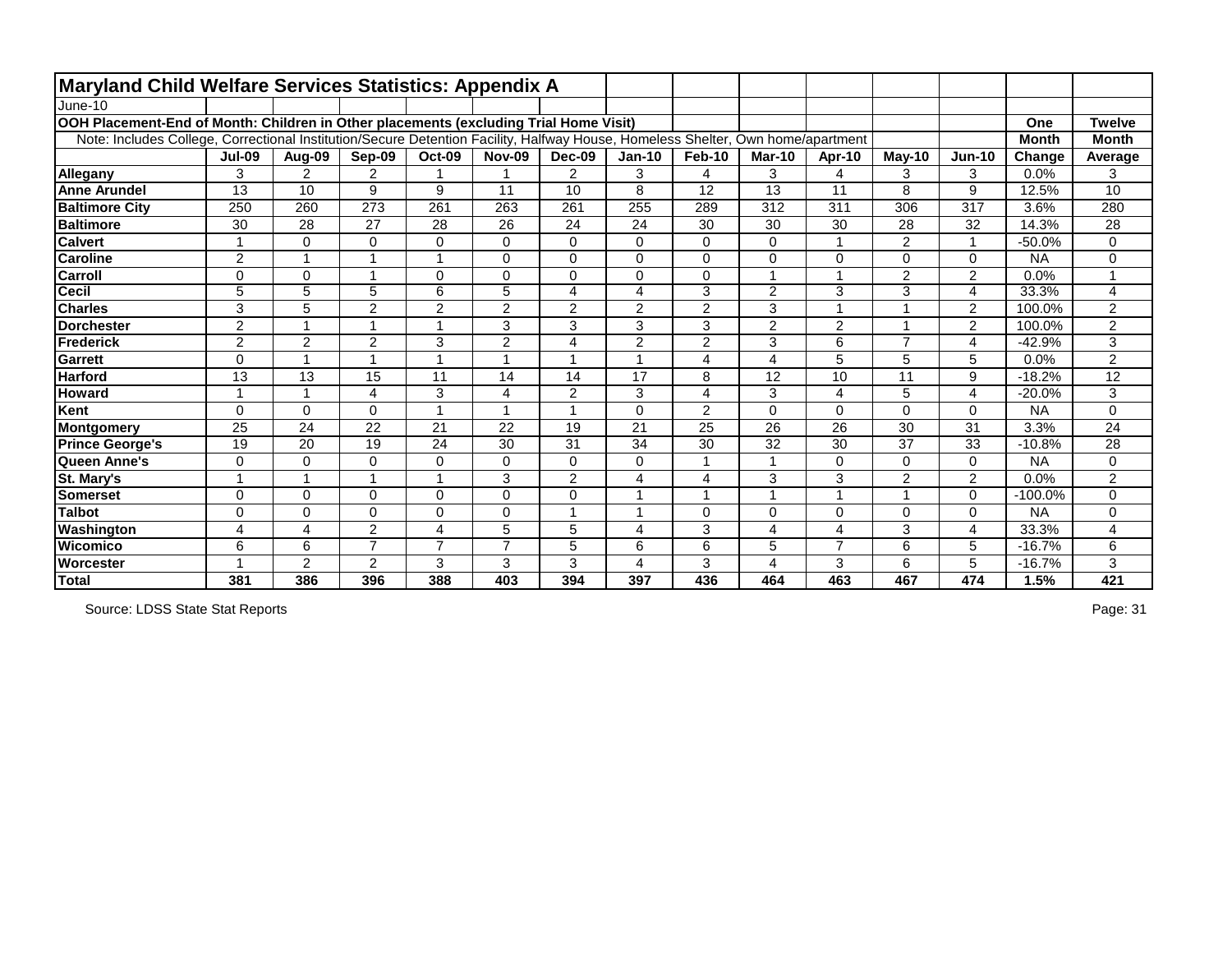| <b>Maryland Child Welfare Services Statistics: Appendix A</b>         |                 |                 |                |                         |                |                         |                 |                         |                 |                 |                         |                 |              |                 |
|-----------------------------------------------------------------------|-----------------|-----------------|----------------|-------------------------|----------------|-------------------------|-----------------|-------------------------|-----------------|-----------------|-------------------------|-----------------|--------------|-----------------|
| June-10                                                               |                 |                 |                |                         |                |                         |                 |                         |                 |                 |                         |                 |              |                 |
| OOH Placement-End of Month: Children in Trial Home Visits (Aftercare) |                 |                 |                |                         |                |                         |                 |                         |                 |                 |                         |                 | One          | <b>Multi</b>    |
|                                                                       |                 |                 |                |                         |                |                         |                 |                         |                 |                 |                         |                 | <b>Month</b> | <b>Month</b>    |
|                                                                       | <b>Jul-09</b>   | Aug-09          | Sep-09         | Oct-09                  | <b>Nov-09</b>  | Dec-09                  | $Jan-10$        | <b>Feb-10</b>           | Mar-10          | Apr-10          | $May-10$                | $Jun-10$        | Change       | Average         |
| Allegany                                                              | $\Omega$        | 3               | $\overline{2}$ | $\overline{2}$          |                | 3                       | 3               | 0                       |                 |                 | 0                       | $\overline{2}$  | <b>NA</b>    | $\overline{2}$  |
| <b>Anne Arundel</b>                                                   | 5               | 9               | 8              | $\overline{7}$          | 6              | $\overline{4}$          | $\overline{2}$  | $\overline{2}$          | 3               | 3               | 3                       | 3               | 0.0%         | 5               |
| <b>Baltimore City</b>                                                 | 123             | 139             | 149            | 149                     | 165            | 147                     | 160             | 130                     | 92              | 104             | 114                     | 47              | $-58.8%$     | 127             |
| <b>Baltimore</b>                                                      | 42              | 30              | 25             | 21                      | 23             | 23                      | 21              | 29                      | 37              | 34              | 25                      | 31              | 24.0%        | 28              |
| <b>Calvert</b>                                                        | 0               | $\mathbf 0$     | 0              | $\mathbf 0$             | 0              | $\mathbf 0$             | 0               | $\mathbf 0$             | $\mathbf 0$     | $\mathbf 0$     | 0                       | $\mathbf 0$     | <b>NA</b>    | 0               |
| <b>Caroline</b>                                                       | 3               | 3               | 3              | $\overline{4}$          | 4              | 3                       | 3               | $\boldsymbol{9}$        | $\overline{7}$  | $\overline{4}$  | 4                       | 5               | 25.0%        | 4               |
| <b>Carroll</b>                                                        | 0               | $\mathbf 0$     | $\Omega$       | 0                       | 0              | $\mathbf 0$             | 0               | $\overline{ }$          |                 | 3               | 3                       | 4               | 33.3%        |                 |
| <b>Cecil</b>                                                          | $\overline{16}$ | $\overline{11}$ | $\overline{6}$ | $\overline{9}$          | $\overline{9}$ | $\overline{12}$         | $\overline{12}$ | $\overline{7}$          | $\overline{11}$ | $\overline{13}$ | $\overline{\mathbf{z}}$ | $\overline{12}$ | 71.4%        | $\overline{10}$ |
| <b>Charles</b>                                                        | 6               | $6\phantom{1}6$ | $\overline{2}$ | $\overline{\mathbf{4}}$ | 3              | $\overline{\mathbf{4}}$ | 6               | $\overline{7}$          | $\overline{7}$  | $\overline{7}$  | 6                       | $6\phantom{1}$  | 0.0%         | 5               |
| <b>Dorchester</b>                                                     | 4               | 5               | 3              | $\mathbf 0$             | 0              | $\mathbf 0$             | 0               | $\mathbf 0$             | $\overline{2}$  | 3               | 3                       | $\overline{2}$  | $-33.3%$     | $\overline{2}$  |
| Frederick                                                             | 3               | 8               | $\overline{7}$ | 8                       | $\overline{7}$ | $\overline{4}$          | 4               | $\overline{\mathbf{4}}$ | 6               | 8               | 8                       | 18              | 125.0%       | $\overline{7}$  |
| Garrett                                                               | $\Omega$        | $\mathbf 0$     | $\Omega$       | $\overline{2}$          | $\overline{2}$ | $\overline{2}$          | $\overline{2}$  | $\overline{5}$          | 3               | $\overline{1}$  |                         | -1              | 0.0%         | $\overline{2}$  |
| <b>Harford</b>                                                        | 32              | 29              | 28             | 31                      | 28             | 31                      | 17              | 19                      | 21              | 19              | 20                      | 24              | 20.0%        | $\overline{25}$ |
| <b>Howard</b>                                                         | $\overline{7}$  | 6               | $\overline{7}$ | 6                       | 5              | $\overline{ }$          | $\overline{A}$  | $\overline{2}$          |                 | $\overline{1}$  | $\overline{2}$          | $\overline{1}$  | $-50.0%$     | 3               |
| Kent                                                                  | 3               | 3               | 3              | 3                       |                | $\overline{A}$          | 3               | $\mathbf{3}$            | 3               | 3               | $\overline{2}$          | $\overline{2}$  | 0.0%         | 3               |
| Montgomery                                                            | 40              | 56              | 44             | 42                      | 34             | 35                      | 47              | 49                      | 52              | 49              | 38                      | 40              | 5.3%         | 44              |
| <b>Prince George's</b>                                                | 45              | 47              | 41             | 44                      | 35             | 40                      | 36              | 21                      | 19              | 16              | 16                      | 14              | $-12.5%$     | 31              |
| Queen Anne's                                                          |                 | 5               | 4              | 4                       | 4              | 5                       | 3               | 3                       | $\overline{2}$  | $\overline{2}$  |                         | -1              | 0.0%         | 3               |
| St. Mary's                                                            | $\overline{2}$  | $\overline{2}$  | $\Omega$       | 0                       |                | $\overline{2}$          | 0               | 3                       | 4               | 3               | 3                       | $\overline{2}$  | $-33.3%$     | $\overline{2}$  |
| <b>Somerset</b>                                                       | 6               | 3               | $\overline{2}$ | 0                       | $\Omega$       | $\overline{0}$          | 0               | $\mathbf 0$             | $\Omega$        | $\mathbf 0$     | 0                       | $\mathbf 0$     | <b>NA</b>    | 1               |
| <b>Talbot</b>                                                         | $\overline{2}$  | $\overline{4}$  | 4              | $\overline{\mathbf{4}}$ | 3              | 3                       | 3               | 3                       | 5               | 5               | 5                       | 3               | $-40.0%$     | 4               |
| Washington                                                            | 18              | 23              | 21             | 15                      | 11             | 11                      | 15              | 16                      | 16              | 15              | 14                      | 13              | $-7.1%$      | 16              |
| Wicomico                                                              | 10              | 8               | 6              | 5                       | 6              | $\overline{\mathbf{4}}$ |                 | 1                       |                 | $\overline{1}$  |                         | $\overline{1}$  | 0.0%         | 4               |
| <b>Worcester</b>                                                      | $\overline{2}$  | $\overline{2}$  | $\Omega$       | 0                       | $\Omega$       | $\mathbf 0$             | 0               | $\mathbf 0$             | $\Omega$        | $\mathbf 0$     | 0                       | 0               | <b>NA</b>    | 0               |
| <b>Total</b>                                                          | 370             | 402             | 365            | 360                     | 348            | 335                     | 339             | 314                     | 293             | 295             | 276                     | 232             | $-15.9%$     | 327             |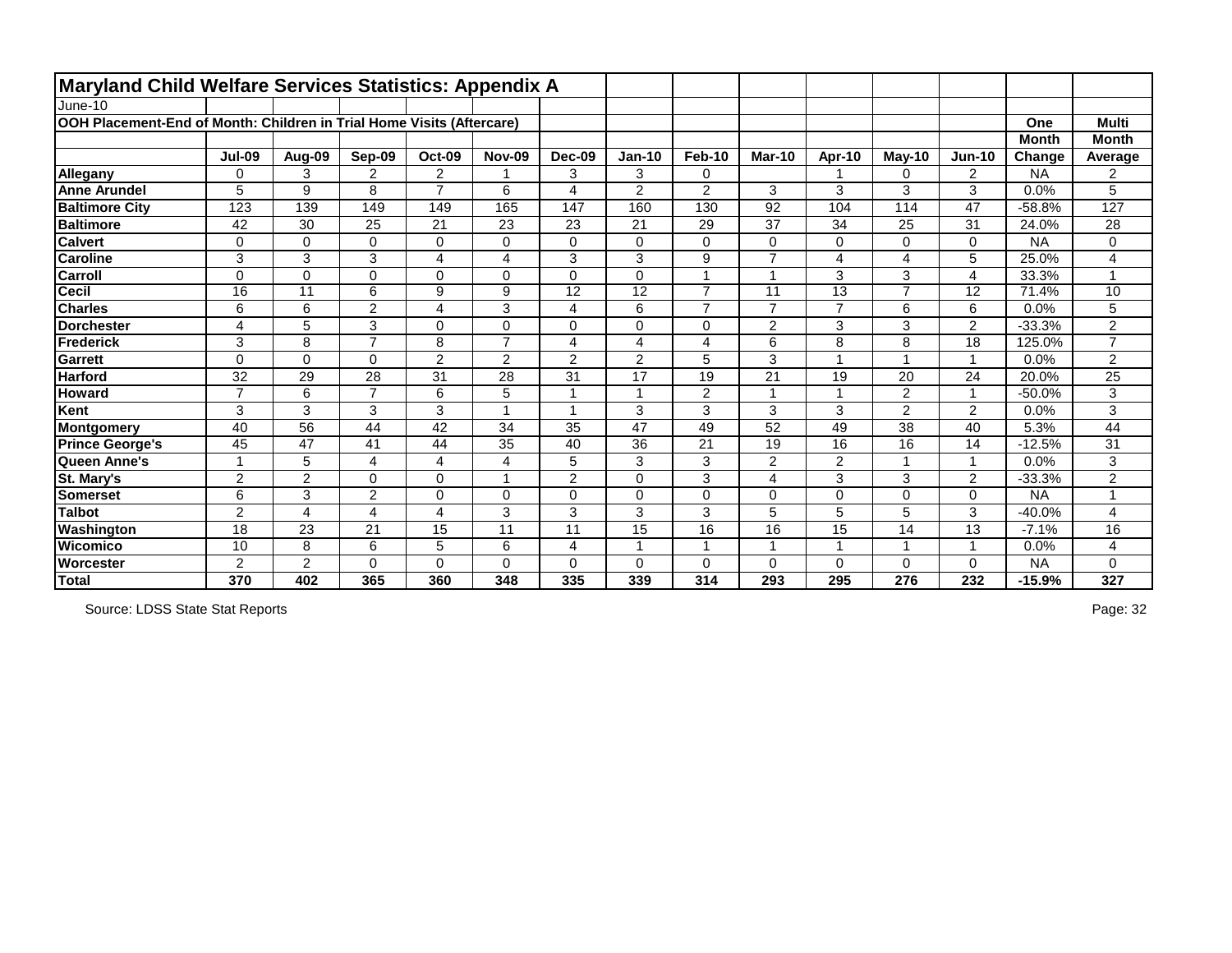| Maryland Child Welfare Services Statistics: Appendix A |                |                  |                |                         |                |                         |                |                          |                |                |                |                         |              |                         |
|--------------------------------------------------------|----------------|------------------|----------------|-------------------------|----------------|-------------------------|----------------|--------------------------|----------------|----------------|----------------|-------------------------|--------------|-------------------------|
| June-10                                                |                |                  |                |                         |                |                         |                |                          |                |                |                |                         |              |                         |
| <b>OOH Placement-Exits: Reunification</b>              |                |                  |                |                         |                |                         |                |                          |                |                |                |                         | One          | <b>Twelve</b>           |
|                                                        |                |                  |                |                         |                |                         |                |                          |                |                |                |                         | <b>Month</b> | <b>Month</b>            |
|                                                        | <b>Jul-09</b>  | Aug-09           | Sep-09         | <b>Oct-09</b>           | <b>Nov-09</b>  | Dec-09                  | <b>Jan-10</b>  | <b>Feb-10</b>            | <b>Mar-10</b>  | Apr-10         | <b>May-10</b>  | <b>Jun-10</b>           | Change       | Average                 |
| Allegany                                               | 8              | 14               | 7              |                         | 6              | $\overline{7}$          |                |                          |                | 4              | 10             | 1                       | $-90.0%$     | 5                       |
| <b>Anne Arundel</b>                                    | $\overline{2}$ | 5                | 4              | $\overline{\mathbf{4}}$ | $\mathbf 0$    | 3                       | $\overline{2}$ | $\overline{2}$           | 4              | 4              | $\overline{2}$ | $\overline{2}$          | 0.0%         | 3                       |
| <b>Baltimore City</b>                                  | 72             | 81               | 69             | 69                      | 83             | 93                      | 84             | 80                       | 119            | 115            | 121            | 191                     | 57.9%        | 98                      |
| <b>Baltimore</b>                                       | 4              | 16               | 8              | 17                      | 15             | $6\phantom{1}$          | 12             | $\overline{1}$           | $\overline{2}$ | 12             | 19             | 5                       | $-73.7%$     | 10                      |
| <b>Calvert</b>                                         | 0              | 1                | $\Omega$       | $\overline{c}$          |                | $\mathbf 0$             | $\overline{2}$ | 0                        | $\Omega$       | 0              | 0              | $\overline{2}$          | <b>NA</b>    |                         |
| <b>Caroline</b>                                        | 1              | $\overline{1}$   | 4              | $\mathbf 0$             | 0              |                         | $\overline{0}$ | $\overline{1}$           |                | $\overline{2}$ | 0              | $\overline{0}$          | <b>NA</b>    |                         |
| <b>Carroll</b>                                         | 1              | 4                | -1             | $\overline{1}$          | $\Omega$       |                         |                | $\mathbf 0$              | $\overline{2}$ | 3              | 0              | -1                      | <b>NA</b>    |                         |
| <b>Cecil</b>                                           | 3              | 5                | 6              | $\mathbf 0$             | 3              | $\overline{\mathbf{A}}$ |                | $\overline{2}$           | $\mathbf 0$    | 1              | $\overline{7}$ | 3                       | $-57.1%$     | 3                       |
| <b>Charles</b>                                         | 3              |                  | 3              | $\overline{1}$          | 0              |                         | 0              | $\overline{2}$           | 3              | $\overline{1}$ |                | $\mathbf 0$             | $-100.0%$    |                         |
| Dorchester                                             | 0              | $\mathbf 0$      | $\overline{2}$ | $\overline{2}$          | $\Omega$       | $\mathbf 0$             | $\overline{0}$ | $\overline{1}$           | $\Omega$       | $\mathbf 0$    | 0              | 1                       | <b>NA</b>    | $\overline{\mathbf{A}}$ |
| Frederick                                              | $\overline{2}$ | 9                | 3              | $\mathbf{1}$            | $\Omega$       | $\overline{4}$          | 5              | $\overline{7}$           | $\Omega$       | $\overline{4}$ |                | $\overline{\mathbf{1}}$ | 0.0%         | 3                       |
| Garrett                                                | 0              | $\Omega$         | 1              | $\mathbf 0$             |                | $\overline{2}$          | 3              | 1                        | $\overline{2}$ | $\overline{7}$ | 3              | $\overline{2}$          | $-33.3%$     | $\overline{2}$          |
| <b>Harford</b>                                         | 1              | 4                | 4              | 10                      | 8              | $\overline{4}$          | 5              | 8                        | 5              | 8              |                | 5                       | 400.0%       | 5                       |
| <b>Howard</b>                                          | 1              | 3                | $\overline{0}$ | $\mathbf 0$             | $\mathbf 0$    | 5                       | $\overline{0}$ | $\overline{1}$           | $\overline{0}$ | $\overline{0}$ |                | $\mathbf 0$             | $-100.0%$    | 4                       |
| Kent                                                   | 0              | $\mathbf 0$      | 0              | $\pmb{0}$               | $\overline{2}$ | $\mathbf 0$             | 0              | $\pmb{0}$                | $\mathbf 0$    | $\overline{1}$ |                | $\mathbf 0$             | $-100.0%$    | 0                       |
| Montgomery                                             | 10             | $\overline{2}$   | 9              | 5                       | 4              | $\overline{7}$          | 3              | $\overline{\mathbf{A}}$  | 11             | 12             | 10             | 9                       | $-10.0%$     | $\overline{7}$          |
| <b>Prince George's</b>                                 | $\overline{2}$ | $\overline{7}$   | 10             | 10                      | 8              | 8                       | 5              | 34                       | 13             | 6              | 8              | 14                      | 75.0%        | 10                      |
| Queen Anne's                                           | 0              | $\mathbf 0$      | 3              | $\pmb{0}$               |                |                         |                | $\pmb{0}$                | $\mathbf 0$    |                | 0              | $\mathbf 0$             | <b>NA</b>    |                         |
| St. Mary's                                             | 5              | $\Omega$         | 3              | $\overline{2}$          |                | $\Omega$                | $\Omega$       | $\mathbf 0$              |                | $\Omega$       | 0              | $\overline{2}$          | <b>NA</b>    |                         |
| <b>Somerset</b>                                        | 4              |                  | $\Omega$       | $\overline{2}$          | $\overline{2}$ | $\Omega$                | 0              | $\mathbf 0$              | $\overline{2}$ | $\Omega$       | 0              | 0                       | <b>NA</b>    |                         |
| <b>Talbot</b>                                          | $\overline{0}$ | 1                | $\overline{0}$ | $\mathbf 0$             |                | $\overline{0}$          | $\overline{0}$ | $\mathbf 0$              | $\overline{0}$ | $\overline{1}$ | 0              | 3                       | <b>NA</b>    |                         |
| Washington                                             | 15             | $\boldsymbol{2}$ | 5              | $\overline{7}$          | 10             | 8                       | 4              | $\overline{\mathcal{A}}$ | 9              | 8              | 8              | 12                      | 50.0%        | 8                       |
| <b>Wicomico</b>                                        | 0              | $\overline{2}$   | $\overline{2}$ | $\mathbf 1$             |                | $\overline{2}$          | 0              | $\mathbf 0$              | $\overline{0}$ | $\overline{0}$ | 0              | $\mathbf 0$             | <b>NA</b>    |                         |
| <b>Worcester</b>                                       |                | 0                | $\overline{2}$ | $\mathbf 0$             | 3              | $\mathbf 0$             | 0              | 0                        | 0              | 4              | 0              | $\overline{2}$          | <b>NA</b>    |                         |
| Total                                                  | 132            | 156              | 146            | 135                     | 150            | 154                     | 129            | 146                      | 175            | 190            | 193            | 256                     | 32.6%        | 164                     |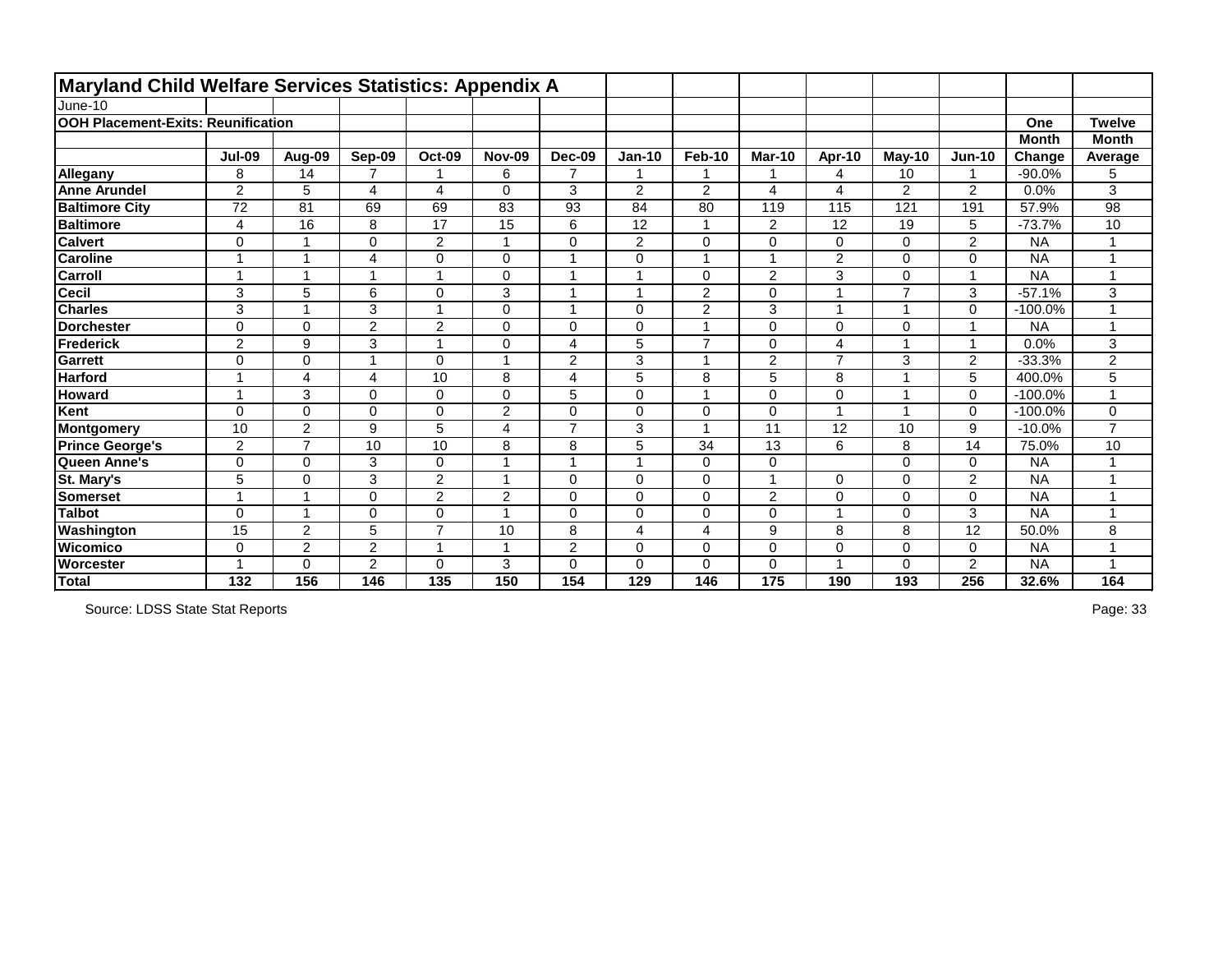| Maryland Child Welfare Services Statistics: Appendix A |                |                         |                |                |                |                         |                         |                |                |                          |                |                         |              |                         |
|--------------------------------------------------------|----------------|-------------------------|----------------|----------------|----------------|-------------------------|-------------------------|----------------|----------------|--------------------------|----------------|-------------------------|--------------|-------------------------|
| June-10                                                |                |                         |                |                |                |                         |                         |                |                |                          |                |                         |              |                         |
| <b>OOH Placement-Exits: Adoption</b>                   |                |                         |                |                |                |                         |                         |                |                |                          |                |                         | One          | <b>Twelve</b>           |
|                                                        |                |                         |                |                |                |                         |                         |                |                |                          |                |                         | <b>Month</b> | <b>Month</b>            |
|                                                        | <b>Jul-09</b>  | Aug-09                  | Sep-09         | <b>Oct-09</b>  | <b>Nov-09</b>  | <b>Dec-09</b>           | <b>Jan-10</b>           | Feb-10         | <b>Mar-10</b>  | Apr-10                   | $M$ ay-10      | $Jun-10$                | Change       | Average                 |
| Allegany                                               | $\mathbf 0$    | $\mathbf 0$             | 0              | $\mathbf 0$    | 0              | 5                       | 0                       | $\mathbf 0$    | $\mathbf 0$    | $\mathbf 0$              | 1              | $\mathbf 0$             | $-100.0%$    |                         |
| <b>Anne Arundel</b>                                    | $\overline{ }$ | $\overline{2}$          | 2              | $\overline{0}$ | 12             | $\mathbf{1}$            | $\mathbf 0$             | $\overline{0}$ | $\overline{1}$ | $\overline{\phantom{a}}$ | $\overline{2}$ | $\Omega$                | $-100.0%$    | $\overline{2}$          |
| <b>Baltimore City</b>                                  | 21             | 35                      | 51             | 30             | 24             | 44                      | 36                      | 27             | 27             | 34                       | 33             | 60                      | 81.8%        | 35                      |
| <b>Baltimore</b>                                       | $\mathbf 0$    | $\overline{1}$          | 5              | 8              | 10             | $\mathbf{1}$            | 6                       | $\overline{2}$ | $\overline{2}$ | 4                        | 6              | 3                       | $-50.0%$     | $\overline{\mathbf{4}}$ |
| <b>Calvert</b>                                         | $\mathbf 0$    |                         | $\Omega$       | $\mathbf 0$    | 0              | $\overline{2}$          | $\mathbf 0$             | $\mathbf 0$    | $\mathbf 0$    | $\Omega$                 | 0              | $\overline{2}$          | <b>NA</b>    | 0                       |
| <b>Caroline</b>                                        | $\mathbf 0$    | $\overline{A}$          | 0              | $\mathbf 0$    | 0              | 3                       | $\overline{0}$          | $\mathbf 0$    | 3              | 0                        | $\mathbf{1}$   | $\mathbf 0$             | $-100.0%$    | $\overline{1}$          |
| <b>Carroll</b>                                         |                |                         | 0              | $\overline{ }$ | $\mathbf 0$    | $\overline{0}$          | $\pmb{0}$               | $\mathbf 0$    | $\mathbf 0$    | 0                        | 0              | $\overline{\mathbf{A}}$ | <b>NA</b>    | 0                       |
| <b>Cecil</b>                                           | $\mathbf 0$    | $\mathbf 0$             |                | $\overline{1}$ | 2              | $\mathbf{1}$            | $\overline{2}$          | $\overline{2}$ | $\mathbf 0$    | 5                        | $\overline{2}$ | $\overline{2}$          | 0.0%         | $\overline{2}$          |
| <b>Charles</b>                                         | 5              | 3                       | $\Omega$       | 0              | 0              | $\Omega$                | $\mathbf 0$             | $\mathbf 0$    | -1             | $\overline{7}$           | 0              | $\Omega$                | <b>NA</b>    | $\overline{1}$          |
| <b>Dorchester</b>                                      | $\overline{0}$ | $\mathbf 0$             | 0              | $\overline{0}$ | 0              | $\mathbf 0$             | $\overline{2}$          | $\overline{0}$ | $\overline{1}$ | 0                        | $\mathbf{1}$   | $\mathbf 0$             | $-100.0%$    | 0                       |
| Frederick                                              | $\mathbf 0$    | $\overline{A}$          | 0              | $\mathbf 0$    | 1              | 3                       | $\overline{2}$          | $\mathbf 0$    | $\overline{1}$ | <b>A</b>                 | 4              | 4                       | 0.0%         | $\blacktriangleleft$    |
| <b>Garrett</b>                                         | $\mathbf 0$    | 3                       |                | $\mathbf 0$    | $\overline{0}$ | $\overline{0}$          | $\mathbf 0$             | $\overline{2}$ | $\mathbf 0$    | $\overline{0}$           | $\mathbf 0$    | $\mathbf 0$             | <b>NA</b>    | 0                       |
| <b>Harford</b>                                         | 3              | $\overline{7}$          | 3              | $\mathsf 0$    | 3              | 3                       | 3                       | 3              | 3              | $\overline{2}$           | 3              | $\overline{2}$          | $-33.3%$     | 3                       |
| <b>Howard</b>                                          | $\mathbf 0$    | $\mathbf 0$             | 1              | $\mathbf 0$    | $\overline{2}$ | $\mathbf 0$             | $\mathbf 0$             | $\mathbf 0$    | $\mathbf 0$    | $\overline{\phantom{a}}$ | 0              | 1                       | <b>NA</b>    | 0                       |
| Kent                                                   | $\mathbf 0$    | $\mathbf 0$             | 0              | $\mathbf 0$    | 0              | $\overline{0}$          | $\pmb{0}$               | $\mathbf 0$    | $\overline{2}$ | 0                        | 1              | $\Omega$                | $-100.0%$    | 0                       |
| Montgomery                                             | $\overline{ }$ | $\Omega$                | 4              | $\overline{1}$ | 22             | $\mathbf 0$             | $\mathbf 0$             | $\mathbf 0$    | $\overline{1}$ | <b>A</b>                 | 1              | 6                       | 500.0%       | 3                       |
| <b>Prince George's</b>                                 |                | 3                       | 0              | $\mathbf 0$    | $\overline{7}$ | $\overline{2}$          | $\overline{ }$          | 1              | 3              | 5                        | $\overline{2}$ | 4                       | 100.0%       | $\overline{2}$          |
| Queen Anne's                                           | $\mathbf 0$    | $\mathbf 0$             | 0              | $\mathbf 0$    | 0              | $\mathbf 0$             | $\mathbf 0$             | $\mathbf 0$    | $\mathbf 0$    |                          | 0              | 1                       | <b>NA</b>    | 0                       |
| St. Mary's                                             | $\mathbf 0$    | $\mathbf 0$             | 0              | $\mathbf 0$    | 5              | $\mathbf 0$             | 0                       | $\mathbf 0$    | $\overline{1}$ | 0                        | 0              | $\overline{2}$          | <b>NA</b>    | $\overline{ }$          |
| <b>Somerset</b>                                        | $\Omega$       | 2                       | 0              | $\mathbf 0$    | 1              | $\mathbf{1}$            | 0                       | $\overline{1}$ | $\mathbf 0$    | 0                        | 0              | $\mathbf 0$             | <b>NA</b>    | 0                       |
| <b>Talbot</b>                                          | $\mathbf 0$    | $\mathbf 0$             | 0              | $\mathbf 0$    | 0              | $\overline{0}$          | $\overline{\mathbf{4}}$ | $\overline{0}$ | $\Omega$       | 0                        | 0              | $\mathbf 0$             | <b>NA</b>    | 0                       |
| Washington                                             | 3              | $\overline{2}$          | 4              | 4              | 0              | $\Omega$                | $\overline{c}$          | $\mathbf 0$    | 3              | <b>A</b>                 | $\overline{2}$ | $\Omega$                | $-100.0%$    | $\overline{2}$          |
| <b>Wicomico</b>                                        | $\mathbf 0$    | $\mathbf 0$             | $\overline{2}$ | $\overline{1}$ | 0              | $\overline{\mathbf{4}}$ | $\overline{A}$          | $\mathbf 0$    | $\mathbf 0$    | 0                        | 0              | $\overline{2}$          | <b>NA</b>    | $\overline{ }$          |
| <b>Worcester</b>                                       | 0              | $\overline{\mathbf{A}}$ |                | $\mathbf 0$    | 0              | $\overline{7}$          | $\mathbf 0$             | -1             | $\mathbf 0$    | 0                        | 1              | 0                       | $-100.0%$    | $\overline{ }$          |
| Total                                                  | 36             | 63                      | 71             | 46             | 89             | 77                      | 59                      | 39             | 49             | 62                       | 60             | 90                      | 50.0%        | 62                      |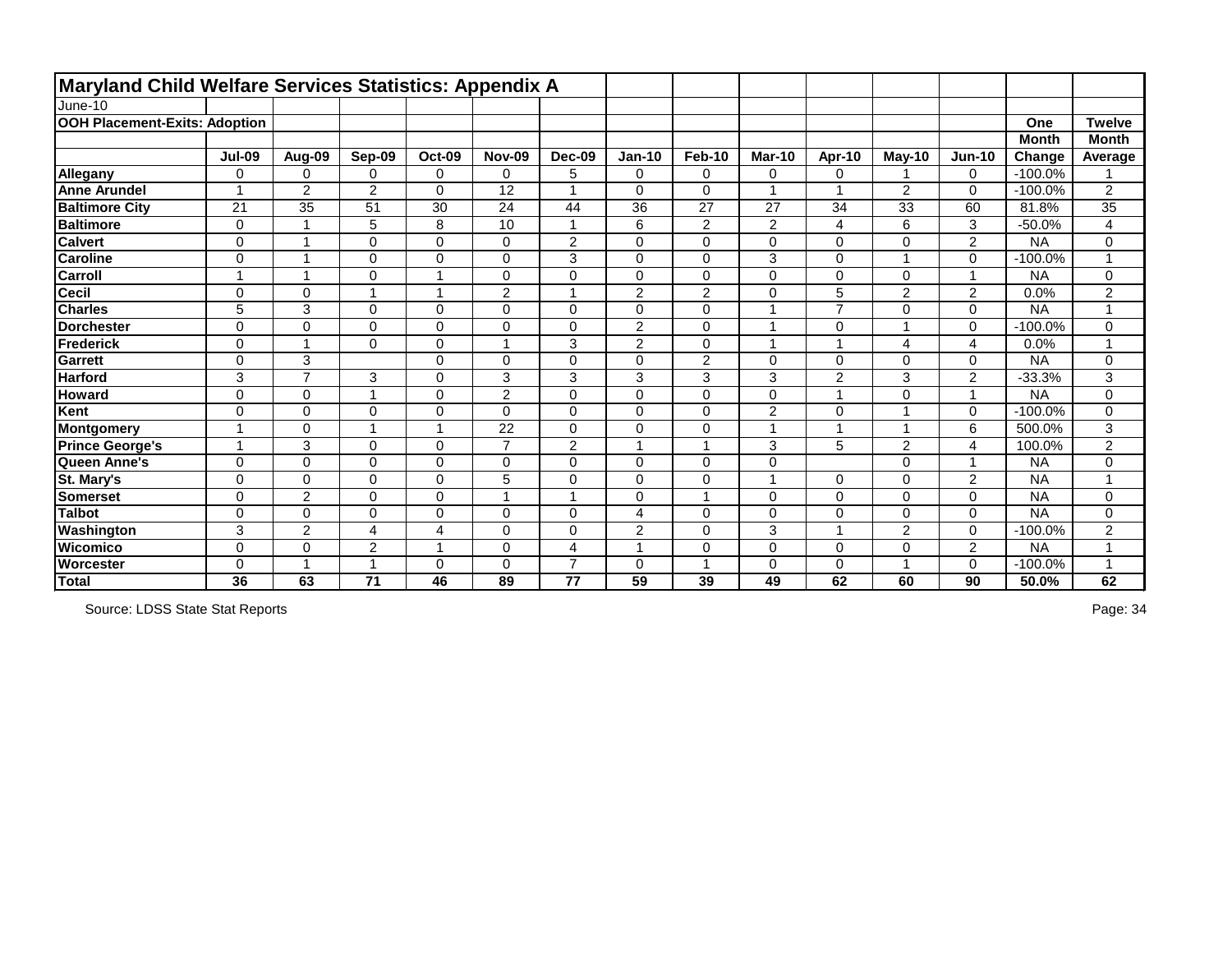| <b>Maryland Child Welfare Services Statistics: Appendix A</b> |                |                         |                         |                         |               |                         |                 |                |                |                         |                |                          |              |                |
|---------------------------------------------------------------|----------------|-------------------------|-------------------------|-------------------------|---------------|-------------------------|-----------------|----------------|----------------|-------------------------|----------------|--------------------------|--------------|----------------|
| June-10                                                       |                |                         |                         |                         |               |                         |                 |                |                |                         |                |                          |              |                |
| OOH Placement-Exits: Guardianship                             |                |                         |                         |                         |               |                         |                 |                |                |                         |                |                          | One          | <b>Twelve</b>  |
|                                                               |                |                         |                         |                         |               |                         |                 |                |                |                         |                |                          | <b>Month</b> | <b>Month</b>   |
|                                                               | <b>Jul-09</b>  | Aug-09                  | Sep-09                  | <b>Oct-09</b>           | <b>Nov-09</b> | Dec-09                  | <b>Jan-10</b>   | <b>Feb-10</b>  | <b>Mar-10</b>  | Apr-10                  | $May-10$       | <b>Jun-10</b>            | Change       | Average        |
| Allegany                                                      | 0              | $\mathbf 0$             | 0                       |                         | 0             | $\overline{2}$          | $\mathbf 0$     | 3              | $\mathbf 0$    | $\mathbf 0$             | 0              | 0                        | <b>NA</b>    |                |
| <b>Anne Arundel</b>                                           |                | $\overline{2}$          |                         | 3                       | $\Omega$      | $\Omega$                | $\Omega$        | 1              | $\Omega$       | $\overline{\mathbf{1}}$ | 0              | $\overline{2}$           | <b>NA</b>    |                |
| <b>Baltimore City</b>                                         | 25             | 42                      | 34                      | 42                      | 17            | 22                      | 22              | 35             | 23             | 19                      | 37             | 30                       | $-18.9%$     | 29             |
| <b>Baltimore</b>                                              | $\overline{2}$ | $6\phantom{1}$          | $\overline{\mathbf{1}}$ | $\overline{10}$         | 8             | $\overline{\mathbf{4}}$ | $\overline{12}$ | 3              | 3              | $6\phantom{1}$          | $\overline{7}$ | $6\phantom{1}$           | $-14.3%$     | 6              |
| <b>Calvert</b>                                                | 0              | 0                       | $\Omega$                | $\mathbf 0$             | 0             | $\mathbf 0$             | 0               | $\pmb{0}$      | $\mathbf 0$    | $\mathbf 0$             | 0              | 3                        | <b>NA</b>    | 0              |
| <b>Caroline</b>                                               | 0              | $\overline{1}$          | $\overline{0}$          | 0                       | 0             |                         | $\mathbf 0$     | $\pmb{0}$      | $\mathbf 0$    | $\mathbf 0$             | 0              | $\mathbf 0$              | <b>NA</b>    | 0              |
| <b>Carroll</b>                                                | 0              | $\mathbf 0$             | $\Omega$                | 0                       | 0             | 0                       | 0               | $\pmb{0}$      | $\mathbf 0$    | $\mathbf 0$             | 0              | $\mathbf 0$              | <b>NA</b>    | 0              |
| Cecil                                                         | 1              |                         | $\overline{2}$          | $\overline{ }$          | 3             | $\overline{0}$          | 0               | $\overline{7}$ | $\overline{2}$ | $\mathbf 0$             | $\overline{2}$ | $\overline{1}$           | $-50.0%$     | $\overline{2}$ |
| <b>Charles</b>                                                | $\mathbf 0$    | 0                       | $\Omega$                | $\mathbf 0$             | 0             | $\overline{\mathbf{4}}$ | $\mathbf 0$     | $\mathbf 0$    | $\mathbf 0$    | $\overline{ }$          | 0              | $\overline{1}$           | <b>NA</b>    | 1              |
| <b>Dorchester</b>                                             | $\mathbf 0$    | $\mathbf 0$             | 0                       | 0                       | 0             | $\mathbf 0$             | 0               | $\pmb{0}$      | $\mathbf 0$    | $\mathbf 0$             | 0              | $\mathbf 0$              | <b>NA</b>    | 0              |
| Frederick                                                     | 0              | $\mathbf 0$             |                         | $\mathbf 0$             |               | $\mathbf 0$             | 6               | 1              | $\Omega$       | $\Omega$                | 0              | $\overline{2}$           | <b>NA</b>    |                |
| Garrett                                                       | $\mathbf 0$    | $\Omega$                | $\overline{2}$          | 3                       | $\Omega$      | $\Omega$                | 0               | $\mathbf 0$    | $\mathbf 0$    | $\Omega$                | 0              | 0                        | <b>NA</b>    | 0              |
| <b>Harford</b>                                                | $\overline{2}$ | 3                       | $\overline{0}$          | $\overline{\mathbf{4}}$ | 0             | 3                       |                 | 1              |                | 3                       | $\overline{2}$ | $\overline{0}$           | $-100.0%$    | $\overline{2}$ |
| <b>Howard</b>                                                 | 0              | $\mathbf 0$             | 0                       | $\mathbf 0$             | 0             | $\mathbf 0$             | $\mathbf 0$     | 3              | $\mathbf 0$    | $\mathbf 0$             | 0              | 0                        | <b>NA</b>    | 0              |
| Kent                                                          | 0              | $\mathbf 0$             | $\overline{0}$          | $\pmb{0}$               | 0             | $\mathbf 0$             | $\mathbf 0$     | $\pmb{0}$      | $\mathbf 0$    | $\mathbf 0$             | 0              | $\mathbf 0$              | <b>NA</b>    | 0              |
| Montgomery                                                    | 4              | $\overline{7}$          | 3                       | 5                       | 0             | 5                       | $\overline{0}$  | 6              | 4              | $\overline{3}$          | 0              | $\overline{2}$           | <b>NA</b>    | 3              |
| <b>Prince George's</b>                                        | $\mathbf 0$    | $\mathbf 0$             | -1                      | 0                       | 0             | $\mathbf 0$             | $\mathbf 0$     | $\mathbf{1}$   | $\mathbf 0$    | $\overline{2}$          | $\overline{2}$ | $\overline{\phantom{a}}$ | $-50.0%$     | 1              |
| Queen Anne's                                                  | 0              | $\overline{0}$          | $\overline{0}$          | $\mathbf 0$             | $\mathbf 0$   | $\overline{0}$          | $\overline{0}$  | $\mathbf 0$    | $\overline{0}$ |                         | 0              | $\mathbf 0$              | <b>NA</b>    | 0              |
| St. Mary's                                                    | 4              | $\mathbf 0$             | $\Omega$                | 0                       | 0             | $\mathbf 0$             | 0               | $\mathbf 0$    | $\mathbf 0$    | $\overline{2}$          | 0              | $\mathbf 0$              | <b>NA</b>    | 1              |
| <b>Somerset</b>                                               | 0              | $\overline{\mathbf{1}}$ | $\Omega$                | 0                       | 0             | $\mathbf 0$             | 0               | $\pmb{0}$      | $\mathbf 0$    | $\mathbf 0$             | 0              | $\mathbf 0$              | <b>NA</b>    | 0              |
| <b>Talbot</b>                                                 | 0              | $\overline{0}$          | $\Omega$                | $\mathbf 0$             | $\mathbf 0$   | $\overline{0}$          | $\overline{0}$  | $\mathbf 0$    | $\Omega$       | $\mathbf{0}$            | 0              | $\mathbf 0$              | <b>NA</b>    | 0              |
| Washington                                                    | 0              | 0                       | $\Omega$                | $\overline{\mathbf{A}}$ | 6             | $\mathbf 0$             |                 | $\overline{7}$ | $\Omega$       | $\mathbf{0}$            | 0              | 0                        | <b>NA</b>    |                |
| <b>Wicomico</b>                                               | 0              | $\mathbf{1}$            | 1                       | $\overline{\mathbf{1}}$ | $\mathbf 0$   | $\overline{1}$          | 0               | $\mathbf 0$    |                | $\mathbf 0$             | 0              | $\overline{0}$           | <b>NA</b>    | 0              |
| <b>Worcester</b>                                              | $\Omega$       | 0                       | $\Omega$                | $\mathbf 0$             | $\Omega$      | $\mathbf 0$             | 0               | $\mathbf 0$    | $\Omega$       | 0                       | 0              | 0                        | <b>NA</b>    | 0              |
| Total                                                         | 39             | 63                      | 46                      | 71                      | 35            | 41                      | 42              | 68             | 34             | 37                      | 50             | 48                       | $-4.0%$      | 48             |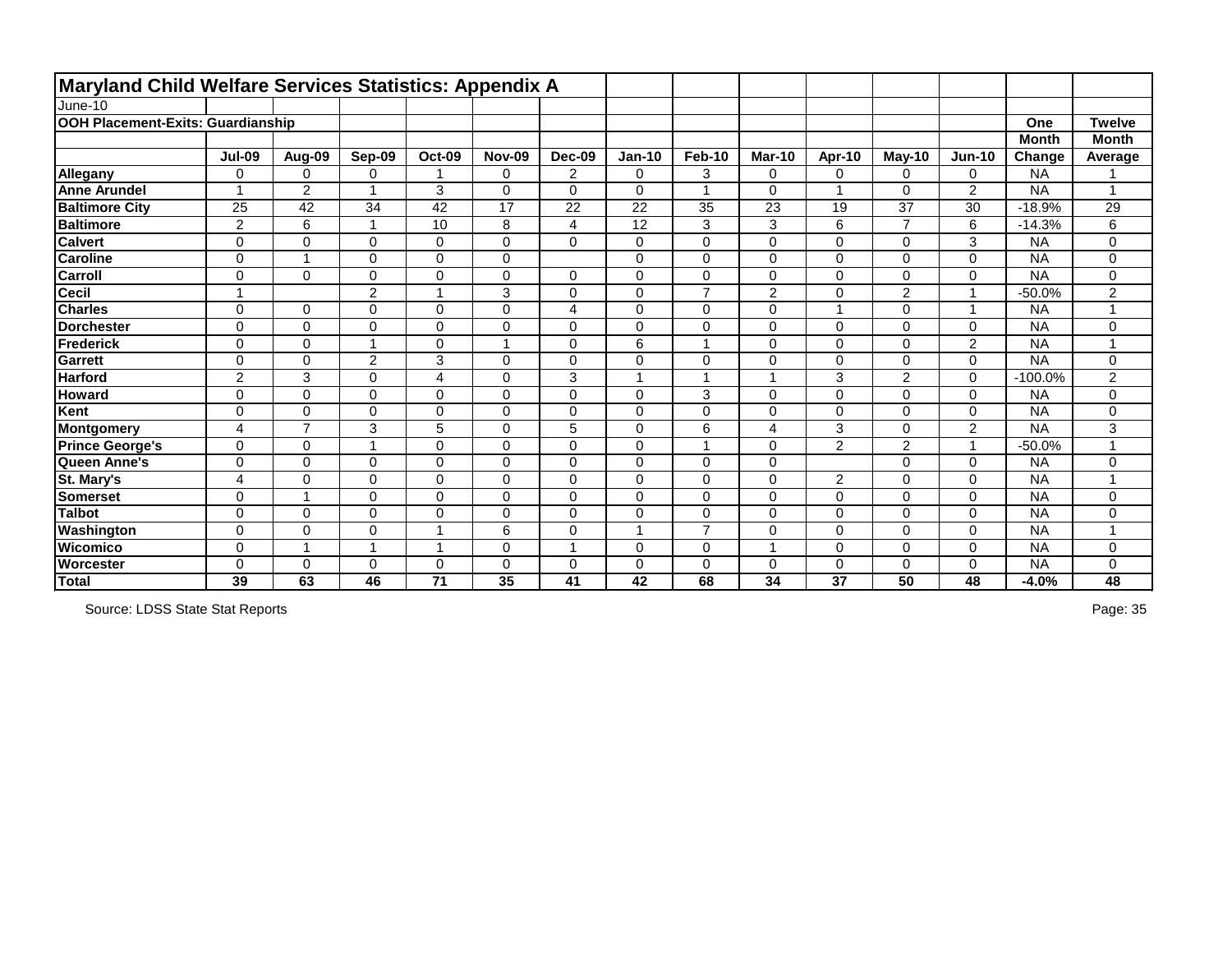| <b>Maryland Child Welfare Services Statistics: Appendix A</b> |                          |                         |                |                         |                |                      |                |                |                |                |                |                |              |                |
|---------------------------------------------------------------|--------------------------|-------------------------|----------------|-------------------------|----------------|----------------------|----------------|----------------|----------------|----------------|----------------|----------------|--------------|----------------|
| June-10                                                       |                          |                         |                |                         |                |                      |                |                |                |                |                |                |              |                |
| OOH Placement-Exits: Aged Out                                 |                          |                         |                |                         |                |                      |                |                |                |                |                |                | One          | <b>Twelve</b>  |
|                                                               |                          |                         |                |                         |                |                      |                |                |                |                |                |                | <b>Month</b> | <b>Month</b>   |
|                                                               | <b>Jul-09</b>            | Aug-09                  | Sep-09         | Oct-09                  | <b>Nov-09</b>  | <b>Dec-09</b>        | <b>Jan-10</b>  | Feb-10         | <b>Mar-10</b>  | Apr-10         | <b>May-10</b>  | <b>Jun-10</b>  | Change       | Average        |
| Allegany                                                      |                          | $\mathbf 0$             |                |                         | $\mathbf 0$    | 1                    |                | $\mathbf 0$    | $\mathbf 0$    | $\Omega$       | 0              | 0              | <b>NA</b>    | 0              |
| <b>Anne Arundel</b>                                           | 4                        | $\overline{2}$          | $\overline{2}$ | $\mathbf 0$             | $\Omega$       | $\overline{1}$       |                | $\mathbf 0$    | 3              | 3              | $\overline{2}$ | $\mathbf 0$    | $-100.0%$    | $\overline{2}$ |
| <b>Baltimore City</b>                                         | 32                       | 28                      | 38             | 27                      | 16             | 22                   | 19             | 25             | 27             | 35             | 26             | 27             | 3.8%         | 27             |
| <b>Baltimore</b>                                              | $\overline{2}$           | $\overline{7}$          | $\overline{2}$ | $\overline{7}$          | 3              | $\overline{5}$       | $\overline{2}$ | 3              | $\overline{4}$ | $\overline{5}$ | 6              | 3              | $-50.0%$     | 4              |
| <b>Calvert</b>                                                | 0                        | $\mathbf 0$             | 0              | $\mathsf 0$             |                | $\mathbf 0$          | 0              | $\mathbf 0$    | $\mathbf 0$    | 0              | 0              | $\mathbf 0$    | <b>NA</b>    | 0              |
| <b>Caroline</b>                                               | $\overline{0}$           | $\mathbf 0$             |                | $\mathbf 0$             |                | $\mathbf 0$          | 0              | $\mathbf 0$    | $\mathbf 0$    | 0              | 0              | $\mathbf 0$    | <b>NA</b>    | 0              |
| <b>Carroll</b>                                                | $\overline{2}$           | $\mathbf 0$             |                | $\overline{\mathbf{A}}$ | $\mathbf 0$    | $\mathbf 0$          | 0              | $\mathbf 0$    | $\mathbf 0$    | $\Omega$       | 0              | $\mathbf 0$    | <b>NA</b>    | 0              |
| Cecil                                                         | $\overline{1}$           | $\overline{0}$          | 0              | $\overline{ }$          | $\mathbf 0$    | $\overline{0}$       | 0              | $\pmb{0}$      | $\mathbf 0$    | $\mathbf 0$    | 0              | $\overline{2}$ | <b>NA</b>    | 0              |
| <b>Charles</b>                                                | $\mathbf 0$              | $\overline{\mathbf{1}}$ | $\Omega$       | $\mathbf 0$             |                | $\overline{ }$       |                | $\mathbf 0$    | $\Omega$       | $\mathbf 0$    | 0              | $\mathbf 0$    | <b>NA</b>    | 0              |
| <b>Dorchester</b>                                             | $\mathbf 0$              | $\mathbf 0$             | 0              | $\pmb{0}$               | $\mathbf 0$    | $\mathbf 0$          | 0              | $\mathbf 0$    |                | $\mathbf 0$    | 0              | $\mathbf 0$    | <b>NA</b>    | 0              |
| Frederick                                                     |                          | $\Omega$                | $\Omega$       | $\mathbf 0$             | $\Omega$       | $\mathbf 0$          | $\overline{2}$ | $\mathbf 0$    | $\Omega$       | $\Omega$       | 0              | $\mathbf 0$    | <b>NA</b>    | 0              |
| Garrett                                                       | $\Omega$                 | $\mathbf 0$             | $\Omega$       | $\overline{ }$          | $\mathbf 0$    | $\Omega$             | 0              | $\mathbf 0$    | $\Omega$       | 0              |                | 0              | $-100.0%$    | 0              |
| <b>Harford</b>                                                | $\overline{\phantom{a}}$ | $\overline{2}$          | 0              | $\mathbf 0$             | $\mathbf 0$    | $\overline{0}$       | $\overline{2}$ |                | $\overline{2}$ | 5              | 0              | 1              | <b>NA</b>    |                |
| <b>Howard</b>                                                 | $\overline{\mathbf{A}}$  | $\mathbf 0$             | -1             | $\mathbf 0$             | $\mathbf 0$    | $\mathbf 0$          | 3              | $\mathbf 1$    | 0              | 0              | 0              | 1              | <b>NA</b>    | 4              |
| Kent                                                          | $\mathbf 0$              | $\mathbf 0$             | 0              | $\mathbf 0$             | $\mathbf 0$    | $\mathbf 0$          | 0              | $\mathbf 0$    | 4              | $\mathbf 0$    | 0              | $\mathbf 0$    | <b>NA</b>    | 0              |
| Montgomery                                                    | $\overline{2}$           | $\overline{2}$          |                | 3                       |                | 3                    | $\overline{2}$ | 3              | 3              | 5              | 3              | 6              | 100.0%       | 3              |
| <b>Prince George's</b>                                        | 4                        | 4                       | 6              | 11                      | 6              | $6\phantom{1}6$      | $\overline{2}$ | $\pmb{0}$      | $\overline{2}$ | 3              | 3              | 3              | 0.0%         | 4              |
| Queen Anne's                                                  | $\overline{0}$           | $\overline{0}$          | $\overline{0}$ | $\mathbf 0$             |                | $\overline{0}$       | $\overline{0}$ | $\overline{1}$ |                |                | 0              | $\mathbf 0$    | <b>NA</b>    | 0              |
| St. Mary's                                                    | $\overline{0}$           | $\mathbf 0$             | 0              | $\mathbf 0$             | $\mathbf 0$    | $\mathbf 0$          | 0              | $\mathbf 0$    | $\mathbf 0$    | $\mathbf 0$    |                | 1              | 0.0%         | 0              |
| <b>Somerset</b>                                               | $\mathbf 0$              | $\overline{\mathbf{1}}$ | $\Omega$       | $\boldsymbol{0}$        | $\mathbf 0$    | $\mathbf 0$          | 0              | $\mathbf 0$    | $\mathbf 0$    | 0              |                | 1              | 0.0%         | 0              |
| <b>Talbot</b>                                                 | $\mathbf 0$              | $\overline{0}$          | $\overline{0}$ | $\pmb{0}$               |                | $\overline{0}$       | $\overline{0}$ | $\mathbf 0$    | $\Omega$       | $\overline{0}$ |                | $\mathbf 0$    | $-100.0%$    | 0              |
| Washington                                                    |                          | 0                       |                | $\overline{\mathbf{A}}$ | $\Omega$       | $\mathbf 0$          | 0              | $\overline{c}$ | $\Omega$       |                |                | 1              | 0.0%         |                |
| <b>Wicomico</b>                                               | $\overline{\phantom{a}}$ | $\overline{0}$          | 0              | $\mathbf 0$             | $\overline{0}$ | $\blacktriangleleft$ | 0              | $\overline{1}$ | $\mathbf 0$    | $\overline{1}$ | 0              | 0              | <b>NA</b>    | 0              |
| <b>Worcester</b>                                              | $\Omega$                 | 0                       | $\Omega$       | $\mathbf 0$             | $\Omega$       | $\mathbf 0$          | 0              | $\overline{A}$ | $\Omega$       | 0              | 0              | 1              | <b>NA</b>    | 0              |
| Total                                                         | 53                       | 47                      | 54             | 53                      | 31             | 40                   | 35             | 37             | 44             | 58             | 45             | 47             | 4.4%         | 45             |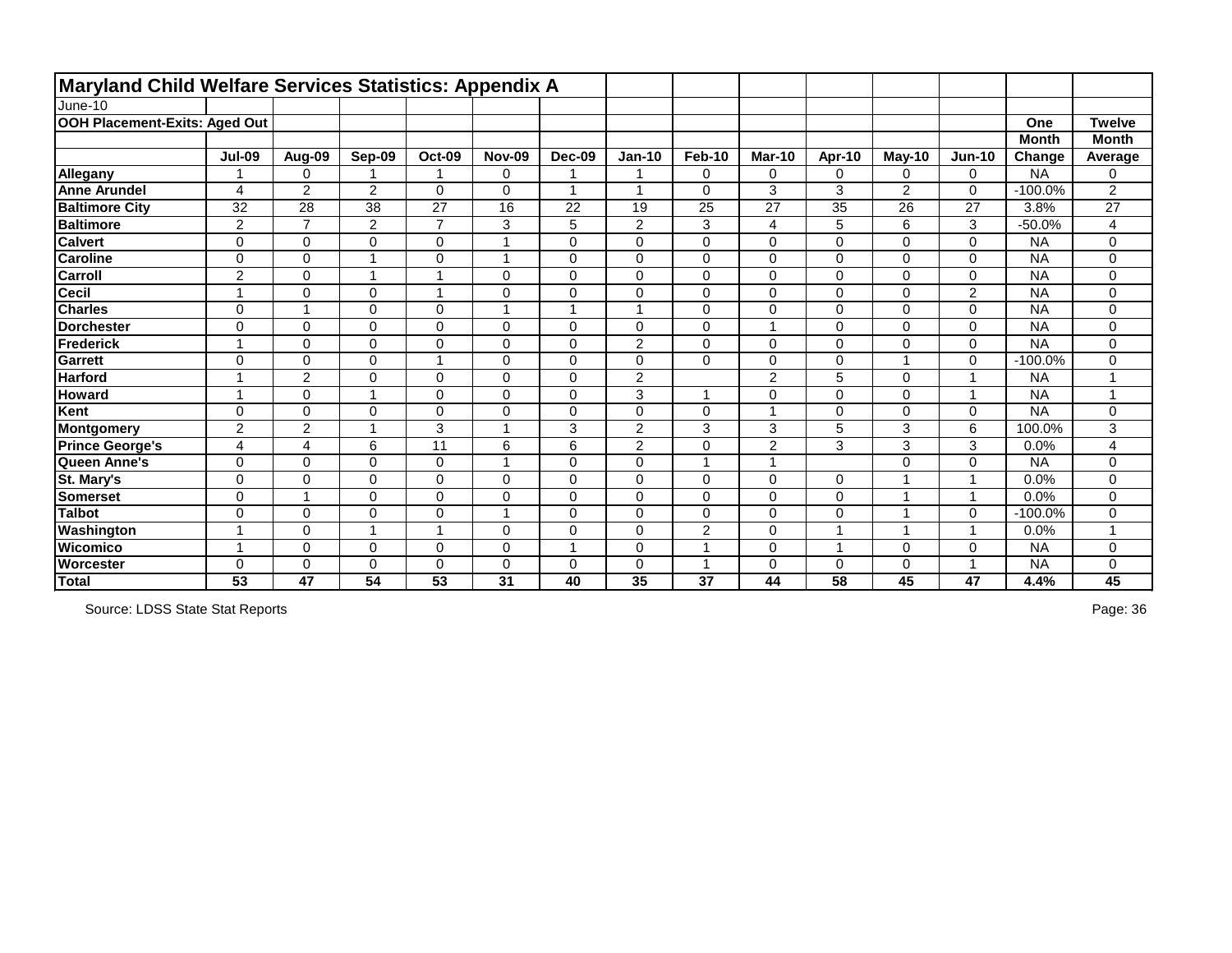| <b>Maryland Child Welfare Services Statistics: Appendix A</b> |                         |                |                |                 |                |                |                |                |                |                |                |                |              |               |
|---------------------------------------------------------------|-------------------------|----------------|----------------|-----------------|----------------|----------------|----------------|----------------|----------------|----------------|----------------|----------------|--------------|---------------|
| June-10                                                       |                         |                |                |                 |                |                |                |                |                |                |                |                |              |               |
| <b>OOH Placement-Exits: Other</b>                             |                         |                |                |                 |                |                |                |                |                |                |                |                | One          | <b>Twelve</b> |
| Note: Transfer to another agency, runaway, and child death    |                         |                |                |                 |                |                |                |                |                |                |                |                | <b>Month</b> | <b>Month</b>  |
|                                                               | <b>Jul-09</b>           | Aug-09         | Sep-09         | <b>Oct-09</b>   | <b>Nov-09</b>  | <b>Dec-09</b>  | <b>Jan-10</b>  | Feb-10         | <b>Mar-10</b>  | Apr-10         | <b>May-10</b>  | <b>Jun-10</b>  | Change       | Average       |
| Allegany                                                      | $\overline{0}$          | $\mathbf 0$    | $\Omega$       | $\mathbf 0$     | 0              | $\mathbf 0$    | $\overline{0}$ | $\mathbf 0$    | 0              | $\mathbf 0$    | 0              | 0              | <b>NA</b>    | 0             |
| <b>Anne Arundel</b>                                           | $\Omega$                | $\Omega$       | $\Omega$       | $\mathbf 0$     |                | $\Omega$       | $\Omega$       | $\mathbf 0$    |                | $\overline{ }$ | 4              | 0              | $-100.0%$    | 0             |
| <b>Baltimore City</b>                                         | 0                       | $\Omega$       |                |                 | $\Omega$       | $\overline{2}$ | $\Omega$       | $\mathbf 0$    | 0              | $\Omega$       | 5              | 1              | $-80.0%$     | 1             |
| <b>Baltimore</b>                                              | $\overline{\mathbf{A}}$ | $\mathbf 0$    |                | $\overline{ }$  | $\mathbf 0$    | $\overline{2}$ | $\mathbf 0$    | $\mathbf 0$    | $\overline{A}$ | $\mathbf 0$    | 0              | 0              | <b>NA</b>    | 1             |
| <b>Calvert</b>                                                | 0                       | 0              | 0              | $\mathbf 0$     | $\mathbf 0$    | $\mathbf 0$    | 0              | $\mathbf 0$    | 0              | $\mathbf 0$    | 0              | 0              | <b>NA</b>    | 0             |
| <b>Caroline</b>                                               | $\overline{0}$          | 0              | 0              | $\pmb{0}$       | 0              | $\mathbf 0$    | $\mathbf 0$    | $\mathbf 0$    | 0              | $\mathbf 0$    | 0              | $\mathbf 0$    | <b>NA</b>    | 0             |
| <b>Carroll</b>                                                | $\overline{0}$          | $\Omega$       | 0              | 0               | $\mathbf 0$    | 0              | $\mathbf 0$    | $\mathbf 0$    | 0              | $\overline{0}$ | 0              | 0              | <b>NA</b>    | 0             |
| <b>Cecil</b>                                                  | $\mathbf 0$             | 0              | 0              | $\pmb{0}$       | $\mathbf 0$    | $\overline{0}$ | $\mathbf 0$    | $\mathbf 0$    | 0              | $\mathbf 0$    | 0              | $\overline{1}$ | <b>NA</b>    | 0             |
| <b>Charles</b>                                                | $\mathbf 0$             | $\mathbf 0$    | $\Omega$       | $\mathbf 0$     | $\Omega$       | $\mathbf 0$    | $\mathbf 0$    | $\mathbf 0$    | 0              | $\mathbf 0$    | 0              | $\mathbf{1}$   | <b>NA</b>    | 0             |
| <b>Dorchester</b>                                             | $\mathbf 0$             | 0              | 0              | $\pmb{0}$       | $\mathbf 0$    | $\mathbf 0$    | $\mathbf 0$    | $\mathbf 0$    | 0              | $\mathbf 0$    | 0              | 0              | <b>NA</b>    | 0             |
| Frederick                                                     | $\overline{0}$          | $\Omega$       | $\Omega$       | $\mathbf 0$     | $\Omega$       | $\Omega$       | $\Omega$       | $\mathbf 0$    | $\Omega$       | $\Omega$       | 0              | 0              | <b>NA</b>    | 0             |
| Garrett                                                       | $\mathbf 0$             | $\Omega$       | $\Omega$       | $\mathbf 0$     | $\Omega$       | $\mathbf 0$    | $\mathbf 0$    | $\mathbf 0$    | $\Omega$       | $\Omega$       | 0              | 0              | <b>NA</b>    | 0             |
| <b>Harford</b>                                                | $\mathbf 0$             | $\overline{0}$ | 0              | $\mathbf 0$     | $\mathbf 0$    | $\overline{A}$ |                | $\overline{1}$ | 0              | $\overline{0}$ | 0              | $\mathbf 0$    | <b>NA</b>    | 0             |
| <b>Howard</b>                                                 | 1                       | 1              | 0              | $\overline{1}$  | $\overline{ }$ | $\mathbf 0$    | $\mathbf 0$    | $\mathbf 0$    | 0              | 1              | 0              | 0              | <b>NA</b>    | 0             |
| Kent                                                          | $\overline{0}$          | 0              | 0              | $\mathsf 0$     | 0              | $\mathbf 0$    | $\mathbf 0$    | $\mathbf 0$    | 0              | $\mathbf 0$    | 0              | 0              | <b>NA</b>    | 0             |
| Montgomery                                                    | $\overline{ }$          | 1              |                | $\overline{ }$  | $\overline{A}$ | $\overline{0}$ | $\overline{2}$ | $\overline{1}$ | 4              | $\overline{0}$ | 0              | 0              | <b>NA</b>    | 1             |
| <b>Prince George's</b>                                        | 0                       | $\mathbf 0$    | 0              | $\mathsf 0$     | $\mathbf 0$    | $\mathbf 0$    |                | $\mathbf 0$    | 0              | $\mathbf 0$    | 4              | 0              | $-100.0%$    | 0             |
| Queen Anne's                                                  | $\overline{0}$          | $\overline{0}$ | $\overline{0}$ | $\mathbf 0$     | $\overline{0}$ | $\overline{0}$ | $\overline{0}$ | $\mathbf 0$    | 0              | $\overline{0}$ | 0              | $\mathbf 0$    | <b>NA</b>    | 0             |
| St. Mary's                                                    | $\overline{0}$          | 0              | 0              | $\mathbf 0$     | $\mathbf 0$    | $\mathbf 0$    | $\mathbf 0$    | $\mathbf 0$    | 0              | $\mathbf 0$    | 0              | 0              | <b>NA</b>    | 0             |
| <b>Somerset</b>                                               | $\overline{0}$          | 0              | 0              | 0               | $\mathbf 0$    | $\mathbf 0$    | $\mathbf 0$    | $\mathbf 0$    | 0              | $\overline{0}$ | 0              | 0              | <b>NA</b>    | 0             |
| <b>Talbot</b>                                                 | $\overline{0}$          | 0              | $\overline{0}$ | $\mathbf 0$     | $\mathbf 0$    | $\overline{0}$ | $\overline{0}$ | $\mathbf 0$    | $\Omega$       | $\overline{0}$ | 0              | $\mathbf 0$    | <b>NA</b>    | 0             |
| Washington                                                    |                         | $\Omega$       | $\Omega$       |                 | $\Omega$       | $\Omega$       |                | $\mathbf 0$    | 0              | $\Omega$       | 0              | 0              | <b>NA</b>    | 0             |
| <b>Wicomico</b>                                               | $\overline{0}$          | $\overline{0}$ | $\overline{0}$ |                 | 0              | $\overline{0}$ | $\mathbf 0$    | $\mathbf 0$    | 0              | $\overline{0}$ | 0              | $\overline{0}$ | <b>NA</b>    | 0             |
| <b>Worcester</b>                                              | 0                       | 0              | 0              | $\mathbf 0$     | 0              | 0              | 0              | $\mathbf 0$    | 0              | 0              | 0              | 0              | <b>NA</b>    | 0             |
| Total                                                         | 4                       | $\mathbf{2}$   | 3              | $6\phantom{1}6$ | 3              | 5              | 5              | $\mathbf{2}$   | 6              | $\mathbf{2}$   | $\overline{7}$ | 3              | $-57.1%$     | 4             |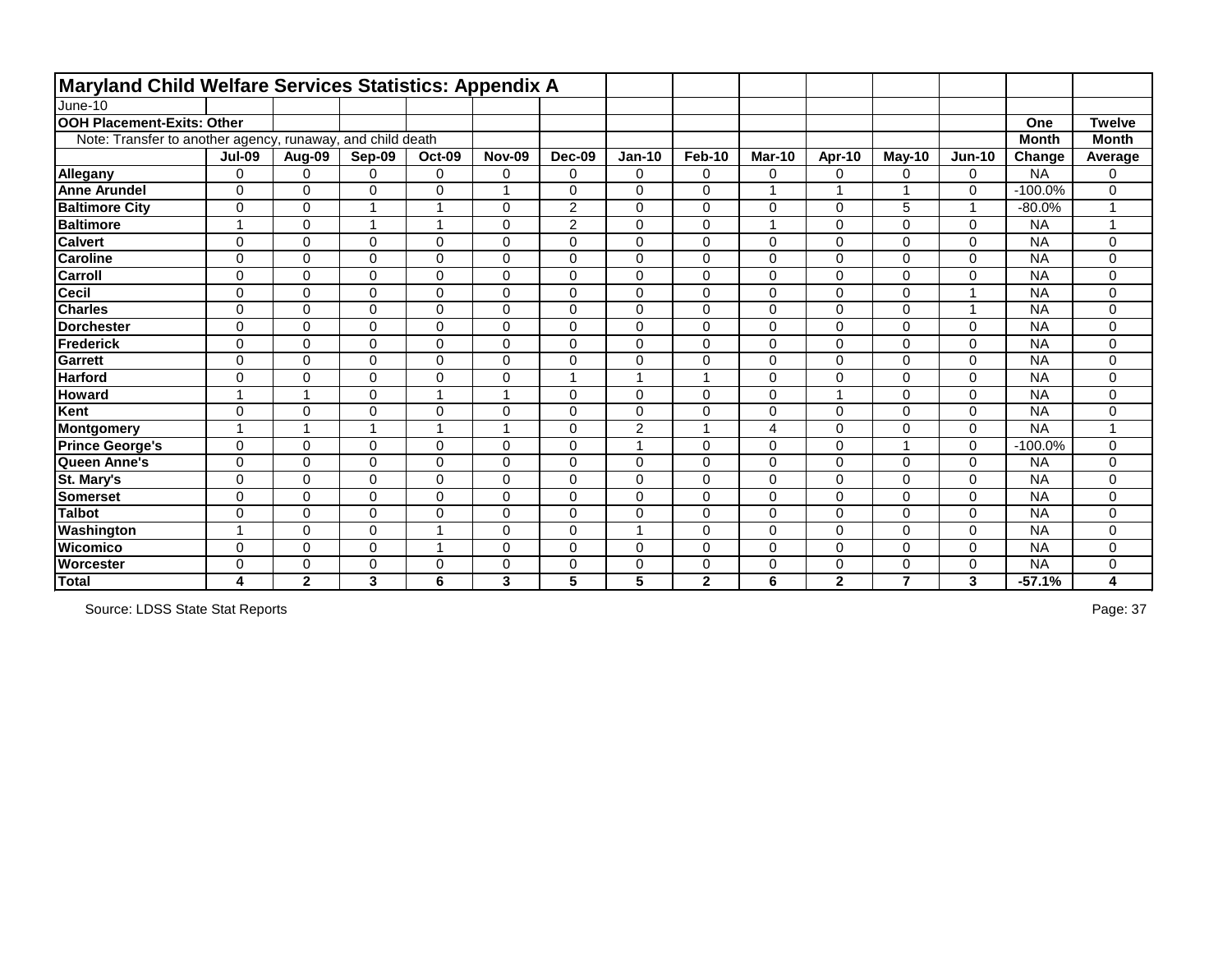| <b>Maryland Child Welfare Services Statistics: Appendix A</b> |                  |                |                |                |                |                |                |                |                         |                          |                |                         |              |                      |
|---------------------------------------------------------------|------------------|----------------|----------------|----------------|----------------|----------------|----------------|----------------|-------------------------|--------------------------|----------------|-------------------------|--------------|----------------------|
| June-10                                                       |                  |                |                |                |                |                |                |                |                         |                          |                |                         |              |                      |
| <b>Family Foster Homes: New Homes</b>                         |                  |                |                |                |                |                |                |                |                         |                          |                |                         | One          | <b>Twelve</b>        |
|                                                               |                  |                |                |                |                |                |                |                |                         |                          |                |                         | <b>Month</b> | <b>Month</b>         |
|                                                               | <b>Jul-09</b>    | Aug-09         | Sep-09         | <b>Oct-09</b>  | <b>Nov-09</b>  | <b>Dec-09</b>  | <b>Jan-10</b>  | <b>Feb-10</b>  | <b>Mar-10</b>           | Apr-10                   | $May-10$       | $Jun-10$                | Change       | Average              |
| Allegany                                                      | $\overline{2}$   | $\Omega$       | $\Omega$       | $\mathbf 0$    | $\overline{2}$ | $\mathbf 0$    |                | -1             | $\mathbf 0$             | $\mathbf 0$              | 0              | $\Omega$                | <b>NA</b>    |                      |
| <b>Anne Arundel</b>                                           | $\overline{z}$   | 5              | $\overline{2}$ | $\overline{2}$ | 5              | 3              | $\mathbf 0$    | $\overline{4}$ | $\overline{4}$          | 3                        | 1              | 5                       | 400.0%       | 3                    |
| <b>Baltimore City</b>                                         | 43               | 62             | 46             | 41             | 29             | 17             | 24             | 22             | 22                      | 28                       | 30             | 13                      | $-56.7%$     | 31                   |
| <b>Baltimore</b>                                              | $\overline{2}$   | $\overline{2}$ | 5              | 4              | 4              | 8              | 3              | $\overline{2}$ | 11                      | $\overline{2}$           | 4              | 8                       | 100.0%       | 5                    |
| <b>Calvert</b>                                                | $\overline{ }$   | $\overline{A}$ | 0              | $\overline{2}$ | 1              | $\mathbf{1}$   | $\overline{1}$ | $\mathbf 0$    | 1                       | 0                        | $\mathbf 1$    | $\overline{2}$          | 100.0%       | $\blacktriangleleft$ |
| <b>Caroline</b>                                               | $\mathbf 0$      | $\mathbf 0$    | 0              | $\mathbf 0$    | 0              | $\mathbf 0$    | $\pmb{0}$      | $\mathbf 0$    |                         | ×                        | $\overline{2}$ | $\mathbf 0$             | $-100.0\%$   | 0                    |
| <b>Carroll</b>                                                | $\mathbf 0$      |                |                | $\overline{2}$ | 0              | $\Omega$       | $\overline{2}$ | $\mathbf 0$    |                         | 0                        | $\overline{2}$ | $\Omega$                | $-100.0%$    |                      |
| <b>Cecil</b>                                                  | 3                | $\overline{2}$ |                | $\overline{2}$ | $\overline{2}$ | $\overline{2}$ | $\overline{2}$ | $\overline{2}$ | $\mathbf 0$             | $\overline{2}$           | $\mathbf{1}$   | $\mathbf 0$             | $-100.0%$    | $\overline{2}$       |
| <b>Charles</b>                                                | 3                | $\overline{2}$ | $\Omega$       | 4              | 0              | $\mathbf 0$    | $\overline{2}$ | $\mathbf 0$    | $\overline{ }$          | 0                        | $\overline{2}$ | 0                       | $-100.0%$    | $\blacktriangleleft$ |
| <b>Dorchester</b>                                             | $\overline{0}$   | $\mathbf 0$    |                | $\mathbf 0$    | 1              | $\overline{0}$ | $\mathbf 0$    | $\overline{1}$ | $\mathbf 0$             | $\overline{0}$           | 0              | $\overline{0}$          | <b>NA</b>    | 0                    |
| Frederick                                                     | 3                |                |                | $\overline{2}$ | $\overline{4}$ | 1              | $\overline{ }$ | $\mathbf 0$    | 5                       | 3                        | 3              |                         | $-66.7%$     | $\overline{2}$       |
| Garrett                                                       |                  | $\mathbf 0$    | 0              | 1              | 1              | 3              | $\mathbf 0$    | 3              | $\mathbf 0$             | $\overline{0}$           | $\mathbf{1}$   | $\mathbf 0$             | $-100.0%$    | $\mathbf{1}$         |
| <b>Harford</b>                                                | 4                | $\overline{4}$ | 4              | -1             | 1              | $\mathbf 0$    | $\overline{1}$ | $\mathbf 0$    | $\overline{2}$          | 4                        | 3              | $\Omega$                | $-100.0%$    | $\overline{2}$       |
| <b>Howard</b>                                                 | $\overline{2}$   | $\mathbf 0$    | $\overline{2}$ | 3              | 0              | $\overline{2}$ | 3              | 3              | $\mathbf 0$             | и                        | 0              | $\blacktriangleleft$    | <b>NA</b>    | $\overline{1}$       |
| Kent                                                          | $\overline{A}$   | $\overline{A}$ | 0              | $\pmb{0}$      | 0              | $\mathbf 0$    | 0              | $\mathbf 0$    | $\mathbf 0$             | $\mathbf 0$              | 0              | $\Omega$                | <b>NA</b>    | 0                    |
| Montgomery                                                    | $\boldsymbol{9}$ | 5              | $\overline{2}$ | $\overline{2}$ | $\overline{4}$ | 5              | $\overline{7}$ | $\overline{4}$ | 6                       | $\overline{2}$           | 5              | 6                       | 20.0%        | 5                    |
| <b>Prince George's</b>                                        | 4                | $\overline{4}$ | $\overline{7}$ | 5              | 1              | $\mathbf 0$    | $\overline{ }$ | $\mathbf 0$    | $\overline{7}$          | $\overline{2}$           | 0              | 4                       | <b>NA</b>    | 3                    |
| Queen Anne's                                                  | $\overline{0}$   | $\overline{0}$ | 0              | $\overline{1}$ | 1              | $\overline{0}$ | $\mathbf 0$    | $\mathbf 0$    | $\mathbf 0$             |                          | $\mathbf 0$    | $\mathbf 0$             | <b>NA</b>    | $\mathbf 0$          |
| St. Mary's                                                    | $\overline{2}$   | $\overline{ }$ | 0              | $\mathbf 0$    | 4              | $\mathbf 0$    | $\mathbf 0$    | $\overline{2}$ | $\mathbf 0$             | 0                        | 0              | $\overline{\mathbf{A}}$ | <b>NA</b>    | $\overline{A}$       |
| <b>Somerset</b>                                               | $\overline{0}$   | $\mathbf 0$    | 0              | $\mathbf 0$    | 0              | $\mathbf 0$    | $\overline{A}$ | $\mathbf 0$    | $\overline{\mathbf{1}}$ | 0                        | 0              | 1                       | <b>NA</b>    | 0                    |
| <b>Talbot</b>                                                 |                  | $\mathbf 0$    | $\Omega$       | $\mathbf 0$    | 0              | $\overline{2}$ | 0              | $\mathbf 0$    | $\overline{\mathbf{A}}$ | 0                        | 0              | $\Omega$                | <b>NA</b>    | 0                    |
| Washington                                                    | 4                |                | 3              | $\mathbf 2$    | 3              | $\overline{2}$ | $\overline{4}$ | 3              | $\overline{2}$          | $\overline{\phantom{a}}$ | $\overline{2}$ | $\overline{2}$          | 0.0%         | $\overline{2}$       |
| <b>Wicomico</b>                                               | 3                | $\overline{A}$ | 4              | $\overline{2}$ | $\mathbf 0$    | $\overline{0}$ | $\overline{A}$ | $\overline{1}$ | $\mathbf 0$             | $\overline{ }$           | $\overline{2}$ | 1                       | $-50.0%$     | $\blacktriangleleft$ |
| <b>Worcester</b>                                              | 0                | $\mathbf 0$    | 0              | $\overline{ }$ | 0              | 4              | $\mathbf 0$    | $\mathbf 0$    | $\mathbf 0$             | $\mathbf 0$              | $\mathbf 0$    | $\Omega$                | <b>NA</b>    | 0                    |
| Total                                                         | 95               | 93             | 76             | 77             | 63             | 50             | 54             | 48             | 65                      | 50                       | 59             | 45                      | $-23.7%$     | 65                   |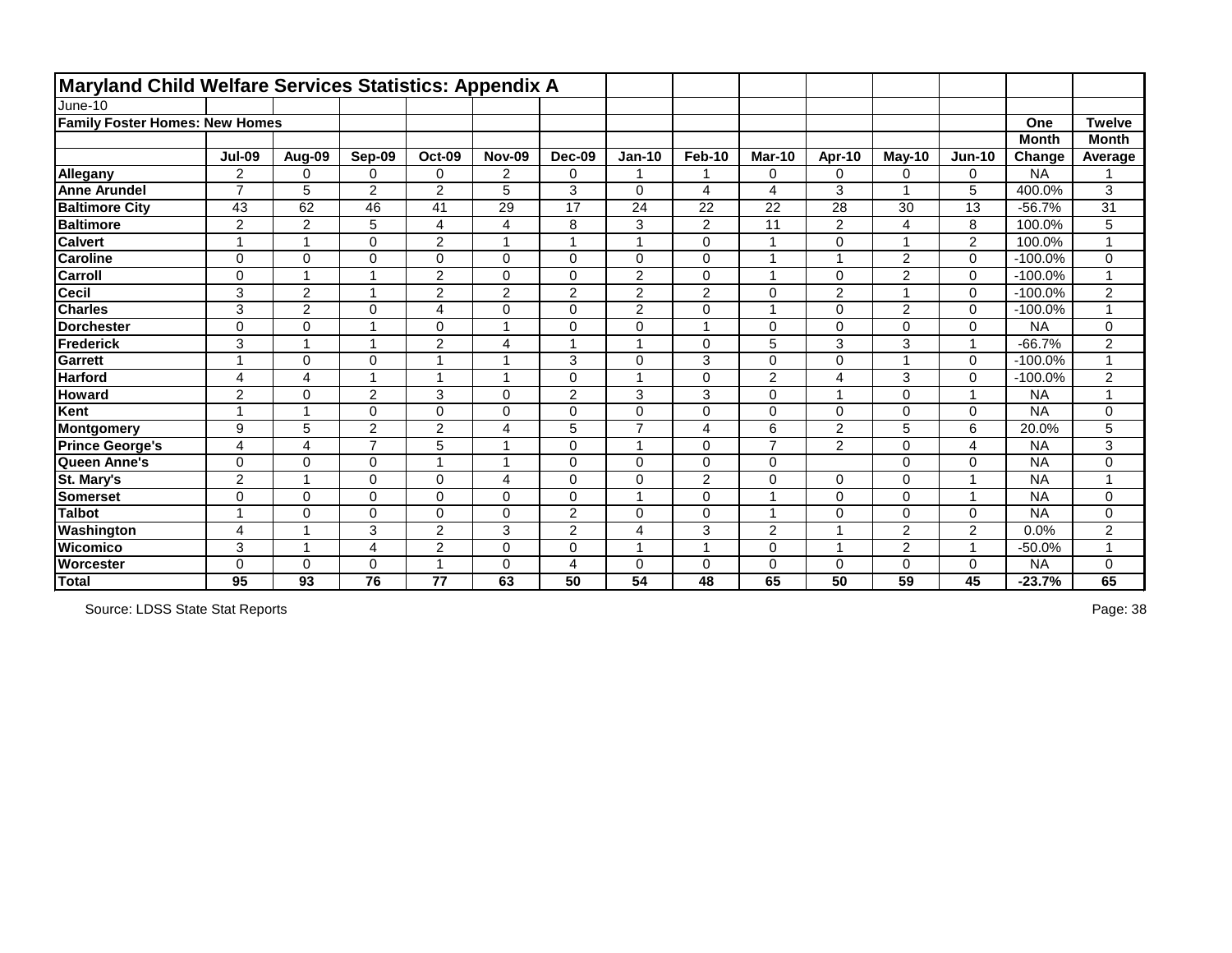| <b>Maryland Child Welfare Services Statistics: Appendix A</b> |                          |                         |                         |                         |                |                         |                |                |                |                |                |                          |              |                |
|---------------------------------------------------------------|--------------------------|-------------------------|-------------------------|-------------------------|----------------|-------------------------|----------------|----------------|----------------|----------------|----------------|--------------------------|--------------|----------------|
| June-10                                                       |                          |                         |                         |                         |                |                         |                |                |                |                |                |                          |              |                |
| <b>Family Foster Homes: Closed Homes</b>                      |                          |                         |                         |                         |                |                         |                |                |                |                |                |                          | One          | <b>Twelve</b>  |
|                                                               |                          |                         |                         |                         |                |                         |                |                |                |                |                |                          | <b>Month</b> | <b>Month</b>   |
|                                                               | <b>Jul-09</b>            | Aug-09                  | Sep-09                  | <b>Oct-09</b>           | <b>Nov-09</b>  | Dec-09                  | <b>Jan-10</b>  | <b>Feb-10</b>  | <b>Mar-10</b>  | Apr-10         | $May-10$       | <b>Jun-10</b>            | Change       | Average        |
| Allegany                                                      |                          | $\overline{2}$          | 0                       | $\mathbf 0$             | 0              | 3                       | $\mathbf 0$    |                | $\mathbf 0$    | $\overline{4}$ | 0              | 0                        | <b>NA</b>    |                |
| <b>Anne Arundel</b>                                           | 5                        | 5                       | $\overline{2}$          | 5                       | 4              | $\overline{4}$          | 3              | $\overline{2}$ | 3              | 6              | 0              | 3                        | <b>NA</b>    | 4              |
| <b>Baltimore City</b>                                         | 51                       | 38                      | 48                      | 63                      | 44             | 36                      | 36             | 24             | 27             | 31             | 27             | 36                       | 33.3%        | 38             |
| <b>Baltimore</b>                                              | 4                        | 4                       | 5                       | $\overline{7}$          | 4              | $\overline{\mathbf{4}}$ | 0              | 9              | 11             | $\overline{5}$ | 9              | 3                        | $-66.7%$     | 5              |
| <b>Calvert</b>                                                | 0                        | 4                       | $\Omega$                | 1                       | 0              | $\mathbf 0$             | 0              | $\overline{2}$ | $\overline{2}$ | $\overline{1}$ | 0              | 5                        | <b>NA</b>    | 1              |
| <b>Caroline</b>                                               | 0                        |                         | $\Omega$                | $\pmb{0}$               | $\mathbf 0$    | $\mathbf 0$             | 0              | $\overline{4}$ | 0              | $\mathbf 0$    | 2              | $\mathbf 0$              | $-100.0%$    | 4              |
| <b>Carroll</b>                                                |                          | $\Omega$                |                         | 0                       | 0              | $\overline{\mathbf{A}}$ | 0              | $\pmb{0}$      |                | $\mathbf 0$    | 0              | $\overline{\phantom{a}}$ | <b>NA</b>    | 0              |
| Cecil                                                         | 4                        |                         | 0                       | 5                       | 3              | $\overline{0}$          | 3              | $\mathbf{1}$   |                | $\overline{4}$ | 2              | $\mathbf{3}$             | 50.0%        | $\overline{2}$ |
| <b>Charles</b>                                                | 3                        | $\overline{2}$          | $\overline{ }$          | $\mathbf 0$             | $\Omega$       | $\mathbf 0$             | $\overline{0}$ | $\mathbf 0$    | $\mathbf 0$    |                | 0              | 3                        | <b>NA</b>    | 1              |
| <b>Dorchester</b>                                             | $\overline{\phantom{a}}$ | $\blacktriangleleft$    | 1                       | $\overline{\mathbf{1}}$ | 0              | $\overline{0}$          | 0              | $\mathbf{1}$   | $\mathbf 0$    | $\overline{1}$ | 0              | $\mathbf 0$              | <b>NA</b>    | 1              |
| Frederick                                                     |                          | $\overline{ }$          | 3                       | $\overline{\mathbf{A}}$ | $\Omega$       |                         | 0              | 1              | 8              | $\overline{2}$ |                | 4                        | 300.0%       | 2              |
| Garrett                                                       | $\Omega$                 | $\mathbf 0$             | 3                       | $\overline{2}$          | 0              | $\overline{2}$          | 4              | $\mathbf 0$    | $\Omega$       | $\overline{1}$ | $\overline{2}$ | $\overline{1}$           | $-50.0%$     | 1              |
| <b>Harford</b>                                                | 5                        | $\overline{\mathbf{4}}$ | 6                       | $\overline{\mathbf{4}}$ |                | $\overline{0}$          |                | 6              | 9              | 5              | 5              | 5                        | 0.0%         | 4              |
| <b>Howard</b>                                                 | $\overline{\mathbf{A}}$  | $\mathbf 0$             | 0                       | 5                       | 3              | 3                       | $\mathbf 0$    | $\mathbf 0$    | $\overline{A}$ | $\mathbf 0$    | 0              | 0                        | <b>NA</b>    | 1              |
| Kent                                                          | $\mathbf 0$              | $\mathbf 0$             | 1                       | $\pmb{0}$               | 0              | $\mathbf 0$             | 0              | $\pmb{0}$      | $\mathbf 0$    | $\mathbf 0$    | 0              | $\overline{1}$           | <b>NA</b>    | 0              |
| Montgomery                                                    | 3                        | 4                       | $\overline{\mathbf{4}}$ | 5                       | $\overline{2}$ | $\overline{0}$          | 5              | $\overline{2}$ | $\overline{2}$ | 1              |                | 16                       | 1500.0%      | 4              |
| <b>Prince George's</b>                                        | 3                        | $\overline{4}$          | 8                       | 8                       | 3              | $\mathbf 0$             | $\overline{2}$ | $\, 8$         |                | 6              | 4              | $\mathbf 0$              | $-100.0%$    | 4              |
| Queen Anne's                                                  | $\overline{0}$           | $\overline{2}$          | $\overline{0}$          | $\mathbf 0$             | $\mathbf 0$    | $\overline{0}$          | $\overline{0}$ | $\mathbf 0$    | $\overline{0}$ |                | 0              | $\mathbf 0$              | <b>NA</b>    | 0              |
| St. Mary's                                                    | 0                        | $\mathbf 0$             | $\overline{\mathbf{A}}$ | $\overline{\mathbf{1}}$ | 0              | $\mathbf 0$             |                | $\mathbf 0$    | $\mathbf 0$    | $\overline{1}$ | $\overline{2}$ | $\mathbf 0$              | $-100.0%$    | 1              |
| <b>Somerset</b>                                               | 0                        | 1                       | $\overline{\mathbf{A}}$ | $\overline{ }$          |                | $\mathbf 0$             |                | $\pmb{0}$      |                | $\mathbf 0$    | 0              | $\overline{2}$           | <b>NA</b>    | 1              |
| <b>Talbot</b>                                                 | 0                        | $\overline{0}$          | $\Omega$                | 0                       | $\mathbf 0$    | $\overline{0}$          | $\overline{0}$ | $\pmb{0}$      |                | $\mathbf 0$    | 0              | $\mathbf 0$              | <b>NA</b>    | 0              |
| Washington                                                    | 3                        | 0                       | 6                       | 4                       | 0              | 10                      |                | -1             | $\Omega$       | 8              | 2              | 3                        | 50.0%        | 3              |
| <b>Wicomico</b>                                               | $\overline{2}$           | $\overline{0}$          | 1                       | $\overline{\mathbf{1}}$ |                | $\overline{2}$          | 4              | $\mathbf 0$    |                | 3              | 0              | 1                        | <b>NA</b>    | 1              |
| <b>Worcester</b>                                              | $\Omega$                 | 0                       | $\Omega$                |                         | $\Omega$       | $\mathbf 0$             | 0              | $\mathbf 0$    |                | $\mathbf 0$    | 0              | 0                        | <b>NA</b>    | 0              |
| Total                                                         | 88                       | 72                      | 98                      | 115                     | 66             | 66                      | 61             | 62             | 70             | 81             | 57             | 87                       | 52.6%        | 77             |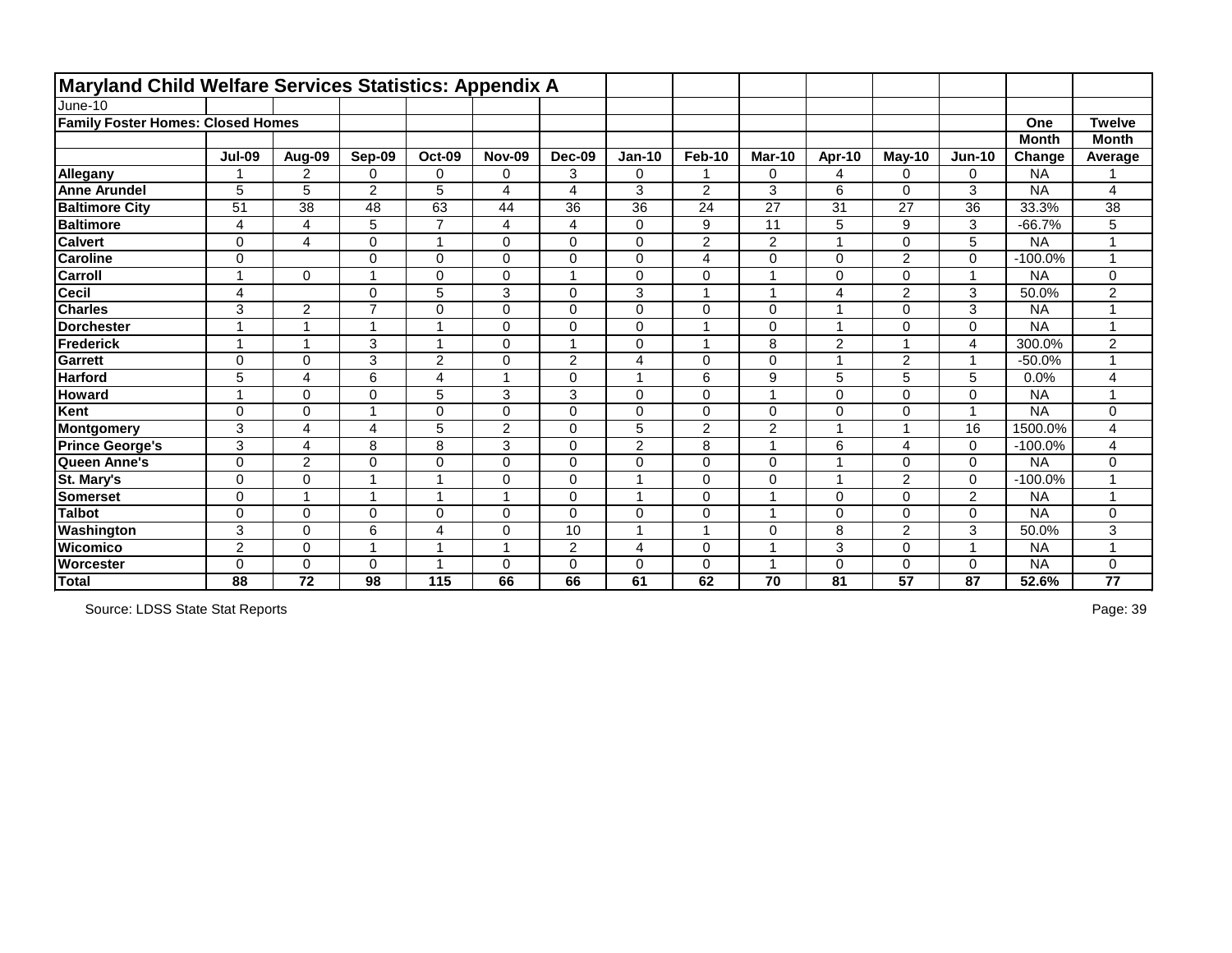| Maryland Child Welfare Services Statistics: Appendix A |                 |                 |        |               |                 |                 |               |                 |               |                 |        |                 |              |               |
|--------------------------------------------------------|-----------------|-----------------|--------|---------------|-----------------|-----------------|---------------|-----------------|---------------|-----------------|--------|-----------------|--------------|---------------|
| June-10                                                |                 |                 |        |               |                 |                 |               |                 |               |                 |        |                 |              |               |
| <b>Family Foster Homes: End of Month</b>               |                 |                 |        |               |                 |                 |               |                 |               |                 |        |                 | One          | <b>Twelve</b> |
|                                                        |                 |                 |        |               |                 |                 |               |                 |               |                 |        |                 | <b>Month</b> | <b>Month</b>  |
|                                                        | <b>Jul-09</b>   | Aug-09          | Sep-09 | <b>Oct-09</b> | <b>Nov-09</b>   | Dec-09          | <b>Jan-10</b> | <b>Feb-10</b>   | <b>Mar-10</b> | Apr-10          | May-10 | <b>Jun-10</b>   | Change       | Average       |
| Allegany                                               | 60              | 58              | 58     | 58            | 60              | 57              | 58            | 58              | 58            | 54              | 54     | 54              | 0.0%         | 57            |
| <b>Anne Arundel</b>                                    | 106             | 106             | 106    | 103           | 104             | 103             | 100           | 102             | 103           | 100             | 101    | 103             | 2.0%         | 103           |
| <b>Baltimore City</b>                                  | 1347            | 1371            | 1369   | 1347          | 1332            | 1313            | 1301          | 1299            | 1294          | 1291            | 1294   | 1271            | $-1.8%$      | 1319          |
| <b>Baltimore</b>                                       | 221             | 219             | 219    | 216           | 216             | 220             | 223           | 216             | 216           | 213             | 208    | 213             | 2.4%         | 217           |
| <b>Calvert</b>                                         | 39              | 36              | 36     | 37            | 38              | 39              | 40            | 38              | 37            | 36              | 37     | 34              | $-8.1%$      | 37            |
| <b>Caroline</b>                                        | $\overline{36}$ | $\overline{36}$ | 36     | 36            | $\overline{36}$ | $\overline{36}$ | 36            | $\overline{32}$ | 33            | $\overline{34}$ | 34     | $\overline{34}$ | 0.0%         | 35            |
| Carroll                                                | 25              | 26              | 26     | 28            | 28              | 27              | 29            | 29              | 29            | 29              | 31     | 30              | $-3.2%$      | 28            |
| <b>Cecil</b>                                           | 66              | 68              | 69     | 66            | 65              | 67              | 66            | 67              | 66            | 64              | 63     | 60              | $-4.8%$      | 66            |
| <b>Charles</b>                                         | 70              | 70              | 63     | 67            | 67              | 67              | 69            | 69              | 70            | 69              | 71     | 68              | $-4.2%$      | 68            |
| Dorchester                                             | 27              | 26              | 25     | 25            | 26              | 26              | 26            | 26              | 26            | 25              | 25     | 25              | 0.0%         | 26            |
| Frederick                                              | 92              | 92              | 90     | 91            | 95              | $\overline{95}$ | 96            | 95              | 92            | $\overline{93}$ | 95     | 92              | $-3.2%$      | 93            |
| <b>Garrett</b>                                         | 45              | 45              | 42     | 41            | 42              | 43              | 39            | 42              | 42            | 41              | 40     | 39              | $-2.5%$      | 42            |
| <b>Harford</b>                                         | 121             | 121             | 116    | 113           | 113             | 113             | 113           | 107             | 100           | 99              | 97     | 92              | $-5.2%$      | 109           |
| <b>Howard</b>                                          | 55              | 55              | 57     | 55            | 52              | 51              | 54            | 57              | 56            | 57              | 57     | 58              | 1.8%         | 55            |
| Kent                                                   | 10              | 11              | 10     | 10            | 10              | 10              | 10            | 10              | 10            | 10              | 10     | 9               | $-10.0%$     | 10            |
| Montgomery                                             | 299             | 300             | 298    | 295           | 297             | 302             | 304           | 306             | 310           | 311             | 315    | 305             | $-3.2%$      | 304           |
| <b>Prince George's</b>                                 | 178             | 178             | 177    | 174           | 172             | 172             | 171           | 163             | 169           | 165             | 161    | 165             | 2.5%         | 170           |
| Queen Anne's                                           | 20              | 18              | 18     | 19            | 20              | 20              | 20            | 20              | 20            | 19              | 19     | 19              | 0.0%         | 19            |
| St. Mary's                                             | 39              | 40              | 39     | 38            | 42              | 42              | 41            | 43              | 43            | 42              | 40     | 41              | 2.5%         | 41            |
| <b>Somerset</b>                                        | 25              | 24              | 23     | 22            | 21              | 21              | 21            | 21              | 21            | 21              | 21     | 20              | $-4.8%$      | 22            |
| <b>Talbot</b>                                          | 17              | 17              | 17     | 17            | 17              | 19              | 19            | 19              | 19            | 19              | 19     | 19              | 0.0%         | 18            |
| Washington                                             | 168             | 169             | 166    | 164           | 167             | 159             | 162           | 164             | 166           | 159             | 159    | 158             | $-0.6%$      | 163           |
| <b>Wicomico</b>                                        | 51              | 52              | 55     | 56            | 55              | 53              | 50            | 51              | 50            | 48              | 50     | 50              | 0.0%         | 52            |
| Worcester                                              | 19              | 19              | 19     | 19            | 19              | 23              | 23            | 23              | 22            | 22              | 22     | 22              | 0.0%         | 21            |
| Total                                                  | 3136            | 3157            | 3134   | 3097          | 3094            | 3078            | 3071          | 3057            | 3052          | 3021            | 3023   | 2981            | $-1.4%$      | 3075          |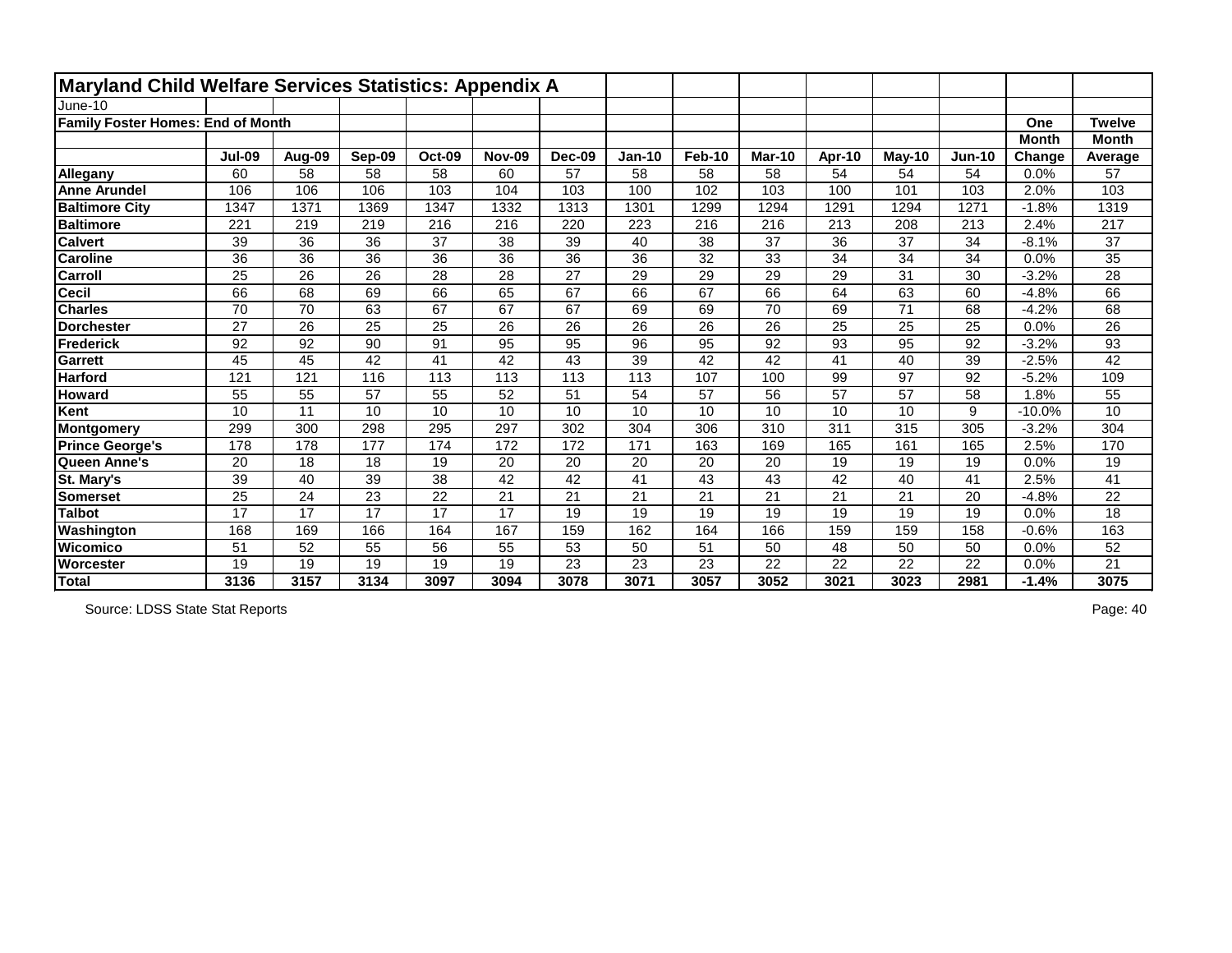| <b>Maryland Child Welfare Services Statistics: Appendix A</b> |               |                 |        |                 |                 |                 |               |               |               |                 |          |                |              |                  |
|---------------------------------------------------------------|---------------|-----------------|--------|-----------------|-----------------|-----------------|---------------|---------------|---------------|-----------------|----------|----------------|--------------|------------------|
| June-10                                                       |               |                 |        |                 |                 |                 |               |               |               |                 |          |                |              |                  |
| Family Foster Homes: End of Month--Unrestricted               |               |                 |        |                 |                 |                 |               |               |               |                 |          |                | One          | <b>Twelve</b>    |
|                                                               |               |                 |        |                 |                 |                 |               |               |               |                 |          |                | <b>Month</b> | <b>Month</b>     |
|                                                               | <b>Jul-09</b> | Aug-09          | Sep-09 | <b>Oct-09</b>   | <b>Nov-09</b>   | <b>Dec-09</b>   | <b>Jan-10</b> | <b>Feb-10</b> | <b>Mar-10</b> | Apr-10          | $May-10$ | <b>Jun-10</b>  | Change       | Average          |
| Allegany                                                      | 57            | 55              | 57     | 58              | 57              | 54              | 54            | 58            | 58            | 54              | 54       | 54             | 0.0%         | 56               |
| <b>Anne Arundel</b>                                           | 94            | 92              | 93     | 92              | 92              | 92              | 87            | 93            | 94            | 91              | 93       | 94             | 1.1%         | 92               |
| <b>Baltimore City</b>                                         | 596           | 640             | 661    | 655             | 656             | 659             | 665           | 663           | 660           | 660             | 658      | 653            | $-0.8%$      | 652              |
| <b>Baltimore</b>                                              | 188           | 186             | 188    | 31              | 185             | 188             | 191           | 185           | 182           | 180             | 176      | 180            | 2.3%         | $\overline{172}$ |
| <b>Calvert</b>                                                | 36            | 32              | 32     | 33              | 34              | 34              | 38            | 35            | 33            | 32              | 34       | 31             | $-8.8%$      | 34               |
| <b>Caroline</b>                                               | 34            | 34              | 34     | 34              | 34              | 34              | 34            | 30            | 31            | 32              | 32       | 32             | 0.0%         | 33               |
| Carroll                                                       | 24            | 24              | 24     | 26              | 26              | 25              | 27            | 27            | 26            | 26              | 27       | 26             | $-3.7%$      | 26               |
| <b>Cecil</b>                                                  | 52            | 53              | 54     | 53              | $\overline{53}$ | 54              | 51            | 52            | 52            | 49              | 49       | 48             | $-2.0%$      | 52               |
| <b>Charles</b>                                                | 66            | 66              | 52     | 63              | 64              | 64              | 67            | 67            | 67            | 67              | 69       | 66             | $-4.3%$      | 65               |
| <b>Dorchester</b>                                             | 26            | 25              | 25     | 24              | 25              | 25              | 25            | 25            | 25            | 24              | 24       | 24             | 0.0%         | 25               |
| Frederick                                                     | 88            | 88              | 85     | 86              | 89              | 90              | 91            | 90            | 85            | 87              | 89       | 86             | $-3.4%$      | 88               |
| <b>Garrett</b>                                                | 42            | 42              | 40     | 40              | 39              | 38              | 39            | 39            | 39            | 38              | 36       | 35             | $-2.8%$      | 39               |
| <b>Harford</b>                                                | 100           | 100             | 96     | 94              | 94              | $\overline{94}$ | 93            | 88            | 86            | $\overline{83}$ | 80       | 77             | $-3.8%$      | 90               |
| <b>Howard</b>                                                 | 52            | 52              | 54     | 52              | 49              | 48              | 51            | 57            | 53            | 54              | 54       | 55             | 1.9%         | 53               |
| Kent                                                          | 8             | $\mathbf 0$     | 10     | 8               | 8               | 8               | 8             | 8             | 8             | 8               | 8        | $\overline{7}$ | $-12.5%$     | $\overline{7}$   |
| Montgomery                                                    | 242           | 244             | 245    | 241             | 241             | 244             | 248           | 250           | 253           | 253             | 256      | 249            | $-2.7%$      | 247              |
| <b>Prince George's</b>                                        | 149           | 145             | 146    | 141             | 138             | 138             | 137           | 130           | 132           | 129             | 125      | 129            | 3.2%         | 137              |
| Queen Anne's                                                  | 20            | 18              | 18     | 19              | 20              | 20              | 20            | 20            | 20            | 19              | 19       | 19             | 0.0%         | 19               |
| St. Mary's                                                    | 34            | 35              | 35     | 34              | 36              | 36              | 35            | 37            | 37            | 36              | 35       | 36             | 2.9%         | 36               |
| <b>Somerset</b>                                               | 22            | 21              | 21     | 20              | 19              | 19              | 18            | 18            | 18            | 18              | 18       | 18             | 0.0%         | 19               |
| <b>Talbot</b>                                                 | 17            | $\overline{17}$ | 17     | $\overline{17}$ | 17              | 19              | 19            | 19            | 19            | $\overline{19}$ | 19       | 19             | 0.0%         | $\overline{18}$  |
| Washington                                                    | 141           | 142             | 138    | 137             | 139             | 139             | 141           | 142           | 144           | 137             | 136      | 136            | 0.0%         | 139              |
| <b>Wicomico</b>                                               | 43            | 44              | 47     | 48              | 47              | 46              | 46            | 47            | 46            | 46              | 47       | 47             | 0.0%         | 46               |
| Worcester                                                     | 19            | 19              | 19     | 19              | 19              | 23              | 23            | 23            | 22            | 22              | 22       | 22             | 0.0%         | 21               |
| Total                                                         | 2150          | 2174            | 2191   | 2025            | 2181            | 2191            | 2208          | 2203          | 2190          | 2164            | 2160     | 2143           | $-0.8%$      | 2165             |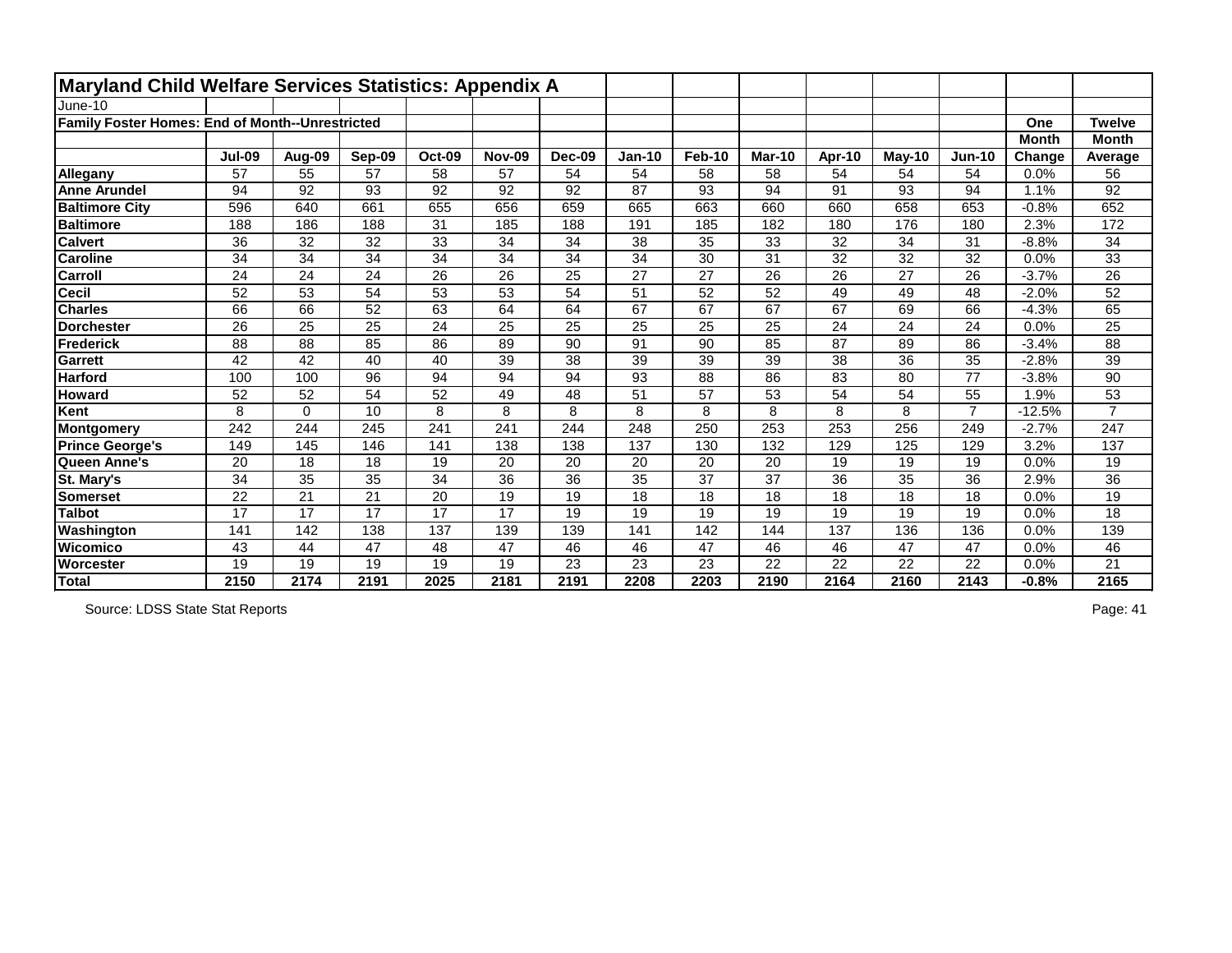| Maryland Child Welfare Services Statistics: Appendix A |                |                |                |                  |                |                |                |                         |                         |                          |                |                         |              |                         |
|--------------------------------------------------------|----------------|----------------|----------------|------------------|----------------|----------------|----------------|-------------------------|-------------------------|--------------------------|----------------|-------------------------|--------------|-------------------------|
| June-10                                                |                |                |                |                  |                |                |                |                         |                         |                          |                |                         |              |                         |
| <b>Formal Kinship Providers: New Homes</b>             |                |                |                |                  |                |                |                |                         |                         |                          |                |                         | One          | <b>Twelve</b>           |
|                                                        |                |                |                |                  |                |                |                |                         |                         |                          |                |                         | <b>Month</b> | <b>Month</b>            |
|                                                        | <b>Jul-09</b>  | Aug-09         | Sep-09         | <b>Oct-09</b>    | <b>Nov-09</b>  | <b>Dec-09</b>  | <b>Jan-10</b>  | Feb-10                  | <b>Mar-10</b>           | Apr-10                   | $M$ ay-10      | $Jun-10$                | Change       | Average                 |
| Allegany                                               | $\overline{2}$ | $\mathbf 0$    | 5              | $\mathbf 0$      | 0              | 8              | 0              | $\mathbf 0$             | $\mathbf 0$             | $\overline{2}$           | 0              | $\mathbf 0$             | <b>NA</b>    |                         |
| <b>Anne Arundel</b>                                    | 3              | $\overline{A}$ | 4              | $\overline{0}$   | $\overline{2}$ | 4              | $\overline{2}$ | $\overline{0}$          | $\overline{1}$          | $\Omega$                 | 1              | 4                       | 300.0%       | $\overline{2}$          |
| <b>Baltimore City</b>                                  | <b>NA</b>      | <b>NA</b>      | <b>NA</b>      | <b>NA</b>        | <b>NA</b>      | <b>NA</b>      | <b>NA</b>      | <b>NA</b>               | <b>NA</b>               | <b>NA</b>                | <b>NA</b>      | <b>NA</b>               | <b>NA</b>    | <b>NA</b>               |
| <b>Baltimore</b>                                       | 1              | 3              | 4              | 8                | $\overline{7}$ | $\overline{2}$ | 3              | 5                       | 3                       | 0                        | $\overline{7}$ | 3                       | $-57.1%$     | 4                       |
| <b>Calvert</b>                                         | $\mathbf 0$    | $\mathbf 0$    | $\Omega$       | $\mathbf 0$      | 0              | $\mathbf 0$    | $\mathbf 0$    | $6\phantom{1}6$         |                         | 0                        | 0              | $\Omega$                | <b>NA</b>    |                         |
| <b>Caroline</b>                                        | $\mathbf 0$    | $\mathbf 0$    |                | $\mathbf 0$      | 0              | $\mathbf 0$    | $\overline{0}$ | $\mathbf 0$             | $\mathbf 0$             | 0                        | 0              | $\mathbf 0$             | <b>NA</b>    | 0                       |
| <b>Carroll</b>                                         |                | $\mathbf 0$    | 0              | $\boldsymbol{0}$ | $\mathbf 0$    | $\mathbf 0$    | $\pmb{0}$      | $\mathbf 0$             | $\mathbf 0$             | 0                        | $\mathsf 0$    | -1                      | <b>NA</b>    | 0                       |
| <b>Cecil</b>                                           | $\mathbf 0$    | $\mathbf 0$    |                | $\overline{1}$   | 1              | $\mathbf 1$    | 0              | $\overline{1}$          | 3                       | $\overline{\phantom{a}}$ | 0              | 5                       | <b>NA</b>    | $\overline{1}$          |
| <b>Charles</b>                                         | 3              | $\Omega$       | $\Omega$       | 0                | 1              | $\Omega$       | $\overline{4}$ | $\mathbf 0$             | $\mathbf 0$             | $\mathbf 0$              | 3              | $\Omega$                | $-100.0%$    | $\overline{ }$          |
| <b>Dorchester</b>                                      | $\overline{0}$ | $\mathbf 0$    | 0              | $\mathbf 0$      | 0              | $\mathbf 0$    | $\mathbf 0$    | $\overline{0}$          | $\mathbf 0$             | 0                        | 0              | $\mathbf 0$             | <b>NA</b>    | 0                       |
| Frederick                                              | 10             | 8              | $\overline{2}$ | $\mathbf 0$      | 1              | 3              | $\overline{4}$ | 5                       | $\overline{2}$          | 5                        | $\overline{2}$ | 1                       | $-50.0%$     | $\overline{\mathbf{4}}$ |
| <b>Garrett</b>                                         | $\mathbf 0$    | $\overline{0}$ | 0              | $\mathbf 0$      | $\overline{2}$ | $\overline{2}$ | $\mathbf 0$    | 3                       | $\mathbf 0$             | $\overline{0}$           | $\mathbf{1}$   | $\mathbf 0$             | $-100.0%$    | $\blacktriangleleft$    |
| <b>Harford</b>                                         | $\mathbf 0$    | $\mathbf 0$    | 9              | $\mathsf 0$      | 3              | 6              | $\overline{2}$ | $\overline{1}$          | $\mathbf 0$             | 0                        | $\mathbf{1}$   | $\mathbf 0$             | $-100.0%$    | $\overline{2}$          |
| <b>Howard</b>                                          | $\overline{ }$ | $\mathbf 0$    | 0              | $\mathbf 0$      | 0              | $\mathbf 0$    | $\mathbf 0$    | $\mathbf 0$             | $\mathbf 0$             | 0                        | 0              | $\mathbf 0$             | <b>NA</b>    | 0                       |
| Kent                                                   | $\mathbf 0$    | $\mathbf 0$    | 0              | $\mathbf 0$      | 0              | $\overline{0}$ | $\pmb{0}$      | $\mathbf 0$             | $\mathbf 0$             | 0                        | 0              | $\Omega$                | <b>NA</b>    | 0                       |
| Montgomery                                             | 9              | 9              | $\overline{2}$ | $\overline{2}$   | 6              | 8              | 6              | 5                       | 4                       | $\overline{2}$           | 5              | 5                       | 0.0%         | 5                       |
| <b>Prince George's</b>                                 | $\mathbf 0$    | $\mathbf 0$    | 0              | $\mathbf 0$      | 0              | $\mathbf 0$    | $\pmb{0}$      | $\mathbf 0$             | $\mathbf 0$             | 0                        | 0              | $\mathbf 0$             | <b>NA</b>    | 0                       |
| Queen Anne's                                           | $\mathbf 0$    | $\mathbf 0$    | 0              | $\mathbf 0$      | 0              | $\mathbf 0$    | $\mathbf 0$    | $\mathbf 0$             | $\mathbf 0$             |                          |                | $\mathbf 0$             | <b>NA</b>    | 0                       |
| St. Mary's                                             |                | $\mathbf 0$    | 0              | $\mathbf 0$      | 0              | $\mathbf 0$    | 3              | $\overline{\mathbf{A}}$ | 3                       | $\overline{ }$           | 0              | $\overline{\mathbf{A}}$ | <b>NA</b>    | $\overline{ }$          |
| <b>Somerset</b>                                        | $\Omega$       | $\mathbf 0$    | 0              | $\mathbf 0$      | 0              | $\mathbf 0$    | $\mathbf 0$    | $\mathbf 0$             | $\mathbf 0$             | 0                        | 0              | $\mathbf 0$             | <b>NA</b>    | 0                       |
| <b>Talbot</b>                                          | $\mathbf 0$    | $\mathbf 0$    | 0              | $\mathbf 0$      | 0              | $\overline{0}$ | $\pmb{0}$      | $\mathbf 0$             | $\mathbf 0$             | 0                        | 0              | $\mathbf 0$             | <b>NA</b>    | 0                       |
| Washington                                             |                | $\overline{2}$ | $\overline{2}$ | 1                | 1              | 1              | $\overline{2}$ | -1                      | $\overline{\mathbf{1}}$ | 3                        | 0              | $\overline{2}$          | <b>NA</b>    | $\overline{ }$          |
| <b>Wicomico</b>                                        | $\mathbf 0$    | $\mathbf 0$    | 0              | $\mathbf 0$      | 0              | $\mathbf 0$    | $\overline{A}$ | $\mathbf 0$             | $\mathbf 0$             | $\mathbf 0$              | 0              | $\mathbf 0$             | <b>NA</b>    | 0                       |
| <b>Worcester</b>                                       | $\Omega$       | $\mathbf 0$    | 0              | $\mathbf 0$      | 0              | $\Omega$       | $\mathbf 0$    | -1                      | $\mathbf 0$             | 0                        | 0              | $\Omega$                | <b>NA</b>    | 0                       |
| Total                                                  | 32             | 23             | 27             | 12               | 24             | 35             | 27             | 29                      | 18                      | 14                       | 20             | 22                      | 10.0%        | 24                      |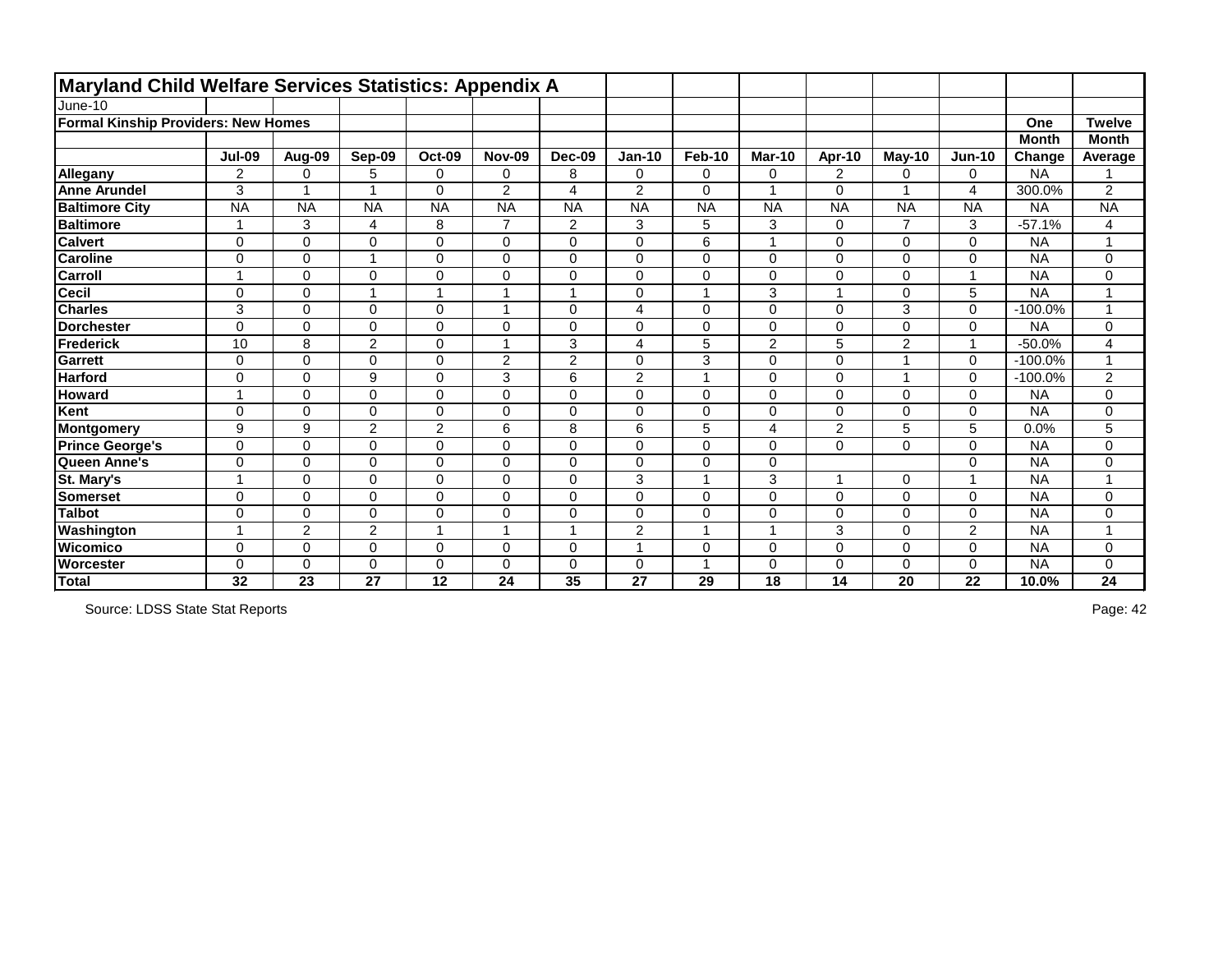| <b>Maryland Child Welfare Services Statistics: Appendix A</b> |                         |                |                         |                         |               |                |                         |                |                |                |           |                |              |                |
|---------------------------------------------------------------|-------------------------|----------------|-------------------------|-------------------------|---------------|----------------|-------------------------|----------------|----------------|----------------|-----------|----------------|--------------|----------------|
| June-10                                                       |                         |                |                         |                         |               |                |                         |                |                |                |           |                |              |                |
| <b>Formal Kinship Providers: Closed Homes</b>                 |                         |                |                         |                         |               |                |                         |                |                |                |           |                | One          | <b>Twelve</b>  |
|                                                               |                         |                |                         |                         |               |                |                         |                |                |                |           |                | <b>Month</b> | <b>Month</b>   |
|                                                               | <b>Jul-09</b>           | Aug-09         | Sep-09                  | <b>Oct-09</b>           | <b>Nov-09</b> | Dec-09         | <b>Jan-10</b>           | <b>Feb-10</b>  | <b>Mar-10</b>  | Apr-10         | May-10    | <b>Jun-10</b>  | Change       | Average        |
| <b>Allegany</b>                                               | 0                       | $\overline{7}$ | $\overline{2}$          | 0                       | 0             | $\mathbf 0$    | $\mathbf 0$             | 0              | $\mathbf 0$    | $\overline{2}$ | 0         | $\overline{2}$ | <b>NA</b>    |                |
| <b>Anne Arundel</b>                                           | $\overline{2}$          | $\overline{2}$ | $\overline{\mathbf{A}}$ | $\overline{\mathbf{1}}$ |               | $\overline{A}$ | $\overline{2}$          | $\mathbf 0$    |                | $\overline{2}$ | 0         | $\overline{2}$ | <b>NA</b>    | 4              |
| <b>Baltimore City</b>                                         | <b>NA</b>               | <b>NA</b>      | <b>NA</b>               | <b>NA</b>               | <b>NA</b>     | <b>NA</b>      | <b>NA</b>               | <b>NA</b>      | <b>NA</b>      | <b>NA</b>      | <b>NA</b> | <b>TBD</b>     | <b>NA</b>    | <b>NA</b>      |
| <b>Baltimore</b>                                              | 4                       | 5              | $\overline{2}$          | $\overline{2}$          |               | $\overline{2}$ | $\overline{\mathbf{A}}$ | $\mathbf 1$    |                | 6              | 1         | 4              | 300.0%       | 3              |
| <b>Calvert</b>                                                | 0                       |                | $\overline{0}$          | $\mathbf 0$             | $\mathbf 0$   | $\mathbf 0$    | 0                       | $\mathbf 0$    | $\mathbf 0$    | $\mathbf 0$    | 0         | -4             | <b>NA</b>    | 0              |
| <b>Caroline</b>                                               | $\overline{ }$          | $\overline{0}$ |                         | $\mathbf 0$             | $\mathbf 0$   | $\overline{0}$ | $\overline{0}$          | 3              | $\overline{0}$ | $\mathbf 0$    | 0         | $\mathbf 0$    | <b>NA</b>    | 0              |
| <b>Carroll</b>                                                | 0                       |                |                         | 0                       | 0             | $\mathbf 0$    | 0                       | $\pmb{0}$      | $\mathbf 0$    | $\mathbf 0$    | 0         | $\pmb{0}$      | <b>NA</b>    | 0              |
| <b>Cecil</b>                                                  | 1                       | $\overline{ }$ | $\overline{2}$          | $\overline{1}$          |               | $\overline{A}$ | 0                       | $\overline{2}$ | $\overline{2}$ | $\overline{2}$ | 0         | $\mathbf 0$    | <b>NA</b>    |                |
| <b>Charles</b>                                                | $\mathbf 0$             | 1              | $\Omega$                | $\overline{ }$          | $\Omega$      | 4              | 5                       | $\overline{2}$ | $\Omega$       | $\mathbf{0}$   | $\Omega$  | $\overline{2}$ | <b>NA</b>    | 1              |
| <b>Dorchester</b>                                             | 0                       | $\mathbf 0$    | $\overline{0}$          | $\mathbf 0$             | $\mathbf 0$   | $\overline{0}$ | $\overline{0}$          | $\mathbf 0$    | $\mathbf 0$    | $\mathbf 0$    | 0         | $\mathbf 0$    | <b>NA</b>    | 0              |
| Frederick                                                     | 4                       | 5              | 3                       | $\overline{\mathbf{1}}$ | 4             | $\overline{0}$ | $\overline{7}$          | $\overline{2}$ | $\overline{2}$ | 5              |           | 4              | 300.0%       | 3              |
| <b>Garrett</b>                                                | 0                       | $\mathbf 0$    | $\Omega$                | 3                       | 0             | $\mathbf 0$    | 3                       | $\mathbf 0$    | $\mathbf 0$    | $\mathbf 0$    | 0         | 0              | <b>NA</b>    | 4              |
| <b>Harford</b>                                                | $\overline{\mathbf{A}}$ | 3              | $\overline{0}$          | $\overline{c}$          | 0             | 6              | 4                       | $\pmb{0}$      |                | $\overline{2}$ |           | $\mathbf 0$    | $-100.0%$    | 4              |
| <b>Howard</b>                                                 | 3                       | $\mathbf 0$    | $\Omega$                | $\mathbf 0$             | 0             | $\mathbf 0$    | $\mathbf 0$             | 3              | $\mathbf 0$    | $\mathbf 0$    | 0         | $\mathbf 0$    | <b>NA</b>    | 1              |
| Kent                                                          | 0                       | $\overline{0}$ | $\overline{0}$          | 0                       | $\mathbf 0$   | $\mathbf 0$    | $\overline{0}$          | $\pmb{0}$      | $\mathbf 0$    | $\mathbf 0$    | 0         | $\mathbf 0$    | <b>NA</b>    | 0              |
| Montgomery                                                    | 11                      | 16             | 4                       | 5                       | 3             | 12             | 9                       | $\,6$          | 4              | $\overline{2}$ | 5         | 11             | 120.0%       | $\overline{7}$ |
| <b>Prince George's</b>                                        | $\mathbf 0$             | $\mathbf 0$    | $\overline{0}$          | 30                      | $\mathbf 0$   | $\mathbf 0$    | 0                       | $\pmb{0}$      | $\mathbf 0$    | $\mathbf 0$    | 0         | $\mathbf 0$    | <b>NA</b>    | 3              |
| Queen Anne's                                                  | $\mathbf 0$             | $\mathbf 0$    | $\overline{0}$          | $\mathbf 0$             | 0             | $\mathbf 0$    | 0                       | $\mathbf 0$    | $\mathbf 0$    | $\mathbf 0$    | 0         | $\mathbf 0$    | <b>NA</b>    | 0              |
| St. Mary's                                                    | $\mathbf 0$             | $\mathbf 0$    | $\Omega$                | 0                       |               | $\mathbf 0$    | 0                       | $\mathbf 0$    | $\mathbf 0$    | $\overline{2}$ | 0         | $\overline{1}$ | <b>NA</b>    | 0              |
| <b>Somerset</b>                                               | $\mathbf 0$             | $\mathbf 0$    | $\Omega$                | $\mathbf 0$             | 0             | $\Omega$       | 0                       | $\pmb{0}$      | $\mathbf 0$    | $\mathbf 0$    | 0         | $\mathbf 0$    | <b>NA</b>    | 0              |
| <b>Talbot</b>                                                 | 0                       | $\mathbf 0$    | $\Omega$                | $\mathbf 0$             | $\Omega$      | $\overline{0}$ | $\overline{0}$          | $\mathbf 0$    | $\Omega$       | $\mathbf{0}$   | 0         | $\mathbf 0$    | <b>NA</b>    | 0              |
| Washington                                                    | 4                       | $\overline{c}$ | $\overline{c}$          | $\overline{c}$          | 3             |                | $\overline{2}$          | -1             | $\Omega$       | $\overline{2}$ |           | $\Omega$       | $-100.0%$    | 2              |
| <b>Wicomico</b>                                               | 0                       | $\overline{0}$ | $\Omega$                | $\mathbf 0$             | $\mathbf 0$   | $\overline{0}$ | 0                       | $\mathbf 0$    |                | $\mathbf 0$    | 0         | $\mathbf 0$    | <b>NA</b>    | 0              |
| <b>Worcester</b>                                              | $\Omega$                | 0              | $\Omega$                | $\mathbf 0$             | $\Omega$      | 0              | $\mathbf 0$             | $\mathbf 0$    | 0              | 0              |           | 0              | $-100.0%$    | 0              |
| Total                                                         | 31                      | 43             | 18                      | 48                      | 14            | 27             | 30                      | 20             | 12             | 25             | 10        | 27             | 170.0%       | 25             |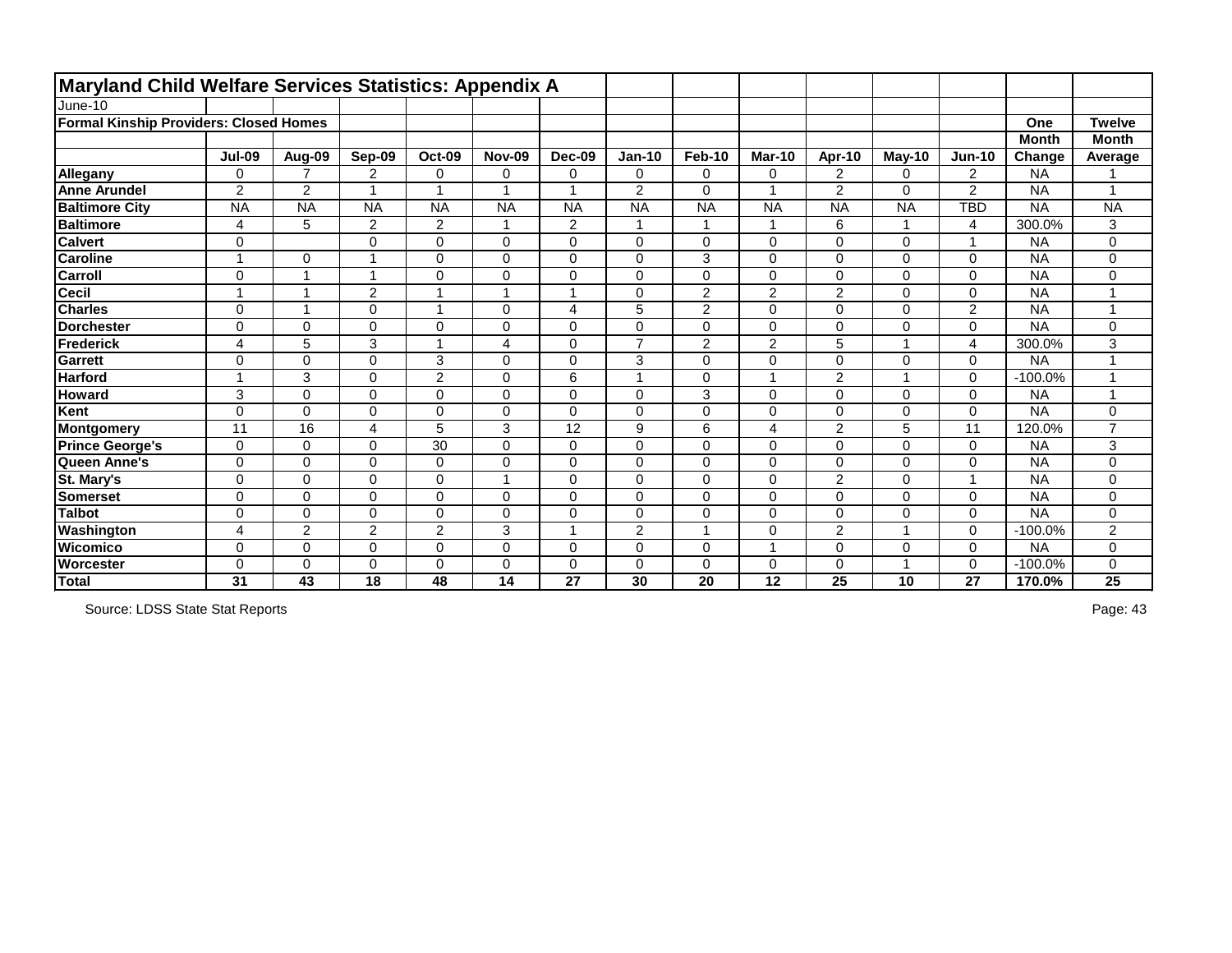| <b>Maryland Child Welfare Services Statistics: Appendix A</b> |                          |                         |                         |                         |                |                |                |                         |                |                         |                |                |              |               |
|---------------------------------------------------------------|--------------------------|-------------------------|-------------------------|-------------------------|----------------|----------------|----------------|-------------------------|----------------|-------------------------|----------------|----------------|--------------|---------------|
| June-10                                                       |                          |                         |                         |                         |                |                |                |                         |                |                         |                |                |              |               |
| <b>Formal Kinship Providers: End of Month</b>                 |                          |                         |                         |                         |                |                |                |                         |                |                         |                |                | One          | <b>Twelve</b> |
|                                                               |                          |                         |                         |                         |                |                |                |                         |                |                         |                |                | <b>Month</b> | <b>Month</b>  |
|                                                               | <b>Jul-09</b>            | Aug-09                  | Sep-09                  | <b>Oct-09</b>           | <b>Nov-09</b>  | <b>Dec-09</b>  | <b>Jan-10</b>  | <b>Feb-10</b>           | Mar-10         | Apr-10                  | $May-10$       | <b>Jun-10</b>  | Change       | Average       |
| Allegany                                                      | 20                       | 13                      | 16                      | 16                      | 16             | 24             | 24             | 24                      | 24             | 24                      | 24             | 22             | $-8.3%$      | 21            |
| <b>Anne Arundel</b>                                           | 12                       | 11                      | 11                      | 10                      | 11             | 14             | 14             | 14                      | 14             | 12                      | 13             | 15             | 15.4%        | 13            |
| <b>Baltimore City</b>                                         | <b>NA</b>                | <b>NA</b>               | <b>NA</b>               | <b>NA</b>               | <b>NA</b>      | <b>NA</b>      | <b>NA</b>      | <b>NA</b>               | <b>NA</b>      | <b>TBD</b>              | <b>TBD</b>     | <b>TBD</b>     | <b>NA</b>    | <b>NA</b>     |
| <b>Baltimore</b>                                              | 30                       | 28                      | 30                      | 36                      | 42             | 42             | 44             | 48                      | 50             | 44                      | 50             | 49             | $-2.0%$      | 41            |
| <b>Calvert</b>                                                | $\overline{c}$           | $\overline{2}$          | $\overline{2}$          | $\overline{2}$          | $\overline{2}$ | $\overline{2}$ | $\overline{2}$ | 8                       | 9              | 9                       | 9              | 8              | $-11.1%$     | 5             |
| <b>Caroline</b>                                               | 4                        | $\overline{\mathbf{4}}$ | 4                       | $\overline{\mathbf{4}}$ | 4              | $\overline{4}$ | 4              | 1                       |                |                         |                | $\overline{1}$ | 0.0%         | 3             |
| <b>Carroll</b>                                                | 3                        | $\overline{2}$          |                         | 1                       |                |                |                | $\overline{\mathbf{A}}$ |                |                         |                | $\overline{2}$ | 100.0%       | 1             |
| <b>Cecil</b>                                                  | 5                        | 4                       | 3                       | 3                       | 3              | 3              | 3              | $\overline{2}$          | 3              | $\overline{2}$          | 2              | $\overline{7}$ | 250.0%       | 3             |
| <b>Charles</b>                                                | 12                       | 11                      | 11                      | 10                      | 11             | $\overline{7}$ | 6              | $\overline{4}$          | 4              | $\overline{4}$          | $\overline{7}$ | 5              | $-28.6%$     | 8             |
| <b>Dorchester</b>                                             |                          | $\overline{1}$          |                         | $\overline{ }$          |                | $\overline{ }$ |                | $\overline{\mathbf{1}}$ |                | $\overline{\mathbf{1}}$ |                | 1              | 0.0%         |               |
| Frederick                                                     | 32                       | 35                      | 34                      | 33                      | 30             | 33             | 30             | 33                      | 33             | 33                      | 34             | 31             | $-8.8%$      | 33            |
| <b>Garrett</b>                                                | 4                        | 4                       | 4                       | 1                       | 3              | 5              | 0              | 3                       | 3              | 3                       | 4              | 4              | 0.0%         | 3             |
| <b>Harford</b>                                                | 28                       | 25                      | 34                      | 32                      | 35             | 35             | 36             | 37                      | 36             | 34                      | 34             | 34             | 0.0%         | 33            |
| <b>Howard</b>                                                 | 3                        | 3                       | 3                       | 3                       | 3              | 3              | 3              | $\mathbf 0$             | $\mathbf 0$    | $\mathbf 0$             | 0              | $\mathbf 0$    | <b>NA</b>    | 2             |
| Kent                                                          | $\Omega$                 | $\overline{0}$          | $\Omega$                | 0                       | $\mathbf 0$    | $\overline{0}$ | $\overline{0}$ | $\mathbf 0$             | $\mathbf 0$    | $\mathbf 0$             | 0              | $\overline{0}$ | <b>NA</b>    | 0             |
| Montgomery                                                    | 75                       | 68                      | 66                      | 63                      | 66             | 62             | 59             | 58                      | 58             | 58                      | 58             | 52             | $-10.3%$     | 62            |
| <b>Prince George's</b>                                        | 30                       | 30                      | 30                      | $\pmb{0}$               | 30             | 30             | 30             | 30                      | $\mathbf 0$    | 30                      | 30             | 30             | 0.0%         | 25            |
| Queen Anne's                                                  | $\mathbf 0$              | $\mathbf 0$             | 0                       | 0                       | 0              | $\mathbf 0$    | 0              | $\mathbf 0$             | $\overline{0}$ | $\mathbf 0$             | 0              | $\mathbf 0$    | <b>NA</b>    | 0             |
| St. Mary's                                                    | 8                        | 8                       | 8                       | 8                       | $\overline{7}$ | $\overline{7}$ | 10             | 11                      | 14             | 13                      | 13             | 13             | 0.0%         | 10            |
| <b>Somerset</b>                                               | $\mathbf 0$              | $\mathbf 0$             | $\Omega$                | 0                       | 0              | $\mathbf 0$    | 0              | $\pmb{0}$               | $\mathbf 0$    | $\mathbf 0$             | 0              | $\mathbf 0$    | <b>NA</b>    | $\mathbf 0$   |
| <b>Talbot</b>                                                 | 0                        | $\Omega$                | $\Omega$                | 0                       | $\Omega$       | $\Omega$       | 0              | $\mathbf 0$             | $\Omega$       | $\mathbf{0}$            | 0              | $\overline{0}$ | <b>NA</b>    | 0             |
| Washington                                                    | 12                       | 12                      | 12                      | 11                      | 9              | 9              | 9              | 9                       | 10             | 11                      | 10             | 12             | 20.0%        | 11            |
| <b>Wicomico</b>                                               | $\overline{\phantom{a}}$ | $\mathbf 1$             | $\overline{\mathbf{1}}$ | $\overline{1}$          |                | $\overline{0}$ |                | $\overline{1}$          | $\mathbf 0$    | $\mathbf 0$             | 0              | $\mathbf{0}$   | <b>NA</b>    | 1             |
| Worcester                                                     | $\Omega$                 | 0                       | $\Omega$                | $\mathbf 0$             | $\Omega$       | $\Omega$       | 0              |                         |                |                         | 0              | 0              | <b>NA</b>    | 0             |
| Total                                                         | 282                      | 262                     | 271                     | 235                     | 275            | 282            | 277            | 286                     | 262            | 281                     | 291            | 286            | $-1.7%$      | 274           |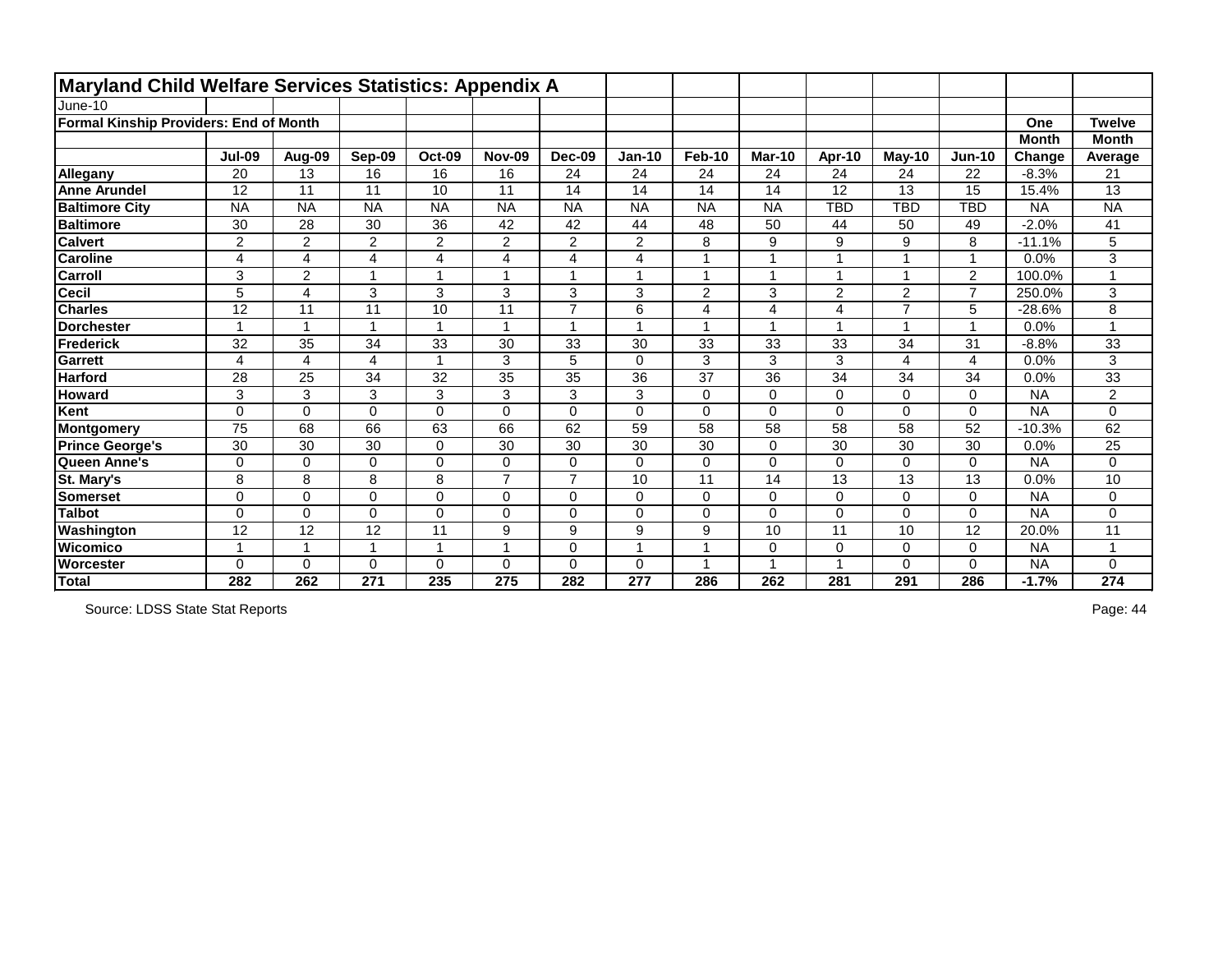|                                         | <b>Maryland Child Welfare Services Statistics: Appendix A</b> |                         |                |                         |                 |                |                |                |                |                |                |                |              |                |
|-----------------------------------------|---------------------------------------------------------------|-------------------------|----------------|-------------------------|-----------------|----------------|----------------|----------------|----------------|----------------|----------------|----------------|--------------|----------------|
| June-10                                 |                                                               |                         |                |                         |                 |                |                |                |                |                |                |                |              |                |
| <b>Finalized Adoptions during Month</b> |                                                               |                         |                |                         |                 |                |                |                |                |                |                |                | One          | <b>Twelve</b>  |
|                                         |                                                               |                         |                |                         |                 |                |                |                |                |                |                |                | <b>Month</b> | <b>Month</b>   |
|                                         | <b>Jul-09</b>                                                 | Aug-09                  | Sep-09         | <b>Oct-09</b>           | <b>Nov-09</b>   | <b>Dec-09</b>  | <b>Jan-10</b>  | Feb-10         | <b>Mar-10</b>  | Apr-10         | <b>May-10</b>  | <b>Jun-10</b>  | Change       | Average        |
| Allegany                                | $\overline{0}$                                                | $\mathbf 0$             | 0              | $\mathbf 0$             | $\mathbf 0$     | 5              | $\Omega$       | $\mathbf 0$    | 0              | $\Omega$       |                | 0              | $-100.0%$    |                |
| <b>Anne Arundel</b>                     |                                                               | $\overline{2}$          | $\overline{2}$ | $\mathbf 0$             | $\overline{12}$ | $\overline{ }$ | 0              | $\mathbf 0$    |                | -4             | $\overline{2}$ | $\mathbf 0$    | $-100.0%$    | $\overline{2}$ |
| <b>Baltimore City</b>                   | 21                                                            | 35                      | 51             | 30                      | 24              | 44             | 36             | 27             | 27             | 34             | 33             | 60             | 81.8%        | 35             |
| <b>Baltimore</b>                        | $\mathbf 0$                                                   | 1                       | 5              | 8                       | 10              | $\mathbf{1}$   | 6              | $\overline{2}$ | $\overline{2}$ | 4              | 6              | 3              | $-50.0%$     | 4              |
| <b>Calvert</b>                          | 0                                                             | $\blacktriangleleft$    | 0              | $\mathsf 0$             | $\mathbf 0$     | $\overline{2}$ | 0              | $\mathbf 0$    | $\mathbf 0$    | 0              | 0              | 2              | <b>NA</b>    | 0              |
| <b>Caroline</b>                         | $\overline{0}$                                                | $\overline{\mathbf{A}}$ | $\overline{0}$ | $\mathbf 0$             | $\mathbf 0$     | $\mathbf 0$    | 0              | $\mathbf 0$    | 3              | 0              |                | $\mathbf 0$    | $-100.0%$    | 0              |
| <b>Carroll</b>                          | $\overline{\phantom{a}}$                                      | $\overline{\mathbf{A}}$ | $\Omega$       |                         | $\mathbf 0$     | $\mathbf 0$    | 0              | $\mathbf 0$    | $\mathbf 0$    | $\Omega$       | 0              | 1              | <b>NA</b>    | 0              |
| Cecil                                   | $\mathbf 0$                                                   | $\overline{0}$          |                | $\overline{ }$          | $\overline{2}$  | $\overline{A}$ | $\overline{2}$ | $\sqrt{2}$     | $\mathbf 0$    | 5              | $\overline{2}$ | $\overline{2}$ | 0.0%         | $\overline{2}$ |
| <b>Charles</b>                          | 5                                                             | 3                       | $\Omega$       | $\mathbf 0$             | $\mathbf 0$     | $\mathbf 0$    | 0              | $\mathbf 0$    |                | $\overline{7}$ | 0              | $\mathbf 0$    | <b>NA</b>    | 4              |
| <b>Dorchester</b>                       | $\mathbf 0$                                                   | $\mathbf 0$             | $\Omega$       | $\pmb{0}$               | $\mathbf 0$     | $\mathbf 0$    | $\overline{2}$ | $\mathbf 0$    |                | 0              |                | $\mathbf 0$    | $-100.0%$    | 0              |
| Frederick                               | $\overline{0}$                                                | $\overline{1}$          | $\Omega$       | $\mathbf 0$             |                 | 3              | $\overline{2}$ | $\mathbf 0$    |                |                | 4              | 4              | 0.0%         |                |
| <b>Garrett</b>                          | $\overline{0}$                                                | 3                       | $\Omega$       | $\mathbf 0$             | $\mathbf 0$     | $\overline{0}$ | 0              | $\overline{2}$ | $\Omega$       | 0              | 0              | 0              | <b>NA</b>    | 0              |
| <b>Harford</b>                          | 3                                                             | $\overline{7}$          | 3              | $\mathbf 0$             | 3               | 3              | 3              | $\mathbf{3}$   | 3              | $\overline{2}$ | 3              | $\overline{2}$ | $-33.3%$     | 3              |
| <b>Howard</b>                           | $\mathbf 0$                                                   | $\mathbf 0$             | -1             | $\mathbf 0$             | $\overline{2}$  | $\mathbf 0$    | 0              | $\mathbf 0$    | $\mathbf 0$    | 1              | 0              | 1              | <b>NA</b>    | 0              |
| Kent                                    | $\mathbf 0$                                                   | $\mathbf 0$             | 0              | $\mathbf 0$             | $\mathbf 0$     | $\mathbf 0$    | 0              | $\pmb{0}$      | $\overline{2}$ | 0              | ◢              | $\mathbf 0$    | $-100.0%$    | 0              |
| Montgomery                              |                                                               | $\mathbf 0$             |                | $\overline{ }$          | 22              | $\overline{0}$ | 0              | $\mathbf 0$    |                |                |                | 6              | 500.0%       | 3              |
| <b>Prince George's</b>                  | $\overline{\phantom{a}}$                                      | 3                       | $\overline{0}$ | $\boldsymbol{0}$        | $\overline{z}$  | $\overline{2}$ |                | $\mathbf{1}$   | 3              | 5              | $\overline{2}$ | 4              | 100.0%       | $\overline{2}$ |
| Queen Anne's                            | $\overline{0}$                                                | $\overline{0}$          | $\overline{0}$ | $\mathbf 0$             | $\overline{0}$  | $\overline{0}$ | $\overline{0}$ | $\mathbf 0$    | $\overline{0}$ | $\overline{0}$ | 0              | 1              | <b>NA</b>    | 0              |
| St. Mary's                              | $\mathbf 0$                                                   | $\mathbf 0$             | 0              | $\mathbf 0$             | 5               | $\mathbf 0$    | 0              | $\mathbf 0$    | 1              | $\mathbf 0$    | 0              | $\overline{2}$ | <b>NA</b>    | 4              |
| <b>Somerset</b>                         | $\mathbf 0$                                                   | $\overline{2}$          | $\Omega$       | 0                       |                 | $\overline{A}$ | 0              | 1              | $\mathbf 0$    | 0              | 0              | $\mathbf 0$    | <b>NA</b>    | 0              |
| <b>Talbot</b>                           | $\mathbf 0$                                                   | $\mathbf 0$             | $\overline{0}$ | $\mathbf 0$             | $\mathbf 0$     | $\overline{0}$ | 4              | $\mathbf 0$    | $\Omega$       | $\overline{0}$ | 0              | $\mathbf 0$    | <b>NA</b>    | 0              |
| Washington                              | 3                                                             | $\overline{c}$          | 4              | 4                       | $\Omega$        | $\mathbf 0$    | $\overline{2}$ | $\mathbf 0$    | 3              |                | 2              | 0              | $-100.0%$    | 2              |
| <b>Wicomico</b>                         | $\overline{0}$                                                | $\overline{0}$          | $\overline{2}$ | $\overline{\mathbf{A}}$ | $\mathbf 0$     | $\overline{4}$ |                | $\mathbf 0$    | $\overline{0}$ | $\mathbf 0$    | 0              | $\overline{2}$ | <b>NA</b>    | $\overline{A}$ |
| <b>Worcester</b>                        | $\Omega$                                                      | 1                       |                | 0                       | $\Omega$        | $\overline{7}$ | 0              | $\overline{ }$ | 0              | 0              |                | 0              | $-100.0%$    |                |
| Total                                   | 36                                                            | 63                      | 71             | 46                      | 89              | 74             | 59             | 39             | 49             | 62             | 60             | 90             | 50.0%        | 62             |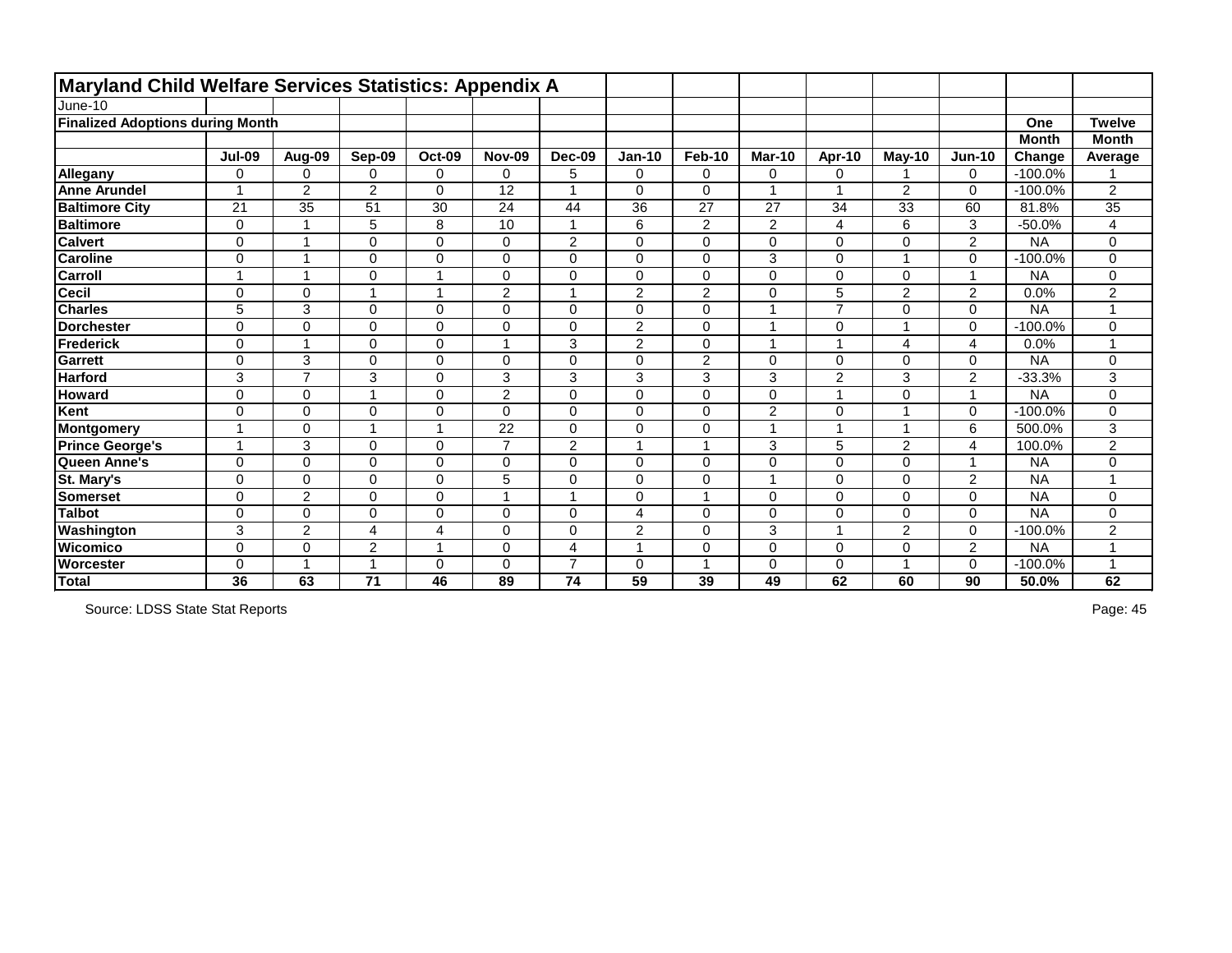| <b>Maryland Child Welfare Services Statistics: Appendix A</b> |               |                 |                 |                |               |                 |                |                 |                 |                 |                 |                 |              |                 |
|---------------------------------------------------------------|---------------|-----------------|-----------------|----------------|---------------|-----------------|----------------|-----------------|-----------------|-----------------|-----------------|-----------------|--------------|-----------------|
| June-10                                                       |               |                 |                 |                |               |                 |                |                 |                 |                 |                 |                 |              |                 |
| Plan of Adoption - End of Month                               |               |                 |                 |                |               |                 |                |                 |                 |                 |                 |                 | <b>One</b>   | <b>Twelve</b>   |
|                                                               |               |                 |                 |                |               |                 |                |                 |                 |                 |                 |                 | <b>Month</b> | <b>Month</b>    |
|                                                               | <b>Jul-09</b> | Aug-09          | Sep-09          | <b>Oct-09</b>  | <b>Nov-09</b> | <b>Dec-09</b>   | <b>Jan-10</b>  | <b>Feb-10</b>   | <b>Mar-10</b>   | Apr-10          | <b>May-10</b>   | <b>Jun-10</b>   | Change       | Average         |
| Allegany                                                      | 13            | 17              | 17              | 18             | 19            | 14              | 17             | 18              | 19              | 20              | 19              | 21              | 10.5%        | 18              |
| <b>Anne Arundel</b>                                           | 33            | 32              | 30              | 32             | 22            | 24              | 25             | 26              | 27              | 26              | 24              | 26              | 8.3%         | 27              |
| <b>Baltimore City</b>                                         | 591           | 577             | 553             | 539            | 530           | 499             | 480            | 475             | 457             | 435             | 408             | 363             | $-11.0%$     | 492             |
| <b>Baltimore</b>                                              | 77            | 77              | 73              | 79             | 77            | 73              | 69             | 67              | 64              | 67              | 62              | 59              | $-4.8%$      | 70              |
| <b>Calvert</b>                                                | 11            | 10              | 11              | 11             | 11            | 9               | 9              | 9               | 9               | 16              | 16              | 14              | $-12.5%$     | 11              |
| <b>Caroline</b>                                               | 6             | $\overline{7}$  | 8               | 8              | 8             | 5               | 5              | 8               | $6\phantom{1}6$ | 6               | 5               | 5               | 0.0%         | 6               |
| <b>Carroll</b>                                                | 4             | 3               | 3               | 3              | 4             | 6               | 6              | $\overline{7}$  | $\overline{7}$  | $\overline{7}$  | $\overline{7}$  | $\overline{7}$  | 0.0%         | 5               |
| <b>Cecil</b>                                                  | 37            | 39              | 38              | 40             | 39            | 38              | 37             | 34              | 32              | 27              | 21              | 19              | $-9.5%$      | 33              |
| <b>Charles</b>                                                | 23            | 21              | 24              | 24             | 25            | 24              | 26             | 29              | 28              | 20              | 17              | 17              | 0.0%         | 23              |
| <b>Dorchester</b>                                             | 6             | 5               | 5               | 5              | 5             | 5               | 3              | $\overline{4}$  | $\overline{4}$  | $\overline{4}$  | $\overline{2}$  | $\overline{2}$  | 0.0%         | 4               |
| Frederick                                                     | 26            | $\overline{25}$ | 25              | 24             | 23            | 20              | 18             | 16              | 15              | 21              | 16              | 12              | $-25.0%$     | 20              |
| <b>Garrett</b>                                                | 6             | 3               | 3               | 5              | 5             | 5               | 6              | 5               | 5               | 5               | $6\phantom{1}$  | 6               | 0.0%         | 5               |
| <b>Harford</b>                                                | 38            | $\overline{34}$ | 35              | 35             | 34            | $\overline{32}$ | 28             | $\overline{26}$ | $\overline{28}$ | 29              | $\overline{26}$ | $\overline{25}$ | $-3.8%$      | $\overline{31}$ |
| <b>Howard</b>                                                 | 12            | 12              | 11              | 12             | 9             | 10              | 10             | 11              | 12              | 11              | 11              | 10              | $-9.1%$      | 11              |
| Kent                                                          | 5             | 5               | 5               | 5              | 5             | 5               | 5              | 5               | 3               | 3               | $\overline{2}$  | $\overline{2}$  | 0.0%         | 4               |
| Montgomery                                                    | 80            | 82              | 82              | 82             | 65            | 66              | 74             | 77              | 80              | 88              | 94              | 89              | $-5.3%$      | 80              |
| <b>Prince George's</b>                                        | 73            | 78              | 78              | 78             | 73            | 71              | 71             | 71              | 65              | $\overline{57}$ | 55              | 51              | $-7.3%$      | 68              |
| Queen Anne's                                                  | 4             | 4               | 4               | 4              | 4             | 4               | $\overline{4}$ | $\overline{4}$  | 4               | $\overline{4}$  | 5               | 4               | $-20.0%$     | 4               |
| St. Mary's                                                    | 31            | 31              | 31              | 33             | 28            | 29              | 29             | 29              | 28              | 28              | 28              | 26              | $-7.1%$      | 29              |
| <b>Somerset</b>                                               | 7             | $\overline{7}$  | $\overline{7}$  | $\overline{7}$ | 6             | 5               | 5              | 4               | 5               | 5               | 5               | 5               | 0.0%         | 6               |
| <b>Talbot</b>                                                 | 11            | 11              | 11              | 11             | 11            | 11              | 6              | 6               | 6               | 5               | 5               | 5               | 0.0%         | 8               |
| Washington                                                    | 25            | 27              | 25              | 23             | 27            | 28              | 29             | 32              | 32              | 33              | 31              | 32              | 3.2%         | 29              |
| <b>Wicomico</b>                                               | 16            | 16              | $\overline{17}$ | 16             | 16            | 12              | 13             | 14              | 14              | 16              | 16              | 14              | $-12.5%$     | $\overline{15}$ |
| Worcester                                                     | 16            | 15              | 15              | 15             | 15            | 8               | 9              | 6               | $\overline{7}$  | $\overline{7}$  | $\overline{7}$  | 10              | 42.9%        | 11              |
| Total                                                         | 1151          | 1138            | 1111            | 1109           | 1061          | 1003            | 984            | 983             | 957             | 940             | 888             | 824             | $-7.2%$      | 1012            |